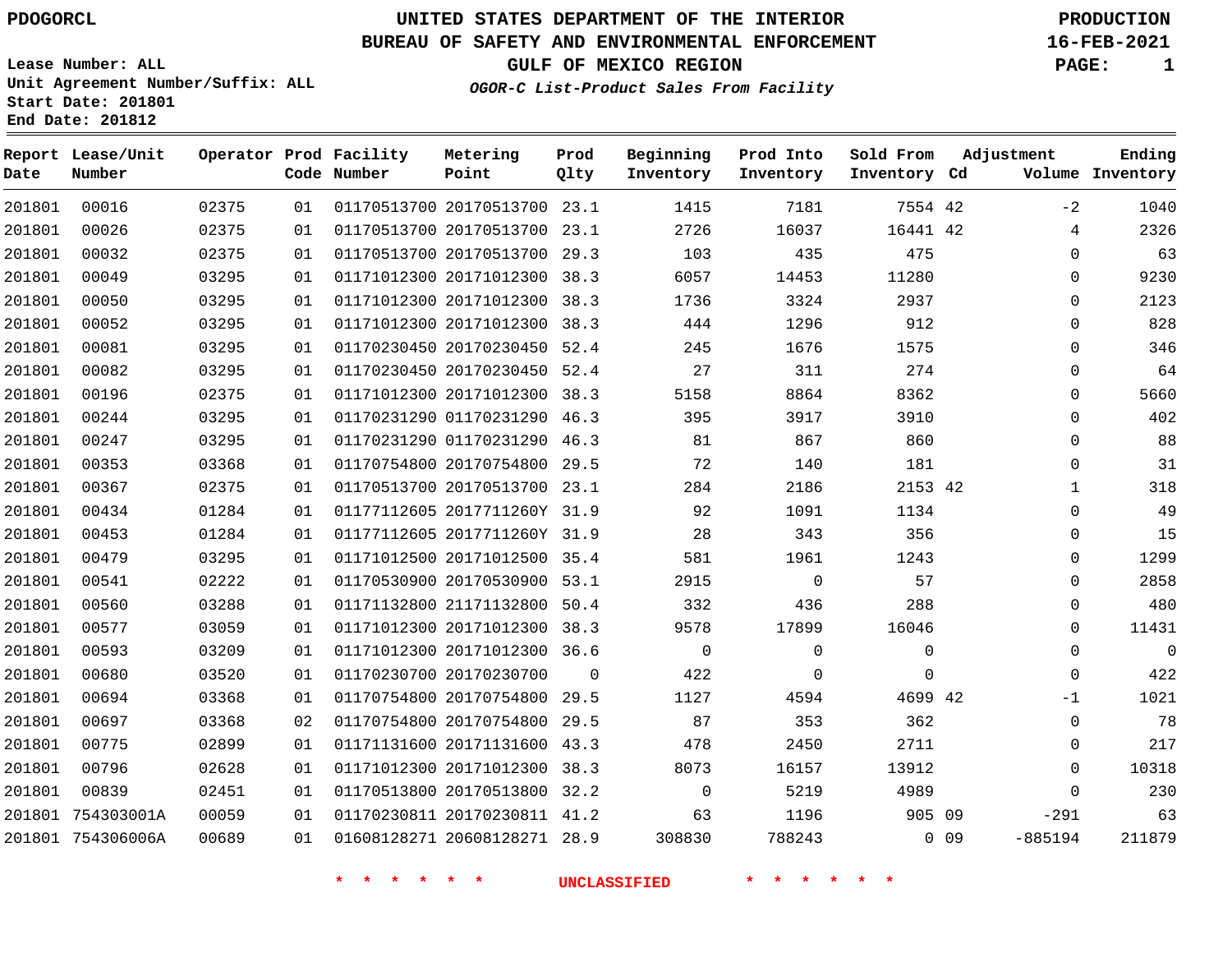**Start Date: 201801 End Date: 201812**

# **UNITED STATES DEPARTMENT OF THE INTERIOR PDOGORCL PRODUCTION**

### **BUREAU OF SAFETY AND ENVIRONMENTAL ENFORCEMENT 16-FEB-2021**

**Lease Number: ALL Unit Agreement Number/Suffix: ALL**

**GULF OF MEXICO REGION PAGE: 2**

**OGOR-C List-Product Sales From Facility**

| Date | Report Lease/Unit<br>Number |       |    | Operator Prod Facility<br>Code Number | Metering<br>Point            | Prod<br>Qlty | Beginning<br>Inventory | Prod Into<br>Inventory | Sold From<br>Inventory Cd | Adjustment                   | Ending<br>Volume Inventory |
|------|-----------------------------|-------|----|---------------------------------------|------------------------------|--------------|------------------------|------------------------|---------------------------|------------------------------|----------------------------|
|      | 201801 754306012A           | 01207 | 01 |                                       | 01608128270 20608128270 25.2 |              | 37285                  | 61453                  |                           | $-55866$<br>0 <sub>09</sub>  | 42872                      |
|      | 201801 754306013A           | 01207 | 01 |                                       | 01608128270 20608128270 25.2 |              | 191171                 | 257084                 |                           | $-233706$<br>0 <sub>09</sub> | 214549                     |
|      | 201801 754307005A           | 03481 | 01 |                                       | 01170573601 20170573601 28.1 |              | 226                    | 955                    | 1012                      | 0                            | 169                        |
|      | 201801 754307017A           | 02970 | 02 |                                       | 01171132800 20170230811 41.2 |              | 376                    | 3055                   | 3271                      | 0                            | 160                        |
|      | 201801 754310009A           | 03481 | 01 |                                       | 01170573601 20170573601 28.1 |              | 318                    | 1479                   | 1473                      | 0                            | 324                        |
|      | 201801 754315006A           | 03368 | 01 |                                       | 01170754800 20170754800 29.5 |              | 139                    | 728                    | 705 42                    | $-1$                         | 161                        |
|      | 201801 7543880060           | 03295 | 01 |                                       | 01170230450 20170230450 52.4 |              | 20                     | 1037                   | 843                       | 0                            | 214                        |
|      | 201801 7543890080           | 02375 | 01 |                                       | 01170513700 20170513700 29.4 |              | 18                     | 73                     | 80                        | 0                            | 11                         |
|      | 201801 7543930100           | 03026 | 02 |                                       | 01170230450 20170230450      | 50.3         | 42                     | 332                    | 306                       | $\Omega$                     | 68                         |
|      | 201801 7543940080           | 03295 | 01 |                                       | 01170230811 20170230811 41.2 |              | 108                    | 1563                   | 1589                      | 0                            | 82                         |
|      | 201801 754396015A           | 01284 | 01 |                                       | 01608103650 20608103650 38.1 |              | 41                     | 9536                   | 9521                      | 0                            | 56                         |
|      | 201801 8910020210           | 02451 | 01 |                                       | 01170513800 20170513800 32.2 |              | $\overline{0}$         | 79601                  | 76095                     | 0                            | 3506                       |
|      | 201801 8910024540           | 02451 | 01 |                                       | 01170513800 20170513800 32.2 |              | $\mathbf 0$            | 48858                  | 46706                     | $\Omega$                     | 2152                       |
|      | 201801 8910029320           | 02375 | 01 |                                       | 01170513700 20170513700 29.3 |              | 4342                   | 34308                  | 33673 42                  | -6                           | 4971                       |
|      | 201801 8910034440           | 02375 | 01 |                                       | 01170513700 20170513700 28.9 |              | 6206                   | 49262                  | 48326 42                  | $-2$                         | 7140                       |
|      | 201801 8910039150           | 03481 | 01 |                                       | 01170573601 20170573601 28.1 |              | 1576                   | 9164                   | 9745                      | 0                            | 995                        |
|      | 201801 8910086400           | 02222 | 02 |                                       | 01171012400 20171012400 55.8 |              | $\mathbf 0$            | 18                     | 4                         | 0                            | 14                         |
|      | 201801 8910088130           | 02628 | 01 |                                       | 01171012400 20171012400 55.8 |              | $\mathbf 0$            | 136                    | $\Omega$                  | 0                            | 136                        |
|      | 201801 8910089160           | 02375 | 01 |                                       | 01170513700 20170513700 27.4 |              | 373                    | 3424                   | 3301                      | 0                            | 496                        |
|      | 201801 891008927Y           | 03151 | 01 |                                       | 01170230400 20170230400 50.9 |              | 11                     | 34                     | 37                        | 0                            | 8                          |
|      | 201801 8910116740           | 02375 | 01 |                                       | 01170513700 20170513700 27.4 |              | 873                    | 11285                  | 10522 42                  | $-1$                         | 1635                       |
|      | 201801 8910116770           | 02375 | 01 |                                       | 01170513700 20170513700 27.4 |              | 198                    | 2594                   | 2416                      | $\mathbf 0$                  | 376                        |
|      | 201801 8910116790           | 02375 | 01 |                                       | 01170513700 20170513700 27.4 |              | 1040                   | 8963                   | 8702 42                   | $-1$                         | 1300                       |
|      | 201801 8910116800           | 02375 | 01 |                                       | 01170513700 20170513700      | 27.4         | 3482                   | 31990                  | 30836                     | $\Omega$                     | 4636                       |
|      | 201801 891011687A           | 03368 | 01 |                                       | 01170754800 20170754800      | 29.5         | 44                     | 151                    | 162                       | 0                            | 33                         |
|      | 201801 891011687C           | 03368 | 01 |                                       | 01170754800 20170754800      | 29.5         | 285                    | 982                    | 1049                      | $\Omega$                     | 218                        |
|      | 201801 891011687D           | 03368 | 01 |                                       | 01170754800 20170754800      | 29.5         | 204                    | 717                    | 761 42                    | $-1$                         | 159                        |
|      | 201801 891011687E           | 03368 | 01 |                                       | 01170754800 20170754800 29.5 |              | 7                      | 47                     | 43 42                     | $-1$                         | 10                         |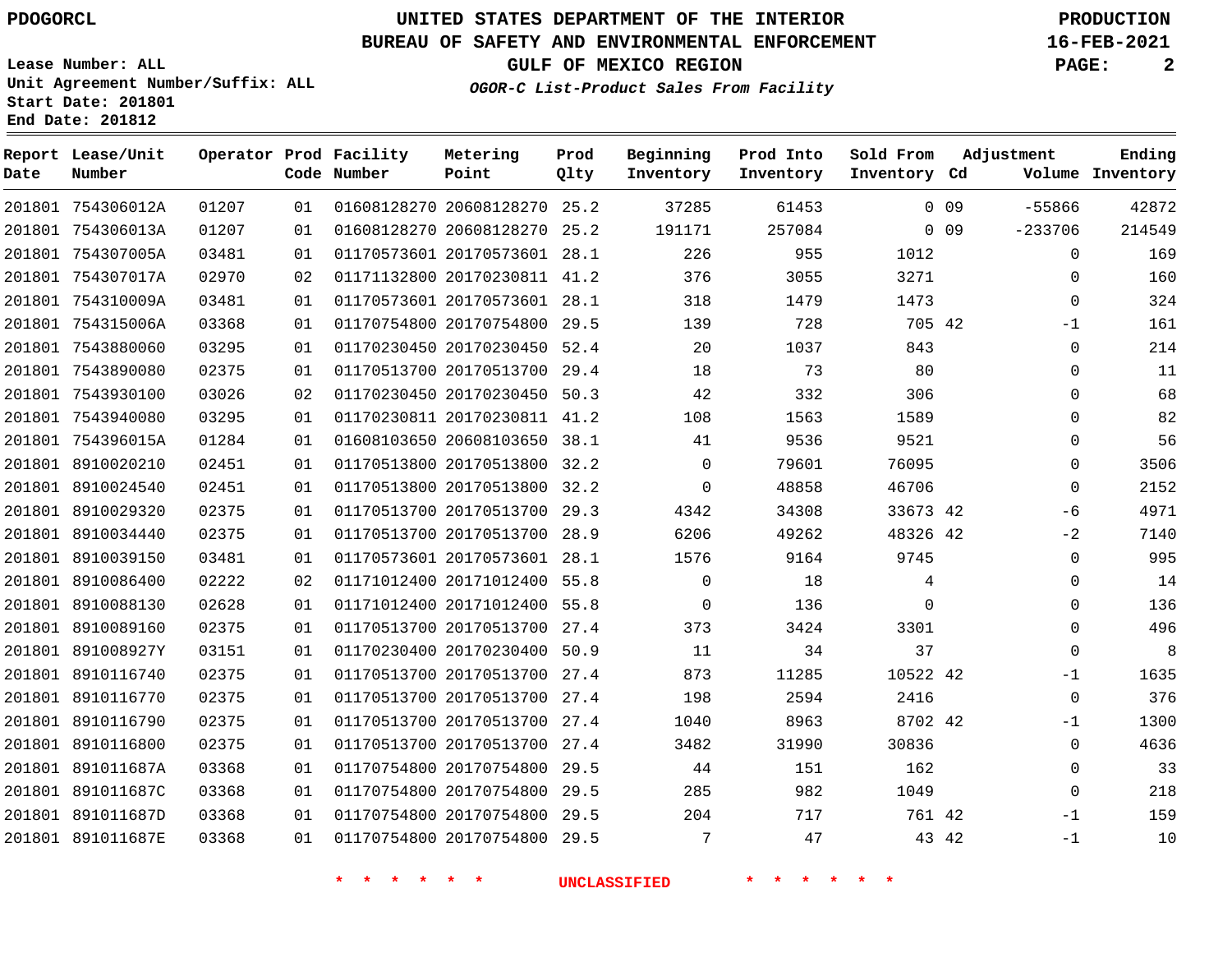# **UNITED STATES DEPARTMENT OF THE INTERIOR PDOGORCL PRODUCTION**

**Prod Qlty**

#### **BUREAU OF SAFETY AND ENVIRONMENTAL ENFORCEMENT 16-FEB-2021**

**OGOR-C List-Product Sales From Facility**

**Beginning Inventory**

> 

 

**Lease Number: ALL Unit Agreement Number/Suffix: ALL Start Date: 201801**

> 

**Operator Prod Facility**

**Code Number**

 20170754800 29.5 20177215102 32.4 20177215102 32.4

**Metering Point**

 

 

 

**End Date: 201812**

**Report Lease/Unit**

**Number**

 G01860 G01865 G01901 **GULF OF MEXICO REGION PAGE: 3**

 

**Prod Into Inventory**

42

 

**Sold From Inventory**

7465 42

42

**75 284 0 1124**

**Inventory Cd Volume**

**Adjustment**

  $\Omega$  $\Omega$  $\Omega$ -1  $\Omega$  $-2$  $\Omega$  -1  $\Omega$  $\Omega$  $\Omega$  $\Omega$  $\Omega$  $\Omega$  $\cap$  $\Omega$  $-1$  

**Ending**

 

 $\Omega$   $\Omega$ 

| 03295 | 01 | 01177215100 20177215102 |             | 32.4        | 154      | 10973       | 10961    |       |
|-------|----|-------------------------|-------------|-------------|----------|-------------|----------|-------|
| 02375 | 01 | 01170230810 20170230810 |             | 50.4        | 49       | 101         |          | 93 42 |
| 02375 | 01 | 01170513700 20170513700 |             | 32.4        | 379      | 3101        | 3031     |       |
| 02375 | 01 | 0117709260A 2017709260A |             | 33          | 377      | 9339        | 9338 42  |       |
| 03209 | 02 | 01171092651 20171092650 |             | 56.9        | 3275     | $\Omega$    | $\Omega$ |       |
| 02375 | 01 | 01170513700 20170513700 |             | 27.4        | 1490     | 14610       | 13985 42 |       |
| 02375 | 01 | 01170513700 20170513700 |             | 27.4        | 24       | 365         | 337 42   |       |
| 02375 | 01 | 01170513700 20170513700 |             | 27.4        | 1347     | 15685       | 14758 42 |       |
| 03295 | 01 | 01171092651 20171092650 |             | $\mathbf 0$ | 61       | $\mathbf 0$ | 0        |       |
| 03295 | 01 | 01171092651 20171092650 |             | $\Omega$    | 546      | $\Omega$    | 0        |       |
| 03295 | 01 | 01177092600 20177092600 |             | 43.7        | 137      | 5417        | 5370     |       |
| 03151 | 01 | 01170230400 20170230400 |             | 50.9        | 427      | 2058        | 1984     |       |
| 02375 | 02 | 01170513700 20170513700 |             | 23.1        | 35       | 209         | 214      |       |
| 02451 | 01 | 01170513800 20170513800 |             | 32.2        | 0        | 25268       | 24155    |       |
| 02451 | 01 | 01170513800             | 20170513800 | 32.2        | $\Omega$ | 2656        | 2539     |       |
| 03295 | 01 | 01177215100 20177215102 |             | 32.5        | 11       | 909         | 906      |       |

**\* \* \* \* \* \* UNCLASSIFIED \* \* \* \* \* \***

 20170513700 29.4 20170513700 29.4 20423210050 77.2 20170230500 43.2 20170230500 43.2

 20170231110 41.6 20171012500 35.4 20177215102 32.5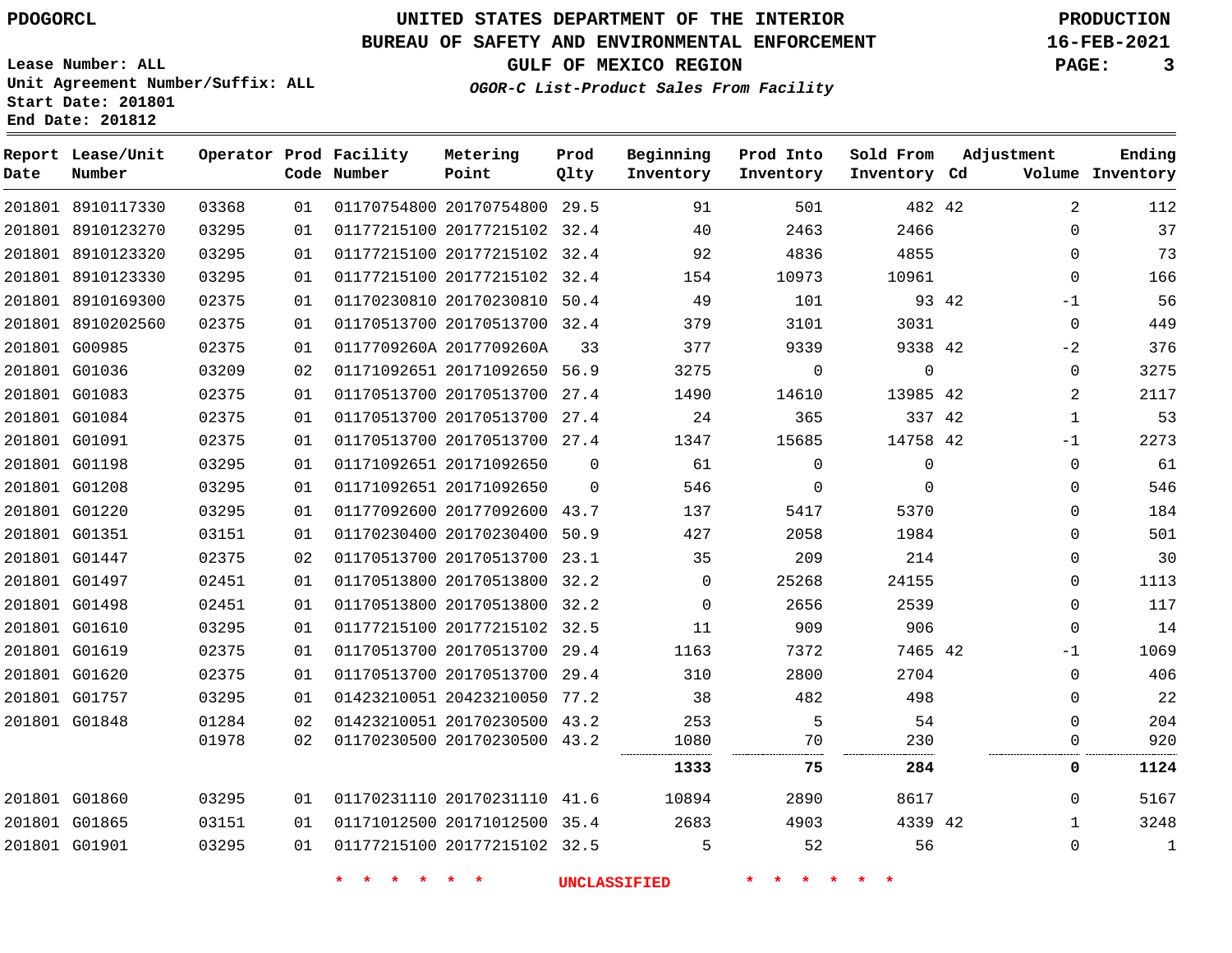### **BUREAU OF SAFETY AND ENVIRONMENTAL ENFORCEMENT 16-FEB-2021**

**OGOR-C List-Product Sales From Facility**

**GULF OF MEXICO REGION PAGE: 4**

**Lease Number: ALL Unit Agreement Number/Suffix: ALL Start Date: 201801 End Date: 201812**

| Date          | Report Lease/Unit<br>Number |       |    | Operator Prod Facility<br>Code Number | Metering<br>Point            | Prod<br>Qlty | Beginning<br>Inventory | Prod Into<br>Inventory | Sold From<br>Inventory Cd | Adjustment   | Ending<br>Volume Inventory |
|---------------|-----------------------------|-------|----|---------------------------------------|------------------------------|--------------|------------------------|------------------------|---------------------------|--------------|----------------------------|
|               | 201801 G01966               | 03295 | 01 |                                       | 01177215100 20177215102 32.4 |              | 69                     | 5542                   | 5527                      | $\Omega$     | 84                         |
|               | 201801 G01967               | 03295 | 01 |                                       | 01177215100 20177215102 32.4 |              | 141                    | 8990                   | 8995                      | $\Omega$     | 136                        |
|               | 201801 G02111               | 02628 | 01 |                                       | 01171132000 20171132000 39.7 |              | 1949                   | 78468                  | 78922                     | $\mathbf{0}$ | 1495                       |
|               | 201801 G02161               | 03295 | 01 |                                       | 01171012500 20171012500 35.4 |              | 2489                   | 4895                   | 4142                      | $\Omega$     | 3242                       |
|               | 201801 G02317               | 03295 | 01 |                                       | 01171132000 20171132000 39.6 |              | 3                      | 97                     | 98                        | $\Omega$     | 2                          |
|               | 201801 G02353               | 01284 | 01 |                                       | 01170230450 20170230450 52.4 |              | 119                    | $\mathbf 0$            | 119                       | $\Omega$     | $\mathbf 0$                |
|               | 201801 G02354               | 01284 | 01 |                                       | 01170230450 20170230450 52.4 |              | 9                      | $\mathbf 0$            | 9                         | $\mathbf 0$  | $\mathbf 0$                |
|               | 201801 G02429               | 02375 | 01 |                                       | 01170230811 20170230810 50.4 |              | 62                     | 14                     | 68                        | $\mathbf{0}$ | 8                          |
|               | 201801 G02601               | 02628 | 02 |                                       | 01171092651 20171092650 56.9 |              | 876                    | $\mathbf 0$            | $\mathbf 0$               | 0            | 876                        |
| 201801 G02613 |                             | 02628 | 01 |                                       | 01171132000 20171132000 39.7 |              | $\mathbf 0$            | $\mathbf 0$            | $\Omega$                  | $\mathbf{0}$ | $\mathbf 0$                |
|               | 201801 G02665               | 02451 | 01 |                                       | 01423210051 20423210050 77.2 |              | 31                     | 470                    | 480                       | $\mathbf{0}$ | 21                         |
| 201801 G02705 |                             | 02628 | 02 |                                       | 01170230810 20170230810 50.4 |              | 8156                   | 21025                  | 17475                     | 0            | 11706                      |
|               | 201801 G02825               | 03295 | 01 |                                       | 01170230812 20170230810 50.4 |              | 120                    | 180                    | 200                       | $\Omega$     | 100                        |
|               | 201801 G02826               | 03295 | 01 |                                       | 01170231110 20170231110 41.6 |              | 1655                   | 384                    | 1309                      | $\mathbf 0$  | 730                        |
|               | 201801 G02895               | 02628 | 02 |                                       | 01171092651 20171092650 56.9 |              | 374                    | $\mathbf 0$            | $\mathbf 0$               | $\mathbf 0$  | 374                        |
|               | 201801 G02917               | 03247 | 01 |                                       | 01171092930 20171092930 34.4 |              | 32                     | 643                    | 578                       | $\Omega$     | 97                         |
|               | 201801 G03061               | 03026 | 01 |                                       | 01423210051 20423210050 77.2 |              | 34                     | 751                    | 751                       | $\Omega$     | 34                         |
|               | 201801 G03152               | 03295 | 01 |                                       | 01177092600 20177092600 43.7 |              | 197                    | 6985                   | 6945                      | $\mathbf{0}$ | 237                        |
| 201801 G03331 |                             | 02628 | 01 |                                       | 01171132800 20171132000 39.7 |              | 660                    | 28471                  | 28589                     | $\mathbf{0}$ | 542                        |
|               | 201801 G03593               | 03295 | 01 |                                       | 01171012500 20171012500 35.4 |              | 53                     | 58                     | 73                        | $\Omega$     | 38                         |
|               | 201801 G03793               | 03295 | 01 |                                       | 01171012500 20171012500 35.4 |              | 86                     | 59                     | 106                       | $\Omega$     | 39                         |
|               | 201801 G04081               | 03295 | 01 |                                       | 01170230812 20170230810 50.4 |              | 1001                   | 1604                   | 1712                      | 0            | 893                        |
|               | 201801 G04087               | 02899 | 01 | 01177008150 01177008150               |                              | $\Omega$     | 3092                   | $\mathbf 0$            | $\mathbf 0$               | $\mathbf 0$  | 3092                       |
|               | 201801 G04232               | 00730 | 01 |                                       | 01171012500 20171012500 35.4 |              | 620                    | 1665                   | 1183                      | $\Omega$     | 1102                       |
|               |                             | 03295 | 01 |                                       | 01171012500 20171012500 35.3 |              | 146                    | $\Omega$               | 146                       | $\Omega$     | $\Omega$                   |
|               |                             |       |    |                                       |                              |              | 766                    | 1665                   | 1329                      | 0            | 1102                       |
|               | 201801 G04421               | 03295 | 01 |                                       | 01171131600 20171131600 43.2 |              | 1092                   | 13201                  | 13123                     | $\Omega$     | 1170                       |
|               | 201801 G04452               | 02628 | 01 | 01171132000 20171132000 39.7          |                              |              | 1377                   | 75436                  | 75377                     | 0            | 1436                       |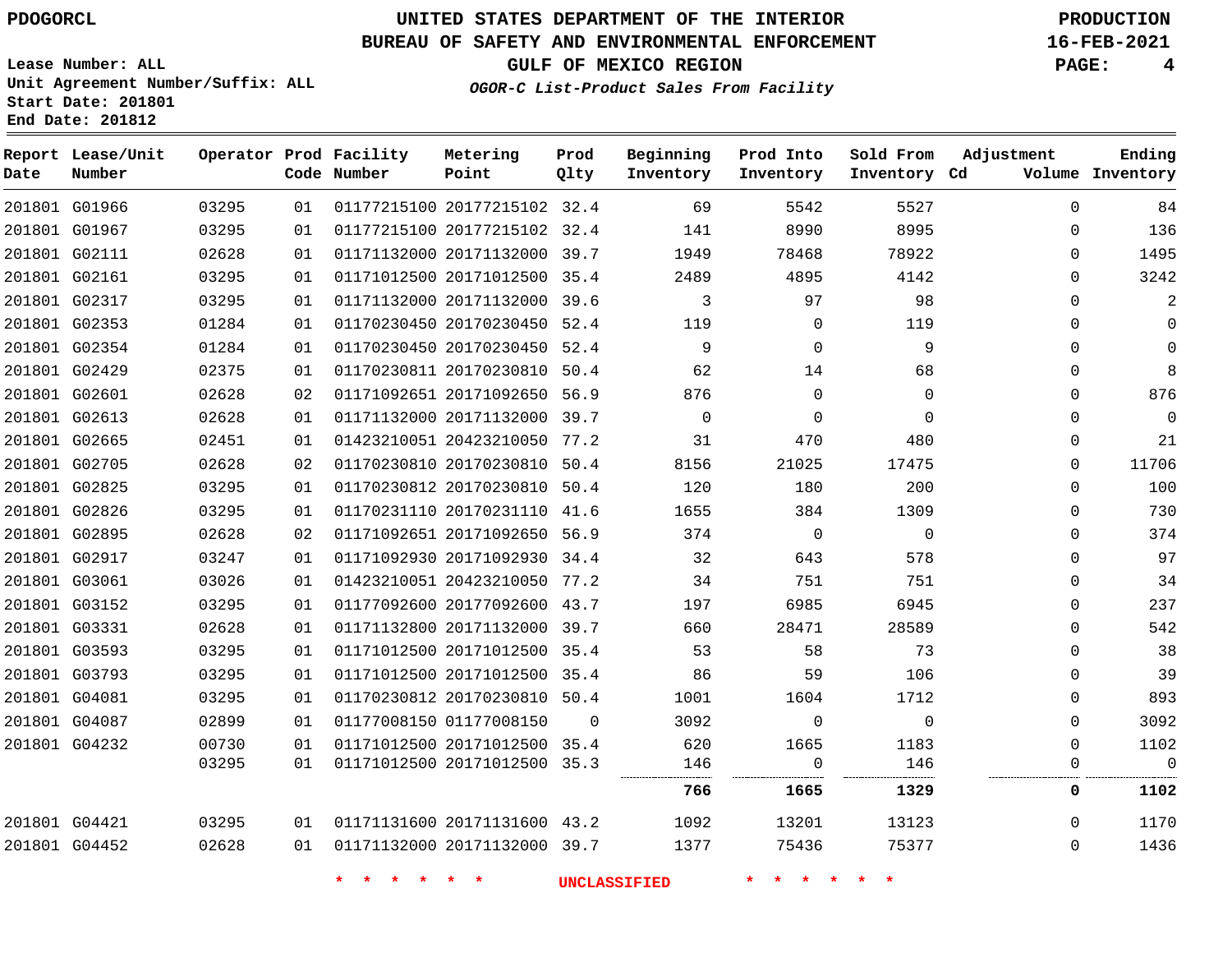**Start Date: 201801 End Date: 201812**

### **UNITED STATES DEPARTMENT OF THE INTERIOR PDOGORCL PRODUCTION**

### **BUREAU OF SAFETY AND ENVIRONMENTAL ENFORCEMENT 16-FEB-2021**

**Lease Number: ALL Unit Agreement Number/Suffix: ALL**

**GULF OF MEXICO REGION PAGE: 5**

**OGOR-C List-Product Sales From Facility**

| Date | Report Lease/Unit<br>Number |       |    | Operator Prod Facility<br>Code Number | Metering<br>Point            | Prod<br>Qlty | Beginning<br>Inventory | Prod Into<br>Inventory | Sold From<br>Inventory Cd | Adjustment   | Ending<br>Volume Inventory |
|------|-----------------------------|-------|----|---------------------------------------|------------------------------|--------------|------------------------|------------------------|---------------------------|--------------|----------------------------|
|      | 201801 G04800               | 02970 | 02 |                                       | 01177062608 2017706260A 36.4 |              | 2                      | 323                    | 322                       | $\Omega$     | 3                          |
|      | 201801 G04809               | 02312 | 01 |                                       | 01177082950 20177082956 26.6 |              | 338                    | 5883                   | 5883                      | $\mathbf 0$  | 338                        |
|      | 201801 G04818               | 03295 | 01 |                                       | 01170230500 20170230500 43.2 |              | 3                      | $\mathbf{0}$           | 1                         | $\Omega$     | $\overline{c}$             |
|      | 201801 G05006               | 01284 | 02 |                                       | 01423210051 20170230510      | 47           | 444                    | $\Omega$               | 418                       | $\Omega$     | 26                         |
|      | 201801 G05431               | 02970 | 02 |                                       | 01177062608 2017706260A 36.4 |              | 75                     | 8268                   | 8271                      | $\Omega$     | 72                         |
|      | 201801 G05504               | 00730 | 01 |                                       | 01171132800 21171132800 50.4 |              | 1774                   | 7464                   | 3468                      | $\Omega$     | 5770                       |
|      |                             | 02970 | 02 |                                       | 01171132800 21171132800 50.4 |              | 4327                   | 4713                   | 3395 42                   | 1            | 5646                       |
|      |                             | 03295 | 01 |                                       | 01171132800 21171132800 50.4 |              | 1768                   | 2308                   | 1530                      | $\Omega$     | 2546                       |
|      |                             |       |    |                                       |                              |              | 7869                   | 14485                  | 8393                      | $\mathbf{1}$ | 13962                      |
|      | 201801 G05505               | 02628 | 01 |                                       | 01171132800 21171132800 50.4 |              | 2                      | $\Omega$               | 2                         | $\Omega$     | $\mathbf{0}$               |
|      |                             |       | 01 |                                       | 01171012400 20171012400 55.8 |              | 752                    | 632                    | 331                       | 0            | 1053                       |
|      |                             |       |    |                                       |                              |              | 754                    | 632                    | 333                       | 0            | 1053                       |
|      | 201801 G05602               | 03247 | 01 |                                       | 01171012500 20171012500 35.4 |              | 253                    | 698                    | 489                       | $\Omega$     | 462                        |
|      | 201801 G05612               | 03295 | 01 |                                       | 01171012500 20171012500 35.4 |              | 1680                   | 4658                   | 3253                      | $\mathbf 0$  | 3085                       |
|      | 201801 G06069               | 03295 | 01 |                                       | 01423210051 20423210050 77.2 |              | 13                     | 164                    | 170                       | $\Omega$     | 7                          |
|      | 201801 G06168               | 02801 | 02 |                                       | 01170230450 20170230450 52.4 |              | 5                      | 5                      | 9                         | $\Omega$     | $\mathbf{1}$               |
|      | 201801 G06668               | 02375 | 01 |                                       | 01171132000 20171132000 39.7 |              | 153                    | 4948                   | 5007                      | $\Omega$     | 94                         |
|      | 201801 G07736               | 02628 | 01 |                                       | 01171132800 20171132000 38.6 |              | 2                      | $\mathbf 0$            | $\mathbf{1}$              | $\Omega$     | $\mathbf{1}$               |
|      | 201801 G07760               | 01284 | 01 |                                       | 01177122950 20177122950 31.2 |              | 164                    | 43532                  | 43529                     | $\Omega$     | 167                        |
|      | 201801 G07917               | 03247 | 01 |                                       | 01170573602 20170573602 33.3 |              | 18201                  | 19209                  | 13825 42                  | $-3$         | 23582                      |
|      | 201801 G09631               | 01284 | 01 |                                       | 01177122950 20177122950 31.2 |              | $\mathbf{1}$           | 477                    | 477                       | $\mathbf 0$  | $\mathbf{1}$               |
|      | 201801 G10794               | 03295 | 01 |                                       | 01177122950 20177122950 31.2 |              | 7                      | 1016                   | 1019                      | $\Omega$     | 4                          |
|      | 201801 G10910               | 03026 | 01 |                                       | 01177245110 2017724511G 43.8 |              | $\Omega$               | 5483                   | 5483                      | $\Omega$     | $\Omega$                   |
|      | 201801 G11870               | 02375 | 01 |                                       | 01171132000 20171132000 39.7 |              | 53                     | 2011                   | 2026 42                   | 1            | 39                         |
|      | 201801 G11984               | 02801 | 02 |                                       | 01171092651 20171092650      | $\Omega$     | 126                    | $\Omega$               | $\mathbf 0$               | $\mathbf{0}$ | 126                        |
|      | 201801 G12355               | 03209 | 01 |                                       | 01171012300 20171012300 38.3 |              | 17906                  | 36011                  | 30907                     | $\mathbf 0$  | 23010                      |
|      | 201801 G12358               | 03209 | 01 |                                       | 01171012300 20171012300 38.3 |              | $\Omega$               | 21                     | 21                        | $\Omega$     | $\mathbf 0$                |
|      | 201801 G12802               | 02628 | 01 |                                       | 01170230811 20170230811 41.2 |              | 59                     | 1167                   | 1165                      | $\Omega$     | 61                         |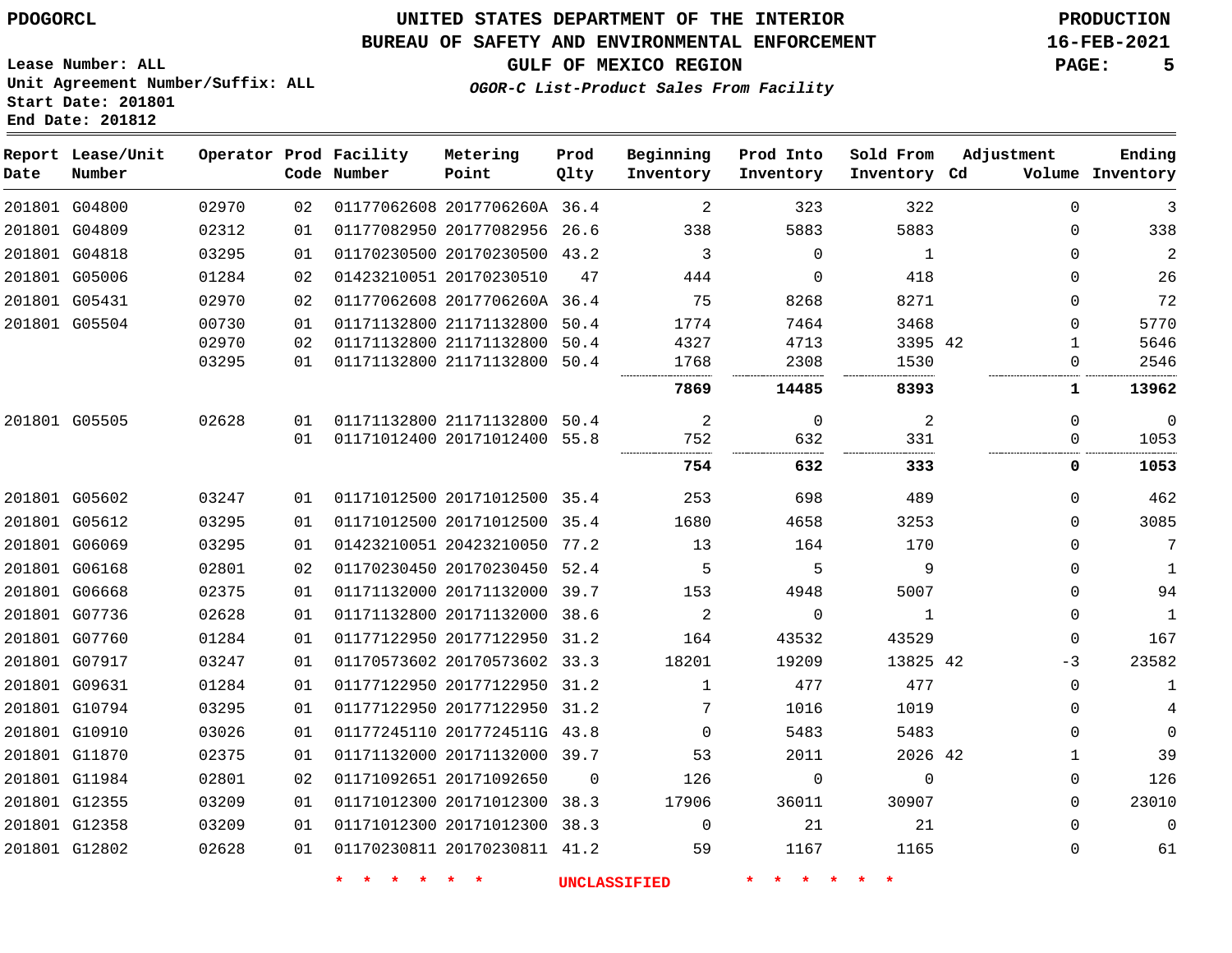### **BUREAU OF SAFETY AND ENVIRONMENTAL ENFORCEMENT 16-FEB-2021**

**OGOR-C List-Product Sales From Facility**

**GULF OF MEXICO REGION PAGE: 6**

**Lease Number: ALL Unit Agreement Number/Suffix: ALL Start Date: 201801 End Date: 201812**

| Date | Report Lease/Unit<br>Number |       |    | Operator Prod Facility<br>Code Number | Metering<br>Point            | Prod<br>Qlty | Beginning<br>Inventory | Prod Into<br>Inventory | Sold From<br>Inventory Cd | Adjustment   | Ending<br>Volume Inventory |
|------|-----------------------------|-------|----|---------------------------------------|------------------------------|--------------|------------------------|------------------------|---------------------------|--------------|----------------------------|
|      | 201801 G13081               | 01284 | 01 |                                       | 01608103650 20608103650 38.1 |              | 127                    | 20006                  | 20013                     | $\Omega$     | 120                        |
|      | 201801 G13938               | 01284 | 01 |                                       | 01171012500 20171012500 35.4 |              | 6440                   | 8031                   | 9150                      | 0            | 5321                       |
|      | 201801 G14342               | 02628 | 01 |                                       | 01170230811 20170230811 41.2 |              | 2789                   | 35145                  | 36088                     | 0            | 1846                       |
|      | 201801 G14493               | 03247 | 01 |                                       | 01171092930 20171092930 34.4 |              | 66                     | 317                    | 328                       | 0            | 55                         |
|      | 201801 G14535               | 02628 | 01 |                                       | 01171012500 20171012500 35.4 |              | 10169                  | 1024                   | 10515                     | $\mathbf{0}$ | 678                        |
|      | 201801 G15050               | 03295 | 01 |                                       | 01170231110 20170231110 41.6 |              | 6996                   | 1318                   | 5534                      | $\Omega$     | 2780                       |
|      | 201801 G15239               | 02375 | 02 |                                       | 01171012500 20171012500 35.4 |              | 174                    | 293                    | 273                       | 0            | 194                        |
|      | 201801 G15263               | 03295 | 01 |                                       | 01171132000 20171132000 39.6 |              | 21                     | 690                    | 698                       | $\mathbf{0}$ | 13                         |
|      | 201801 G15277               | 03295 | 01 |                                       | 01171012400 20171012400 55.7 |              | 3910                   | $\Omega$               | 852                       | $\Omega$     | 3058                       |
|      | 201801 G16515               | 03026 | 01 |                                       | 01177245110 2017724511G 43.8 |              | 0                      | 15531                  | 15531                     | 0            | 0                          |
|      | 201801 G17754               | 02375 | 02 |                                       | 01170230510 20170230510      | 47           | 1770                   | $\Omega$               | 1770                      | $\mathbf{0}$ | $\mathbf 0$                |
|      | 201801 G17858               | 03295 | 01 |                                       | 01170530900 20170530900 53.1 |              | 637                    | $\Omega$               | 12                        | $\Omega$     | 625                        |
|      | 201801 G17912               | 02970 | 02 |                                       | 01177062608 2017706260A 36.4 |              | 15                     | 2023                   | 2020                      | 0            | 18                         |
|      | 201801 G17921               | 03026 | 01 |                                       | 01171012500 20177062959 25.6 |              | $\Omega$               | 28409                  | 28409                     | $\mathbf{0}$ | $\mathbf 0$                |
|      | 201801 G20605               | 02477 | 01 |                                       | 01423550141 20423550140 39.8 |              | 426                    | 4867                   | 4565                      | $\Omega$     | 728                        |
|      | 201801 G20660               | 03295 | 01 |                                       | 01170230450 20170230450 52.4 |              | 76                     | 363                    | 364                       | 0            | 75                         |
|      | 201801 G21096               | 03295 | 01 |                                       | 01170230811 20170230811 41.2 |              | $\Omega$               | 20                     | 19                        | $\mathbf{0}$ | $\mathbf{1}$               |
|      | 201801 G21592               | 02628 | 02 |                                       | 01171132000 20171132000 39.7 |              | 5                      | 310                    | 309                       | $\Omega$     | 6                          |
|      | 201801 G21655               | 03247 | 01 |                                       | 01171132800 21171132800 50.4 |              | 299                    | $\Omega$               | 299                       | 0            | $\Omega$                   |
|      | 201801 G22268               | 02777 | 02 |                                       | 01170230810 2042709015I 52.8 |              | $\Omega$               | $\Omega$               | $\Omega$                  | $\Omega$     | $\Omega$                   |
|      | 201801 G22501               | 03151 | 01 |                                       | 01170230400 20170230400 50.9 |              | 948                    | 3332                   | 3468 42                   | $-1$         | 811                        |
|      | 201801 G22505               | 02375 | 02 |                                       | 01170230811 20170230811 41.2 |              | 40                     | 419                    | 436 42                    | $-1$         | 22                         |
|      | 201801 G22513               | 02579 | 02 |                                       | 01170230500 20170230500 44.9 |              | 3                      | $\Omega$               | $\Omega$                  | $\mathbf 0$  | 3                          |
|      | 201801 G22621               | 03247 | 01 |                                       | 01171132800 21171132800 50.4 |              | 5061                   | 5931                   | 4126                      | $\mathbf 0$  | 6866                       |
|      | 201801 G23735               | 03295 | 01 |                                       | 01170230812 20170230810 50.4 |              | 151                    | 244                    | 259                       | $\Omega$     | 136                        |
|      | 201801 G23736               | 00730 | 01 |                                       | 01170230810 20170230810 50.4 |              | 386                    | 575                    | 641                       | $\Omega$     | 320                        |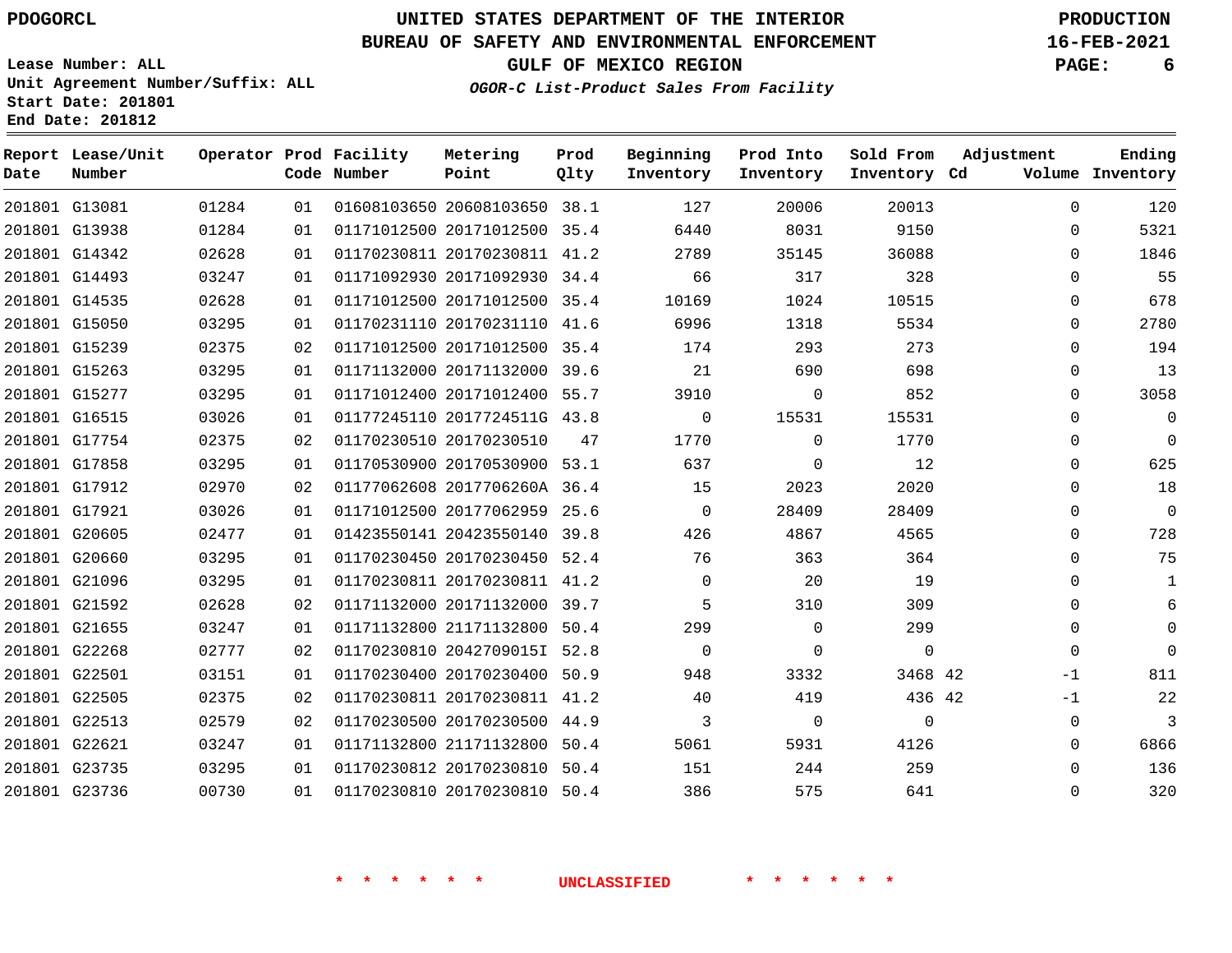**Start Date: 201801 End Date: 201812**

### **UNITED STATES DEPARTMENT OF THE INTERIOR PDOGORCL PRODUCTION**

#### **BUREAU OF SAFETY AND ENVIRONMENTAL ENFORCEMENT 16-FEB-2021**

**Lease Number: ALL Unit Agreement Number/Suffix: ALL**

**GULF OF MEXICO REGION PAGE: 7**

**OGOR-C List-Product Sales From Facility**

| Date          | Report Lease/Unit<br>Number |       |    | Operator Prod Facility<br>Code Number | Metering<br>Point            | Prod<br>Qlty | Beginning<br>Inventory | Prod Into<br>Inventory | Sold From<br>Inventory Cd | Adjustment   | Ending<br>Volume Inventory |
|---------------|-----------------------------|-------|----|---------------------------------------|------------------------------|--------------|------------------------|------------------------|---------------------------|--------------|----------------------------|
|               | 201801 G23851               | 02503 | 02 |                                       | 01171012400 20171012400 55.8 |              | 14262                  | 851                    | 3292                      | $\Omega$     | 11821                      |
|               |                             |       | 02 |                                       | 01171012300 20171012300 53.3 |              | $\Omega$<br>           | 9183<br>.              | 3319<br>                  | $\Omega$     | 5864                       |
|               |                             |       |    |                                       |                              |              | 14262                  | 10034                  | 6611                      | 0            | 17685                      |
|               | 201801 G23933               | 03295 | 01 |                                       | 01171092651 20171092650      | $\Omega$     | 1                      | $\Omega$               | $\Omega$                  | $\Omega$     | 1                          |
|               | 201801 G24730               | 03295 | 01 |                                       | 01170230500 20170230500 43.2 |              | 225                    | 80                     | 48                        | $\mathbf 0$  | 257                        |
|               | 201801 G24870               | 02970 | 02 |                                       | 01177062608 2017706260A 36.4 |              | 2                      | 178                    | 178 42                    | $-2$         | $\overline{0}$             |
|               | 201801 G24883               | 02628 | 02 |                                       | 01171092651 20171092650 56.9 |              | 726                    | $\Omega$               | $\Omega$                  | $\Omega$     | 726                        |
|               | 201801 G24898               | 03368 | 02 |                                       | 01171012300 20171012300      | 38.3         | 657                    | 635                    | 887 42                    | $\mathbf{1}$ | 406                        |
|               | 201801 G24924               | 03247 | 01 |                                       | 01171132800 21171132800 50.4 |              | 912                    | 1061                   | 755                       | $\Omega$     | 1218                       |
|               | 201801 G24926               | 03247 | 01 |                                       | 01171132800 21171132800      | $\Omega$     | 44                     | $\mathbf 0$            | $\mathbf 0$               | $\mathbf 0$  | 44                         |
|               | 201801 G24990               | 01284 | 01 |                                       | 01608103650 20608103650 38.1 |              | 102                    | 16659                  | 16662                     | $\mathbf 0$  | 99                         |
|               | 201801 G25524               | 03295 | 01 |                                       | 01170230450 20170230450      | 52.4         | 161                    | 952                    | 916                       | $\Omega$     | 197                        |
|               | 201801 G25606               | 02375 | 01 |                                       | 01170230810 20170230810      | 50.4         | 83                     | 161                    | 154 42                    | -1           | 89                         |
|               | 201801 G25937               | 02222 | 02 |                                       | 01170230810 20170230810      | 50.4         | 269                    | 319                    | 411 42                    | 1            | 178                        |
|               | 201801 G26032               | 03059 | 01 |                                       | 01171012300 20171012300      | 38.3         | 28                     | 75                     | 55                        | 0            | 48                         |
|               | 201801 G26074               | 01284 | 01 |                                       | 01177122950 20177122950 31.2 |              | 2                      | 528                    | 528                       | $\mathbf{0}$ | $\overline{c}$             |
|               | 201801 G27070               | 03295 | 01 |                                       | 01171132800 21171132800      | 50.4         | 11816                  | 14637                  | 9930                      | $\Omega$     | 16523                      |
|               | 201801 G27083               | 02477 | 01 |                                       | 01171092651 20171092650 57.8 |              | 292                    | $\Omega$               | $\Omega$                  | $\Omega$     | 292                        |
|               | 201801 G27169               | 01284 | 01 |                                       | 01171012500 20171012500      | 35.4         | 2009                   | 2858                   | 2975                      | $\Omega$     | 1892                       |
|               | 201801 G27509               | 02970 | 02 |                                       | 01170230450 20170230450      | 52.4         | 3160                   | 11046                  | 11924                     | 0            | 2282                       |
| 201801 G27851 |                             | 02628 | 02 |                                       | 01171132000 20171132000 39.7 |              | $\mathbf{1}$           | 7                      | 8                         | $\Omega$     | $\mathbf 0$                |
|               | 201801 G27988               | 00730 | 01 |                                       | 01608103650 20608103650      | 38.1         | 66                     | 8355                   | 8371                      | 0            | 50                         |
|               | 201801 G30654               | 02777 | 02 |                                       | 01170230810 20170230810 42.4 |              | $\Omega$               | $\Omega$               | $\Omega$                  | 0            | $\mathbf 0$                |
|               | 201801 G31369               | 02628 | 01 |                                       | 01171012300 20171012300      | 38.3         | 2728                   | 4615                   | 4396                      | $\Omega$     | 2947                       |
|               | 201801 G32113               | 02477 | 01 |                                       | 01170230811 20170230811 41.2 |              | 442                    | 5459                   | 5614                      | $\Omega$     | 287                        |
|               | 201801 G32197               | 01284 | 02 |                                       | 01171012500 20171012500      | 35.4         | 373                    | 877                    | 669                       | $\mathbf{0}$ | 581                        |
| 201801 G32231 |                             | 01284 | 01 |                                       | 01171012500 20171012500      | 35.4         | 428                    | 452                    | 582                       | $\Omega$     | 298                        |
|               | 201801 G32268               | 03295 | 01 |                                       | 01177295110 01177295110 43.2 |              | 87                     | 83                     | 98                        | $\Omega$     | 72                         |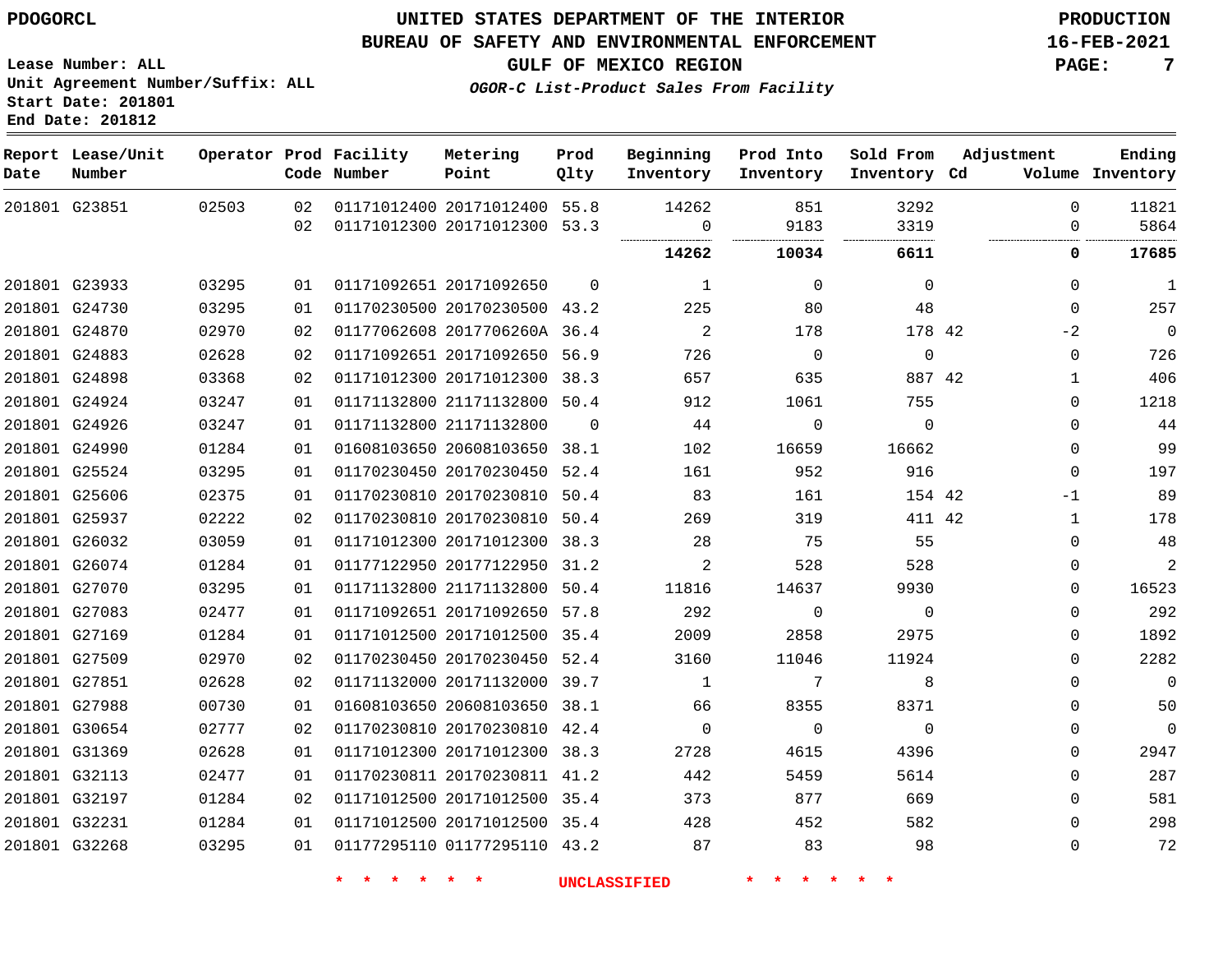### **BUREAU OF SAFETY AND ENVIRONMENTAL ENFORCEMENT 16-FEB-2021**

**Lease Number: ALL Unit Agreement Number/Suffix: ALL Start Date: 201801 End Date: 201812**

**OGOR-C List-Product Sales From Facility**

**GULF OF MEXICO REGION PAGE: 8**

| Date   | Report Lease/Unit<br>Number |       |    | Operator Prod Facility<br>Code Number | Metering<br>Point            | Prod<br>Qlty | Beginning<br>Inventory | Prod Into<br>Inventory | Sold From<br>Inventory Cd | Adjustment   | Ending<br>Volume Inventory |
|--------|-----------------------------|-------|----|---------------------------------------|------------------------------|--------------|------------------------|------------------------|---------------------------|--------------|----------------------------|
|        | 201801 G32744               | 01284 | 02 |                                       | 01423210051 20170230510      | 47           | 142                    | 2                      | 134                       | $\Omega$     | 10                         |
|        | 201801 G32771               | 00730 | 01 |                                       | 01170230810 20170230810 50.4 |              | 195                    | 327                    | 340                       | 0            | 182                        |
|        | 201801 G33088               | 03026 | 01 |                                       | 01171012500 20177062959 25.6 |              | $\Omega$               | 315                    | 315                       | $\Omega$     | $\mathbf 0$                |
|        | 201801 G33596               | 02503 | 02 |                                       | 01171132000 20171132000 39.7 |              | 39                     | 1108                   | 1125                      | $\Omega$     | 22                         |
|        | 201801 G33636               | 02628 | 01 |                                       | 01171132000 20171132000 39.7 |              | 2070                   | 86319                  | 86745                     | $\Omega$     | 1644                       |
|        | 201801 G34025               | 02970 | 02 |                                       | 01422450350 20170230810      | $\Omega$     | $\mathbf 0$            | $\mathbf 0$            | $\mathbf 0$               | $\mathbf 0$  | $\mathbf 0$                |
|        | 201801 G34033               | 02628 | 01 |                                       | 01170230811 20170230811 41.2 |              | 454                    | 18872                  | 18335                     | $\Omega$     | 991                        |
|        | 201801 G34671               | 02579 | 02 |                                       | 01423210051 20423210050 49.4 |              | $\mathbf 0$            | 0                      | $\mathbf 0$               | $\mathbf 0$  | $\mathsf{O}$               |
| 201802 | 00016                       | 02375 | 01 |                                       | 01170513700 20170513700 23.1 |              | 1040                   | 10322                  | 10015 42                  | $\mathbf{1}$ | 1348                       |
| 201802 | 00026                       | 02375 | 01 |                                       | 01170513700 20170513700 23.1 |              | 2326                   | 23246                  | 22539 42                  | 5            | 3038                       |
| 201802 | 00032                       | 02375 | 01 |                                       | 01170513700 20170513700 29.3 |              | 63                     | 1109                   | 1027                      | $\mathbf 0$  | 145                        |
| 201802 | 00049                       | 03295 | 01 |                                       | 01171012300 20171012300 38.7 |              | 9230                   | 12566                  | 14627                     | $\Omega$     | 7169                       |
| 201802 | 00050                       | 03295 | 01 |                                       | 01171012300 20171012300 38.7 |              | 2123                   | 2487                   | 3191                      | $\Omega$     | 1419                       |
| 201802 | 00052                       | 03295 | 01 |                                       | 01171012300 20171012300 38.7 |              | 828                    | 1395                   | 1427                      | $\mathbf 0$  | 796                        |
| 201802 | 00081                       | 03295 | 01 |                                       | 01170230450 20170230450 50.3 |              | 346                    | 263                    | 37                        | $\mathbf 0$  | 572                        |
| 201802 | 00082                       | 03295 | 01 |                                       | 01170230450 20170230450 50.3 |              | 64                     | 46                     | 7                         | $\Omega$     | 103                        |
| 201802 | 00196                       | 02375 | 01 |                                       | 01171012300 20171012300 38.7 |              | 5660                   | 11552                  | 10621 42                  | $-1$         | 6590                       |
| 201802 | 00244                       | 03295 | 01 |                                       | 01170231290 01170231290 45.8 |              | 402                    | 3556                   | 3466                      | $\mathbf 0$  | 492                        |
| 201802 | 00247                       | 03295 | 01 |                                       | 01170231290 01170231290 45.8 |              | 88                     | 515                    | 528                       | $\Omega$     | 75                         |
| 201802 | 00353                       | 03368 | 01 |                                       | 01170754800 20170754800 29.1 |              | 31                     | 202                    | 185                       | $\mathbf 0$  | 48                         |
| 201802 | 00367                       | 02375 | 01 |                                       | 01170513700 20170513700 23.1 |              | 318                    | 2428                   | 2428 42                   | $-2$         | 316                        |
| 201802 | 00434                       | 01284 | 01 |                                       | 01177112605 2017711260Y 32.4 |              | 49                     | 1746                   | 1778                      | $\Omega$     | 17                         |
| 201802 | 00453                       | 01284 | 01 |                                       | 01177112605 2017711260Y 32.4 |              | 15                     | 4722                   | 4688                      | $\mathbf 0$  | 49                         |
| 201802 | 00479                       | 03295 | 01 |                                       | 01171012500 20171012500 35.7 |              | 1299                   | 1685                   | 2085                      | $\mathbf 0$  | 899                        |
| 201802 | 00541                       | 02222 | 01 |                                       | 01170530900 20170530900      | 52           | 2858                   | $\mathbf 0$            | 48                        | $\Omega$     | 2810                       |
| 201802 | 00560                       | 03288 | 01 |                                       | 01171132800 21171132800 49.7 |              | 480                    | 286                    | 310 42                    | $-1$         | 455                        |
| 201802 | 00577                       | 03059 | 01 |                                       | 01171012300 20171012300 38.7 |              | 11431                  | 15662                  | 18157                     | $\mathbf 0$  | 8936                       |
| 201802 | 00593                       | 03209 | 01 |                                       | 01171012300 20171012300 36.6 |              | $\mathbf 0$            | $\Omega$               | $\Omega$                  | $\mathbf 0$  | $\mathbf 0$                |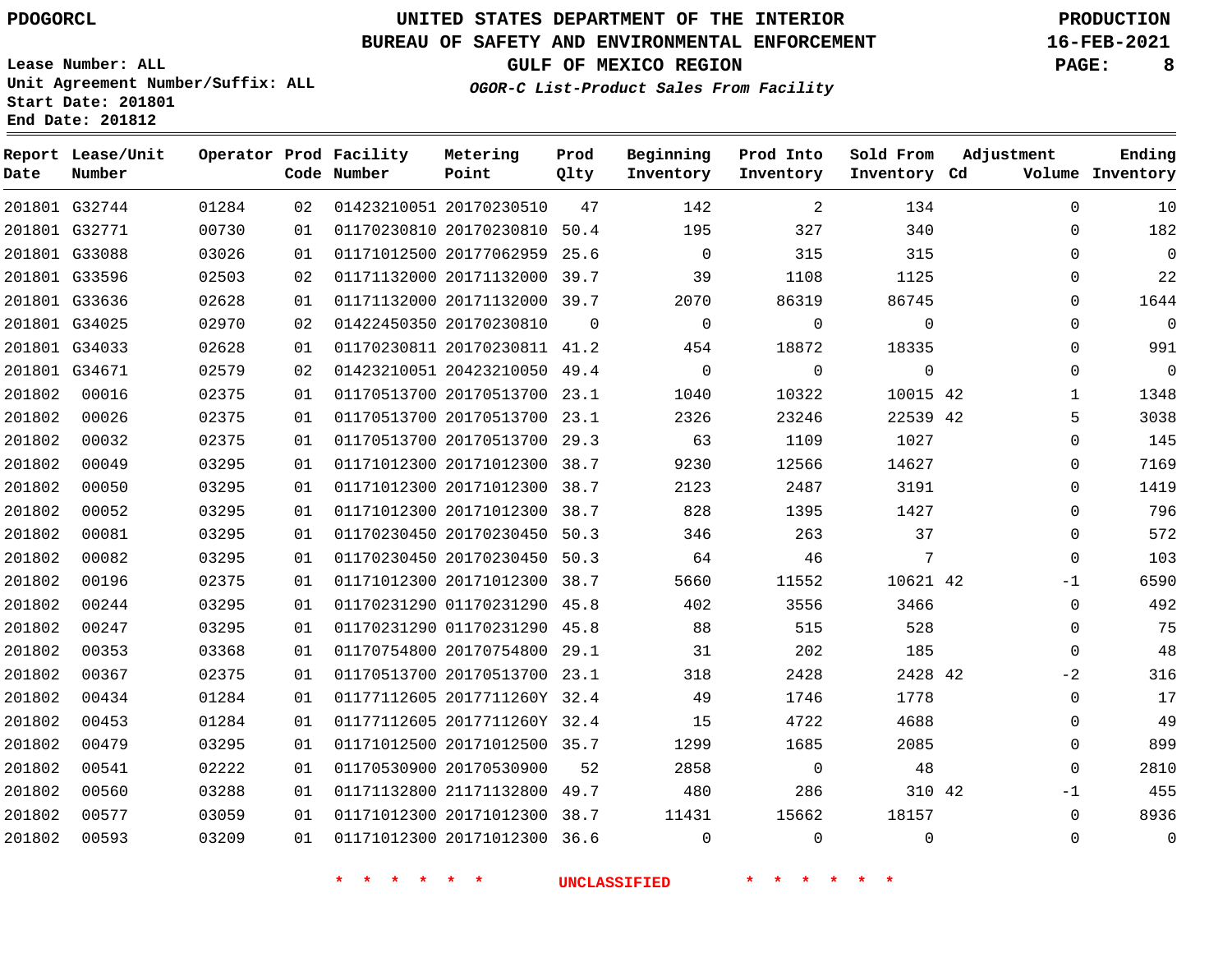### **BUREAU OF SAFETY AND ENVIRONMENTAL ENFORCEMENT 16-FEB-2021**

**Lease Number: ALL Unit Agreement Number/Suffix: ALL**

**GULF OF MEXICO REGION PAGE: 9**

**OGOR-C List-Product Sales From Facility**

**Start Date: 201801 End Date: 201812**

| Number |                                                                                                                                                                                                                                                                                                                                                                                                                                                                                                 |    | Metering<br>Point                     | Prod<br>Qlty                                                                                                                                                                              | Beginning<br>Inventory                                                                                                                                                                                                                                                                                                                                                                                                                                                                                                                                                                                                                                                                          | Prod Into<br>Inventory | Sold From   | Adjustment  | Ending<br>Volume Inventory                                                                                                                                                |
|--------|-------------------------------------------------------------------------------------------------------------------------------------------------------------------------------------------------------------------------------------------------------------------------------------------------------------------------------------------------------------------------------------------------------------------------------------------------------------------------------------------------|----|---------------------------------------|-------------------------------------------------------------------------------------------------------------------------------------------------------------------------------------------|-------------------------------------------------------------------------------------------------------------------------------------------------------------------------------------------------------------------------------------------------------------------------------------------------------------------------------------------------------------------------------------------------------------------------------------------------------------------------------------------------------------------------------------------------------------------------------------------------------------------------------------------------------------------------------------------------|------------------------|-------------|-------------|---------------------------------------------------------------------------------------------------------------------------------------------------------------------------|
| 00680  | 03520                                                                                                                                                                                                                                                                                                                                                                                                                                                                                           | 01 |                                       | $\mathbf 0$                                                                                                                                                                               | 422                                                                                                                                                                                                                                                                                                                                                                                                                                                                                                                                                                                                                                                                                             | $\mathbf 0$            | $\mathbf 0$ | $\mathbf 0$ | 422                                                                                                                                                                       |
| 00694  | 03368                                                                                                                                                                                                                                                                                                                                                                                                                                                                                           | 01 |                                       |                                                                                                                                                                                           | 1021                                                                                                                                                                                                                                                                                                                                                                                                                                                                                                                                                                                                                                                                                            | 5327                   |             | $-2$        | 1269                                                                                                                                                                      |
| 00697  | 03368                                                                                                                                                                                                                                                                                                                                                                                                                                                                                           | 01 |                                       |                                                                                                                                                                                           | 78                                                                                                                                                                                                                                                                                                                                                                                                                                                                                                                                                                                                                                                                                              | 473                    |             |             | 113                                                                                                                                                                       |
| 00775  | 02899                                                                                                                                                                                                                                                                                                                                                                                                                                                                                           | 01 |                                       | 43.3                                                                                                                                                                                      | 217                                                                                                                                                                                                                                                                                                                                                                                                                                                                                                                                                                                                                                                                                             | 223                    |             |             | 26                                                                                                                                                                        |
| 00796  | 02628                                                                                                                                                                                                                                                                                                                                                                                                                                                                                           | 01 |                                       |                                                                                                                                                                                           | 10318                                                                                                                                                                                                                                                                                                                                                                                                                                                                                                                                                                                                                                                                                           | 12880                  | 15850       | $\Omega$    | 7348                                                                                                                                                                      |
| 00839  | 02451                                                                                                                                                                                                                                                                                                                                                                                                                                                                                           | 01 |                                       |                                                                                                                                                                                           | 230                                                                                                                                                                                                                                                                                                                                                                                                                                                                                                                                                                                                                                                                                             | 1471                   | 1651        | $\Omega$    | 50                                                                                                                                                                        |
|        | 00059                                                                                                                                                                                                                                                                                                                                                                                                                                                                                           | 01 |                                       |                                                                                                                                                                                           | 63                                                                                                                                                                                                                                                                                                                                                                                                                                                                                                                                                                                                                                                                                              | 1420                   |             | $-332$      | 122                                                                                                                                                                       |
|        | 00689                                                                                                                                                                                                                                                                                                                                                                                                                                                                                           | 01 |                                       |                                                                                                                                                                                           | 211879                                                                                                                                                                                                                                                                                                                                                                                                                                                                                                                                                                                                                                                                                          | 732788                 |             | $-800891$   | 143776                                                                                                                                                                    |
|        | 01207                                                                                                                                                                                                                                                                                                                                                                                                                                                                                           | 01 |                                       |                                                                                                                                                                                           | 42872                                                                                                                                                                                                                                                                                                                                                                                                                                                                                                                                                                                                                                                                                           | 58487                  |             | $-56941$    | 44418                                                                                                                                                                     |
|        | 01207                                                                                                                                                                                                                                                                                                                                                                                                                                                                                           | 01 |                                       | 25.2                                                                                                                                                                                      | 214549                                                                                                                                                                                                                                                                                                                                                                                                                                                                                                                                                                                                                                                                                          | 227699                 |             |             | 209500                                                                                                                                                                    |
|        | 03481                                                                                                                                                                                                                                                                                                                                                                                                                                                                                           | 01 |                                       |                                                                                                                                                                                           | 169                                                                                                                                                                                                                                                                                                                                                                                                                                                                                                                                                                                                                                                                                             | 906                    | 925         | $\Omega$    | 150                                                                                                                                                                       |
|        | 02970                                                                                                                                                                                                                                                                                                                                                                                                                                                                                           | 02 |                                       |                                                                                                                                                                                           | 160                                                                                                                                                                                                                                                                                                                                                                                                                                                                                                                                                                                                                                                                                             | 3533                   | 3390        | $\Omega$    | 303                                                                                                                                                                       |
|        | 03481                                                                                                                                                                                                                                                                                                                                                                                                                                                                                           | 01 |                                       |                                                                                                                                                                                           | 324                                                                                                                                                                                                                                                                                                                                                                                                                                                                                                                                                                                                                                                                                             | 1065                   | 1061        | $\Omega$    | 328                                                                                                                                                                       |
|        | 03368                                                                                                                                                                                                                                                                                                                                                                                                                                                                                           | 01 |                                       |                                                                                                                                                                                           | 161                                                                                                                                                                                                                                                                                                                                                                                                                                                                                                                                                                                                                                                                                             | 636                    | 646         | $\Omega$    | 151                                                                                                                                                                       |
|        | 03295                                                                                                                                                                                                                                                                                                                                                                                                                                                                                           | 01 |                                       |                                                                                                                                                                                           | 214                                                                                                                                                                                                                                                                                                                                                                                                                                                                                                                                                                                                                                                                                             | 305                    | 32          | $\Omega$    | 487                                                                                                                                                                       |
|        | 02375                                                                                                                                                                                                                                                                                                                                                                                                                                                                                           | 01 |                                       |                                                                                                                                                                                           | 11                                                                                                                                                                                                                                                                                                                                                                                                                                                                                                                                                                                                                                                                                              | 106                    | 103         | $\mathbf 0$ | 14                                                                                                                                                                        |
|        | 03026                                                                                                                                                                                                                                                                                                                                                                                                                                                                                           | 02 |                                       |                                                                                                                                                                                           | 68                                                                                                                                                                                                                                                                                                                                                                                                                                                                                                                                                                                                                                                                                              | 82                     | 9           | $\mathbf 0$ | 141                                                                                                                                                                       |
|        | 03295                                                                                                                                                                                                                                                                                                                                                                                                                                                                                           | 01 |                                       |                                                                                                                                                                                           | 82                                                                                                                                                                                                                                                                                                                                                                                                                                                                                                                                                                                                                                                                                              | 1356                   | 1322        | $\Omega$    | 116                                                                                                                                                                       |
|        | 01284                                                                                                                                                                                                                                                                                                                                                                                                                                                                                           | 01 |                                       | 37                                                                                                                                                                                        | 56                                                                                                                                                                                                                                                                                                                                                                                                                                                                                                                                                                                                                                                                                              | 9926                   | 9960        | $\mathbf 0$ | 22                                                                                                                                                                        |
|        | 02451                                                                                                                                                                                                                                                                                                                                                                                                                                                                                           | 01 |                                       |                                                                                                                                                                                           | 3506                                                                                                                                                                                                                                                                                                                                                                                                                                                                                                                                                                                                                                                                                            | 61084                  | 62500       | $\mathbf 0$ | 2090                                                                                                                                                                      |
|        | 02451                                                                                                                                                                                                                                                                                                                                                                                                                                                                                           | 01 |                                       | 32.6                                                                                                                                                                                      | 2152                                                                                                                                                                                                                                                                                                                                                                                                                                                                                                                                                                                                                                                                                            | 15381                  | 17007       | $\Omega$    | 526                                                                                                                                                                       |
|        | 02375                                                                                                                                                                                                                                                                                                                                                                                                                                                                                           | 01 |                                       |                                                                                                                                                                                           | 4971                                                                                                                                                                                                                                                                                                                                                                                                                                                                                                                                                                                                                                                                                            | 39459                  |             | -4          | 5152                                                                                                                                                                      |
|        | 02375                                                                                                                                                                                                                                                                                                                                                                                                                                                                                           | 01 |                                       | 28.9                                                                                                                                                                                      | 7140                                                                                                                                                                                                                                                                                                                                                                                                                                                                                                                                                                                                                                                                                            | 49420                  |             | $-2$        | 6455                                                                                                                                                                      |
|        | 03481                                                                                                                                                                                                                                                                                                                                                                                                                                                                                           | 01 |                                       |                                                                                                                                                                                           | 995                                                                                                                                                                                                                                                                                                                                                                                                                                                                                                                                                                                                                                                                                             | 7959                   | 1348        | $\mathbf 0$ | 7606                                                                                                                                                                      |
|        | 02222                                                                                                                                                                                                                                                                                                                                                                                                                                                                                           | 02 |                                       |                                                                                                                                                                                           | 14                                                                                                                                                                                                                                                                                                                                                                                                                                                                                                                                                                                                                                                                                              | $\mathbf 0$            |             | 1           | 14                                                                                                                                                                        |
|        | 02628                                                                                                                                                                                                                                                                                                                                                                                                                                                                                           | 01 |                                       | 54.9                                                                                                                                                                                      | 136                                                                                                                                                                                                                                                                                                                                                                                                                                                                                                                                                                                                                                                                                             | 24                     | 9           | $\mathbf 0$ | 151                                                                                                                                                                       |
|        | 02375                                                                                                                                                                                                                                                                                                                                                                                                                                                                                           | 01 |                                       |                                                                                                                                                                                           | 496                                                                                                                                                                                                                                                                                                                                                                                                                                                                                                                                                                                                                                                                                             | 2859                   | 2982        | $\Omega$    | 373                                                                                                                                                                       |
|        | 03151                                                                                                                                                                                                                                                                                                                                                                                                                                                                                           | 01 |                                       |                                                                                                                                                                                           | 8                                                                                                                                                                                                                                                                                                                                                                                                                                                                                                                                                                                                                                                                                               | 27                     | 29          | $\mathbf 0$ | 6                                                                                                                                                                         |
|        | Report Lease/Unit<br>201802 754303001A<br>201802 754306006A<br>201802 754306012A<br>201802 754306013A<br>201802 754307005A<br>201802 754307017A<br>201802 754310009A<br>201802 754315006A<br>201802 7543880060<br>201802 7543890080<br>201802 7543930100<br>201802 7543940080<br>201802 754396015A<br>201802 8910020210<br>201802 8910024540<br>201802 8910029320<br>201802 8910034440<br>201802 8910039150<br>201802 8910086400<br>201802 8910088130<br>201802 8910089160<br>201802 891008927Y |    | Operator Prod Facility<br>Code Number | 01170230700 20170230700<br>01171131600 20171131600<br>01170230450 20170230450<br>01608103650 20608103650<br>01170513800 20170513800<br>01170513700 20170513700<br>01171012400 20171012400 | 01170754800 20170754800 29.1<br>01170754800 20170754800 29.1<br>01171012300 20171012300 38.7<br>01170513800 20170513800 32.6<br>01170230811 20170230811 40.9<br>01608128271 20608128271 28.9<br>01608128270 20608128270 25.2<br>01608128270 20608128270<br>01170573601 20170573601 27.3<br>01171132800 20170230811 40.9<br>01170573601 20170573601 27.3<br>01170754800 20170754800 29.1<br>01170230450 20170230450 50.2<br>01170513700 20170513700 29.4<br>50.3<br>01170230811 20170230811 40.9<br>01170513800 20170513800 32.6<br>01170513700 20170513700 29.3<br>01170573601 20170573601 28.6<br>01171012400 20171012400 54.9<br>01170513700 20170513700 28.7<br>01170230400 20170230400 50.2 |                        |             |             | Inventory Cd<br>5077 42<br>439 42<br>$\mathbf{1}$<br>415 42<br>$\mathbf{1}$<br>1029 09<br>$0\quad09$<br>$0\quad09$<br>$-232748$<br>$0$ 09<br>39274 42<br>50103 42<br>1 42 |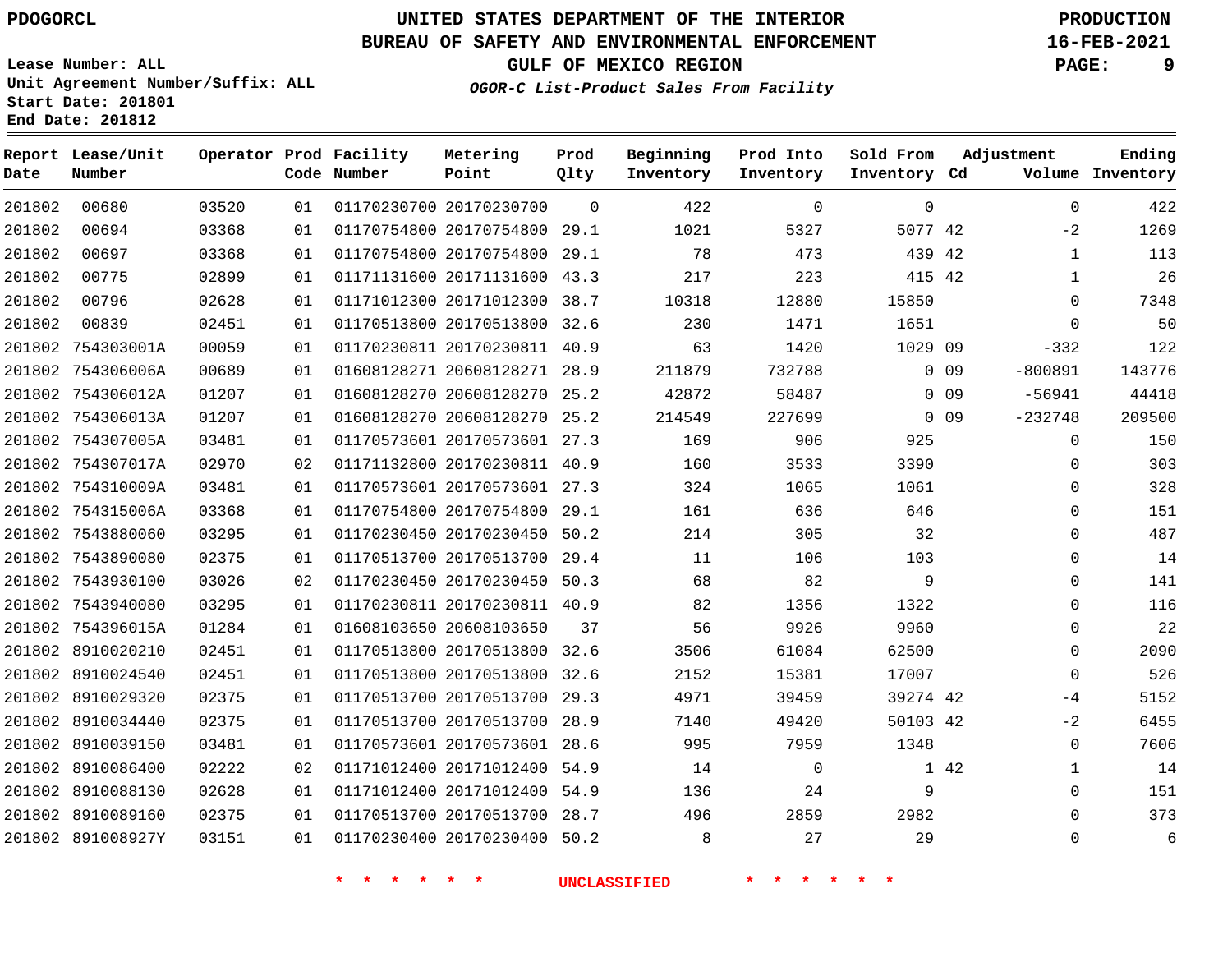**Report Lease/Unit**

**Number**

## **UNITED STATES DEPARTMENT OF THE INTERIOR PDOGORCL PRODUCTION**

#### **BUREAU OF SAFETY AND ENVIRONMENTAL ENFORCEMENT 16-FEB-2021**

**Lease Number: ALL Unit Agreement Number/Suffix: ALL Start Date: 201801 End Date: 201812**

**Operator Prod Facility**

**Code Number**

20170513700 27.9

**Metering Point**

 

**OGOR-C List-Product Sales From Facility**

 

**Prod Into Inventory**

**Beginning Inventory**

**GULF OF MEXICO REGION PAGE: 10**

**Inventory Cd Volume**

**Adjustment**

  $\Omega$ -3  $\Omega$   $\Omega$ -1  $\Omega$  $\Omega$  $\Omega$  $\Omega$   $\Omega$  $\overline{0}$  $-2$  $\Omega$  $\Omega$  $\Omega$   $\Omega$   $\Omega$ 

**Ending**

| 02375 | 01 | 01170513700 20170513700 | 27.3 | 376  | 284      | 623            |
|-------|----|-------------------------|------|------|----------|----------------|
| 02375 | 01 | 01170513700 20170513700 | 28.4 | 1300 | 10340    | 10286          |
| 02375 | 01 | 01170513700 20170513700 | 27.8 | 4636 | 28166    | 29125          |
| 03368 | 01 | 01170754800 20170754800 | 29.1 | 33   | 206      | 191            |
| 03368 | 01 | 01170754800 20170754800 | 29.1 | 218  | 1313     | 1218           |
| 03368 | 01 | 01170754800 20170754800 | 29.1 | 159  | 633      | 642            |
| 03368 | 01 | 01170754800 20170754800 | 29.1 | 10   | 151      | 125            |
| 03368 | 01 | 01170754800 20170754800 | 29.1 | 112  | 487      | 482            |
| 03295 | 01 | 01177215100 20177215102 | 30.4 | 37   | 3823     | 3803           |
| 03295 | 01 | 01177215100 20177215102 | 30.4 | 73   | 5771     | 5759           |
| 03295 | 01 | 01177215100 20177215102 | 30.4 | 166  | 12172    | 12158          |
| 02375 | 01 | 01170230810 20170230810 | 51.1 | 56   | 79       | 109            |
| 02375 | 01 | 01170513700 20170513700 | 32.4 | 449  | 2620     | 2728           |
| 02375 | 01 | 0117709260A 2017709260A | 32.6 | 376  | 8559     | 8559           |
| 03209 | 02 | 01171092651 20171092650 | 56.9 | 3275 | $\Omega$ | $\overline{0}$ |
| 02375 | 01 | 01170513700 20170513700 | 28.2 | 2117 | 6094     | 7414           |

**Prod Qlty**

> 

20177215102 30.4

 20170513700 28.7 20170513700 27.3

 20177092600 44.2 20170230400 50.2 20170513700 23.1 20170513800 32.6 20170513800 32.6

 20170513700 20171092650 20171092650

**\* \* \* \* \* \* UNCLASSIFIED \* \* \* \* \* \***

42

**Sold From Inventory**

>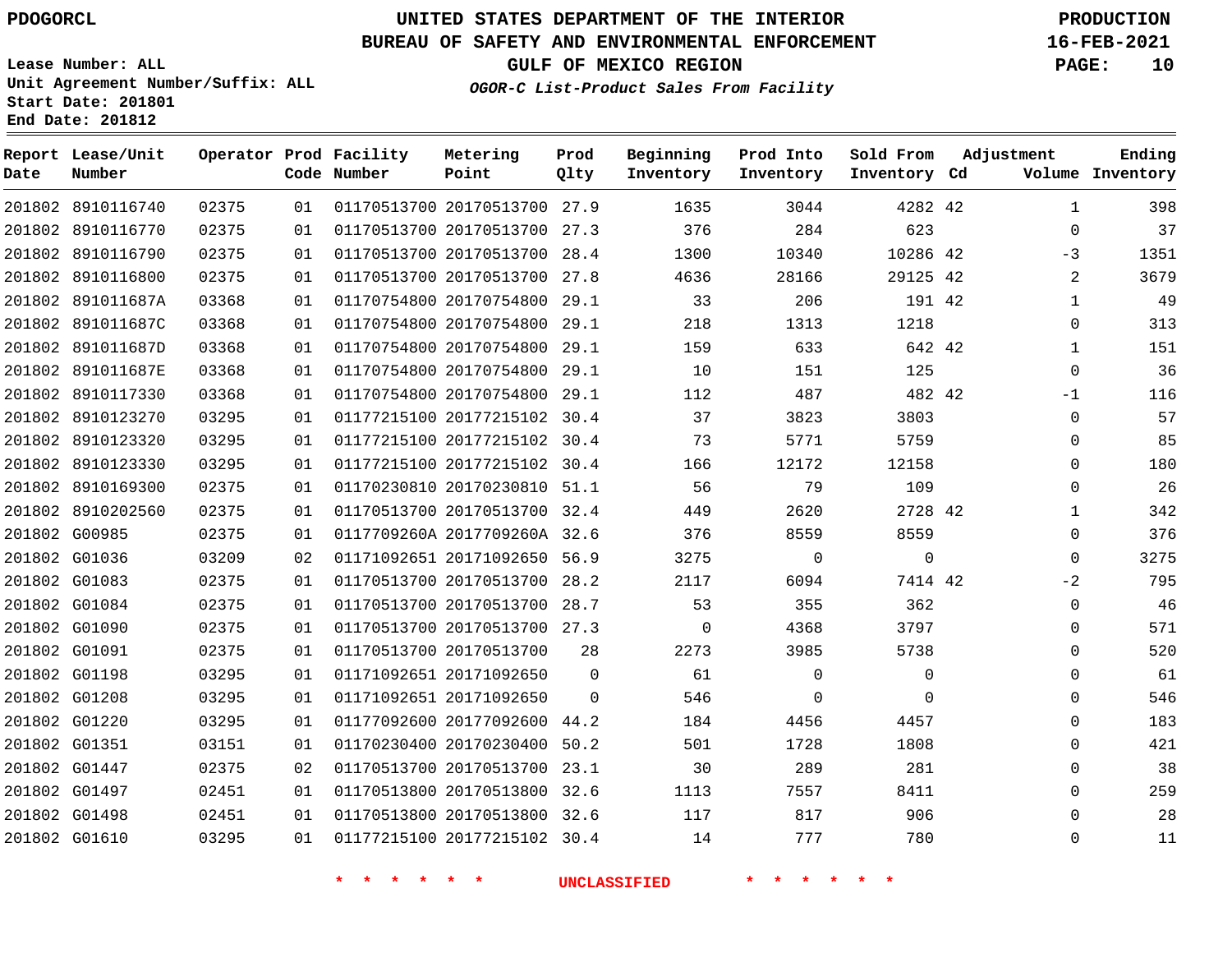### **BUREAU OF SAFETY AND ENVIRONMENTAL ENFORCEMENT 16-FEB-2021**

**Lease Number: ALL Unit Agreement Number/Suffix: ALL Start Date: 201801 End Date: 201812**

**GULF OF MEXICO REGION PAGE: 11**

**OGOR-C List-Product Sales From Facility**

| Date | Report Lease/Unit<br>Number |       |    | Operator Prod Facility<br>Code Number | Metering<br>Point            | Prod<br>Qlty | Beginning<br>Inventory | Prod Into<br>Inventory | Sold From<br>Inventory Cd | Adjustment | Ending<br>Volume Inventory |
|------|-----------------------------|-------|----|---------------------------------------|------------------------------|--------------|------------------------|------------------------|---------------------------|------------|----------------------------|
|      | 201802 G01619               | 02375 | 01 |                                       | 01170513700 20170513700      | 29.4         | 1069                   | 6070                   | 6345 42                   | $-2$       | 792                        |
|      | 201802 G01620               | 02375 | 01 |                                       | 01170513700 20170513700 29.4 |              | 406                    | 2110                   | 2240                      | $\Omega$   | 276                        |
|      | 201802 G01754               | 03295 | 01 |                                       | 01423210051 20423210050      | 79.8         | $\Omega$               | 7                      | 7                         | $\Omega$   | $\mathbf 0$                |
|      | 201802 G01757               | 03295 | 01 |                                       | 01423210051 20423210050 79.8 |              | 22                     | 263                    | 270                       | $\Omega$   | 15                         |
|      | 201802 G01848               | 01284 | 02 |                                       | 01423210051 20170230500 43.7 |              | 204                    | 174                    | 211                       | $\Omega$   | 167                        |
|      |                             | 01978 | 02 |                                       | 01170230500 20170230500 43.8 |              | 920                    | 911                    | 959<br>                   | 0          | 872                        |
|      |                             |       |    |                                       |                              |              | 1124                   | 1085                   | 1170                      | 0          | 1039                       |
|      | 201802 G01860               | 03295 | 01 |                                       | 01170231110 20170231110      | $\Omega$     | 5167                   | 4082                   | $\Omega$                  | $\Omega$   | 9249                       |
|      | 201802 G01865               | 03151 | 01 |                                       | 01171012500 20171012500 35.7 |              | 3248                   | 3865                   | 5051                      | $\Omega$   | 2062                       |
|      | 201802 G01901               | 03295 | 01 |                                       | 01177215100 20177215102 30.4 |              | 1                      | 18                     | 19                        | $\Omega$   | $\mathbf 0$                |
|      | 201802 G01966               | 03295 | 01 |                                       | 01177215100 20177215102 30.4 |              | 84                     | 4596                   | 4612                      | $\Omega$   | 68                         |
|      | 201802 G01967               | 03295 | 01 |                                       | 01177215100 20177215102 30.4 |              | 136                    | 7405                   | 7432                      | $\Omega$   | 109                        |
|      | 201802 G02111               | 02628 | 01 |                                       | 01171132000 20171132000 39.3 |              | 1495                   | 28965                  | 29018                     | 0          | 1442                       |
|      | 201802 G02161               | 03295 | 01 |                                       | 01171012500 20171012500 35.7 |              | 3242                   | 5279                   | 5705                      | $\Omega$   | 2816                       |
|      | 201802 G02317               | 03295 | 01 |                                       | 01171132000 20171132000 39.2 |              | $\overline{2}$         | 25                     | 26                        | 0          | $\mathbf{1}$               |
|      | 201802 G02353               | 01284 | 01 |                                       | 01170230450 20170230450 50.3 |              | $\Omega$               | 2061                   | 127                       | $\Omega$   | 1934                       |
|      | 201802 G02354               | 01284 | 01 |                                       | 01170230450 20170230450 50.3 |              | $\Omega$               | 222                    | 14                        | $\Omega$   | 208                        |
|      | 201802 G02429               | 02375 | 01 |                                       | 01170230811 20170230810 51.1 |              | 8                      | 54                     | 44                        | 0          | 18                         |
|      | 201802 G02433               | 02375 | 01 |                                       | 01170230811 20170230810 51.1 |              | $\Omega$               | 14                     | 14                        | $\Omega$   | $\mathbf 0$                |
|      | 201802 G02601               | 02628 | 02 |                                       | 01171092651 20171092650 56.9 |              | 876                    | $\mathbf 0$            | $\mathbf 0$               | 0          | 876                        |
|      | 201802 G02613               | 02628 | 01 |                                       | 01171132000 20171132000 39.3 |              | $\Omega$               | $\mathbf 0$            | $\Omega$                  | $\Omega$   | 0                          |
|      | 201802 G02665               | 02451 | 01 |                                       | 01423210051 20423210050      | 79.8         | 21                     | 455                    | 450                       | 0          | 26                         |
|      | 201802 G02705               | 02628 | 02 |                                       | 01170230810 20170230810 51.1 |              | 11706                  | 17446                  | 23342                     | $\Omega$   | 5810                       |
|      | 201802 G02825               | 03295 | 01 |                                       | 01170230812 20170230810 51.1 |              | 100                    | 126                    | 184                       | $\Omega$   | 42                         |
|      | 201802 G02826               | 03295 | 01 |                                       | 01170231110 20170231110      | $\Omega$     | 730                    | 263                    | $\Omega$                  | $\Omega$   | 993                        |
|      | 201802 G02895               | 02628 | 02 |                                       | 01171092651 20171092650 56.9 |              | 374                    | $\mathbf 0$            | $\Omega$                  | $\Omega$   | 374                        |
|      | 201802 G02917               | 03247 | 01 |                                       | 01171092930 20171092930 34.6 |              | 97                     | 729                    | 674                       | $\Omega$   | 152                        |
|      | 201802 G03061               | 03026 | 01 |                                       | 01423210051 20423210050 79.8 |              | 34                     | 505                    | 510                       | $\Omega$   | 29                         |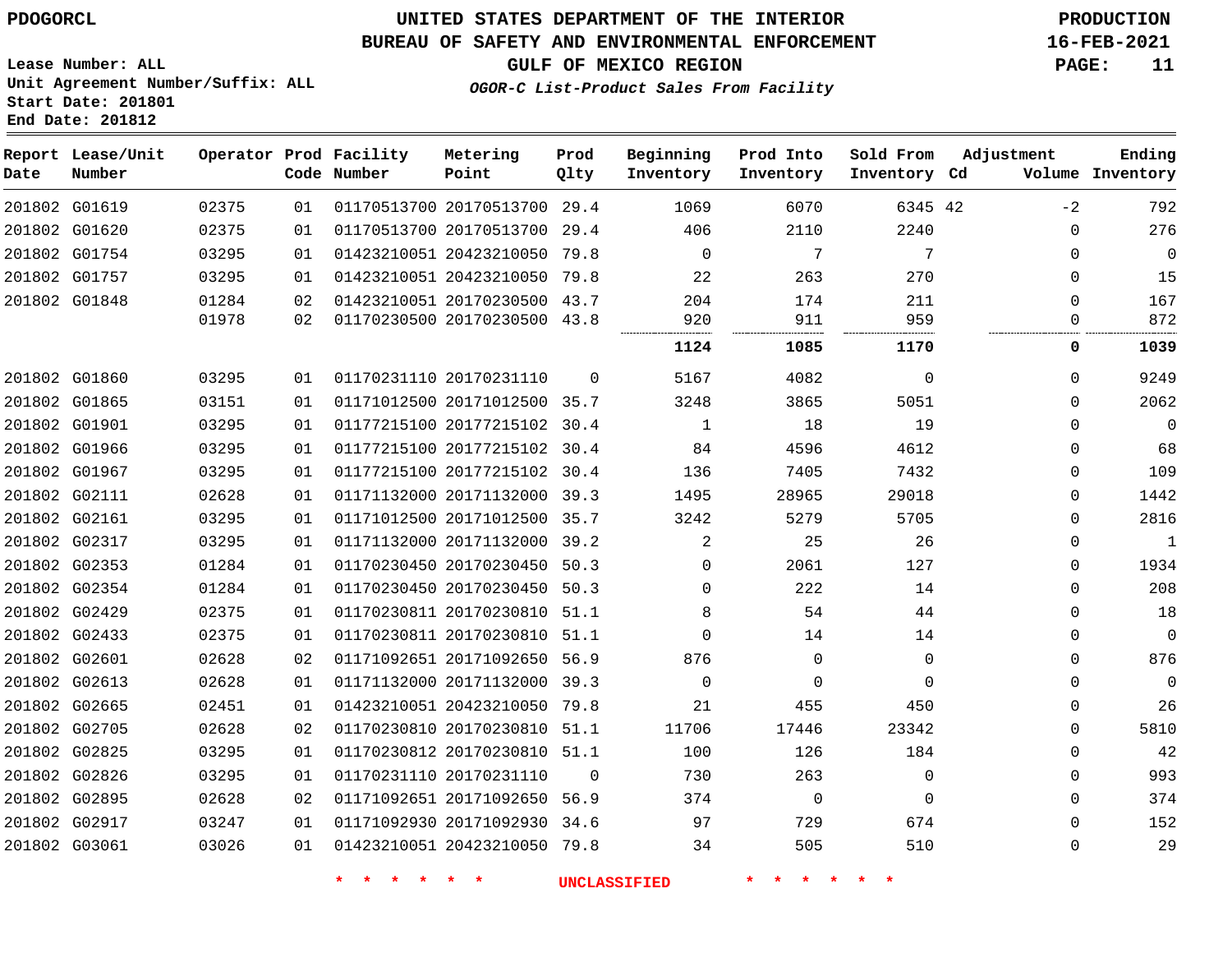### **BUREAU OF SAFETY AND ENVIRONMENTAL ENFORCEMENT 16-FEB-2021**

**Lease Number: ALL Unit Agreement Number/Suffix: ALL Start Date: 201801 End Date: 201812**

**GULF OF MEXICO REGION PAGE: 12**

**OGOR-C List-Product Sales From Facility**

| Date | Report Lease/Unit<br>Number |       |    | Operator Prod Facility<br>Code Number | Metering<br>Point            | Prod<br>Qlty | Beginning<br>Inventory | Prod Into<br>Inventory | Sold From<br>Inventory Cd | Adjustment |              | Ending<br>Volume Inventory |
|------|-----------------------------|-------|----|---------------------------------------|------------------------------|--------------|------------------------|------------------------|---------------------------|------------|--------------|----------------------------|
|      | 201802 G03152               | 03295 | 01 |                                       | 01177092600 20177092600 44.2 |              | 237                    | 6066                   | 6053                      |            | $\mathbf{0}$ | 250                        |
|      | 201802 G03331               | 02628 | 01 |                                       | 01171132800 20171132000 39.3 |              | 542                    | 10611                  | 10625                     |            | $\Omega$     | 528                        |
|      | 201802 G03593               | 03295 | 01 |                                       | 01171012500 20171012500      | 35.7         | 38                     | 8                      | 42                        |            | $\Omega$     | 4                          |
|      | 201802 G03793               | 03295 | 01 |                                       | 01171012500 20171012500 35.7 |              | 39                     | 55                     | 65                        |            | 0            | 29                         |
|      | 201802 G04081               | 03295 | 01 |                                       | 01170230812 20170230810 51.1 |              | 893                    | 1367                   | 1805                      |            | $\Omega$     | 455                        |
|      | 201802 G04087               | 02899 | 01 |                                       | 01177008150 01177008150 31.8 |              | 3092                   | 6278                   | 8257 42                   |            | $\mathbf{1}$ | 1114                       |
|      | 201802 G04232               | 00730 | 01 |                                       | 01171012500 20171012500 35.4 |              | 1102                   | 995                    | 1567 42                   |            | 1            | 531                        |
|      | 201802 G04421               | 03295 | 01 |                                       | 01171131600 20171131600 43.2 |              | 1170                   | 12339                  | 12087                     |            | 0            | 1422                       |
|      | 201802 G04452               | 02628 | 01 |                                       | 01171132000 20171132000 39.3 |              | 1436                   | 28059                  | 28098                     |            | 0            | 1397                       |
|      | 201802 G04800               | 02970 | 02 |                                       | 01177062608 2017706260A      | 37           | 3                      | 273                    | 274                       |            | $\Omega$     | $\overline{a}$             |
|      | 201802 G04809               | 02312 | 01 |                                       | 01177082950 20177082956 25.7 |              | 338                    | 7091                   | 7003 42                   |            | 1            | 427                        |
|      | 201802 G04818               | 03295 | 01 |                                       | 01170230500 20170230500 43.8 |              | 2                      | 21                     | 3                         |            | $\mathbf{0}$ | 20                         |
|      | 201802 G05006               | 01284 | 02 |                                       | 01423210051 20170230510 45.8 |              | 26                     | 513                    | 9                         |            | $\mathbf{0}$ | 530                        |
|      | 201802 G05431               | 02970 | 02 |                                       | 01177062608 2017706260A      | 37           | 72                     | 12763                  | 12761                     |            | $\Omega$     | 74                         |
|      | 201802 G05504               | 00730 | 01 |                                       | 01171132800 21171132800      | 49.7         | 5770                   | 2880                   | 3506 42                   |            | $\mathbf{1}$ | 5145                       |
|      |                             | 02970 | 02 |                                       | 01171132800 21171132800      | 49.7         | 5646                   | 2265                   | 3207                      |            | $\Omega$     | 4704                       |
|      |                             | 03295 | 01 |                                       | 01171132800 21171132800      | 49.7         | 2546<br>               | 789                    | 1351                      |            | 0            | 1984                       |
|      |                             |       |    |                                       |                              |              | 13962                  | 5934                   | 8064                      |            | 1            | 11833                      |
|      | 201802 G05505               | 02628 | 01 |                                       | 01171012400 20171012400 54.9 |              | 1053                   | 55                     | 68                        |            | $\Omega$     | 1040                       |
|      |                             |       | 01 |                                       | 01171132800 21171132800      | 54.9         | $\Omega$               | $\Omega$               | $\Omega$                  |            | $\Omega$     | $\Omega$                   |
|      |                             |       |    |                                       |                              |              | 1053                   | 55                     | 68                        |            | 0            | 1040                       |
|      | 201802 G05602               | 03247 | 01 |                                       | 01171012500 20171012500 35.7 |              | 462                    | 224                    | 567 42                    |            | $\mathbf 1$  | 120                        |
|      | 201802 G05612               | 03295 | 01 |                                       | 01171012500 20171012500 35.7 |              | 3085                   | 3582                   | 4756                      |            | $\Omega$     | 1911                       |
|      | 201802 G06069               | 03295 | 01 |                                       | 01423210051 20423210050 79.8 |              | 7                      | 133                    | 132                       |            | $\Omega$     | $\,8\,$                    |
|      | 201802 G06168               | 02801 | 02 |                                       | 01170230450 20170230450 50.3 |              | 1                      | $\mathbf 0$            | $\mathbf 0$               |            | $\mathbf 0$  | 1                          |
|      | 201802 G06668               | 02375 | 01 |                                       | 01171132000 20171132000 39.3 |              | 94                     | 1246                   | 1277 42                   |            | -1           | 62                         |
|      | 201802 G07736               | 02628 | 01 |                                       | 01171132800 20171132000 39.3 |              | $\mathbf{1}$           | 0                      | $\Omega$                  |            | $\mathbf 0$  | $\mathbf{1}$               |
|      | 201802 G07760               | 01284 | 01 |                                       | 01177122950 20177122950 30.4 |              | 167                    | 46360                  | 46363                     |            | $\mathbf 0$  | 164                        |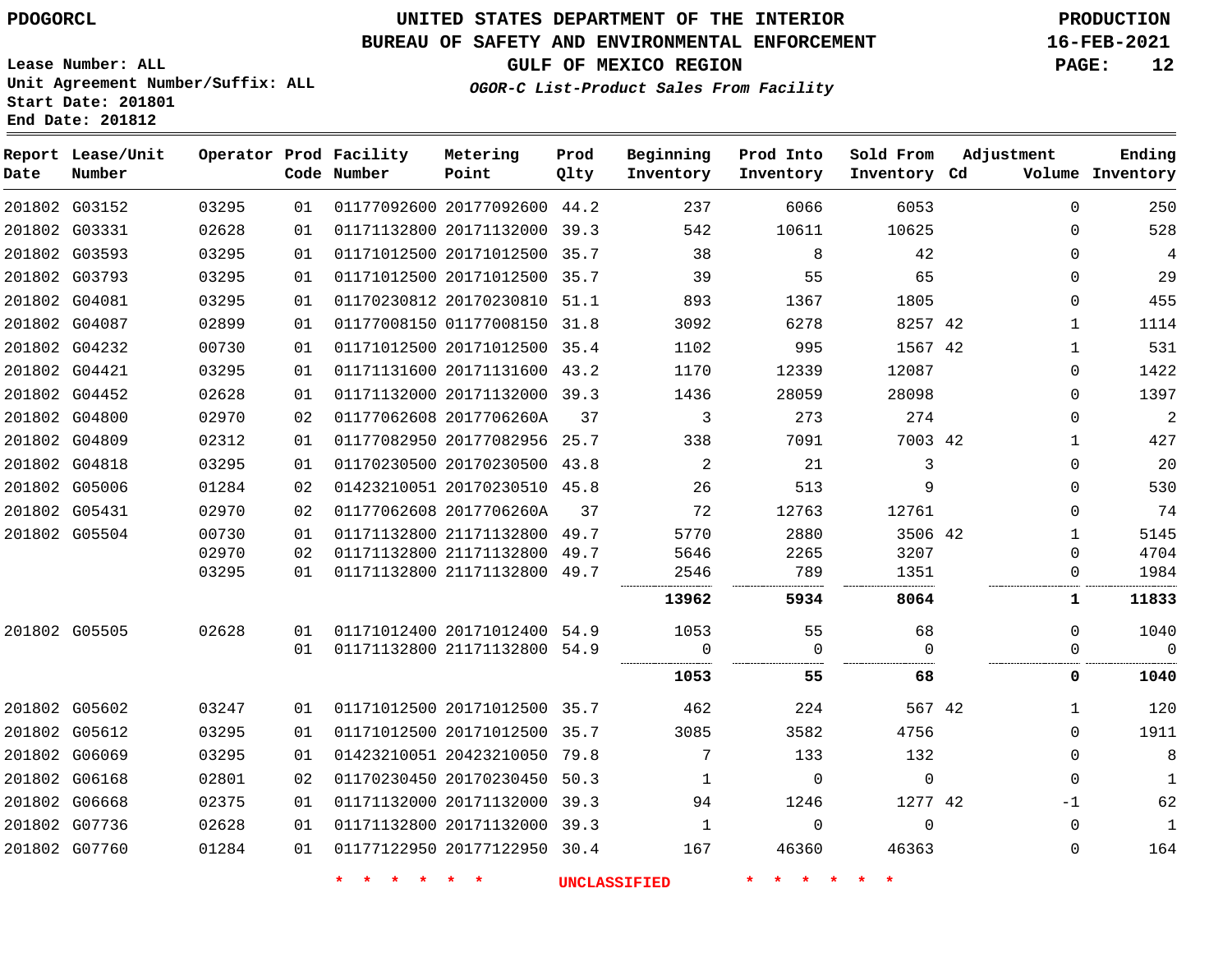G07917

**Date**

**Report Lease/Unit**

**Number**

## **UNITED STATES DEPARTMENT OF THE INTERIOR PDOGORCL PRODUCTION**

**Prod Qlty**

#### **BUREAU OF SAFETY AND ENVIRONMENTAL ENFORCEMENT 16-FEB-2021**

**Lease Number: ALL Unit Agreement Number/Suffix: ALL Start Date: 201801 End Date: 201812**

**Operator Prod Facility**

**Code Number**

20170573602 33.7

**Metering Point**

**GULF OF MEXICO REGION PAGE: 13**

**Inventory Cd Volume**

**Adjustment**

  $\Omega$ 

**Ending**

42

**Sold From Inventory**

**OGOR-C List-Product Sales From Facility**

**Prod Into Inventory**

**Beginning Inventory**

| 201802 G09631 | 01284 | 01 | 01177122950 20177122950 30.4 |          | $\mathbf{1}$ | 437      | 437      | 0        |                |
|---------------|-------|----|------------------------------|----------|--------------|----------|----------|----------|----------------|
| 201802 G10794 | 03295 | 01 | 01177122950 20177122950 30.3 |          | 4            | 2218     | 2214     | 0        | 8              |
| 201802 G10910 | 03026 | 01 | 01177245110 2017724511G 43.2 |          | $\Omega$     | 4815     | 4815     | $\Omega$ | $\Omega$       |
| 201802 G11870 | 02375 | 01 | 01171132000 20171132000 39.3 |          | 39           | 776      | 776 42   | $-1$     | 38             |
| 201802 G11984 | 02801 | 02 | 01171092651 20171092650      | $\Omega$ | 126          | 0        | 0        | 0        | 126            |
| 201802 G12355 | 03209 | 01 | 01171012300 20171012300 38.7 |          | 23010        | 38583    | 39581 42 | 1        | 22013          |
| 201802 G12358 | 03209 | 01 | 01171012300 20171012300 38.7 |          | $\Omega$     | $\Omega$ | $\Omega$ | 0        | $\mathbf 0$    |
| 201802 G12802 | 02628 | 01 | 01170230811 20170230811 40.9 |          | 61           | $\Omega$ | 61       | $\Omega$ | $\Omega$       |
| 201802 G13081 | 01284 | 01 | 01608103650 20608103650      | 37       | 120          | 33884    | 33920    | $\Omega$ | 84             |
| 201802 G13938 | 01284 | 01 | 01171012500 20171012500 35.7 |          | 5321         | 7999     | 9051     | 0        | 4269           |
| 201802 G14342 | 02628 | 01 | 01170230811 20170230811 40.9 |          | 1846         | 22638    | 22540    | 0        | 1944           |
| 201802 G14493 | 03247 | 01 | 01171092930 20171092930 34.6 |          | 55           | 524      | 472      | 0        | 107            |
| 201802 G14535 | 02628 | 01 | 01171012500 20171012500 35.7 |          | 678          | 2194     | 1702     | $\Omega$ | 1170           |
| 201802 G15050 | 03295 | 01 | 01170231110 20170231110      | $\Omega$ | 2780         | 3516     | $\Omega$ | 0        | 6296           |
| 201802 G15239 | 02375 | 02 | 01171012500 20171012500      | 36       | 194          | 296      | 332      | $\Omega$ | 158            |
| 201802 G15263 | 03295 | 01 | 01171132000 20171132000 39.2 |          | 13           | 237      | 238      | $\Omega$ | 12             |
| 201802 G15277 | 03295 | 01 | 01171012400 20171012400      | 54.8     | 3058         | $\Omega$ | 184      | $\Omega$ | 2874           |
| 201802 G16515 | 03026 | 01 | 01177245110 2017724511G 43.2 |          | $\Omega$     | 16215    | 16215    | $\Omega$ | $\mathbf 0$    |
| 201802 G17858 | 03295 | 01 | 01170530900 20170530900      | 52       | 625          | $\Omega$ | 11       | 0        | 614            |
| 201802 G17912 | 02970 | 02 | 01177062608 2017706260A      | 37       | 18           | 2916     | 2917     | $\Omega$ | 17             |
| 201802 G17921 | 03026 | 01 | 01171012500 20177062959 25.2 |          | $\mathbf 0$  | 25375    | 25375    | 0        | $\mathbf 0$    |
| 201802 G20605 | 02477 | 01 | 01423550141 20423550140 39.8 |          | 728          | 2879     | 2942     | $\Omega$ | 665            |
| 201802 G20660 | 03295 | 01 | 01170230450 20170230450 50.3 |          | 75           | 196      | 17       | 0        | 254            |
| 201802 G21096 | 03295 | 01 | 01170230811 20170230811 40.9 |          | 1            | 20       | 19       | $\Omega$ | $\overline{2}$ |

 G21592 G21655 G22268 20171132000 39.3 21171132800 49.7 2042709015I 52.8  $\Omega$  $\Omega$   $\Omega$   $\Omega$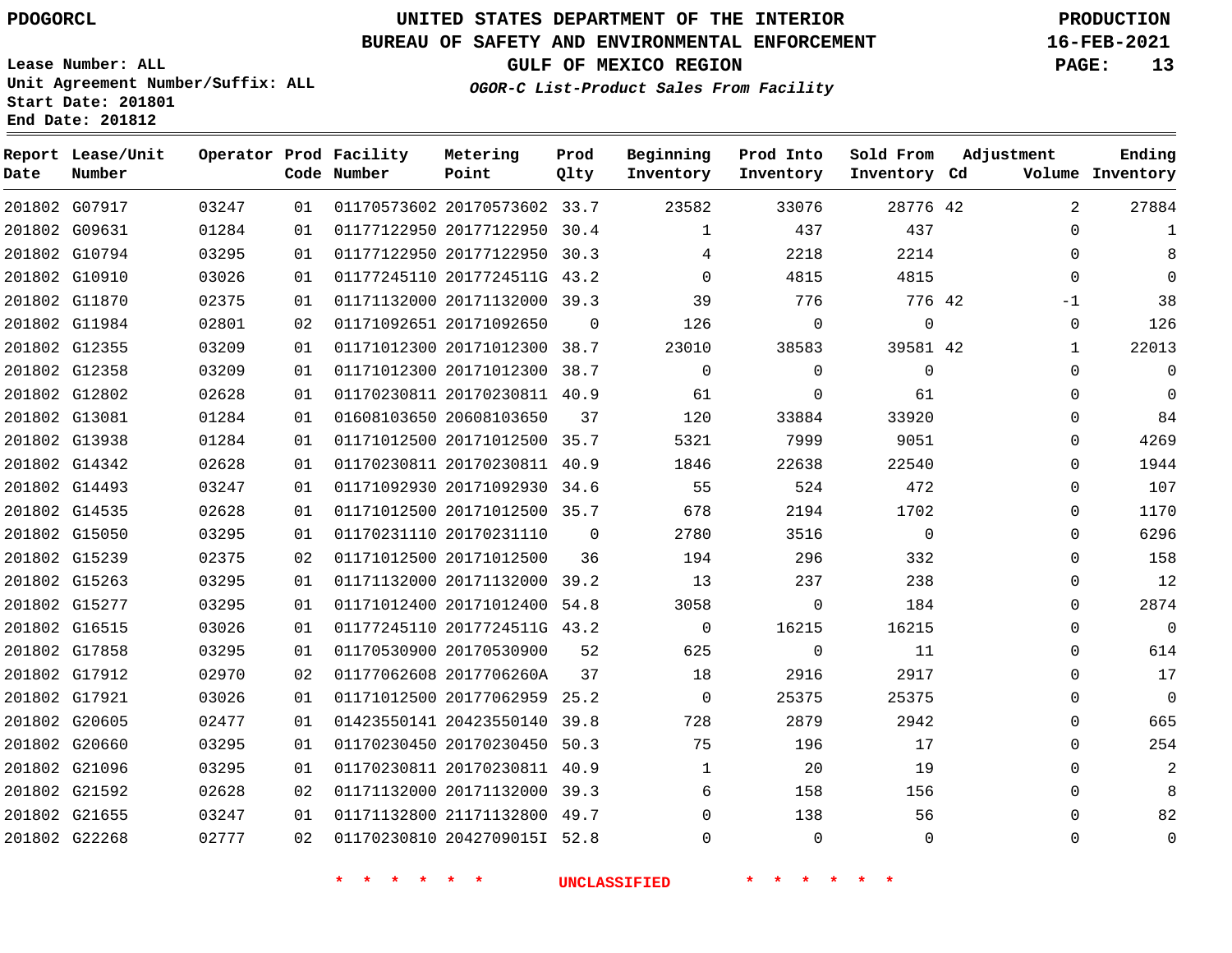**Start Date: 201801 End Date: 201812**

### **UNITED STATES DEPARTMENT OF THE INTERIOR PDOGORCL PRODUCTION**

### **BUREAU OF SAFETY AND ENVIRONMENTAL ENFORCEMENT 16-FEB-2021**

**Lease Number: ALL Unit Agreement Number/Suffix: ALL**

**GULF OF MEXICO REGION PAGE: 14**

**OGOR-C List-Product Sales From Facility**

| Date | Report Lease/Unit<br>Number |       |    | Operator Prod Facility<br>Code Number | Metering<br>Point            | Prod<br>01ty | Beginning<br>Inventory | Prod Into<br>Inventory | Sold From<br>Inventory Cd | Adjustment   | Ending<br>Volume Inventory |
|------|-----------------------------|-------|----|---------------------------------------|------------------------------|--------------|------------------------|------------------------|---------------------------|--------------|----------------------------|
|      | 201802 G22501               | 03151 | 01 |                                       | 01170230400 20170230400 50.2 |              | 811                    | 3487                   | 3448                      | $\Omega$     | 850                        |
|      | 201802 G22505               | 02375 | 02 |                                       | 01170230811 20170230811 40.9 |              | 22                     | 391                    | 379                       | $\Omega$     | 34                         |
|      | 201802 G22513               | 02579 | 02 |                                       | 01170230500 20170230500 44.9 |              | 3                      | $\Omega$               | $\Omega$                  | $\Omega$     | 3                          |
|      | 201802 G22621               | 03247 | 01 |                                       | 01171132800 21171132800 49.7 |              | 6866                   | 2906                   | 3960                      | $\Omega$     | 5812                       |
|      | 201802 G23735               | 03295 | 01 |                                       | 01170230812 20170230810 51.1 |              | 136                    | 198                    | 268                       | $\Omega$     | 66                         |
|      | 201802 G23736               | 00730 | 01 |                                       | 01170230810 20170230810 51.1 |              | 320                    | 489                    | 646                       | 0            | 163                        |
|      | 201802 G23851               | 02503 | 02 |                                       | 01171012300 20171012300 53.6 |              | 5864                   | 8379                   | 9463                      | $\Omega$     | 4780                       |
|      |                             |       | 02 |                                       | 01171012400 20171012400 54.9 |              | 11821<br>.             | $\overline{0}$         | 711                       | 0            | 11110                      |
|      |                             |       |    |                                       |                              |              | 17685                  | 8379                   | 10174                     | 0            | 15890                      |
|      | 201802 G23933               | 03295 | 01 |                                       | 01171092651 20171092650      | $\Omega$     | 1                      | $\overline{0}$         | $\Omega$                  | $\mathbf{0}$ | $\mathbf{1}$               |
|      | 201802 G24730               | 03295 | 01 |                                       | 01170230500 20170230500 43.8 |              | 257                    | 357                    | 272                       | $\Omega$     | 342                        |
|      | 201802 G24870               | 02970 | 02 |                                       | 01177062608 2017706260A      | 37           | 2                      | 187                    | 188 42                    | -1           | $\mathbf 0$                |
|      | 201802 G24883               | 02628 | 02 |                                       | 01171092651 20171092650 56.9 |              | 726                    | $\overline{0}$         | $\mathbf 0$               | $\mathbf{0}$ | 726                        |
|      | 201802 G24898               | 03368 | 01 |                                       | 01171012300 20171012300 38.7 |              | 406                    | 1973                   | 1208 42                   | $-45$        | 1126                       |
|      | 201802 G24924               | 03247 | 01 |                                       | 01171132800 21171132800 49.7 |              | 1218                   | 498                    | 711                       | $\mathbf{0}$ | 1005                       |
|      | 201802 G24926               | 03247 | 01 |                                       | 01171132800 21171132800      | $\Omega$     | 44                     | $\Omega$               | $\Omega$                  | $\Omega$     | 44                         |
|      | 201802 G24990               | 01284 | 01 |                                       | 01608103650 20608103650      | 37           | 99                     | 27615                  | 27646                     | 0            | 68                         |
|      | 201802 G25524               | 03295 | 01 |                                       | 01170230450 20170230450 50.3 |              | 197                    | 374                    | 35                        | 0            | 536                        |
|      | 201802 G25606               | 02375 | 01 |                                       | 01170230810 20170230810 51.1 |              | 89                     | 80                     | 138                       | 0            | 31                         |
|      | 201802 G25937               | 02222 | 02 |                                       | 01170230810 20170230810 51.1 |              | 178                    | 395                    | 441                       | $\mathbf 0$  | 132                        |
|      | 201802 G26032               | 03059 | 01 |                                       | 01171012300 20171012300 38.7 |              | 54                     | 64                     | 75                        | $\Omega$     | 43                         |
|      | 201802 G26074               | 01284 | 01 |                                       | 01177122950 20177122950 30.4 |              | 2                      | 483                    | 483                       | $\Omega$     | 2                          |
|      | 201802 G27070               | 03295 | 01 |                                       | 01171132800 21171132800 49.7 |              | 16523                  | 7379                   | 9686                      | $\Omega$     | 14216                      |
|      | 201802 G27083               | 02477 | 01 |                                       | 01171092651 20171092650 57.8 |              | 292                    | 0                      | $\mathbf 0$               | 0            | 292                        |
|      | 201802 G27169               | 01284 | 01 |                                       | 01171012500 20171012500 35.7 |              | 1892                   | 3197                   | 3385                      | 0            | 1704                       |
|      | 201802 G27509               | 02970 | 02 |                                       | 01170230450 20170230450 50.3 |              | 2282                   | 1449                   | 230                       | $\Omega$     | 3501                       |
|      | 201802 G27851               | 02628 | 02 |                                       | 01171132000 20171132000 39.3 |              | $\mathbf 0$            | 2                      | 2                         | 0            | $\mathbf 0$                |
|      | 201802 G27949               | 02871 | 01 |                                       | 01171012500 20171012500      | $\Omega$     | 0                      | $\mathbf 0$            | $\mathbf 0$               | 0            | 0                          |
|      |                             |       |    |                                       |                              |              |                        |                        |                           |              |                            |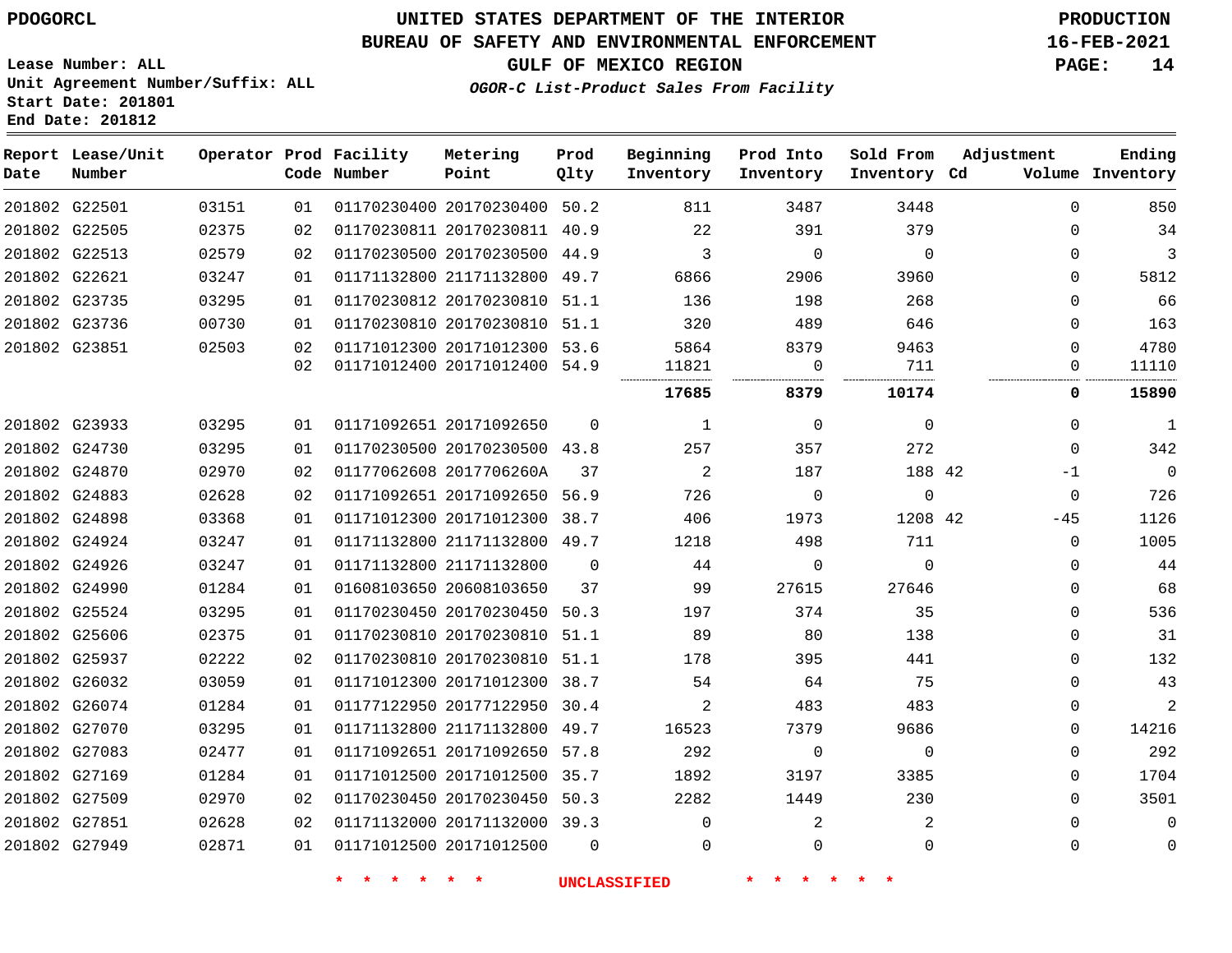G27988 G30654 G31369 G32113 G32197 G32231 G32268 G32744 G32771 G33088 G33596 G33636 G34025 G34033 G34671

**Date**

**Report Lease/Unit**

**Number**

### **UNITED STATES DEPARTMENT OF THE INTERIOR PDOGORCL PRODUCTION**

**Prod Qlty**

#### **BUREAU OF SAFETY AND ENVIRONMENTAL ENFORCEMENT 16-FEB-2021**

**Lease Number: ALL Unit Agreement Number/Suffix: ALL Start Date: 201801 End Date: 201812**

**Operator Prod Facility**

**Code Number**

20608103650

01177295110

 20170230810 42.4 20171012300 38.7 20170230811 40.9 20171012500 35.7 20171012500 35.7

**Metering Point**

**OGOR-C List-Product Sales From Facility**

**Prod Into Inventory**

**Beginning Inventory**

**GULF OF MEXICO REGION PAGE: 15**

**Inventory Cd Volume**

**Adjustment**

  $\Omega$  $\Omega$  $\Omega$  $\Omega$  $\Omega$  $\Omega$  $\Omega$   $\Omega$  $\Omega$  $\Omega$  $\overline{0}$   $\Omega$ -1  $-3$  $\Omega$  $\Omega$  $\Omega$   $\Omega$  $\Omega$   $\Omega$  -1 

**Ending**

42

**Sold From Inventory**

> 42 42

42 42

| 01284 | 02 |                         | 01423210051 20170230510 45.8 |                     | 10       | 7        |   |
|-------|----|-------------------------|------------------------------|---------------------|----------|----------|---|
| 00730 | 01 |                         | 01170230810 20170230810      | 51.1                | 182      | 284      |   |
| 03026 | 01 |                         | 01171012500 20177062959      | 25.2                | $\Omega$ | 55       |   |
| 02503 | 02 |                         | 01171132000 20171132000      | 39.3                | 21       | 596      |   |
| 02628 | 01 |                         | 01171132000 20171132000      | 39.3                | 1644     | 30240    |   |
| 02970 | 02 | 01422450350 20170230810 |                              | $\Omega$            | $\Omega$ | $\Omega$ |   |
| 02628 | 01 |                         | 01170230811 20170230811      | 40.9                | 991      | 13653    | 1 |
| 02579 | 02 |                         | 01423210051 20423210050      | 49.4                | $\Omega$ | $\Omega$ |   |
| 02375 | 01 |                         | 01170513700 20170513700      | 26.3                | 1348     | 11995    | 1 |
| 02375 | 01 |                         | 01170513700 20170513700      | 26.3                | 3038     | 29483    | 2 |
| 02375 | 01 |                         | 01170513700 20170513700      | 33.2                | 145      | 333      |   |
| 03295 | 01 |                         | 01171012300 20171012300      | 38.4                | 7169     | 12418    | 1 |
| 03295 | 01 |                         | 01171012300 20171012300      | 38.4                | 1419     | 2906     |   |
| 03295 | 01 |                         | 01171012300 20171012300      | 38.4                | 796      | 1222     |   |
| 03295 | 01 |                         | 01170230450 20170230450      | 53.2                | 572      | 579      |   |
| 03295 | 01 |                         | 01170230450 20170230450      | 53.2                | 103      | 81       |   |
| 02375 | 01 |                         | 01171012300 20171012300      | 38.4                | 6590     | 13083    | 1 |
| 03295 | 01 |                         | 01170231290 01170231290      | 46.3                | 492      | 4579     |   |
| 03295 | 01 |                         | 01170231290 01170231290      | 46.3                | 75       | 787      |   |
| 03368 | 01 |                         | 01170754800 20170754800      | 29.4                | 48       | 590      |   |
| 02375 | 01 |                         | 01170513700 20170513700      | 26.3                | 316      | 14191    | 1 |
|       |    |                         |                              | <b>UNCLASSIFIED</b> |          |          |   |
|       |    |                         |                              |                     |          |          |   |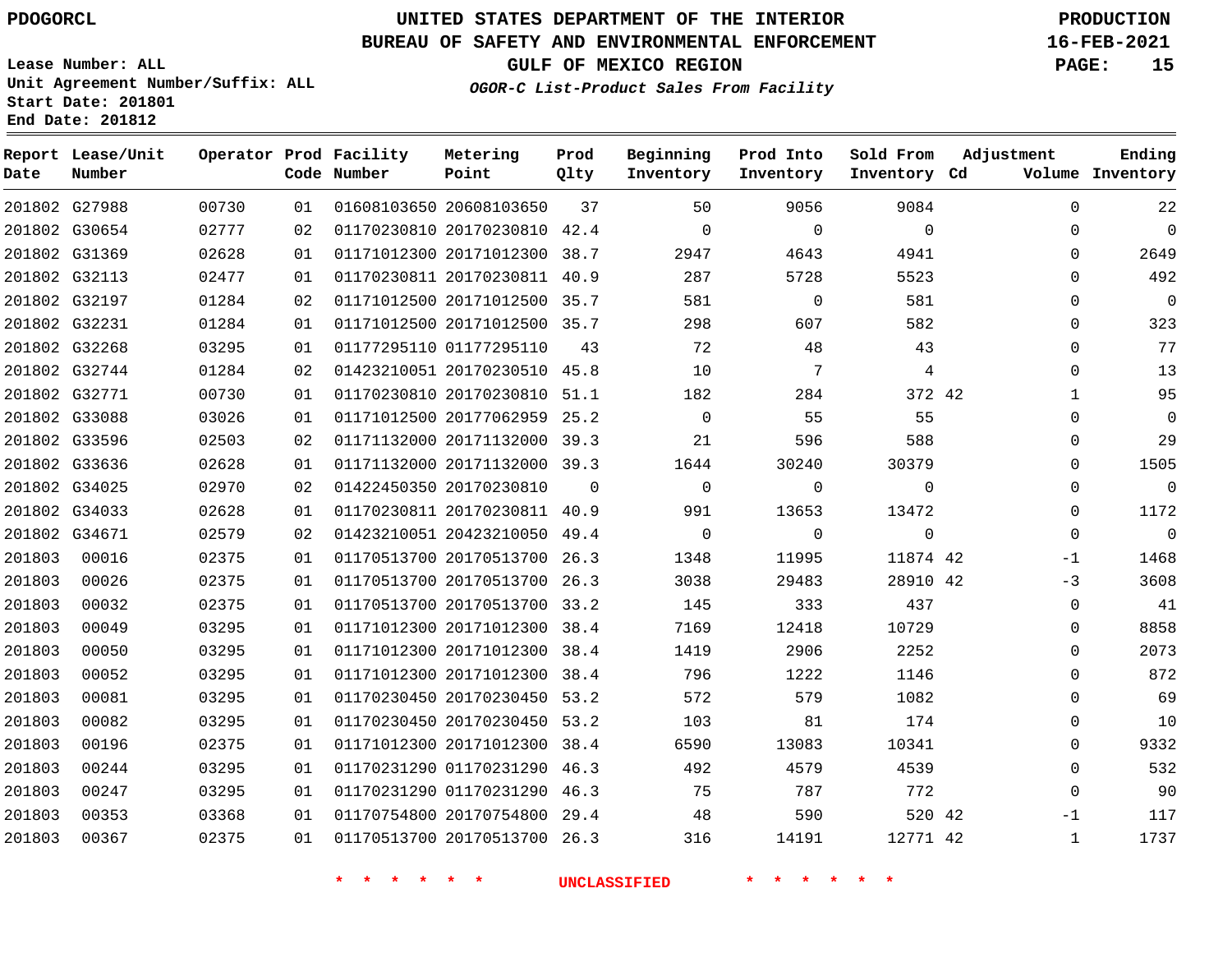**Report Lease/Unit**

**Number**

**Date**

## **UNITED STATES DEPARTMENT OF THE INTERIOR PDOGORCL PRODUCTION**

**Prod Qlty**

#### **BUREAU OF SAFETY AND ENVIRONMENTAL ENFORCEMENT 16-FEB-2021**

**Lease Number: ALL Unit Agreement Number/Suffix: ALL Start Date: 201801 End Date: 201812**

**Operator Prod Facility**

**Code Number**

2017711260Y 32.2

**Metering Point**

**OGOR-C List-Product Sales From Facility**

**Sold From Inventory**

**Prod Into Inventory**

**Beginning Inventory**

**GULF OF MEXICO REGION PAGE: 16**

**Inventory Cd Volume**

**Adjustment**

  $\Omega$   $-2$   $\Omega$  $\Omega$ -221 -206 -59116

**Ending**

| 201803 | 00453             | 01284 | 01 |                    | 01177112605 2017711260Y 32.2 |             | 49                  | 2500               | 2523         |                 | 0            |
|--------|-------------------|-------|----|--------------------|------------------------------|-------------|---------------------|--------------------|--------------|-----------------|--------------|
| 201803 | 00479             | 03295 | 01 |                    | 01171012500 20171012500 35.2 |             | 899                 | 5297               | 3852         |                 | $\mathbf 0$  |
| 201803 | 00541             | 02222 | 01 |                    | 01170530900 20170530900 51.4 |             | 2810                | $\Omega$           | 56           |                 | 0            |
| 201803 | 00560             | 03288 | 01 |                    | 01171132800 21171132800 48.4 |             | 455                 | 15                 | 137          |                 | $\mathbf 0$  |
| 201803 | 00577             | 03059 | 01 |                    | 01171012300 20171012300 38.4 |             | 8936                | 16751              | 13733        |                 | 0            |
| 201803 | 00593             | 03209 | 01 |                    | 01171012300 20171012300 36.6 |             | $\overline{0}$      | $\mathbf 0$        | $\mathbb O$  |                 | $\mathbf 0$  |
| 201803 | 00680             | 03520 | 01 |                    | 01170230700 20170230700      | $\mathbf 0$ | 422                 | $\mathbf 0$        | $\mathsf{O}$ |                 | $\mathbf 0$  |
| 201803 | 00694             | 03368 | 01 |                    | 01170754800 20170754800 29.4 |             | 1269                | 5867               | 5968 42      |                 | $-2$         |
| 201803 | 00697             | 03368 | 01 |                    | 01170754800 20170754800 29.4 |             | 113                 | 539                | 545          |                 | $\mathbf 0$  |
| 201803 | 00775             | 02899 | 01 |                    | 01171131600 20171131600 42.8 |             | 25                  | 2936               | 2767 42      |                 | $\mathbf{1}$ |
| 201803 | 00796             | 02628 | 01 |                    | 01171012300 20171012300 38.4 |             | 7348                | 12925              | 11053        |                 | $\mathbf 0$  |
| 201803 | 00839             | 02451 | 01 |                    | 01170513800 20170513800 32.4 |             | 50                  | 7162               | 6981         |                 | $\mathbf 0$  |
|        | 201803 754303001A | 00059 | 01 |                    | 01170230811 20170230811 31.8 |             | 122                 | 854                | 686 09       |                 | $-221$       |
|        | 201803 754306006A | 00689 | 01 |                    | 01608128271 20608128271 28.9 |             | 143776              | $\overline{0}$     |              | 0 <sub>28</sub> | $-206$       |
|        | 201803 754306012A | 01207 | 01 |                    | 01608128270 20608128270 25.2 |             | 44418               | 62593              |              | $0$ 09          | $-59116$     |
|        | 201803 754306013A | 01207 | 01 |                    | 01608128270 20608128270 25.2 |             | 209500              | 245484             |              | $0$ 09          | $-230225$    |
|        | 201803 754307005A | 03481 | 01 |                    | 01170573601 20170573601 25.5 |             | 150                 | 927                | 958          |                 | $\mathbf 0$  |
|        | 201803 754307017A | 02970 | 02 |                    | 01171132800 20170230811 31.8 |             | 303                 | 6513               | 6292         |                 | $\mathbf 0$  |
|        | 201803 754310009A | 03481 | 01 |                    | 01170573601 20170573601 26.6 |             | 328                 | 842                | 871          |                 | $\mathbf 0$  |
|        | 201803 754315006A | 03368 | 01 |                    | 01170754800 20170754800 29.4 |             | 151                 | 654                | 676 42       |                 | $\mathbf{1}$ |
|        | 201803 7543880060 | 03295 | 01 |                    | 01170230450 20170230450 53.2 |             | 487                 | 431                | 867          |                 | $\mathbf 0$  |
|        | 201803 7543890080 | 02375 | 01 |                    | 01170513700 20170513700 29.4 |             | 14                  | 55                 | 62           |                 | $\mathbf 0$  |
|        | 201803 7543930100 | 03026 | 02 |                    | 01170230450 20170230450 53.2 |             | 141                 | 14                 | 154          |                 | $\mathbf 0$  |
|        | 201803 7543940080 | 03295 | 01 |                    | 01170230811 20170230811 31.8 |             | 116                 | 1876               | 1841         |                 | $\mathbf 0$  |
|        | 201803 754396015A | 01284 | 01 |                    | 01608103650 20608103650 38.1 |             | 22                  | 10213              | 10200        |                 | $\mathbf 0$  |
|        | 201803 8910020210 | 02451 | 01 |                    | 01170513800 20170513800 32.4 |             | 2090                | 77158              | 76766        |                 | $\mathbf 0$  |
|        | 201803 8910024540 | 02451 | 01 |                    | 01170513800 20170513800 32.4 |             | 526                 | 56271              | 54987        |                 | $\mathbf 0$  |
|        |                   |       |    | $\star$<br>$\star$ | $\star$                      |             | <b>UNCLASSIFIED</b> | $\star$<br>$\star$ |              |                 |              |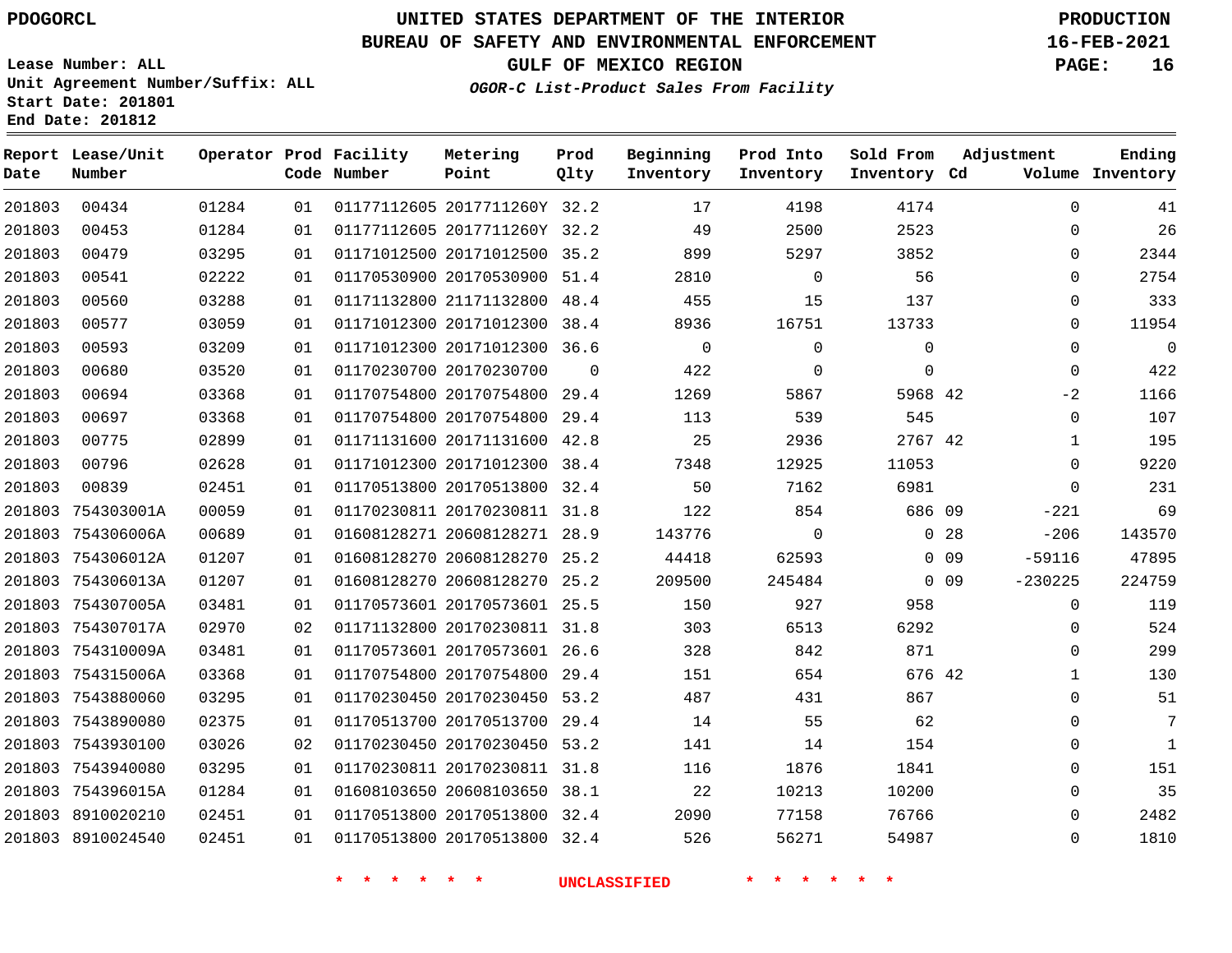**Report Lease/Unit**

**Number**

# **UNITED STATES DEPARTMENT OF THE INTERIOR PDOGORCL PRODUCTION**

**Prod Qlty**

### **BUREAU OF SAFETY AND ENVIRONMENTAL ENFORCEMENT 16-FEB-2021**

**Lease Number: ALL Unit Agreement Number/Suffix: ALL Start Date: 201801 End Date: 201812**

**Operator Prod Facility**

**Code Number**

**OGOR-C List-Product Sales From Facility**

**Beginning Inventory** **Prod Into Inventory**

**Sold From Inventory**

**GULF OF MEXICO REGION PAGE: 17**

**Inventory Cd Volume**

**Adjustment**

 $-2$  $\Omega$  $\Omega$  $\Omega$  $\Omega$   $\Omega$  -1  $\Omega$ -1  $\Omega$   $\Omega$  $\Omega$  $\Omega$  $\Omega$   $\Omega$  $\Omega$  -1  $\Omega$ 

**Ending**

| 201803 8910029320 02375 |       |    |                                       |  | 01  01170513700  20170513700  33.2  5152       | 43399          | 43239 42                 |  |
|-------------------------|-------|----|---------------------------------------|--|------------------------------------------------|----------------|--------------------------|--|
| 201803 8910034440       | 02375 |    |                                       |  | 01 01170513700 20170513700 31.1 6455           | 58636          | 57915                    |  |
| 201803 8910039150       | 03481 | 01 |                                       |  | 01170573601 20170573601 25.5 7606 7966 6508    |                |                          |  |
| 201803 8910086400       | 02222 |    |                                       |  | 02 01171012400 20171012400 54.9 14             | $\overline{0}$ | $\overline{\phantom{a}}$ |  |
| 201803 8910088130       | 02628 | 01 |                                       |  | 01171012400 20171012400 54.9 151 88            |                | 34                       |  |
| 201803 8910089160       | 02375 |    | 01   01170513700   20170513700   26.7 |  | 373                                            | 1042           | 1288 42                  |  |
| 201803 891008927Y       | 03151 |    |                                       |  | 01 01170230400 20170230400 50.7 6 32           |                | 31 42                    |  |
| 201803 8910116740       | 02375 |    |                                       |  | 01 01170513700 20170513700 27.4 398 1862       |                | 2032                     |  |
| 201803 8910116770       | 02375 |    |                                       |  | 01 01170513700 20170513700 27.9 37 0           |                | 37                       |  |
| 201803 8910116790       | 02375 |    |                                       |  | 01 01170513700 20170513700 26.8 1351           |                | 2724 3742 42             |  |
| 201803 8910116800       | 02375 |    |                                       |  | 01  01170513700  20170513700  27.4  3679       | 9018           | 11593 42                 |  |
| 201803 891011687A       | 03368 |    |                                       |  | 01 01170754800 20170754800 29.4 49 93          |                | 124 42                   |  |
| 201803 891011687C       | 03368 |    |                                       |  | 01 01170754800 20170754800 29.4 313 1440       |                | 1467                     |  |
| 201803 891011687D       | 03368 |    |                                       |  | 01 01170754800 20170754800 29.4 151 30         |                | 174 42                   |  |
| 201803 891011687E       | 03368 |    |                                       |  | 01 01170754800 20170754800 29.4 36 55 80       |                |                          |  |
| 201803 8910117330       | 03368 |    |                                       |  | 01 01170754800 20170754800 29.4 116 507 523 42 |                |                          |  |
| 201803 8910123270       | 03295 |    |                                       |  | 01 01177215100 20177215102 30.7 57             | 3562           | 3567                     |  |
| 201803 8910123320       | 03295 |    |                                       |  | 01 01177215100 20177215102 30.7 85 6276        |                | 6270                     |  |
| 201803 8910123330       | 03295 |    |                                       |  | 01  01177215100  20177215102  30.7  180        | 11019          | 11039                    |  |
| 201803 8910169300       | 02375 |    |                                       |  | 01 01170230811 20170230810 0 26 219            |                | $\overline{0}$           |  |
| 201803 8910202560       | 02375 |    |                                       |  | 01 01170513700 20170513700 28.6 342            | 3379           | 3308 42                  |  |
| 201803 G00985           | 02375 |    |                                       |  | 01 0117709260A 2017709260A 32.9 376 8815       |                | 8815                     |  |
| 201803 G01036           | 03209 |    |                                       |  | 02 01171092651 20171092650 56.9 3275 0         |                | $\overline{0}$           |  |
| 201803 G01083           | 02375 |    |                                       |  | 01  01170513700  20170513700  26.8  795        | 1631           | 2226                     |  |
| 201803 G01084           | 02375 |    |                                       |  | 01  01170513700  20170513700  26.7   46        | 118            | 150                      |  |
| 201803 G01090           | 02375 |    | 01   01170513700   20170513700   27.9 |  | 571                                            | 439            | 955 42                   |  |
| 201803 G01091 02375     |       |    |                                       |  | 01 01170513700 20170513700 26.9 520 793 1216   |                |                          |  |
|                         |       |    |                                       |  |                                                | $\overline{0}$ | $\overline{0}$           |  |
|                         |       |    |                                       |  |                                                |                |                          |  |

**Metering Point**

 $\overline{\text{UNCLASSIFIED}}$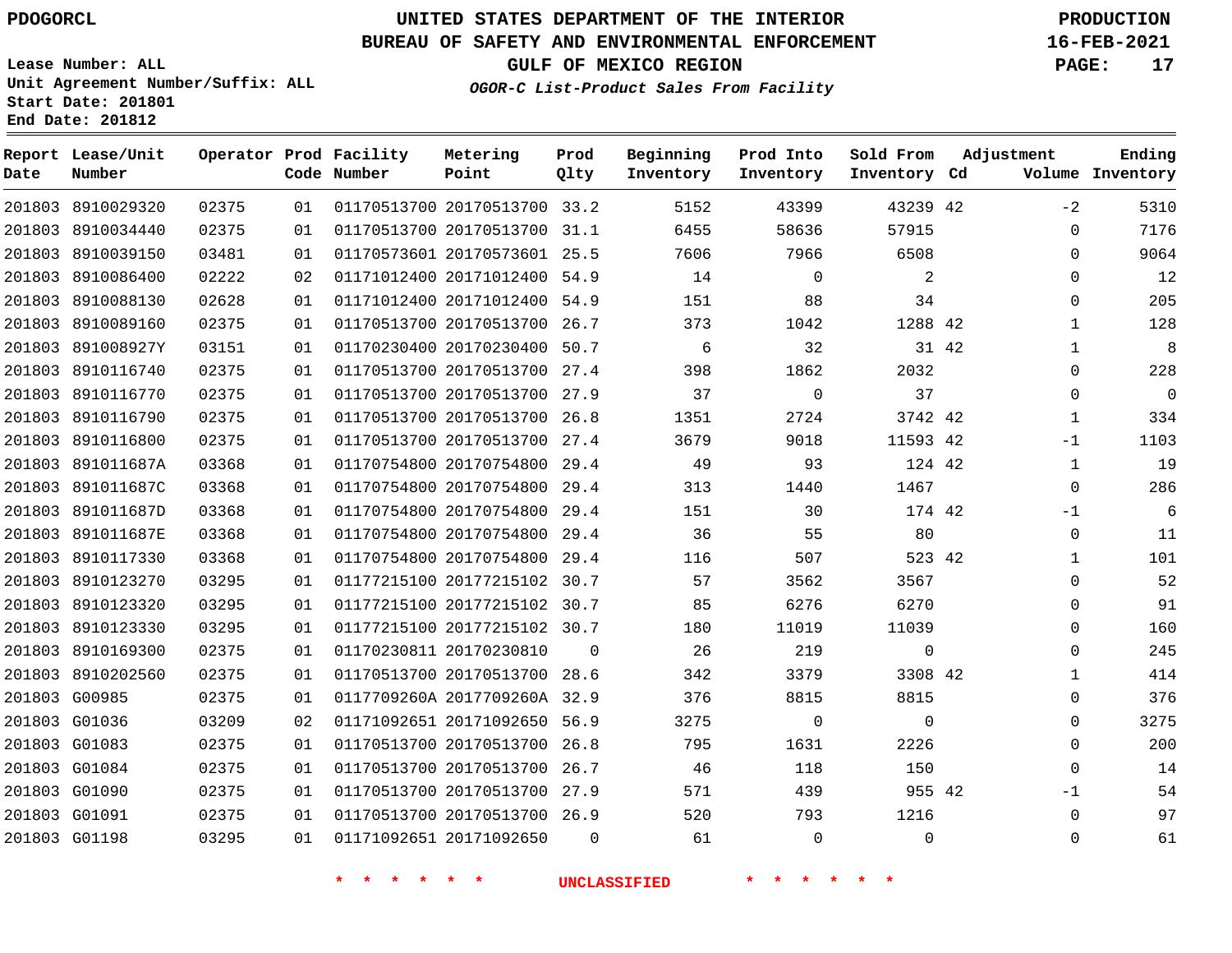### **BUREAU OF SAFETY AND ENVIRONMENTAL ENFORCEMENT 16-FEB-2021**

**Lease Number: ALL Unit Agreement Number/Suffix: ALL Start Date: 201801 End Date: 201812**

**GULF OF MEXICO REGION PAGE: 18**

**OGOR-C List-Product Sales From Facility**

| Date | Report Lease/Unit<br>Number |       |    | Operator Prod Facility<br>Code Number | Metering<br>Point            | Prod<br>Qlty | Beginning<br>Inventory | Prod Into<br>Inventory | Sold From<br>Inventory Cd | Adjustment   | Ending<br>Volume Inventory |
|------|-----------------------------|-------|----|---------------------------------------|------------------------------|--------------|------------------------|------------------------|---------------------------|--------------|----------------------------|
|      | 201803 G01208               | 03295 | 01 |                                       | 01171092651 20171092650      | $\mathbf 0$  | 546                    | $\mathbf 0$            | $\mathbf 0$               | $\Omega$     | 546                        |
|      | 201803 G01220               | 03295 | 01 |                                       | 01177092600 20177092600 43.7 |              | 183                    | 5193                   | 5196                      | $\Omega$     | 180                        |
|      | 201803 G01351               | 03151 | 01 |                                       | 01170230400 20170230400 50.7 |              | 421                    | 1798                   | 1795                      | $\Omega$     | 424                        |
|      | 201803 G01447               | 02375 | 02 |                                       | 01170513700 20170513700 26.3 |              | 38                     | 323                    | 322 42                    | 1            | 40                         |
|      | 201803 G01497               | 02451 | 01 |                                       | 01170513800 20170513800 32.4 |              | 259                    | 36581                  | 35663                     | 0            | 1177                       |
|      | 201803 G01498               | 02451 | 01 |                                       | 01170513800 20170513800 32.4 |              | 28                     | 3845                   | 3749                      | $\mathbf{0}$ | 124                        |
|      | 201803 G01610               | 03295 | 01 |                                       | 01177215100 20177215102 30.7 |              | 11                     | 717                    | 718                       | $\mathbf{0}$ | 10                         |
|      | 201803 G01619               | 02375 | 01 |                                       | 01170513700 20170513700 29.4 |              | 792                    | 10378                  | 9901 42                   | $\mathbf{1}$ | 1270                       |
|      | 201803 G01620               | 02375 | 01 |                                       | 01170513700 20170513700 29.4 |              | 276                    | 2658                   | 2608 42                   | $-1$         | 325                        |
|      | 201803 G01754               | 03295 | 01 |                                       | 01423210051 20423210050      | 80           | $\mathbf 0$            | $\mathbf 0$            | $\mathbf 0$               | 0            | $\mathbf 0$                |
|      | 201803 G01757               | 03295 | 01 |                                       | 01423210051 20423210050      | 80           | 15                     | 398                    | 101                       | $\Omega$     | 312                        |
|      | 201803 G01848               | 01284 | 02 |                                       | 01423210051 20170230500 42.1 |              | 167                    | 225                    | 184                       | $\mathbf{0}$ | 208                        |
|      |                             | 01978 | 02 |                                       | 01170230500 20170230500 42.1 |              | 872                    | 1328                   | 974                       | 0            | 1226                       |
|      |                             |       |    |                                       |                              |              | 1039                   | 1553                   | 1158                      | 0            | 1434                       |
|      | 201803 G01860               | 03295 | 01 |                                       | 01170231110 20170231110 41.5 |              | 9249                   | 4284                   | 9811                      | $\Omega$     | 3722                       |
|      | 201803 G01865               | 03151 | 01 |                                       | 01171012500 20171012500 35.2 |              | 2062                   | 17113                  | 11604                     | $\Omega$     | 7571                       |
|      | 201803 G01901               | 03295 | 01 |                                       | 01177215100 20177215102 30.7 |              | $\Omega$               | 187                    | 184                       | $\Omega$     | 3                          |
|      | 201803 G01966               | 03295 | 01 |                                       | 01177215100 20177215102 30.7 |              | 68                     | 5471                   | 5460                      | $\Omega$     | 79                         |
|      | 201803 G01967               | 03295 | 01 |                                       | 01177215100 20177215102 30.7 |              | 109                    | 7989                   | 7982                      | 0            | 116                        |
|      | 201803 G02111               | 02628 | 01 |                                       | 01171132000 20171132000 40.5 |              | 1442                   | 59653                  | 59728                     | 0            | 1367                       |
|      | 201803 G02161               | 03295 | 01 |                                       | 01171012500 20171012500 35.2 |              | 2816                   | 21471                  | 14787                     | $\mathbf{0}$ | 9500                       |
|      | 201803 G02317               | 03295 | 01 |                                       | 01171132000 20171132000 40.4 |              | 1                      | 61                     | 61                        | $\Omega$     | $\mathbf{1}$               |
|      | 201803 G02353               | 01284 | 01 |                                       | 01170230450 20170230450 53.2 |              | 1934                   | 4077                   | 5528                      | 0            | 483                        |
|      | 201803 G02354               | 01284 | 01 |                                       | 01170230450 20170230450 53.2 |              | 208                    | 479                    | 630                       | $\mathbf{0}$ | 57                         |
|      | 201803 G02429               | 02375 | 01 |                                       | 01170230811 20170230810      | $\mathbf 0$  | 18                     | 211                    | 0                         | $\mathbf{0}$ | 229                        |
|      | 201803 G02601               | 02628 | 02 |                                       | 01171092651 20171092650 56.9 |              | 876                    | $\Omega$               | $\Omega$                  | $\Omega$     | 876                        |
|      | 201803 G02613               | 02628 | 01 |                                       | 01171132000 20171132000 40.5 |              | $\Omega$               | $\Omega$               | $\Omega$                  | $\Omega$     | $\mathbf 0$                |
|      | 201803 G02665               | 02451 | 01 |                                       | 01423210051 20423210050      | 80           | 26                     | 383                    | 109                       | 0            | 300                        |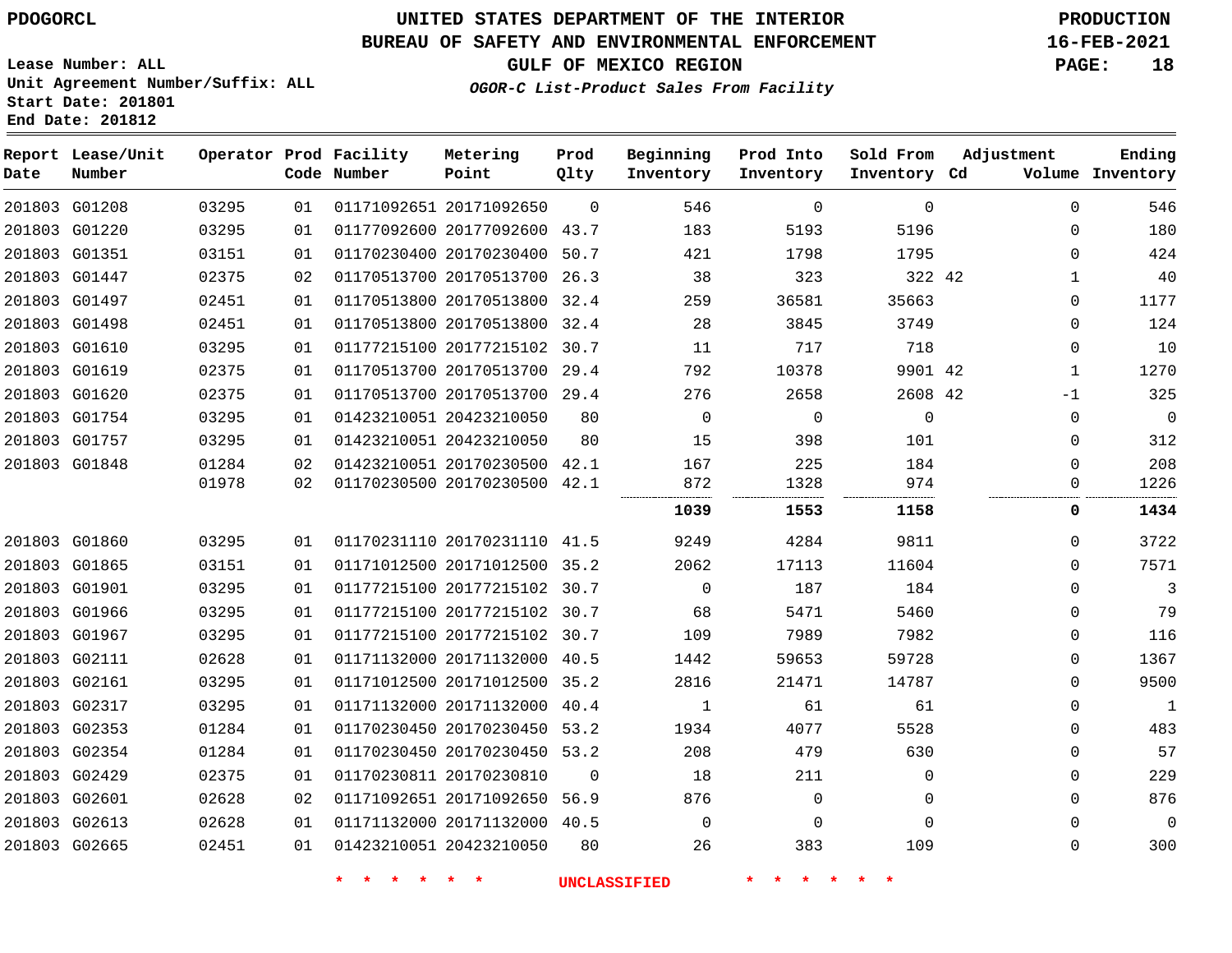**Report Lease/Unit**

**Number**

## **UNITED STATES DEPARTMENT OF THE INTERIOR PDOGORCL PRODUCTION**

**Prod Qlty**

#### **BUREAU OF SAFETY AND ENVIRONMENTAL ENFORCEMENT 16-FEB-2021**

**Lease Number: ALL Unit Agreement Number/Suffix: ALL Start Date: 201801 End Date: 201812**

**Operator Prod Facility**

**Code Number**

**Metering Point**

**OGOR-C List-Product Sales From Facility**

**Beginning Inventory**

**Prod Into Inventory**

**Sold From Inventory**

**GULF OF MEXICO REGION PAGE: 19**

**Inventory Cd Volume**

**Adjustment**

**Ending**

| 02628<br>03295 | 03295<br>03295<br>02899<br>00730<br>03295<br>02628<br>02970<br>02312<br>03295<br>01284<br>02970<br>00730<br>02970<br>03295<br>02628<br>03247<br>03295<br>03295 | 01<br>01<br>01<br>01<br>01<br>01<br>01<br>01<br>01<br>02<br>01<br>01<br>02<br>02<br>01<br>02<br>01<br>01<br>01<br>01<br>01 | 01177092600 20177092600 43.7<br>01423210051 20423210050 | 01171132800 20171132000 40.5<br>01171012500 20171012500 35.2<br>01171012500 20171012500 35.2<br>01170230812 20170230810<br>01177008150 01177008150<br>01171012500 20171012500 35.2<br>01171131600 20171131600 42.7<br>01171132000 20171132000 40.5<br>01177062608 2017706260A 35.6<br>01177082950 20177082956 25.6<br>01170230500 20170230500 42.1<br>01423210051 20170230510 45.3<br>01177062608 2017706260A 35.6<br>01171132800 21171132800 48.4<br>01171132800 21171132800 48.4<br>01171132800 21171132800 48.4<br>01171012400 20171012400 54.9<br>01171012500 20171012500 35.2<br>01171012500 20171012500 35.2 | $\Omega$<br>$\mathbf{0}$<br>80 | 4<br>29<br>455<br>1114<br>531<br>1422<br>1396<br>$\overline{\phantom{a}}$<br>427<br>20<br>530<br>74<br>5145<br>4704<br>1984<br>11833<br>1040<br>120<br>1911<br>8 | 113<br>3579<br>2255<br>3706<br>17001<br>83498<br>137<br>8100<br>13<br>8<br>7425<br>$\overline{0}$<br>126<br>31<br>157<br>608<br>$\overline{0}$<br>9879<br>107 | 4<br>92<br>$\mathbf 0$<br>$\mathbf 0$<br>2597<br>17293<br>82981<br>137 42<br>8189<br>21<br>22<br>7429<br>1504<br>1413 42<br>589<br>3506<br>233<br>120<br>7419<br>31 | 0<br>0<br>0<br>0<br>$\mathbf 0$<br>$-1$<br>$\mathbf 0$<br>$\Omega$<br>0<br>$\Omega$<br>$\Omega$<br>1<br>0<br>1<br>0<br>0<br>0<br>0 | 50<br>4034<br>3369<br>1640<br>1130<br>1913<br>$\mathbf{1}$<br>338<br>12<br>516<br>70<br>3641<br>3418<br>1426<br>8485<br>1415<br>$\mathbf 0$<br>4371<br>84 |
|----------------|----------------------------------------------------------------------------------------------------------------------------------------------------------------|----------------------------------------------------------------------------------------------------------------------------|---------------------------------------------------------|--------------------------------------------------------------------------------------------------------------------------------------------------------------------------------------------------------------------------------------------------------------------------------------------------------------------------------------------------------------------------------------------------------------------------------------------------------------------------------------------------------------------------------------------------------------------------------------------------------------------|--------------------------------|------------------------------------------------------------------------------------------------------------------------------------------------------------------|---------------------------------------------------------------------------------------------------------------------------------------------------------------|---------------------------------------------------------------------------------------------------------------------------------------------------------------------|------------------------------------------------------------------------------------------------------------------------------------|-----------------------------------------------------------------------------------------------------------------------------------------------------------|
|                |                                                                                                                                                                |                                                                                                                            |                                                         |                                                                                                                                                                                                                                                                                                                                                                                                                                                                                                                                                                                                                    |                                |                                                                                                                                                                  |                                                                                                                                                               |                                                                                                                                                                     |                                                                                                                                    |                                                                                                                                                           |
|                |                                                                                                                                                                |                                                                                                                            |                                                         |                                                                                                                                                                                                                                                                                                                                                                                                                                                                                                                                                                                                                    |                                |                                                                                                                                                                  |                                                                                                                                                               |                                                                                                                                                                     |                                                                                                                                    |                                                                                                                                                           |
|                |                                                                                                                                                                |                                                                                                                            |                                                         |                                                                                                                                                                                                                                                                                                                                                                                                                                                                                                                                                                                                                    |                                |                                                                                                                                                                  |                                                                                                                                                               |                                                                                                                                                                     |                                                                                                                                    |                                                                                                                                                           |
|                |                                                                                                                                                                |                                                                                                                            |                                                         |                                                                                                                                                                                                                                                                                                                                                                                                                                                                                                                                                                                                                    |                                |                                                                                                                                                                  |                                                                                                                                                               |                                                                                                                                                                     |                                                                                                                                    |                                                                                                                                                           |
|                |                                                                                                                                                                |                                                                                                                            |                                                         |                                                                                                                                                                                                                                                                                                                                                                                                                                                                                                                                                                                                                    |                                |                                                                                                                                                                  |                                                                                                                                                               |                                                                                                                                                                     |                                                                                                                                    |                                                                                                                                                           |
|                |                                                                                                                                                                |                                                                                                                            |                                                         |                                                                                                                                                                                                                                                                                                                                                                                                                                                                                                                                                                                                                    |                                |                                                                                                                                                                  |                                                                                                                                                               |                                                                                                                                                                     |                                                                                                                                    |                                                                                                                                                           |
|                |                                                                                                                                                                |                                                                                                                            |                                                         |                                                                                                                                                                                                                                                                                                                                                                                                                                                                                                                                                                                                                    |                                |                                                                                                                                                                  |                                                                                                                                                               |                                                                                                                                                                     |                                                                                                                                    |                                                                                                                                                           |
|                |                                                                                                                                                                |                                                                                                                            |                                                         |                                                                                                                                                                                                                                                                                                                                                                                                                                                                                                                                                                                                                    |                                |                                                                                                                                                                  |                                                                                                                                                               |                                                                                                                                                                     |                                                                                                                                    |                                                                                                                                                           |
|                |                                                                                                                                                                |                                                                                                                            |                                                         |                                                                                                                                                                                                                                                                                                                                                                                                                                                                                                                                                                                                                    |                                |                                                                                                                                                                  |                                                                                                                                                               |                                                                                                                                                                     |                                                                                                                                    |                                                                                                                                                           |
|                |                                                                                                                                                                |                                                                                                                            |                                                         |                                                                                                                                                                                                                                                                                                                                                                                                                                                                                                                                                                                                                    |                                |                                                                                                                                                                  |                                                                                                                                                               |                                                                                                                                                                     |                                                                                                                                    |                                                                                                                                                           |
|                |                                                                                                                                                                |                                                                                                                            |                                                         |                                                                                                                                                                                                                                                                                                                                                                                                                                                                                                                                                                                                                    |                                |                                                                                                                                                                  |                                                                                                                                                               |                                                                                                                                                                     |                                                                                                                                    |                                                                                                                                                           |
|                |                                                                                                                                                                |                                                                                                                            |                                                         |                                                                                                                                                                                                                                                                                                                                                                                                                                                                                                                                                                                                                    |                                |                                                                                                                                                                  |                                                                                                                                                               |                                                                                                                                                                     |                                                                                                                                    |                                                                                                                                                           |
|                |                                                                                                                                                                |                                                                                                                            |                                                         |                                                                                                                                                                                                                                                                                                                                                                                                                                                                                                                                                                                                                    |                                |                                                                                                                                                                  |                                                                                                                                                               |                                                                                                                                                                     |                                                                                                                                    |                                                                                                                                                           |
|                |                                                                                                                                                                |                                                                                                                            |                                                         |                                                                                                                                                                                                                                                                                                                                                                                                                                                                                                                                                                                                                    |                                |                                                                                                                                                                  |                                                                                                                                                               |                                                                                                                                                                     |                                                                                                                                    |                                                                                                                                                           |
|                |                                                                                                                                                                |                                                                                                                            |                                                         |                                                                                                                                                                                                                                                                                                                                                                                                                                                                                                                                                                                                                    |                                |                                                                                                                                                                  |                                                                                                                                                               |                                                                                                                                                                     |                                                                                                                                    |                                                                                                                                                           |
|                |                                                                                                                                                                |                                                                                                                            |                                                         |                                                                                                                                                                                                                                                                                                                                                                                                                                                                                                                                                                                                                    |                                |                                                                                                                                                                  |                                                                                                                                                               |                                                                                                                                                                     |                                                                                                                                    |                                                                                                                                                           |
|                |                                                                                                                                                                |                                                                                                                            |                                                         |                                                                                                                                                                                                                                                                                                                                                                                                                                                                                                                                                                                                                    |                                |                                                                                                                                                                  |                                                                                                                                                               |                                                                                                                                                                     |                                                                                                                                    |                                                                                                                                                           |
|                |                                                                                                                                                                |                                                                                                                            |                                                         |                                                                                                                                                                                                                                                                                                                                                                                                                                                                                                                                                                                                                    |                                |                                                                                                                                                                  |                                                                                                                                                               |                                                                                                                                                                     |                                                                                                                                    |                                                                                                                                                           |
|                |                                                                                                                                                                |                                                                                                                            |                                                         |                                                                                                                                                                                                                                                                                                                                                                                                                                                                                                                                                                                                                    |                                |                                                                                                                                                                  |                                                                                                                                                               |                                                                                                                                                                     | 0                                                                                                                                  |                                                                                                                                                           |
|                |                                                                                                                                                                |                                                                                                                            |                                                         |                                                                                                                                                                                                                                                                                                                                                                                                                                                                                                                                                                                                                    |                                |                                                                                                                                                                  | $\mathbf{0}$                                                                                                                                                  |                                                                                                                                                                     | 0                                                                                                                                  | 0                                                                                                                                                         |
|                | 03295                                                                                                                                                          |                                                                                                                            |                                                         |                                                                                                                                                                                                                                                                                                                                                                                                                                                                                                                                                                                                                    |                                | 250<br>528                                                                                                                                                       | 6722<br>19615                                                                                                                                                 | 6739<br>19694                                                                                                                                                       | 0<br>0                                                                                                                             | 233<br>449                                                                                                                                                |
|                |                                                                                                                                                                |                                                                                                                            |                                                         |                                                                                                                                                                                                                                                                                                                                                                                                                                                                                                                                                                                                                    |                                |                                                                                                                                                                  |                                                                                                                                                               |                                                                                                                                                                     |                                                                                                                                    | 297                                                                                                                                                       |
|                |                                                                                                                                                                |                                                                                                                            |                                                         |                                                                                                                                                                                                                                                                                                                                                                                                                                                                                                                                                                                                                    |                                |                                                                                                                                                                  |                                                                                                                                                               |                                                                                                                                                                     |                                                                                                                                    | 105                                                                                                                                                       |
|                |                                                                                                                                                                |                                                                                                                            |                                                         |                                                                                                                                                                                                                                                                                                                                                                                                                                                                                                                                                                                                                    |                                |                                                                                                                                                                  |                                                                                                                                                               |                                                                                                                                                                     | 0                                                                                                                                  |                                                                                                                                                           |
|                |                                                                                                                                                                |                                                                                                                            |                                                         | 01170231110 20170231110 41.5                                                                                                                                                                                                                                                                                                                                                                                                                                                                                                                                                                                       |                                |                                                                                                                                                                  |                                                                                                                                                               |                                                                                                                                                                     |                                                                                                                                    |                                                                                                                                                           |
|                |                                                                                                                                                                |                                                                                                                            |                                                         |                                                                                                                                                                                                                                                                                                                                                                                                                                                                                                                                                                                                                    |                                |                                                                                                                                                                  |                                                                                                                                                               |                                                                                                                                                                     |                                                                                                                                    | 374                                                                                                                                                       |
|                | 03295                                                                                                                                                          | 01                                                                                                                         |                                                         | 01170230812 20170230810                                                                                                                                                                                                                                                                                                                                                                                                                                                                                                                                                                                            | $\overline{0}$                 | 42<br>993                                                                                                                                                        | 497<br>334                                                                                                                                                    | $\mathbf 0$<br>1037                                                                                                                                                 | 0<br>$\Omega$                                                                                                                      | 539<br>290                                                                                                                                                |
|                |                                                                                                                                                                | 03295<br>02628<br>03247<br>03026                                                                                           | 01<br>02<br>01<br>01                                    |                                                                                                                                                                                                                                                                                                                                                                                                                                                                                                                                                                                                                    |                                | 01171092651 20171092650 56.9<br>01171092930 20171092930 34.1<br>01423210051 20423210050<br>80                                                                    | 152<br>29                                                                                                                                                     | $\overline{0}$<br>609<br>379                                                                                                                                        | 374<br>$\overline{0}$<br>656<br>111                                                                                                | 0<br>0                                                                                                                                                    |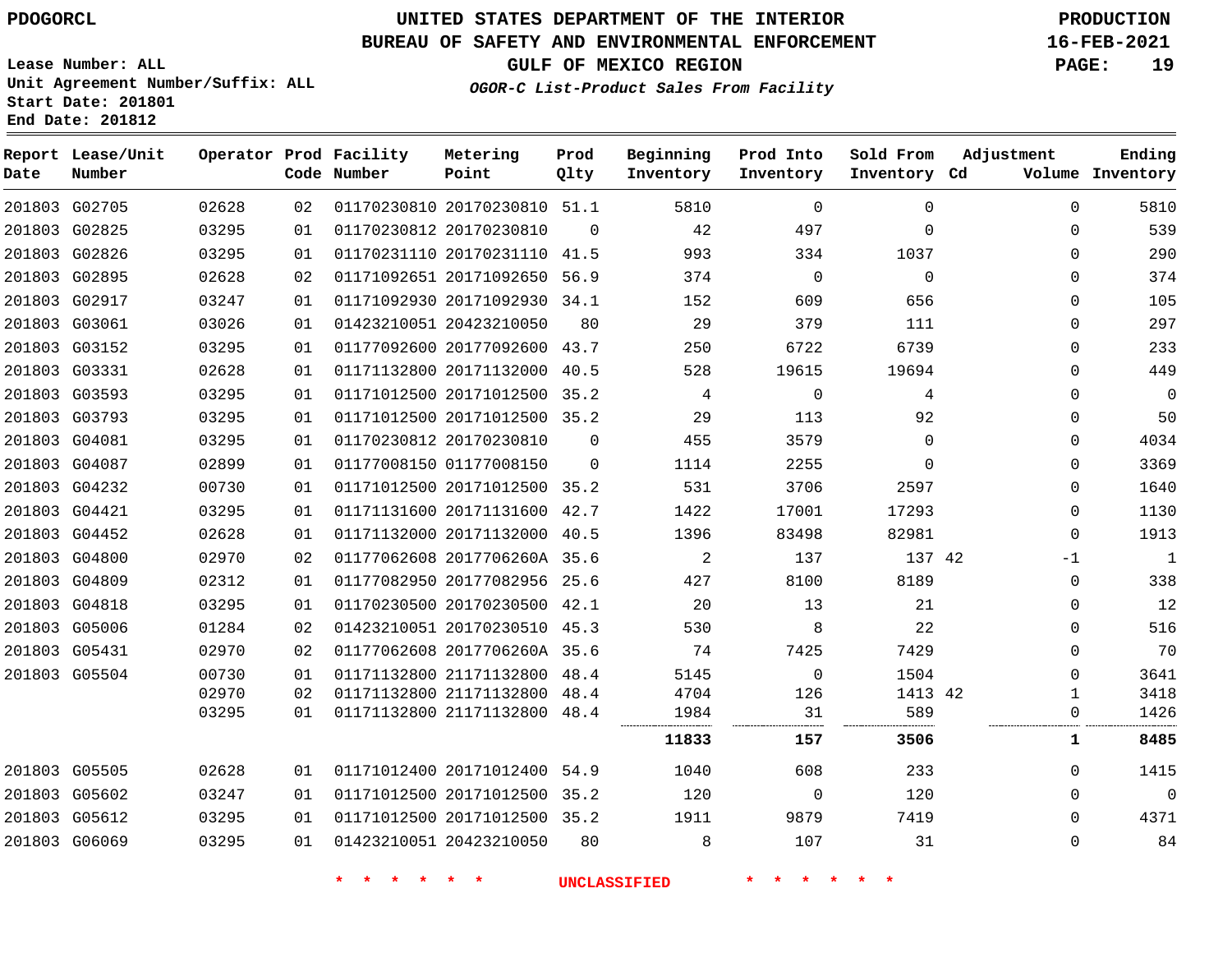### **BUREAU OF SAFETY AND ENVIRONMENTAL ENFORCEMENT 16-FEB-2021**

**Lease Number: ALL Unit Agreement Number/Suffix: ALL Start Date: 201801 End Date: 201812**

**GULF OF MEXICO REGION PAGE: 20**

**OGOR-C List-Product Sales From Facility**

| Date | Report Lease/Unit<br>Number |       |    | Operator Prod Facility<br>Code Number | Metering<br>Point            | Prod<br>Qlty | Beginning<br>Inventory | Prod Into<br>Inventory | Sold From<br>Inventory Cd | Adjustment | Ending<br>Volume Inventory |
|------|-----------------------------|-------|----|---------------------------------------|------------------------------|--------------|------------------------|------------------------|---------------------------|------------|----------------------------|
|      | 201803 G06168               | 02801 | 02 |                                       | 01170230450 20170230450 53.2 |              | 6                      | $\mathbf 0$            | 6                         |            | $\Omega$<br>$\Omega$       |
|      | 201803 G06668               | 02375 | 01 |                                       | 01171132000 20171132000 40.5 |              | 62                     | 1847                   | 1868 42                   |            | 43<br>2                    |
|      | 201803 G07736               | 02628 | 01 |                                       | 01171132800 20171132000      | 40.5         | 1                      | $\Omega$               | $\mathbf 0$               |            | $\Omega$<br>1              |
|      | 201803 G07760               | 01284 | 01 |                                       | 01177122950 20177122950 30.4 |              | 164                    | 38469                  | 38470                     |            | 163<br>$\Omega$            |
|      | 201803 G07917               | 03247 | 01 |                                       | 01170573602 20170573602 33.5 |              | 27884                  | 33309                  | 48765 42                  |            | 12429<br>$\mathbf{1}$      |
|      | 201803 G09631               | 01284 | 01 |                                       | 01177122950 20177122950 30.4 |              | 1                      | 408                    | 408                       |            | $\Omega$<br>1              |
|      | 201803 G10794               | 03295 | 01 |                                       | 01177122950 20177122950 30.3 |              | 8                      | 2174                   | 2173                      |            | 9<br>$\Omega$              |
|      | 201803 G10910               | 03026 | 01 |                                       | 01177245110 2017724511G      | 44           | $\Omega$               | 4879                   | 4879                      |            | $\Omega$<br>$\Omega$       |
|      | 201803 G11870               | 02375 | 01 |                                       | 01171132000 20171132000 40.5 |              | 38                     | 1957                   | 1951 42                   |            | 45<br>$\mathbf{1}$         |
|      | 201803 G11984               | 02801 | 02 |                                       | 01171092651 20171092650      | $\Omega$     | 126                    | $\mathbf 0$            | $\mathbf 0$               |            | 126<br>$\mathbf 0$         |
|      | 201803 G12355               | 03209 | 01 |                                       | 01171012300 20171012300 38.4 |              | 22013                  | 40890                  | 33249                     |            | 29654<br>$\Omega$          |
|      | 201803 G12358               | 03209 | 01 |                                       | 01171012300 20171012300      | 38.4         | $\Omega$               | 682                    | 682                       |            | $\mathbb O$<br>$\Omega$    |
|      | 201803 G12802               | 02628 | 01 |                                       | 01170230811 20170230811 31.8 |              | $\overline{0}$         | $\overline{0}$         | $\overline{0}$            |            | $\mathbf 0$<br>$\Omega$    |
|      | 201803 G13081               | 01284 | 01 |                                       | 01608103650 20608103650 38.1 |              | 84                     | 35195                  | 35148                     |            | 131<br>$\Omega$            |
|      | 201803 G13938               | 01284 | 01 |                                       | 01171012500 20171012500 35.2 |              | 4269                   | 8242                   | 8863                      |            | 3648<br>$\Omega$           |
|      | 201803 G14342               | 02628 | 01 |                                       | 01170230811 20170230811 31.8 |              | 1944                   | 21373                  | 21597                     |            | 1720<br>$\Omega$           |
|      | 201803 G14493               | 03247 | 01 |                                       | 01171092930 20171092930 34.1 |              | 107                    | 490                    | 514                       |            | 83<br>$\Omega$             |
|      | 201803 G14535               | 02628 | 01 |                                       | 01171012500 20171012500 35.2 |              | 1171                   | 16826                  | 10552                     |            | 7445<br>$\Omega$           |
|      | 201803 G15050               | 03295 | 01 |                                       | 01170231110 20170231110 41.5 |              | 6296                   | 3880                   | 6806                      |            | 3370<br>$\Omega$           |
|      | 201803 G15239               | 02375 | 02 |                                       | 01171012500 20171012500 35.2 |              | 158                    | 652                    | 521 42                    |            | 288<br>$-1$                |
|      | 201803 G15263               | 03295 | 01 |                                       | 01171132000 20171132000 40.4 |              | 12                     | 1099                   | 1086                      |            | 25<br>$\mathbf 0$          |
|      | 201803 G15277               | 03295 | 01 |                                       | 01171012400 20171012400 54.8 |              | 2874                   | $\mathbf 0$            | 406                       |            | 2468<br>$\Omega$           |
|      | 201803 G16515               | 03026 | 01 |                                       | 01177245110 2017724511G      | 44           | $\mathbf 0$            | 16424                  | 16424                     |            | $\mathbf 0$<br>$\Omega$    |
|      | 201803 G17858               | 03295 | 01 |                                       | 01170530900 20170530900 51.4 |              | 614                    | $\mathbf 0$            | 12                        |            | 602<br>$\Omega$            |
|      | 201803 G17912               | 02970 | 02 |                                       | 01177062608 2017706260A 35.6 |              | 17                     | 2359                   | 2353 42                   |            | 22<br>$-1$                 |
|      | 201803 G17921               | 03026 | 01 |                                       | 01171012500 20177062959 27.4 |              | $\overline{0}$         | 28277                  | 28277                     |            | $\Omega$<br>$\mathbf 0$    |
|      | 201803 G20605               | 02477 | 01 |                                       | 01423550141 20423550140 29.6 |              | 665                    | 4544                   | 4571 45                   | $-638$     | $\Omega$                   |
|      | 201803 G20660               | 03295 | 01 |                                       | 01170230450 20170230450 53.2 |              | 254                    | 336                    | 550                       |            | 40<br>$\mathbf{0}$         |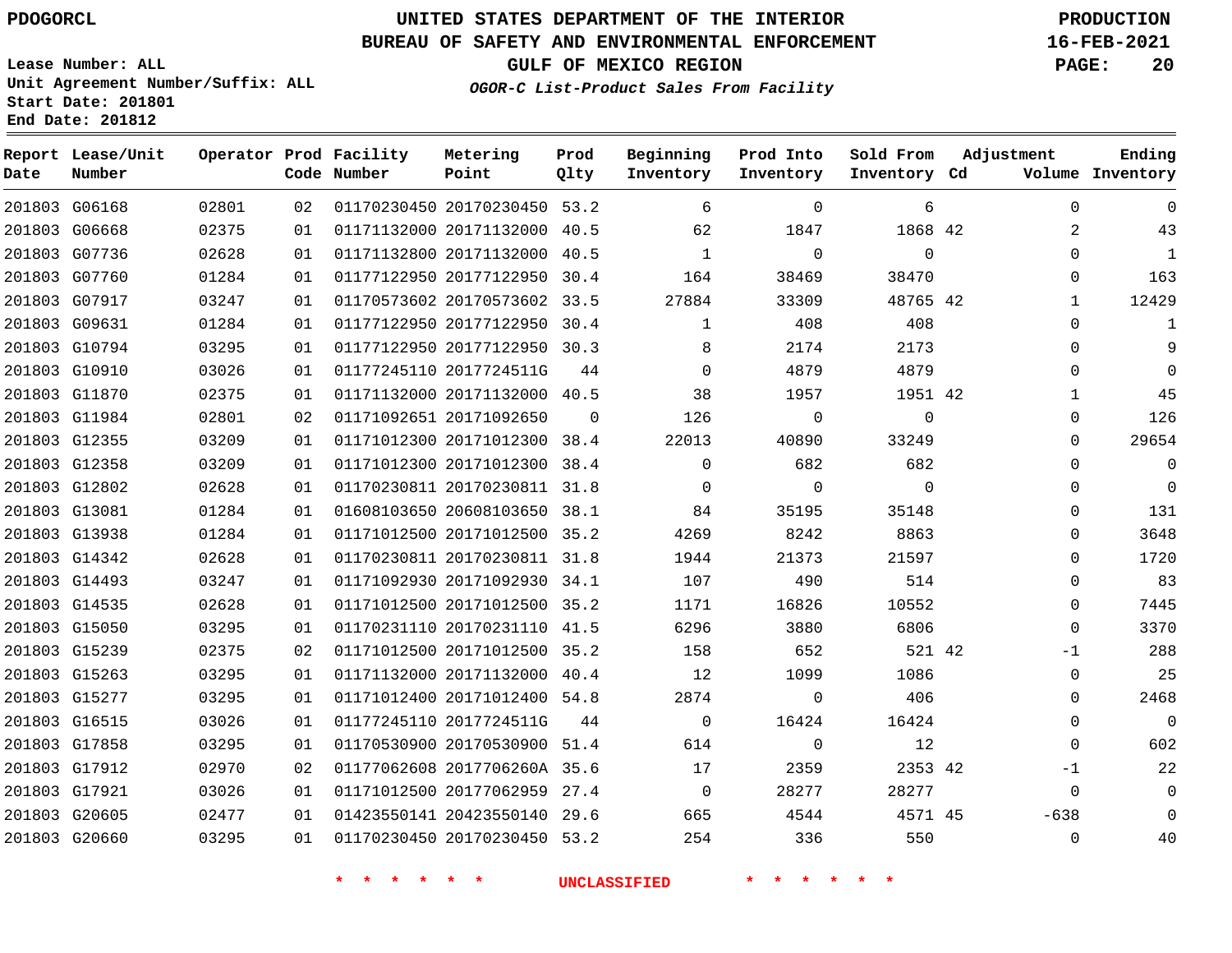### **BUREAU OF SAFETY AND ENVIRONMENTAL ENFORCEMENT 16-FEB-2021**

**Lease Number: ALL Unit Agreement Number/Suffix: ALL Start Date: 201801**

**OGOR-C List-Product Sales From Facility**

**GULF OF MEXICO REGION PAGE: 21**

| Start Date: ZUIBUI |  |  |
|--------------------|--|--|
| End Date: 201812   |  |  |

| Date | Report Lease/Unit<br>Number |       |    | Operator Prod Facility<br>Code Number | Metering<br>Point            | Prod<br>Qlty | Beginning<br>Inventory | Prod Into<br>Inventory | Sold From<br>Inventory Cd | Adjustment          | Ending<br>Volume Inventory |
|------|-----------------------------|-------|----|---------------------------------------|------------------------------|--------------|------------------------|------------------------|---------------------------|---------------------|----------------------------|
|      | 201803 G21096               | 03295 | 01 |                                       | 01170230811 20170230811 31.8 |              | 2                      | 28                     | 28                        | $\Omega$            | $\overline{a}$             |
|      | 201803 G21532               | 03520 | 01 |                                       | 01170230811 20170230811 31.8 |              | $\Omega$               | 1491                   | 1371                      | $\mathbf 0$         | 120                        |
|      | 201803 G21592               | 02628 | 02 |                                       | 01171132000 20171132000 40.5 |              | 8                      | 294                    | 295                       | $\Omega$            | 7                          |
|      | 201803 G21655               | 03247 | 01 |                                       | 01171132800 21171132800 48.4 |              | 82                     | 41                     | 36                        | $\mathbf 0$         | 87                         |
|      | 201803 G22268               | 02777 | 02 |                                       | 01170230810 2042709015I 52.8 |              | $\Omega$               | $\Omega$               | $\mathbf 0$               | $\Omega$            | $\Omega$                   |
|      | 201803 G22501               | 03151 | 01 |                                       | 01170230400 20170230400 50.7 |              | 850                    | 3792                   | 3747 42                   | -1                  | 894                        |
|      | 201803 G22505               | 02375 | 02 |                                       | 01170230811 20170230811 31.8 |              | 34                     | 475                    | 471                       | $\Omega$            | 38                         |
|      | 201803 G22513               | 02579 | 02 |                                       | 01170230500 20170230500 44.9 |              | 3                      | $\mathbf 0$            | $\mathbf 0$               | $\mathbf 0$         | 3                          |
|      | 201803 G22621               | 03247 | 01 |                                       | 01171132800 21171132800 48.4 |              | 5812                   | 93                     | 1726                      | $\Omega$            | 4179                       |
|      | 201803 G23735               | 03295 | 01 |                                       | 01170230812 20170230810      | $\Omega$     | 66                     | 136                    | $\Omega$                  | $\Omega$            | 202                        |
|      | 201803 G23736               | 00730 | 01 |                                       | 01170230810 20170230810      | $\Omega$     | 163                    | 1343                   | $\Omega$                  | $\mathbf 0$         | 1506                       |
|      | 201803 G23851               | 02503 | 02 |                                       | 01171012400 20171012400 54.9 |              | 11108                  | $\Omega$               | 1570                      | $\Omega$            | 9538                       |
|      |                             |       | 02 |                                       | 01171012300 20171012300 53.2 |              | 4780                   | 8516                   | 7222                      | 0                   | 6074                       |
|      |                             |       |    |                                       |                              |              | 15888                  | 8516                   | 8792                      | 0                   | 15612                      |
|      | 201803 G23933               | 03295 | 01 |                                       | 01171092651 20171092650      | $\Omega$     | 1                      | $\Omega$               | $\Omega$                  | $\mathbf 0$         | 1                          |
|      | 201803 G24730               | 03295 | 01 |                                       | 01170230500 20170230500 42.1 |              | 342                    | 586                    | 388                       | $\mathbf 0$         | 540                        |
|      | 201803 G24870               | 02970 | 02 |                                       | 01177062608 2017706260A 35.6 |              | $\overline{1}$         | $\Omega$               | 1                         | $\Omega$            | $\Omega$                   |
|      | 201803 G24883               | 02628 | 02 |                                       | 01171092651 20171092650 56.9 |              | 726                    | $\Omega$               | $\Omega$                  | $\mathbf 0$         | 726                        |
|      | 201803 G24898               | 03368 | 01 |                                       | 01171012300 20171012300      | 38.7         | 1126                   | 1429                   | 1535 42                   | $-1$                | 1019                       |
|      | 201803 G24924               | 03247 | 01 |                                       | 01171132800 21171132800      | 48.4         | 1005                   | 28                     | 313                       | $\mathbf 0$         | 720                        |
|      | 201803 G24926               | 03247 | 01 |                                       | 01171132800 21171132800      | $\Omega$     | 44                     | $\Omega$               | $\Omega$                  | $\Omega$            | 44                         |
|      | 201803 G24990               | 01284 | 01 |                                       | 01608103650 20608103650 38.1 |              | 68                     | 29113                  | 29073                     | $\mathbf 0$         | 108                        |
|      | 201803 G25524               | 03295 | 01 |                                       | 01170230450 20170230450 53.2 |              | 536                    | 846                    | 1282                      | $\mathbf 0$         | 100                        |
|      | 201803 G25606               | 02375 | 01 |                                       | 01170230810 20170230810      | $\Omega$     | 31                     | 398                    | $\Omega$                  | $\mathbf 0$         | 429                        |
|      | 201803 G25937               | 02222 | 02 |                                       | 01170230810 20170230810      | 51.1         | 132                    | 1013                   |                           | $0\quad 42$<br>$-1$ | 1144                       |
|      | 201803 G26032               | 03059 | 01 |                                       | 01171012300 20171012300      | 38.4         | 43                     | 84                     | 60                        | 0                   | 67                         |
|      | 201803 G26074               | 01284 | 01 |                                       | 01177122950 20177122950 30.4 |              | 2                      | 450                    | 450                       | $\Omega$            | $\overline{2}$             |
|      | 201803 G27070               | 03295 | 01 |                                       | 01171132800 21171132800 48.4 |              | 14216                  | 346                    | 4256                      | $\mathbf 0$         | 10306                      |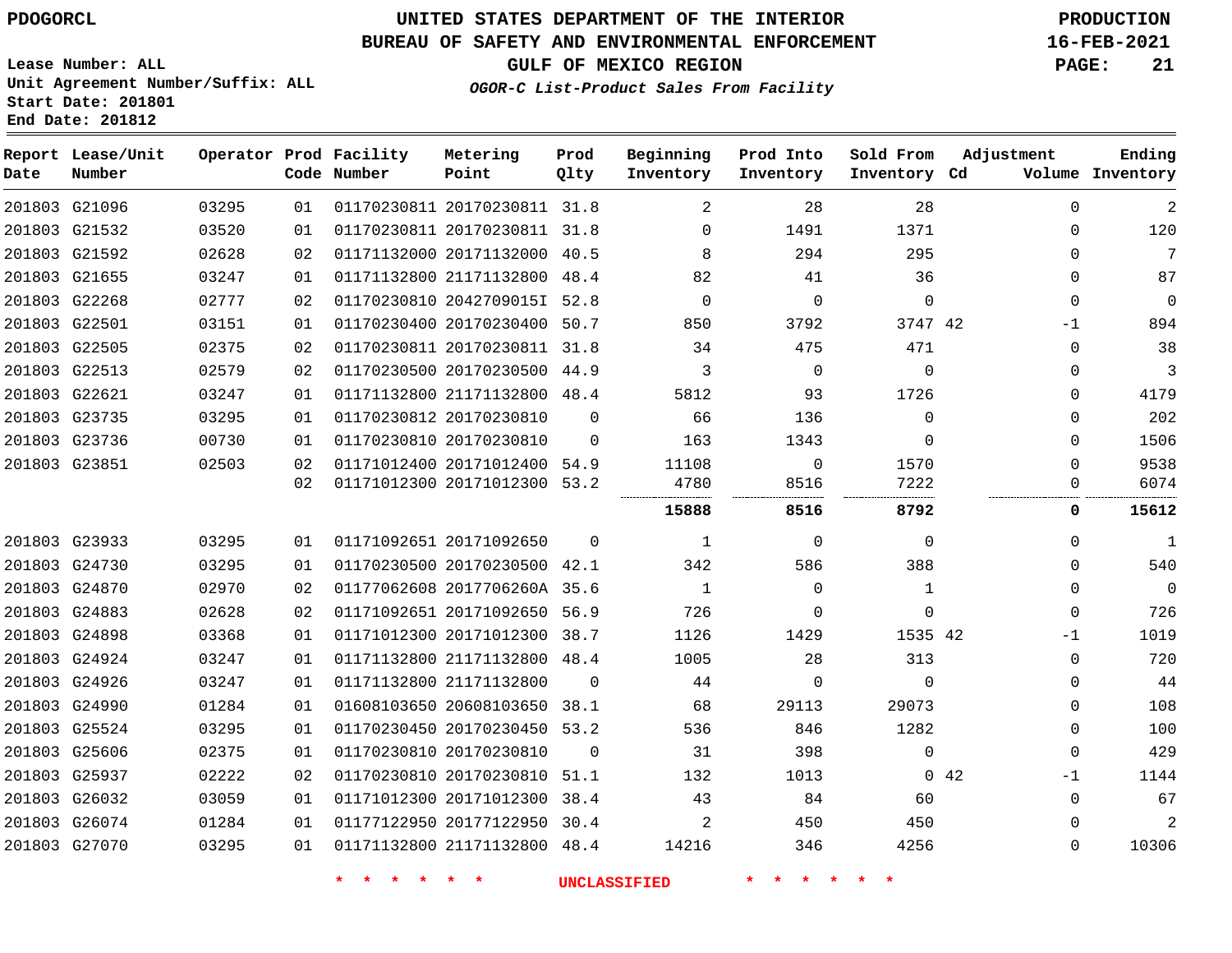**Report Lease/Unit**

**Number**

### **UNITED STATES DEPARTMENT OF THE INTERIOR PDOGORCL PRODUCTION**

**Prod Qlty**

### **BUREAU OF SAFETY AND ENVIRONMENTAL ENFORCEMENT 16-FEB-2021**

**Lease Number: ALL Unit Agreement Number/Suffix: ALL Start Date: 201801 End Date: 201812**

**Operator Prod Facility**

**Code Number**

**OGOR-C List-Product Sales From Facility**

**Beginning Inventory** **Prod Into Inventory** **Sold From Inventory**

**GULF OF MEXICO REGION PAGE: 22**

**Inventory Cd Volume**

**Adjustment**

**Ending**

|        | 201803 G27083 | 02477 | 01 |                          | 01171092651 20171092650 57.8 | 292                               | $\overline{0}$ | $\overline{0}$           |  |
|--------|---------------|-------|----|--------------------------|------------------------------|-----------------------------------|----------------|--------------------------|--|
|        | 201803 G27169 | 01284 | 01 |                          | 01171012500 20171012500 35.2 | 1704                              | 3056 700       | 3409                     |  |
|        | 201803 G27509 | 02970 | 02 |                          |                              | 01170230450 20170230450 53.2 3501 | 5446           | 8302                     |  |
|        | 201803 G27851 | 02628 | 02 |                          |                              | 01171132000 20171132000 40.5 0    | 7              | 7                        |  |
|        | 201803 G27949 | 02871 | 01 |                          | 01171012500 20171012500 0    | $\overline{0}$                    | $\overline{0}$ | $\overline{0}$           |  |
|        | 201803 G27988 | 00730 | 01 |                          |                              | 01608103650 20608103650 38.1 22   | 11149          | 11130 42                 |  |
|        | 201803 G30654 | 02777 | 02 |                          | 01170230810 20170230810 42.4 | $\overline{0}$                    | $\overline{0}$ | $\overline{0}$           |  |
|        | 201803 G31369 | 02628 | 01 |                          | 01171012300 20171012300 38.4 | 2649                              | 5639           | 4265                     |  |
|        | 201803 G32113 | 02477 | 01 |                          |                              | 01170230811 20170230811 31.8 492  | 4960           | 5053                     |  |
|        | 201803 G32231 | 01284 | 01 |                          |                              | 01171012500 20171012500 35.2 323  | 692 692        | 709                      |  |
|        | 201803 G32268 | 03295 | 01 |                          | 01177295110 01177295110 42.5 | 77                                | 37             | 51                       |  |
|        | 201803 G32744 | 01284 | 02 |                          | 01423210051 20170230510 45.3 | 13                                | 23             | 1                        |  |
|        | 201803 G32771 | 00730 | 01 |                          | 01170230810 20170230810 0    | 95                                | 492            | $\overline{0}$           |  |
|        | 201803 G33088 | 03026 | 01 |                          |                              | 01171012500 20177062959 27.4 0    | 45             | 45                       |  |
|        | 201803 G33596 | 02503 | 02 |                          |                              | 01171132000 20171132000 40.5 30   | 1117           | 1121                     |  |
|        | 201803 G33636 | 02628 | 01 |                          | 01171132000 20171132000 40.5 | 1505                              | 74612          | 74408                    |  |
|        | 201803 G34025 | 02970 | 02 |                          | 01422450350 20170230810 0    | $\overline{0}$                    | $\overline{0}$ | $\overline{0}$           |  |
|        | 201803 G34033 | 02628 | 01 |                          | 01170230811 20170230811 31.8 | 1172                              | 12797          | 12939                    |  |
|        | 201803 G34671 | 02579 | 02 |                          | 01423210051 20423210050 49.4 | $\overline{0}$                    | $\overline{0}$ | $\overline{\phantom{0}}$ |  |
|        | 201804 00016  | 02375 | 01 |                          | 01170513700 20170513700 26.1 | 1468                              | 9501           | 9638 42                  |  |
|        | 201804 00026  | 02375 | 01 |                          | 01170513700 20170513700 26.1 | 3608                              | 22846          | 23253 42                 |  |
| 201804 | 00032         | 02375 | 01 |                          | 01170513700 20170513700 32.3 | 41                                | $\overline{0}$ | 41                       |  |
| 201804 | 00049         | 03295 | 01 |                          | 01171012300 20171012300 38.2 | 8858                              | 10717          | 15309                    |  |
| 201804 | 00050         | 03295 | 01 |                          | 01171012300 20171012300 38.2 | 2073                              | 1654           | 3069                     |  |
| 201804 | 00052         | 03295 | 01 |                          |                              | 01171012300 20171012300 38.2 872  | 1262 200       | 1632                     |  |
| 201804 | 00081         | 03295 | 01 |                          |                              | 01170230450 20170230450 47.9 69   |                | 1045 883                 |  |
| 201804 | 00082         | 03295 | 01 |                          |                              | 01170230450 20170230450 47.9 10   | 135            | 115                      |  |
| 201804 | 00196         | 02375 | 01 |                          | 01171012300 20171012300 38.2 | 9332                              | 10418          | 15603                    |  |
|        |               |       |    | $\star$<br>$\rightarrow$ | $\star$ $\star$              | UNCLASSIFIED                      | * * * *        |                          |  |

**Metering Point**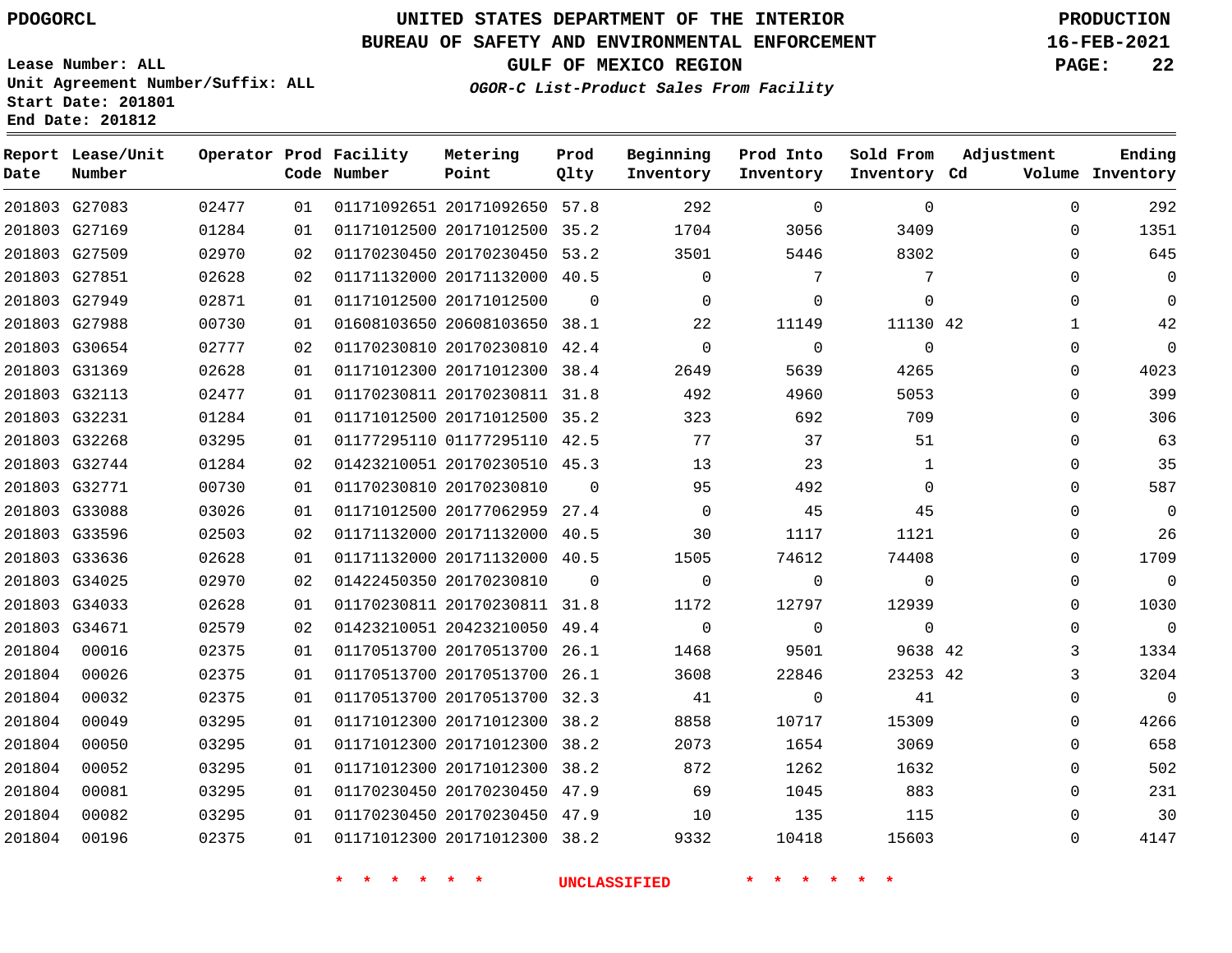**Report Lease/Unit**

**Number**

**Date**

### **UNITED STATES DEPARTMENT OF THE INTERIOR PDOGORCL PRODUCTION**

**Prod Qlty**

#### **BUREAU OF SAFETY AND ENVIRONMENTAL ENFORCEMENT 16-FEB-2021**

**Lease Number: ALL Unit Agreement Number/Suffix: ALL Start Date: 201801 End Date: 201812**

> 

**Operator Prod Facility**

**Code Number**

 01170231290 46.2 01170231290 46.2

**Metering Point**

20170754800

  **OGOR-C List-Product Sales From Facility**

 

 

**Prod Into Inventory**

**Beginning Inventory**

**GULF OF MEXICO REGION PAGE: 23**

**Inventory Cd Volume**

**Adjustment**

  $\Omega$  -1  $\Omega$   $-25$   $\Omega$ -1  $-2$  $\Omega$  $\overline{0}$  $\Omega$  $\Omega$ -171 -118903 -55088 -221630

**Ending**

 

**Sold From Inventory**

 

| 18749       | 19789  | 1737                | 26.1 | 01170513700 20170513700      | 01 | 02375 | 00367             | 201804 |
|-------------|--------|---------------------|------|------------------------------|----|-------|-------------------|--------|
| 3525        | 3513   | 41                  |      | 01177112605 2017711260Y 34.4 | 01 | 01284 | 00434             | 201804 |
| 4299        | 4310   | 26                  |      | 01177112605 2017711260Y 34.4 | 01 | 01284 | 00453             | 201804 |
| 1132        | 0      | 2344                | 37   | 01171012500 20171012500      | 01 | 03295 | 00479             | 201804 |
| 49          | 0      | 2754                | 50.9 | 01170530900 20170530900      | 01 | 02222 | 00541             | 201804 |
| 2           | 559    | 333                 | 48.4 | 01171132800 21171132800      | 01 | 03288 | 00560             | 201804 |
| 22026       | 16739  | 11951               | 38.2 | 01171012300 20171012300      | 01 | 03059 | 00577             | 201804 |
| 0           | 0      | $\mathbf 0$         | 36.6 | 01171012300 20171012300      | 01 | 03209 | 00593             | 201804 |
| $\mathbf 0$ | 0      | 422                 | 0    | 01170230700 20170230700      | 01 | 03520 | 00680             | 201804 |
| 11          | 15     | 0                   | 29   | 01170754800 20170754800      | 01 | 03368 | 00693             | 201804 |
| 4896        | 4753   | 1166                | 29   | 01170754800 20170754800      | 01 | 03368 | 00694             | 201804 |
| 284         | 225    | 107                 | 29   | 01170754800 20170754800      | 01 | 03368 | 00697             | 201804 |
| 728         | 598    | 196                 | 42.6 | 01171131600 20171131600      | 01 | 02899 | 00775             | 201804 |
| 16886       | 12735  | 9220                | 38.2 | 01171012300 20171012300      | 01 | 02628 | 00796             | 201804 |
| 5605        | 5640   | 231                 | 32.4 | 01170513800 20170513800      | 01 | 02451 | 00839             | 201804 |
| 529         | 714    | 69                  | 41.4 | 01170230811 20170230811      | 01 | 00059 | 201804 754303001A |        |
| 12054       | 0      | 143570              | 28.9 | 01608128271 20608128271      | 01 | 00689 | 201804 754306006A |        |
| 0           | 58613  | 47895               | 25.2 | 01608128270 20608128270      | 01 | 01207 | 201804 754306012A |        |
| $\mathbf 0$ | 240812 | 224759              | 25.2 | 01608128270 20608128270      | 01 | 01207 | 201804 754306013A |        |
| 932         | 965    | 119                 | 28.5 | 01170573601 20170573601      | 01 | 03481 | 201804 754307005A |        |
| 5982        | 6180   | 524                 | 41.4 | 01171132800 20170230811      | 02 | 02970 | 201804 754307017A |        |
| 1462        | 1499   | 299                 | 28.5 | 01170573601 20170573601      | 01 | 03481 | 201804 754310009A |        |
| 565         | 554    | 130                 | 29   | 01170754800 20170754800      | 01 | 03368 | 201804 754315006A |        |
| 447         | 508    | 51                  |      | 01170230450 20170230450 47.9 | 01 | 03295 | 201804 7543880060 |        |
| 105         | 115    | 7                   | 29.4 | 01170513700 20170513700      | 01 | 02375 | 201804 7543890080 |        |
|             |        | <b>UNCLASSIFIED</b> |      |                              |    |       |                   |        |
|             |        |                     |      |                              |    |       |                   |        |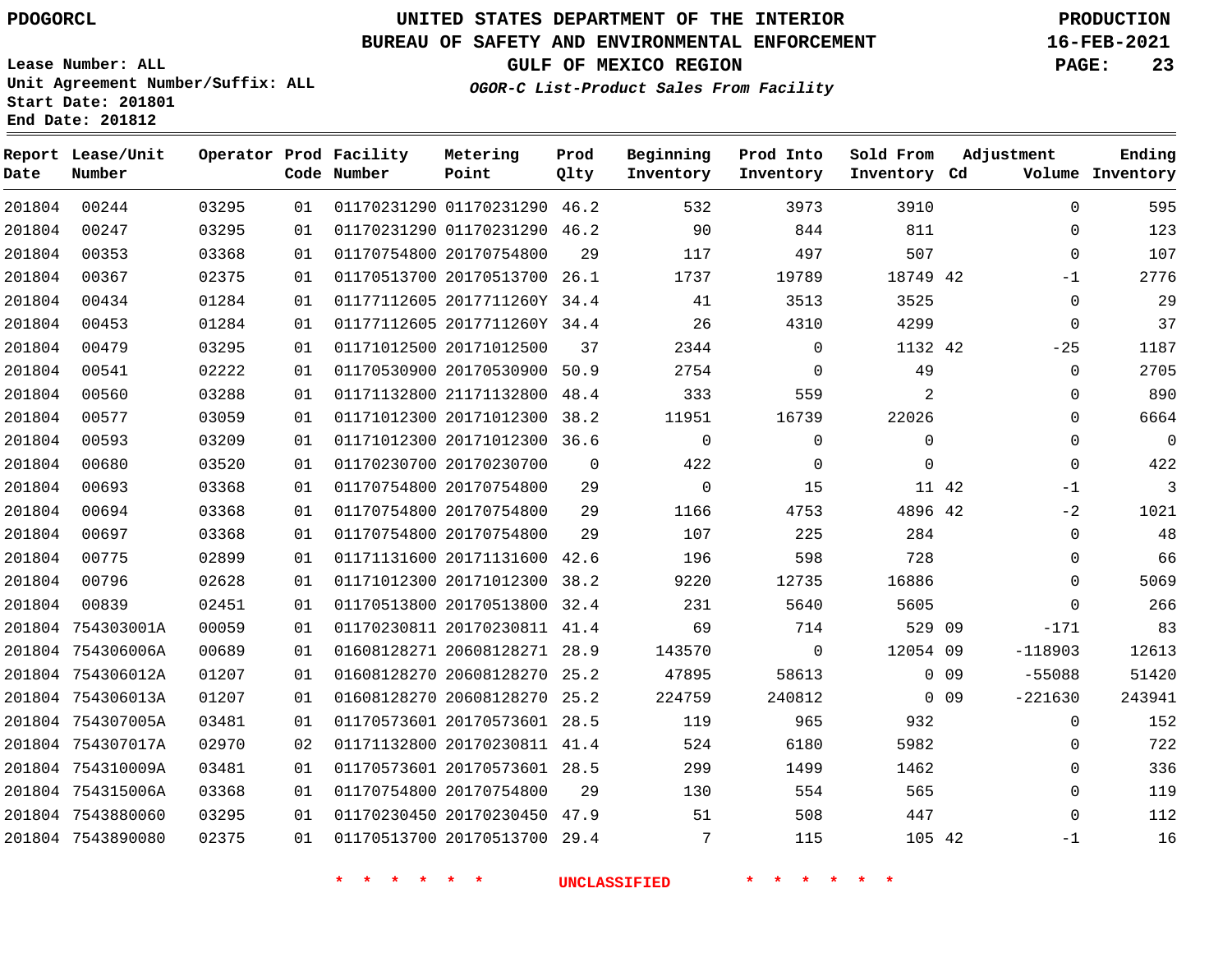7543930100 7543940080 754396015A 8910020210

**Report Lease/Unit**

**Number**

# **UNITED STATES DEPARTMENT OF THE INTERIOR PDOGORCL PRODUCTION**

**Prod Qlty**

#### **BUREAU OF SAFETY AND ENVIRONMENTAL ENFORCEMENT 16-FEB-2021**

**Lease Number: ALL Unit Agreement Number/Suffix: ALL Start Date: 201801 End Date: 201812**

**Operator Prod Facility**

**Code Number**

 20170230450 47.9 20170230811 41.4 20608103650 38.1 20170513800 32.4

**Metering Point**

**OGOR-C List-Product Sales From Facility**

**Sold From Inventory**

**Prod Into Inventory**

**Beginning Inventory**

**GULF OF MEXICO REGION PAGE: 24**

**Inventory Cd Volume**

**Adjustment**

  $\Omega$  $\Omega$  $\Omega$  $\Omega$  -1 -1 -1  $\Omega$  $-1$ -3  $\Omega$  -1  $\Omega$   $\Omega$  $\Omega$   $\Omega$   $\Omega$ 

**Ending**

| 201804 8910024540 | 02451 | 01 | 01170513800 20170513800 32.4 |          | 1810                | 58246           | 57311       |  |
|-------------------|-------|----|------------------------------|----------|---------------------|-----------------|-------------|--|
| 201804 8910029320 | 02375 | 01 | 01170513700 20170513700 32.3 |          | 5310                | 30595           | 31615 42    |  |
| 201804 8910034440 | 02375 | 01 | 01170513700 20170513700 31.1 |          | 7176                | 52321           | 52158 42    |  |
| 201804 8910039150 | 03481 | 01 | 01170573601 20170573601 28.6 |          | 9064                | 9774            | 1447        |  |
| 201804 8910086400 | 02222 | 02 | 01171012400 20171012400 62.4 |          | 12                  | $7\overline{ }$ | 5 42        |  |
| 201804 8910088130 | 02628 | 01 | 01171012400 20171012400 62.4 |          | 206                 | 189             | 74          |  |
| 201804 8910089160 | 02375 | 01 | 01170513700 20170513700 26.7 |          | 128                 | 2228            | 2043        |  |
| 201804 891008927Y | 03151 | 01 | 01170230400 20170230400 50.3 |          | 8                   | 43              | 41 42       |  |
| 201804 8910116740 | 02375 | 01 | 01170513700 20170513700 27.1 |          | 228                 | 1541            | 1552 42     |  |
| 201804 8910116770 | 02375 | 01 | 01170513700 20170513700 27.9 |          | $\mathbf 0$         | 208             | 179         |  |
| 201804 8910116790 | 02375 | 01 | 01170513700 20170513700 26.8 |          | 334                 | 4913            | 4557 42     |  |
| 201804 8910116800 | 02375 | 01 | 01170513700 20170513700 27.4 |          | 1103                | 11914           | 11345 42    |  |
| 201804 891011687A | 03368 | 01 | 01170754800 20170754800      | 29       | 19                  | 152             | 138         |  |
| 201804 891011687C | 03368 | 01 | 01170754800 20170754800      | 29       | 286                 | 1137            | 1179 42     |  |
| 201804 891011687D | 03368 | 01 | 01170754800 20170754800      | 29       | 6                   | 76              | 65 42       |  |
| 201804 891011687E | 03368 | 01 | 01170754800 20170754800      | 29       | 11                  | $\mathbf 0$     | 11          |  |
| 201804 8910117330 | 03368 | 01 | 01170754800 20170754800      | 29       | 101                 | 426             | 436 42      |  |
| 201804 8910123270 | 03295 | 01 | 01177215100 20177215102 30.4 |          | 52                  | 2693            | 2713        |  |
| 201804 8910123320 | 03295 | 01 | 01177215100 20177215102 30.4 |          | 91                  | 5318            | 5346        |  |
| 201804 8910123330 | 03295 | 01 | 01177215100 20177215102 30.4 |          | 160                 | 11431           | 11456       |  |
| 201804 8910169300 | 02375 | 01 | 01170230811 20170230810      | $\Omega$ | 245                 | 0               | $\mathbf 0$ |  |
| 201804 8910202560 | 02375 | 01 | 01170513700 20170513700 28.6 |          | 414                 | 2706            | 2740        |  |
| 201804 G00985     | 02375 | 01 | 0117709260A 2017709260A 32.9 |          | 378                 | 4192            | 4193        |  |
| 201804 G01036     | 03209 | 02 | 01171092651 20171092650 56.9 |          | 3275                | $\mathbf 0$     | 0           |  |
|                   |       |    |                              |          | <b>UNCLASSIFIED</b> |                 |             |  |
|                   |       |    |                              |          |                     |                 |             |  |
|                   |       |    |                              |          |                     |                 |             |  |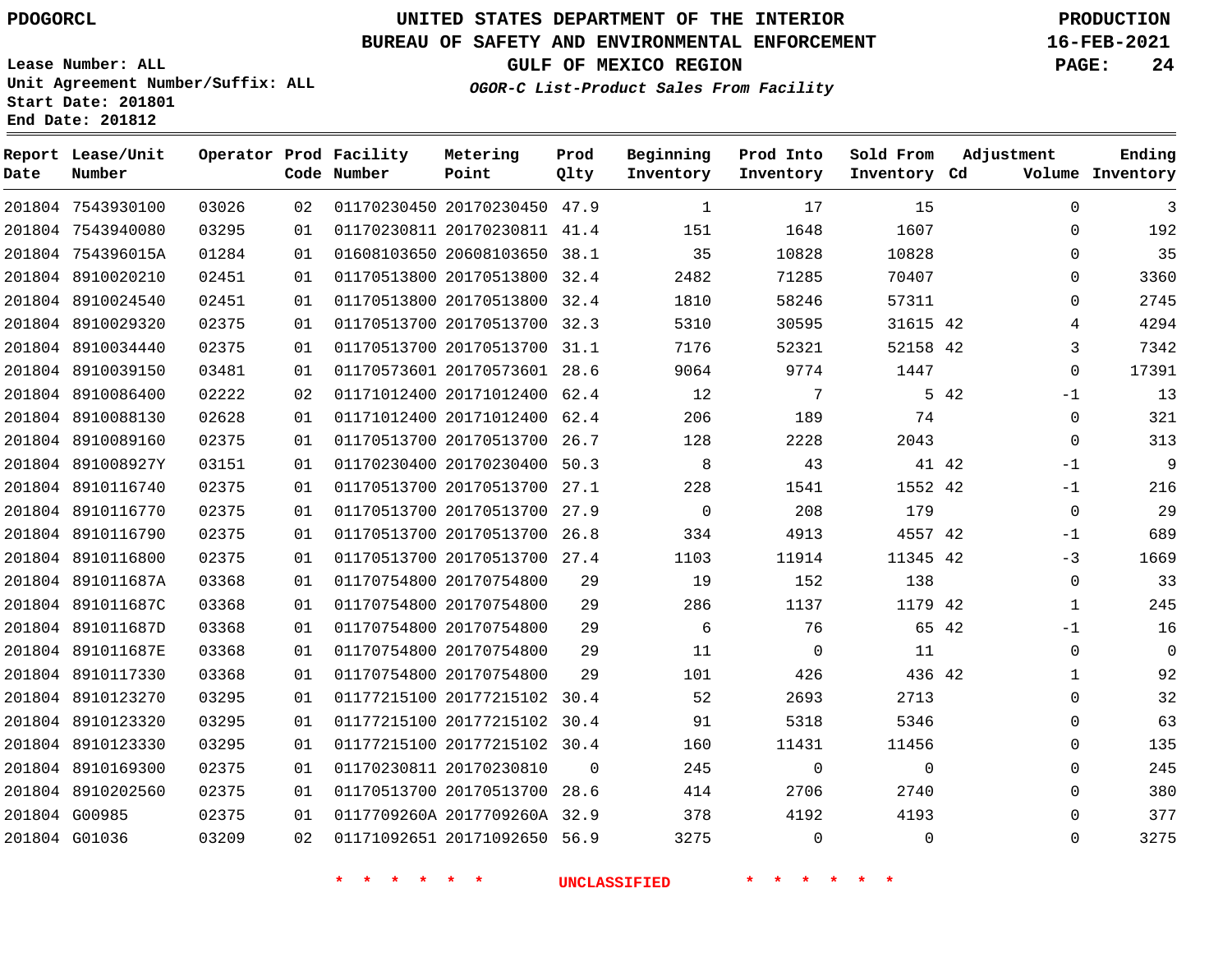### **UNITED STATES DEPARTMENT OF THE INTERIOR PDOGORCL PRODUCTION**

#### **BUREAU OF SAFETY AND ENVIRONMENTAL ENFORCEMENT 16-FEB-2021**

**Lease Number: ALL Unit Agreement Number/Suffix: ALL Start Date: 201801 End Date: 201812**

**Prod**

**GULF OF MEXICO REGION PAGE: 25**

**Adjustment**

**Ending**

**OGOR-C List-Product Sales From Facility**

| Date | Report Lease/Unit<br>Number |       |    | Operator Prod Facility<br>Code Number | Metering<br>Point            | Prod<br>Qlty | Beginning<br>Inventory | Prod Into<br>Inventory | Sold From<br>Inventory Cd | Adjustment   | Ending<br>Volume Inventory |
|------|-----------------------------|-------|----|---------------------------------------|------------------------------|--------------|------------------------|------------------------|---------------------------|--------------|----------------------------|
|      | 201804 G01083               | 02375 | 01 |                                       | 01170513700 20170513700      | 27           | 200                    | 3509                   | 3216                      | $\mathbf{0}$ | 493                        |
|      | 201804 G01084               | 02375 | 01 |                                       | 01170513700 20170513700 26.7 |              | 14                     | 225                    | 208 42                    | 1            | 32                         |
|      | 201804 G01090               | 02375 | 01 |                                       | 01170513700 20170513700 27.9 |              | 54                     | 1319                   | 1187 42                   | $-1$         | 185                        |
|      | 201804 G01091               | 02375 | 01 |                                       | 01170513700 20170513700 27.2 |              | 97                     | 2658                   | 2382 42                   | 1            | 374                        |
|      | 201804 G01198               | 03295 | 01 |                                       | 01171092651 20171092650      | $\Omega$     | 61                     | $\Omega$               | $\mathbf 0$               | $\mathbf{0}$ | 61                         |
|      | 201804 G01208               | 03295 | 01 |                                       | 01171092651 20171092650      | $\mathbf 0$  | 546                    | $\mathbf 0$            | $\Omega$                  | $\mathbf{0}$ | 546                        |
|      | 201804 G01220               | 03295 | 01 |                                       | 01177092600 20177092600 43.5 |              | 180                    | 6941                   | 6855                      | 0            | 266                        |
|      | 201804 G01351               | 03151 | 01 |                                       | 01170230400 20170230400 50.3 |              | 424                    | 1515                   | 1632                      | $\mathbf{0}$ | 307                        |
|      | 201804 G01447               | 02375 | 02 |                                       | 01170513700 20170513700 26.1 |              | 40                     | 271                    | 273                       | 0            | 38                         |
|      | 201804 G01497               | 02451 | 01 |                                       | 01170513800 20170513800 32.4 |              | 1177                   | 32606                  | 32246                     | $\mathbf{0}$ | 1537                       |
|      | 201804 G01498               | 02451 | 01 |                                       | 01170513800 20170513800 32.4 |              | 124                    | 3565                   | 3521                      | 0            | 168                        |
|      | 201804 G01610               | 03295 | 01 |                                       | 01177215100 20177215102 30.5 |              | 10                     | 941                    | 940                       | 0            | 11                         |
|      | 201804 G01619               | 02375 | 01 |                                       | 01170513700 20170513700 29.4 |              | 1270                   | 10693                  | 10463 42                  | $\mathbf{1}$ | 1501                       |
|      | 201804 G01620               | 02375 | 01 |                                       | 01170513700 20170513700 29.4 |              | 325                    | 2612                   | 2571                      | 0            | 366                        |
|      | 201804 G01757               | 03295 | 01 |                                       | 01423210051 20423210050 75.1 |              | 312                    | 156                    | 421                       | 0            | 47                         |
|      | 201804 G01848               | 01284 | 02 |                                       | 01423210051 20170230500 43.1 |              | 208                    | 147                    | 213                       | $\mathbf{0}$ | 142                        |
|      |                             | 01978 | 02 |                                       | 01170230500 20170230500 43.1 |              | 1226                   | 1550                   | 1280                      | 0            | 1496                       |
|      |                             |       |    |                                       |                              |              | 1434                   | 1697                   | 1493                      | 0            | 1638                       |
|      | 201804 G01860               | 03295 | 01 |                                       | 01170231110 20170231110      | $\Omega$     | 3722                   | 4873                   | $\mathbf 0$               | 0            | 8595                       |
|      | 201804 G01865               | 03151 | 01 |                                       | 01171012500 20171012500      | 37           | 7571                   | $\Omega$               | 3657 44                   | $-79$        | 3835                       |
|      | 201804 G01901               | 03295 | 01 |                                       | 01177215100 20177215102 30.4 |              | 3                      | 47                     | 49                        | 0            | $\mathbf{1}$               |
|      | 201804 G01966               | 03295 | 01 |                                       | 01177215100 20177215102 30.4 |              | 79                     | 7242                   | 7235                      | 0            | 86                         |
|      | 201804 G01967               | 03295 | 01 |                                       | 01177215100 20177215102 30.4 |              | 116                    | 15496                  | 15429                     | $\mathbf{0}$ | 183                        |
|      | 201804 G02111               | 02628 | 01 |                                       | 01171132000 20171132000 40.3 |              | 1367                   | 58198                  | 58754                     | $\mathbf{0}$ | 811                        |
|      | 201804 G02161               | 03295 | 01 |                                       | 01171012500 20171012500      | 37           | 9500                   | $\Omega$               | 4588 42                   | $-101$       | 4811                       |
|      | 201804 G02317               | 03295 | 01 |                                       | 01171132000 20171132000 40.2 |              | 1                      | 48                     | 48                        | 0            | $\mathbf{1}$               |
|      | 201804 G02353               | 01284 | 01 |                                       | 01170230450 20170230450 47.9 |              | 483                    | 4756                   | 4189                      | 0            | 1050                       |
|      | 201804 G02354               | 01284 | 01 |                                       | 01170230450 20170230450 47.9 |              | 57                     | $\Omega$               | 57                        | $\Omega$     | $\mathbf 0$                |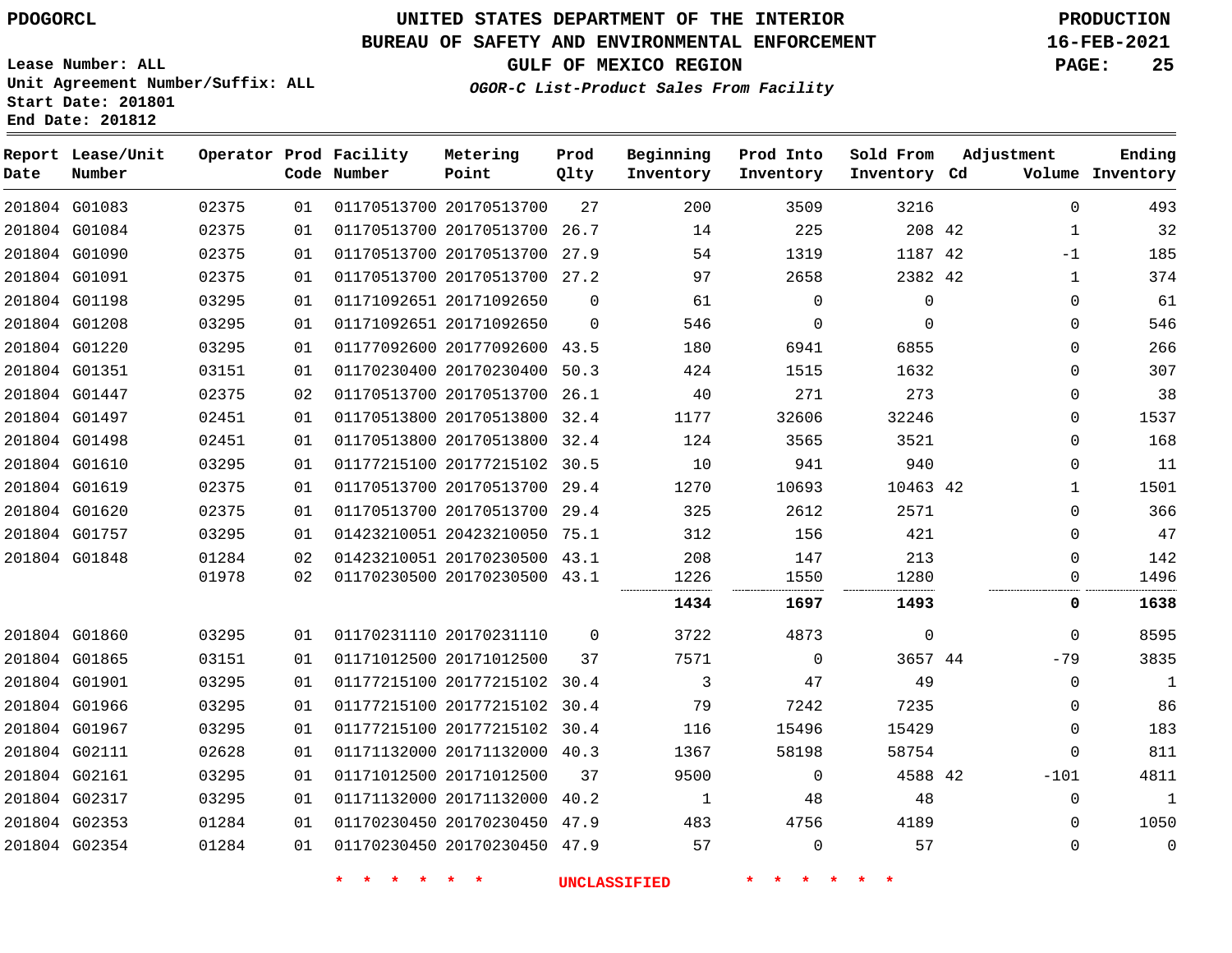**Report Lease/Unit**

## **UNITED STATES DEPARTMENT OF THE INTERIOR PDOGORCL PRODUCTION**

**Prod**

#### **BUREAU OF SAFETY AND ENVIRONMENTAL ENFORCEMENT 16-FEB-2021**

**Lease Number: ALL Unit Agreement Number/Suffix: ALL Start Date: 201801 End Date: 201812**

**Operator Prod Facility Metering**

**OGOR-C List-Product Sales From Facility**

**Beginning Prod Into Sold From**

**GULF OF MEXICO REGION PAGE: 26**

**Adjustment**

**Ending Inventory**

| Date | Number        |       |    | Code Number              | Point                        | Qlty        | Inventory           | Inventory                           | Inventory Cd    |       |              | Volume Inventory |
|------|---------------|-------|----|--------------------------|------------------------------|-------------|---------------------|-------------------------------------|-----------------|-------|--------------|------------------|
|      | 201804 G02429 | 02375 | 01 |                          | 01170230811 20170230810      | $\Omega$    | 229                 | $\Omega$                            | $\Omega$        |       | $\Omega$     | 229              |
|      | 201804 G02601 | 02628 | 02 |                          | 01171092651 20171092650 56.9 |             | 876                 | 0                                   | 0               |       | 0            | 876              |
|      | 201804 G02613 | 02628 | 01 |                          | 01171132000 20171132000 40.3 |             | $\Omega$            | $\mathbf 0$                         | $\Omega$        |       | $\Omega$     | 0                |
|      | 201804 G02665 | 02451 | 01 |                          | 01423210051 20423210050 75.1 |             | 300                 | 197                                 | 438             |       | 0            | 59               |
|      | 201804 G02705 | 02628 | 02 |                          | 01170230810 20170230810 38.5 |             | 5810                | $\mathbf 0$                         | $\mathbf{0}$    |       | $\mathbf 0$  | 5810             |
|      | 201804 G02825 | 03295 | 01 |                          | 01170230812 20170230810      | $\Omega$    | 539                 | $\mathbf 0$                         | $\Omega$        |       | $\Omega$     | 539              |
|      | 201804 G02826 | 03295 | 01 |                          | 01170231110 20170231110      | $\mathbf 0$ | 290                 | 404                                 | $\Omega$        |       | 0            | 694              |
|      | 201804 G02895 | 02628 | 02 |                          | 01171092651 20171092650 56.9 |             | 374                 | $\overline{0}$                      | $\Omega$        |       | 0            | 374              |
|      | 201804 G02917 | 03247 | 01 |                          | 01171092930 20171092930      | 34          | 105                 | 572                                 | 647             |       | $\Omega$     | 30               |
|      | 201804 G03061 | 03026 | 01 |                          | 01423210051 20423210050 75.1 |             | 297                 | 223                                 | 454 42          |       | 1            | 67               |
|      | 201804 G03152 | 03295 | 01 |                          | 01177092600 20177092600 43.5 |             | 233                 | 6239                                | 6233            |       | 0            | 239              |
|      | 201804 G03331 | 02628 | 01 |                          | 01171132800 20171132000 40.3 |             | 449                 | 17699                               | 17902           |       | 0            | 246              |
|      | 201804 G03793 | 03295 | 01 |                          | 01171012500 20171012500      | 35          | 50                  | $\Omega$                            | 24              |       | $\Omega$     | 26               |
|      | 201804 G04081 | 03295 | 01 |                          | 01170230812 20170230810      | $\mathbf 0$ | 4034                | $\mathbf 0$                         | $\mathbf 0$     |       | 0            | 4034             |
|      | 201804 G04087 | 02899 | 01 |                          | 01177008150 01177008150      | $\Omega$    | 3369                | 3442                                | $\mathbf 0$     |       | $\Omega$     | 6811             |
|      | 201804 G04232 | 00730 | 01 |                          | 01171012500 20171012500      | 37          | 1640                | $\mathbf 0$                         | 792 42          |       | $-18$        | 830              |
|      | 201804 G04421 | 03295 | 01 |                          | 01171131600 20171131600 42.5 |             | 1130                | 14544                               | 14078           |       | 0            | 1596             |
|      | 201804 G04452 | 02628 | 01 |                          | 01171132000 20171132000 40.3 |             | 1913                | 91126                               | 91770           |       | $\Omega$     | 1269             |
|      | 201804 G04800 | 02970 | 02 |                          | 01177062608 2017706260A 36.6 |             | 1                   | 142                                 | 142             |       | 0            | $\mathbf{1}$     |
|      | 201804 G04809 | 02312 | 01 |                          | 01177082950 20177082956 25.9 |             | 338                 | 7615                                | 7615            |       | 0            | 338              |
|      | 201804 G04818 | 03295 | 01 |                          | 01170230500 20170230500 43.1 |             | 12                  | 9                                   | 13              |       | 0            | 8                |
|      | 201804 G05006 | 01284 | 02 |                          | 01423210051 20170230510 45.5 |             | 516                 | 35                                  | 272             |       | 0            | 279              |
|      | 201804 G05431 | 02970 | 02 |                          | 01177062608 2017706260A 36.6 |             | 70                  | 10587                               | 10585           |       | 0            | 72               |
|      | 201804 G05504 | 00730 | 01 |                          | 01171132800 21171132800 48.4 |             | 3641                | 5561                                |                 | 16 42 | $\mathbf{1}$ | 9187             |
|      |               | 02970 | 02 |                          | 01171132800 21171132800 48.4 |             | 3418                | 5838                                | 16              |       | $\Omega$     | 9240             |
|      |               | 03295 | 01 |                          | 01171132800 21171132800 48.4 |             | 1426                | 1619                                | 5               |       | 0            | 3040             |
|      |               |       |    |                          |                              |             | 8485                | 13018                               | 37              |       | $\mathbf{1}$ | 21467            |
|      | 201804 G05505 | 02628 | 01 |                          | 01171012400 20171012400 62.4 |             | 1415                | 312                                 | 509             |       | $\mathbf{0}$ | 1218             |
|      |               |       |    | $\star$<br>$\star$<br>一大 | $\star$ $\star$              |             | <b>UNCLASSIFIED</b> | $\star$<br>$\star$<br>$\rightarrow$ | $\star$ $\star$ |       |              |                  |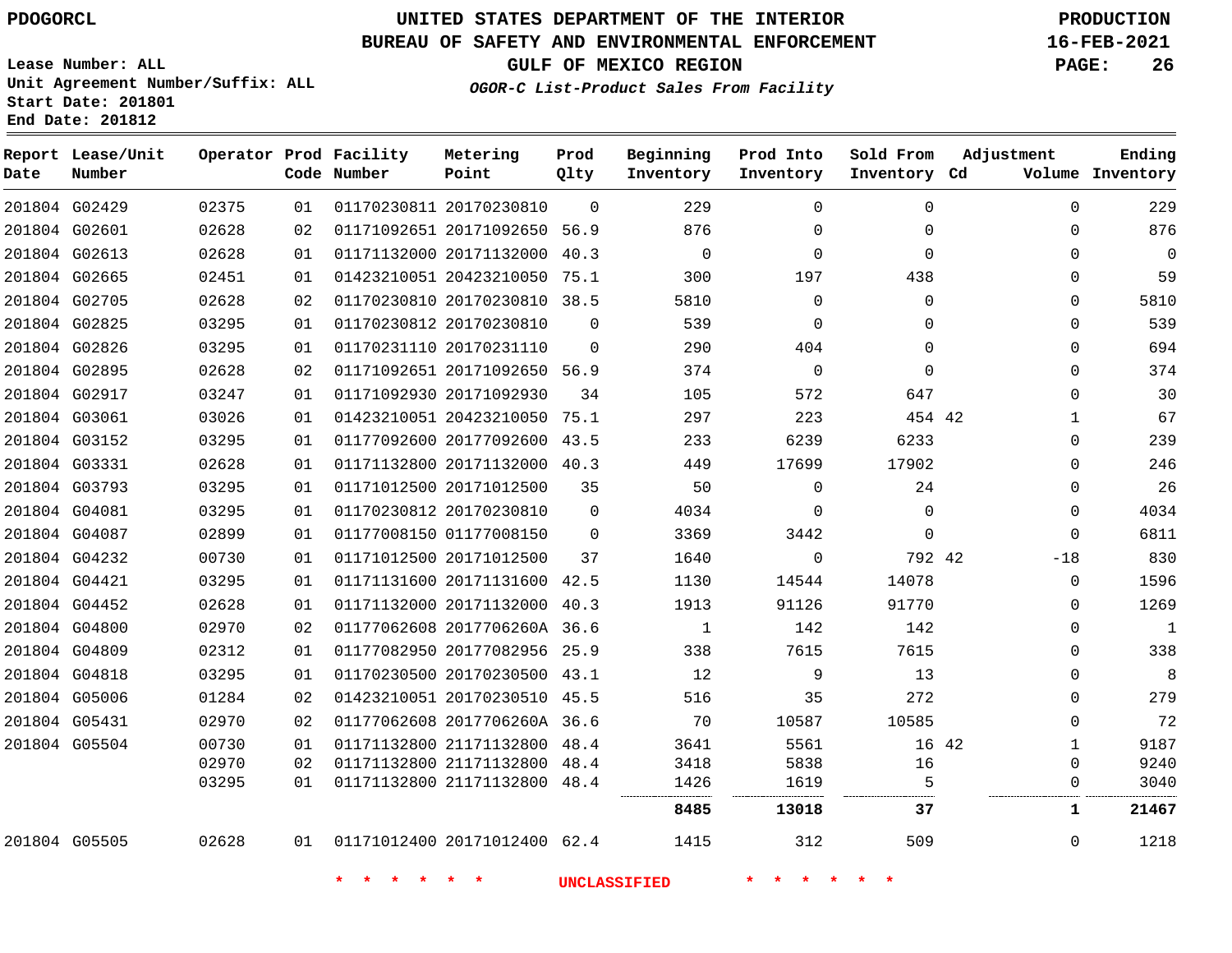## **UNITED STATES DEPARTMENT OF THE INTERIOR PDOGORCL PRODUCTION**

#### **BUREAU OF SAFETY AND ENVIRONMENTAL ENFORCEMENT 16-FEB-2021**

**Lease Number: ALL Unit Agreement Number/Suffix: ALL Start Date: 201801**

**Operator Prod Facility**

**Code Number**

**End Date: 201812**

**Report Lease/Unit**

**Number**

**GULF OF MEXICO REGION PAGE: 27**

**Prod Qlty**

**Metering Point**

**Inventory Cd Volume**

**Adjustment**

**Ending**

**OGOR-C List-Product Sales From Facility**

**Inventory**

**Beginning Prod Into**

**Inventory**

**Sold From Inventory**

| 201804 G05612 | 03295 | 01 | 01171012500 20171012500      | 37          | 4371           | $\mathbf 0$ | 2111 42        |       | $-47$        | 2213           |
|---------------|-------|----|------------------------------|-------------|----------------|-------------|----------------|-------|--------------|----------------|
| 201804 G06069 | 03295 | 01 | 01423210051 20423210050 75.1 |             | 84             | 17          | 96             |       | 0            | 5              |
| 201804 G06168 | 02801 | 02 | 01170230450 20170230450      | $\Omega$    | 6              | $\Omega$    | $\Omega$       |       | $\Omega$     | 6              |
| 201804 G06668 | 02375 | 01 | 01171132000 20171132000 40.3 |             | 43             | 4704        | 4681 42        |       | $-1$         | 65             |
| 201804 G07736 | 02628 | 01 | 01171132800 20171132000 40.5 |             | 1              | $\mathbf 0$ | $\mathbf 0$    |       | 0            | $\mathbf{1}$   |
| 201804 G07760 | 01284 | 01 | 01177122950 20177122950 30.3 |             | 163            | 46798       | 46797          |       | 0            | 164            |
| 201804 G07917 | 03247 | 01 | 01170573602 20170573602 33.7 |             | 12429          | 26422       | 13690 42       |       | $-2$         | 25159          |
| 201804 G09631 | 01284 | 01 | 01177122950 20177122950 30.3 |             | $\mathbf{1}$   | 391         | 391            |       | $\mathbf{0}$ | 1              |
| 201804 G10794 | 03295 | 01 | 01177122950 20177122950 30.2 |             | 9              | 2293        | 2294           |       | $\Omega$     | 8              |
| 201804 G10910 | 03026 | 01 | 01177245110 2017724511G 43.8 |             | 0              | 4611        | 4611           |       | 0            |                |
| 201804 G11870 | 02375 | 01 | 01171132000 20171132000 40.3 |             | 45             | 1788        | 1807 42        |       | $-2$         | 24             |
| 201804 G11984 | 02801 | 02 | 01171092651 20171092650      | $\Omega$    | 126            | $\Omega$    | $\Omega$       |       | 0            | 126            |
| 201804 G12355 | 03209 | 01 | 01171012300 20171012300 38.2 |             | 29654          | 33061       | 49259          |       | $\Omega$     | 13456          |
| 201804 G12358 | 03209 | 01 | 01171012300 20171012300 38.2 |             | $\mathbf{0}$   | 744         | 744            |       | 0            | 0              |
| 201804 G12802 | 02628 | 01 | 01170230811 20170230811 31.8 |             | $\Omega$       | $\Omega$    | $\Omega$       |       | $\Omega$     | $\mathbf 0$    |
| 201804 G13081 | 01284 | 01 | 01608103650 20608103650 38.1 |             | 131            | 33808       | 33823          |       | $\Omega$     | 116            |
| 201804 G13563 | 03520 | 01 | 01170230811 20170230811 41.4 |             | $\overline{0}$ | 23          |                | 21 42 | 1            | $\overline{3}$ |
| 201804 G13938 | 01284 | 01 | 01171012500 20171012500      | 37          | 3648           | $\mathbf 0$ | 1761 11        |       | $-41$        | 1846           |
| 201804 G14342 | 02628 | 01 | 01170230811 20170230811 41.4 |             | 1720           | 14239       | 14296          |       | $\Omega$     | 1663           |
| 201804 G14493 | 03247 | 01 | 01171092930 20171092930      | 34          | 83             | 298         | 364            |       | $\Omega$     | 17             |
| 201804 G14535 | 02628 | 01 | 01171012500 20171012500      | 37          | 7444           | $\Omega$    | 3595 23        |       | $-79$        | 3770           |
| 201804 G15050 | 03295 | 01 | 01170231110 20170231110      | $\mathbf 0$ | 3370           | 4297        | $\overline{0}$ |       | $\mathbf 0$  | 7667           |
| 201804 G15239 | 02375 | 02 | 01171012500 20171012500      | 37          | 288            | 0           | 139 42         |       | -3           | 146            |
| 201804 G15263 | 03295 | 01 | 01171132000 20171132000 40.2 |             | 25             | 787         | 801            |       | $\mathbf{0}$ | 11             |
| 201804 G15277 | 03295 | 01 | 01171012400 20171012400 62.4 |             | 2468           | 0           | 678            |       | 0            | 1790           |
| 201804 G16515 | 03026 | 01 | 01177245110 2017724511G 43.8 |             | $\overline{0}$ | 12533       | 12533          |       | $\Omega$     | $\mathbf 0$    |
| 201804 G17858 | 03295 | 01 | 01170530900 20170530900 50.9 |             | 602            | $\Omega$    | 11             |       | $\Omega$     | 591            |
| 201804 G17912 | 02970 | 02 | 01177062608 2017706260A 36.6 |             | 22             | 2984        | 2986           |       | $\Omega$     | 20             |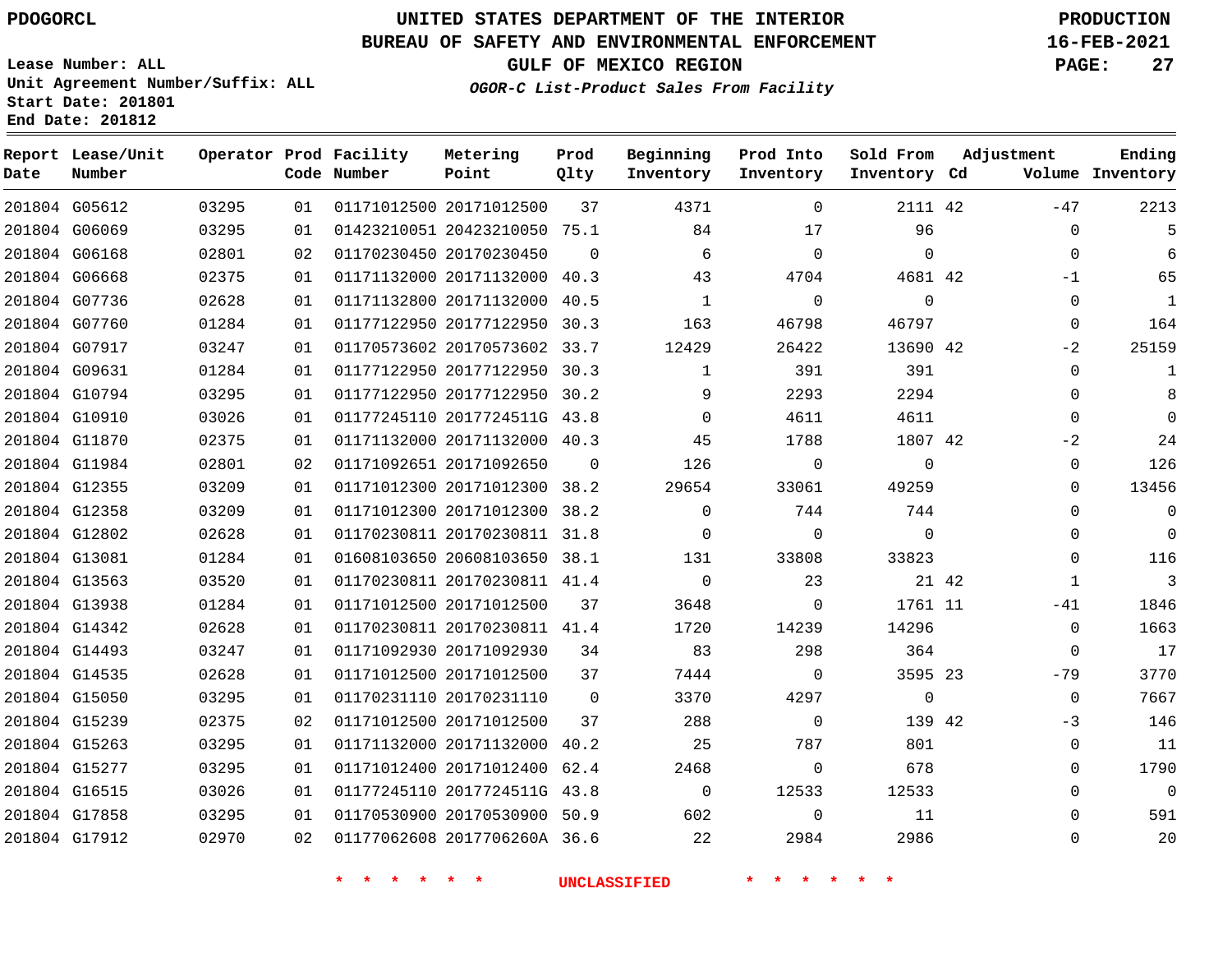G17921

**Date**

**Report Lease/Unit**

**Number**

 G24926 G24990 G25524

## **UNITED STATES DEPARTMENT OF THE INTERIOR PDOGORCL PRODUCTION**

### **BUREAU OF SAFETY AND ENVIRONMENTAL ENFORCEMENT 16-FEB-2021**

**Lease Number: ALL Unit Agreement Number/Suffix: ALL Start Date: 201801 End Date: 201812**

**Operator Prod Facility**

**Code Number**

20177062959 27.1

**Metering Point**

   

**Prod Qlty**

**GULF OF MEXICO REGION PAGE: 28**

**Inventory Cd Volume**

**Adjustment**

 $\Omega$  $\Omega$  $\Omega$ 

**Ending**

**OGOR-C List-Product Sales From Facility**

**Beginning Inventory**

 $\Omega$ 

**Sold From Inventory**

**Prod Into Inventory**

| 201804 G20605 | 03026 | 01  | 01423550141 20423550140      | 30       | $\Omega$ | 4169     | 3591 47  |             | 638      | 1216     |
|---------------|-------|-----|------------------------------|----------|----------|----------|----------|-------------|----------|----------|
| 201804 G20660 | 03295 | 01  | 01170230450 20170230450 47.9 |          | 40       | 490      | 422      |             | $\Omega$ | 108      |
| 201804 G21096 | 03295 | 01  | 01170230811 20170230811 41.4 |          | 2        | 30       | 29       |             | 0        | 3        |
| 201804 G21532 | 03520 | 01  | 01170230811 20170230811      | 41.4     | 120      | 2085     | 1962 42  |             | 1        | 244      |
| 201804 G21534 | 03520 | 01  | 01170230811 20170230811 41.4 |          | $\Omega$ | 1524     | 1346     |             | 0        | 178      |
| 201804 G21592 | 02628 | 02  | 01171132000 20171132000 40.3 |          |          | 278      | 281      |             | $\Omega$ | 4        |
| 201804 G21655 | 03247 | 01  | 01171132800 21171132800 48.4 |          | 87       | 1676     | 3        |             | 0        | 1760     |
| 201804 G22268 | 02777 | 02  | 01170230810 2042709015I 52.8 |          | $\Omega$ | $\Omega$ | 0        |             | $\Omega$ | $\Omega$ |
| 201804 G22501 | 03151 | 01  | 01170230400 20170230400      | 50.3     | 894      | 3619     | 3779     |             | $\Omega$ | 734      |
| 201804 G22505 | 02375 | 02  | 01170230811 20170230811 41.4 |          | 38       | 404      | 395      |             | 0        | 47       |
| 201804 G22513 | 02579 | 02  | 01170230500 20170230500 44.9 |          | 3        | 0        | $\Omega$ |             | $\Omega$ | 3        |
| 201804 G22621 | 03247 | 01. | 01171132800 21171132800 48.4 |          | 4179     | 3472     | 13       |             | 0        | 7638     |
| 201804 G23730 | 03520 | 01  | 01170230810 20170230811 41.4 |          | $\Omega$ | 92       | 81       |             | 0        | 11       |
| 201804 G23735 | 03295 | 01  | 01170230812 20170230810      | $\Omega$ | 202      | 0        | 0        |             | $\Omega$ | 202      |
| 201804 G23736 | 00730 | 01  | 01170230810 20170230810      | $\Omega$ | 1506     | 0        | 0        |             | 0        | 1506     |
| 201804 G23851 | 02503 | 02  | 01171012400 20171012400 62.4 |          | 9538     | 3215     | 3504     |             | 0        | 9249     |
|               |       | 02  | 01171012300 20171012300 53.2 |          | 6074     | 7111     | 10355    |             |          | 2830     |
|               |       |     |                              |          | 15612    | 10326    | 13859    |             | 0        | 12079    |
| 201804 G23933 | 03295 | 01  | 01171092651 20171092650      | $\Omega$ |          | 0        | 0        |             | $\Omega$ |          |
| 201804 G24730 | 03295 | 01. | 01170230500 20170230500 43.1 |          | 540      | 425      | 555      |             | $\Omega$ | 410      |
| 201804 G24870 | 02970 | 02  | 01177062608 2017706260A 36.6 |          |          | 0        |          | $0\quad 42$ | -1       | 0        |
| 201804 G24883 | 02628 | 02  | 01171092651 20171092650 56.9 |          | 726      | 0        | 0        |             | $\Omega$ | 726      |
| 201804 G24898 | 03368 | 01  | 01171012300 20171012300      | 38.2     | 1019     | 2022     | 2236     |             | 0        | 805      |
| 201804 G24924 | 03247 | 01  | 01171132800 21171132800 48.4 |          | 719      | 1262     | 3        |             | $\Omega$ | 1978     |

**\* \* \* \* \* \* UNCLASSIFIED \* \* \* \* \* \***

21171132800

 20608103650 38.1 20170230450 47.9

 

 $\Omega$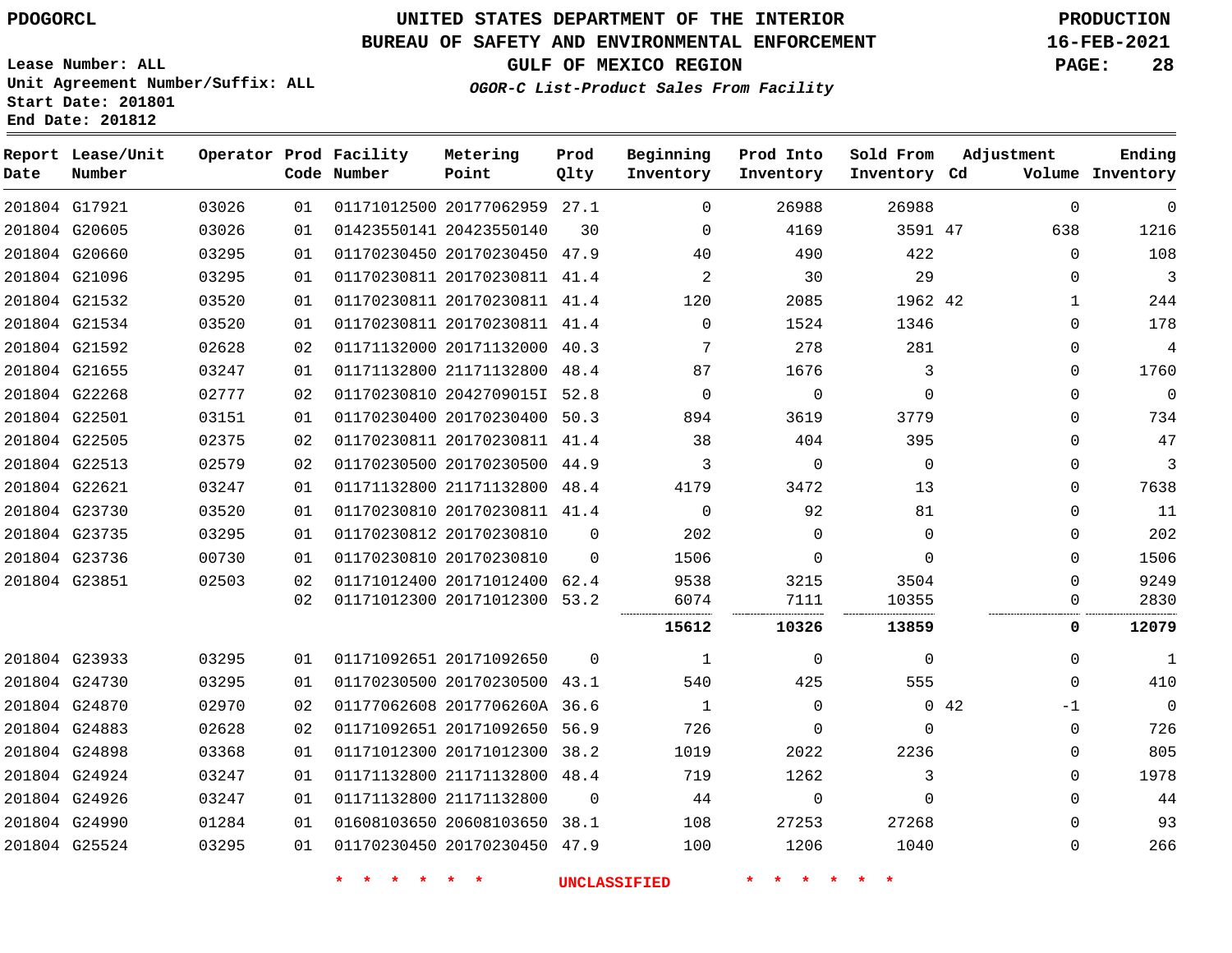G25606 G25937 G26032 G26074 G27070 G27083 G27169

**Date**

**Report Lease/Unit**

**Number**

G34671

### **UNITED STATES DEPARTMENT OF THE INTERIOR PDOGORCL PRODUCTION**

#### **BUREAU OF SAFETY AND ENVIRONMENTAL ENFORCEMENT 16-FEB-2021**

**Lease Number: ALL Unit Agreement Number/Suffix: ALL Start Date: 201801 End Date: 201812**

**Operator Prod Facility**

**Code Number**

20170230810

20171012300

20171012500

20170230810 51.1

**Metering Point**

 20177122950 30.3 21171132800 48.4 20171092650 57.8

 $\Omega$ 

38.2

**Prod Qlty**

**Inventory Cd Volume**

**Adjustment**

 $\Omega$  $\Omega$  $\Omega$  $\Omega$  $\Omega$  $\Omega$  $-11$  $\Omega$  $\Omega$  $\Omega$  $\Omega$  $\Omega$  $\Omega$ -3  $\Omega$  $\overline{0}$  $\Omega$  $\Omega$  $\Omega$  $\Omega$   $\Omega$  $\Omega$   $\Omega$  $\Omega$ 

**GULF OF MEXICO REGION PAGE: 29**

**Ending**

**OGOR-C List-Product Sales From Facility**

**Beginning Inventory**

 $\Omega$  $\Omega$   $\Omega$  $\Omega$ 

**Prod Into Inventory**

| 201804 G27509 | 02970 | 02 | 01170230450 20170230450      | 47.9     | 645      | 5607     | 5014   |  |
|---------------|-------|----|------------------------------|----------|----------|----------|--------|--|
| 201804 G27851 | 02628 | 02 | 01171132000 20171132000      | 40.3     |          | 0        |        |  |
| 201804 G27988 | 00730 | 01 | 01608103650 20608103650      | 38.1     | 42       | 13677    | 13672  |  |
| 201804 G30654 | 02777 | 02 | 01170230810 20170230810      | 42.4     | $\Omega$ | 0        |        |  |
| 201804 G31369 | 02628 | 01 | 01171012300 20171012300      | 38.2     | 4023     | 4978     | 7020   |  |
| 201804 G32113 | 02477 | 01 | 01170230811 20170230811      | 41.4     | 399      | 4691     | 4542   |  |
| 201804 G32231 | 01284 | 01 | 01171012500 20171012500      | 37       | 306      |          | 148 11 |  |
| 201804 G32268 | 03295 | 01 | 01177295110 01177295110      | $\Omega$ | 63       | 28       |        |  |
| 201804 G32744 | 01284 | 02 | 01423210051 20170230510 45.5 |          | 35       | 19       | 19     |  |
| 201804 G32771 | 00730 | 01 | 01170230810 20170230810      | $\Omega$ | 587      | $\Omega$ |        |  |
| 201804 G33088 | 03026 | 01 | 01171012500 20177062959      | 27.1     |          | 60       | 60     |  |
| 201804 G33596 | 02503 | 02 | 01171132000 20171132000      | 40.3     | 26       | 971      | 983    |  |
| 201804 G33636 | 02628 | 01 | 01171132000 20171132000      | 40.3     | 1709     | 69908    | 70644  |  |
| 201804 G34025 | 02970 | 02 | 01422450350 20170230810      | $\Omega$ | $\Omega$ |          |        |  |
| 201804 G34033 | 02628 | 01 | 01170230811 20170230811 41.4 |          | 1030     | 5627     | 6000   |  |
|               |       |    |                              |          |          |          |        |  |

**\* \* \* \* \* \* UNCLASSIFIED \* \* \* \* \* \***

 20423210050 49.4 20170513700 32.9 20170513700 32.9 20170513700 25.1 20171012300 37.8 20171012300 37.8

11

**Sold From Inventory**

> 42 42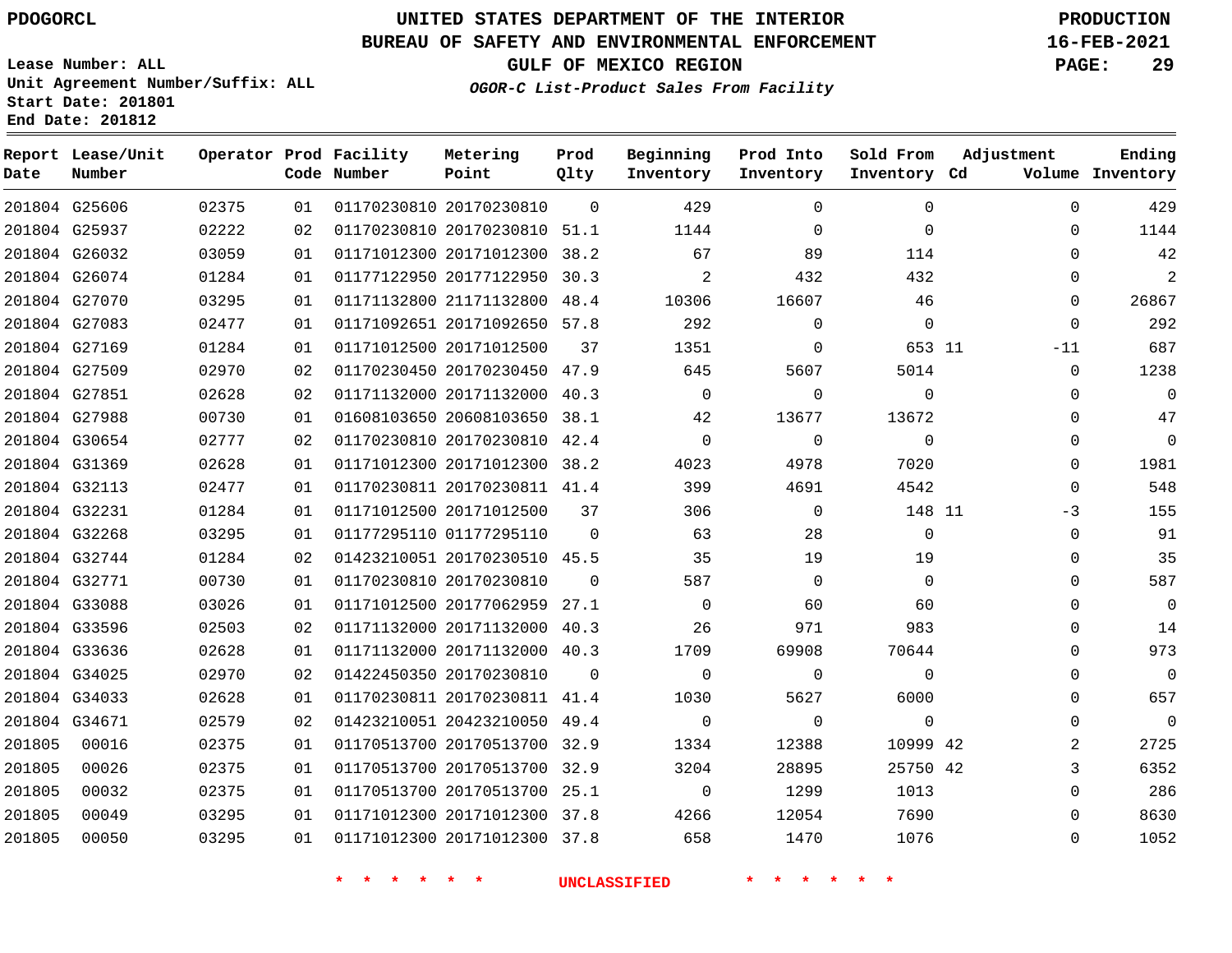**Report Lease/Unit**

 

**Number**

**Date**

### **UNITED STATES DEPARTMENT OF THE INTERIOR PDOGORCL PRODUCTION**

**Prod Qlty**

#### **BUREAU OF SAFETY AND ENVIRONMENTAL ENFORCEMENT 16-FEB-2021**

**Lease Number: ALL Unit Agreement Number/Suffix: ALL Start Date: 201801 End Date: 201812**

> 

**Operator Prod Facility**

**Code Number**

20171012300 37.8

**Metering Point**

  **OGOR-C List-Product Sales From Facility**

     

**Sold From Inventory**

**Prod Into Inventory**

**Beginning Inventory**

**GULF OF MEXICO REGION PAGE: 30**

**Inventory Cd Volume**

**Adjustment**

  $\Omega$  $\Omega$  $\Omega$  $\Omega$  $\Omega$  $\Omega$  $\Omega$  $\Omega$  $\Omega$   $\Omega$  $\overline{0}$  $\overline{0}$  $\Omega$  $\overline{0}$  $\Omega$  $-1$  $\Omega$  $\Omega$  -6 -3828 -54404 -222498

> 

**Ending**

|        |                   |       |    | $\star$ | 一大                           |      | <b>UNCLASSIFIED</b> |             |             |                 |
|--------|-------------------|-------|----|---------|------------------------------|------|---------------------|-------------|-------------|-----------------|
|        | 201805 754307017A | 02970 | 02 |         | 01171132800 20170230811 38.2 |      | 722                 | $\mathbf 0$ | 199         |                 |
|        | 201805 754307005A | 03481 | 01 |         | 01170573601 20170573601      | 26.2 | 152                 | 1026        | 1000        |                 |
| 201805 | 754306013A        | 01207 | 01 |         | 01608128270 20608128270      | 25.2 | 243941              | 244214      |             | 0 <sub>09</sub> |
| 201805 | 754306012A        | 01207 | 01 |         | 01608128270 20608128270 25.2 |      | 51420               | 59363       |             | $0$ 09          |
| 201805 | 754306006A        | 00689 | 01 |         | 01608128271 20608128271      | 28.9 | 12819               | $\Omega$    | 0           | 28              |
| 201805 | 754303001A        | 00059 | 01 |         | 01170230811 20170230811      | 38.2 | 83                  | $\mathbf 0$ | 17 09       |                 |
| 201805 | 00839             | 02451 | 01 |         | 01170513800 20170513800      | 32   | 266                 | 5303        | 5158        |                 |
| 201805 | 00796             | 02628 | 01 |         | 01171012300 20171012300      | 37.8 | 5069                | 4115        | 6238        |                 |
| 201805 | 00775             | 02899 | 01 |         | 01171131600 20171131600      | 42.7 | 66                  | 600         | 607         |                 |
| 201805 | 00697             | 03368 | 02 |         | 01170754800 20170754800      | 29.3 | 48                  | 513         | 456         |                 |
| 201805 | 00694             | 03368 | 01 |         | 01170754800 20170754800      | 29.3 | 1021                | 5845        | 5663 42     |                 |
| 201805 | 00693             | 03368 | 01 |         | 01170754800 20170754800      | 29.3 | 3                   | 506         | 405         |                 |
| 201805 | 00680             | 03520 | 01 |         | 01170230700 20170230700      | 0    | 422                 | 0           | $\mathbf 0$ |                 |
| 201805 | 00593             | 03209 | 01 |         | 01171012300 20171012300 36.6 |      | 0                   | $\mathbf 0$ | 0           |                 |
| 201805 | 00577             | 03059 | 01 |         | 01171012300 20171012300      | 37.8 | 6664                | 14146       | 10681       |                 |
| 201805 | 00560             | 03288 | 01 |         | 01171132800 21171132800      | 48.4 | 890                 | 34          | 2           |                 |
| 201805 | 00541             | 02222 | 01 |         | 01170530900 20170530900 49.8 |      | 2705                | $\mathbf 0$ | 45          |                 |
| 201805 | 00479             | 03295 | 01 |         | 01171012500 20171012500      | 34.3 | 1187                | 839         | 1459        |                 |
| 201805 | 00453             | 01284 | 01 |         | 01177112605 2017711260Y 33.3 |      | 37                  | 3531        | 3530        |                 |
| 201805 | 00434             | 01284 | 01 |         | 01177112605 2017711260Y 33.3 |      | 29                  | 2762        | 2762        |                 |
| 201805 | 00367             | 02375 | 01 |         | 01170513700 20170513700 32.9 |      | 2776                | 21986       | 19930       |                 |
| 201805 | 00353             | 03368 | 01 |         | 01170754800 20170754800      | 29.3 | 107                 | 669         | 638         |                 |
| 201805 | 00247             | 03295 | 01 |         | 01170231290 01170231290      | 44.4 | 123                 | 1243        | 1214        |                 |
| 201805 | 00244             | 03295 | 01 |         | 01170231290 01170231290      | 44.4 | 595                 | 4236        | 4293        |                 |
| 201805 | 00196             | 02375 | 01 |         | 01171012300 20171012300 39.2 |      | 4147                | 10638       | 7168        |                 |
| 201805 | 00082             | 03295 | 01 |         | 01170230450 20170230450      | 53   | 30                  | 60          | 70          |                 |
| 201805 | 00081             | 03295 | 01 |         | 01170230450 20170230450      | 53   | 231                 | 456         | 534         |                 |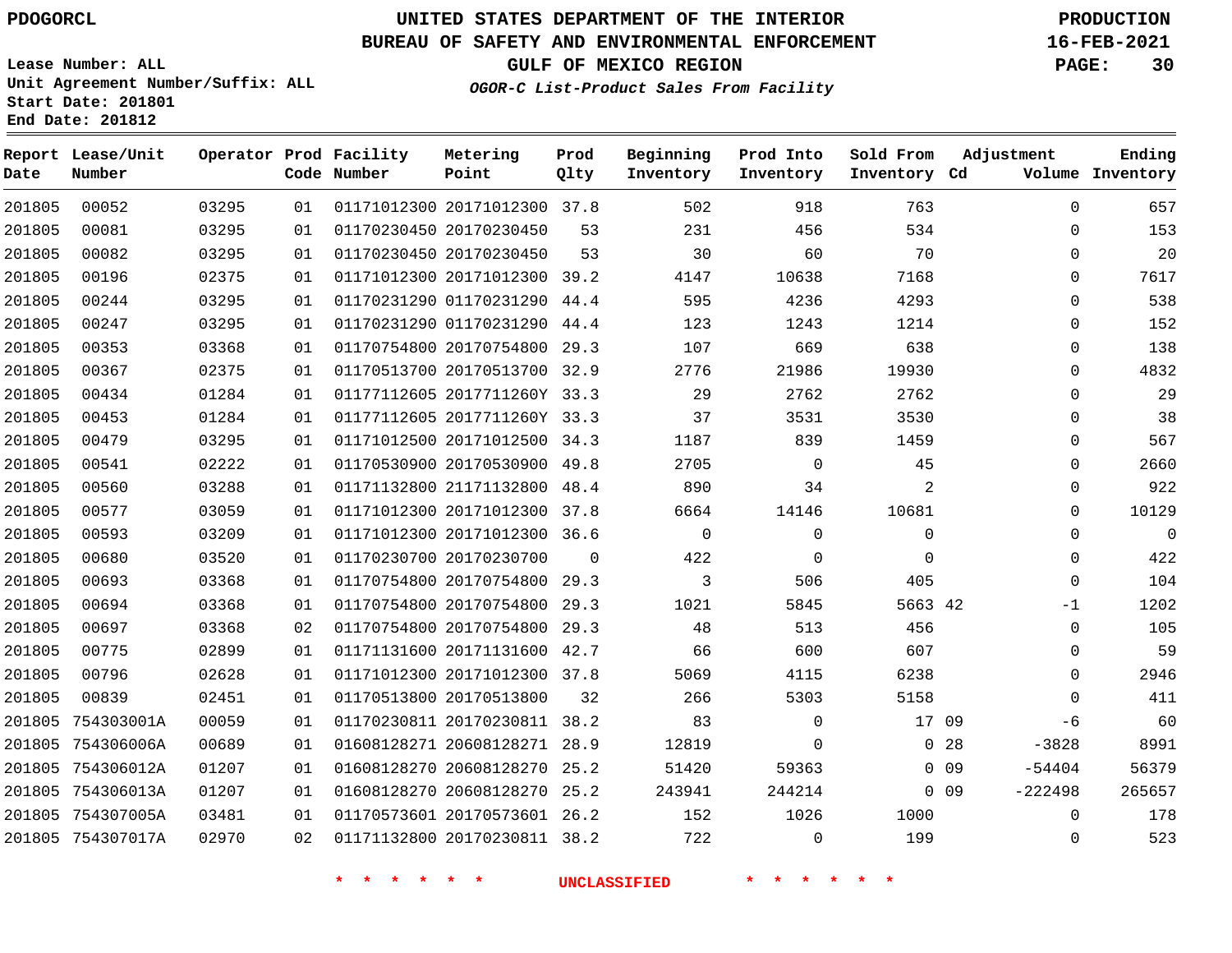**Report Lease/Unit**

**Number**

## **UNITED STATES DEPARTMENT OF THE INTERIOR PDOGORCL PRODUCTION**

**Prod Qlty**

### **BUREAU OF SAFETY AND ENVIRONMENTAL ENFORCEMENT 16-FEB-2021**

**Lease Number: ALL Unit Agreement Number/Suffix: ALL Start Date: 201801 End Date: 201812**

**Operator Prod Facility**

**Code Number**

**OGOR-C List-Product Sales From Facility**

**Beginning Inventory** **Prod Into Inventory** **Sold From Inventory**

**GULF OF MEXICO REGION PAGE: 31**

**Inventory Cd Volume**

**Adjustment**

**Ending**

| 201805 754310009A | 03481 | 01 |                    | 01170573601 20170573601 26.2 |    | 336                 | 1536                       | 1495        |       | 0            | 377            |
|-------------------|-------|----|--------------------|------------------------------|----|---------------------|----------------------------|-------------|-------|--------------|----------------|
| 201805 754315006A | 03368 | 01 |                    | 01170754800 20170754800 29.3 |    | 119                 | 644                        | 631         |       | 0            | 132            |
| 201805 7543880060 | 03295 | 01 |                    | 01170230450 20170230450      | 53 | 112                 | 248                        | 277         |       | $\Omega$     | 83             |
| 201805 7543890080 | 02375 | 01 |                    | 01170513700 20170513700 29.4 |    | 16                  | 132                        | 119         |       | 0            | 29             |
| 201805 7543930100 | 03026 | 02 |                    | 01170230450 20170230450 47.9 |    | 3                   | 529                        | 355         |       | $\Omega$     | 177            |
| 201805 7543940080 | 03295 | 01 |                    | 01170230811 20170230811 38.1 |    | 192                 | $\mathbf 0$                | 53          |       | $\Omega$     | 139            |
| 201805 754396015A | 01284 | 01 |                    | 01608103650 20608103650 38.1 |    | 35                  | 12839                      | 12851       |       | 0            | 23             |
| 201805 8910020210 | 02451 | 01 |                    | 01170513800 20170513800      | 32 | 3360                | 74410                      | 72001       |       | 0            | 5769           |
| 201805 8910024540 | 02451 | 01 |                    | 01170513800 20170513800      | 32 | 2745                | 65104                      | 62802       |       | $\Omega$     | 5047           |
| 201805 8910029320 | 02375 | 01 |                    | 01170513700 20170513700 25.1 |    | 4294                | 31515                      | 28878 42    |       | $-7$         | 6924           |
| 201805 8910034440 | 02375 | 01 |                    | 01170513700 20170513700 31.1 |    | 7342                | 58769                      | 53193       |       | 0            | 12918          |
| 201805 8910039150 | 03481 | 01 |                    | 01170573601 20170573601 28.8 |    | 17391               | 10647                      | 5912        |       | $\Omega$     | 22126          |
| 201805 8910086400 | 02222 | 02 |                    | 01171012400 20171012400 61.6 |    | 13                  | 18                         |             | 12 42 | 1            | 20             |
| 201805 8910088130 | 02628 | 01 |                    | 01171132800 21171132800 48.4 |    | $\overline{0}$      | 2                          | $\mathbf 0$ |       | 0            | $\overline{2}$ |
|                   |       | 01 |                    | 01171012400 20171012400 61.6 |    | 321                 | 379<br>                    | 199         |       | $\Omega$     | 501            |
|                   |       |    |                    |                              |    | 321                 | 381                        | 199         |       | 0            | 503            |
| 201805 8910089160 | 02375 | 01 |                    | 01170513700 20170513700 26.7 |    | 313                 | 4791                       | 4051        |       | $\Omega$     | 1053           |
| 201805 891008927Y | 03151 | 01 |                    | 01170230400 20170230400 50.3 |    | 9                   | 60                         |             | 54 42 | -1           | 14             |
| 201805 8910116740 | 02375 | 01 |                    | 01170513700 20170513700 27.1 |    | 216                 | 5375                       | 4410 42     |       | $\mathbf{1}$ | 1182           |
| 201805 8910116770 | 02375 | 01 |                    | 01170513700 20170513700 27.9 |    | 29                  | 333                        | 289         |       | $\Omega$     | 73             |
| 201805 8910116790 | 02375 | 01 |                    | 01170513700 20170513700 26.8 |    | 689                 | 12465                      | 10416 42    |       | 2            | 2740           |
| 201805 8910116800 | 02375 | 01 |                    | 01170513700 20170513700 27.3 |    | 1669                | 32525                      | 27046 42    |       | 3            | 7151           |
| 201805 891011687A | 03368 | 01 |                    | 01170754800 20170754800 29.3 |    | 33                  | 233                        | 218         |       | 0            | 48             |
| 201805 891011687C | 03368 | 01 |                    | 01170754800 20170754800 29.3 |    | 245                 | 1550                       | 1476        |       | 0            | 319            |
| 201805 891011687D | 03368 | 01 |                    | 01170754800 20170754800 29.3 |    | 16                  | 266                        | 227         |       | 0            | 55             |
| 201805 891011687E | 03368 | 01 |                    | 01170754800 20170754800 29.3 |    | $\Omega$            | 56                         |             | 45 42 | 1            | 12             |
| 201805 8910117330 | 03368 | 01 |                    | 01170754800 20170754800 29.3 |    | 92                  | 405                        | 413 42      |       | $-1$         | 83             |
| 201805 8910123270 | 03295 | 01 |                    | 01177215100 20177215102 31.1 |    | 32                  | 4194                       | 4189        |       | 0            | 37             |
|                   |       |    | $\star$<br>$\star$ | $\star$                      |    | <b>UNCLASSIFIED</b> | $\star$ $\star$<br>$\star$ |             |       |              |                |
|                   |       |    |                    |                              |    |                     |                            |             |       |              |                |

**Metering Point**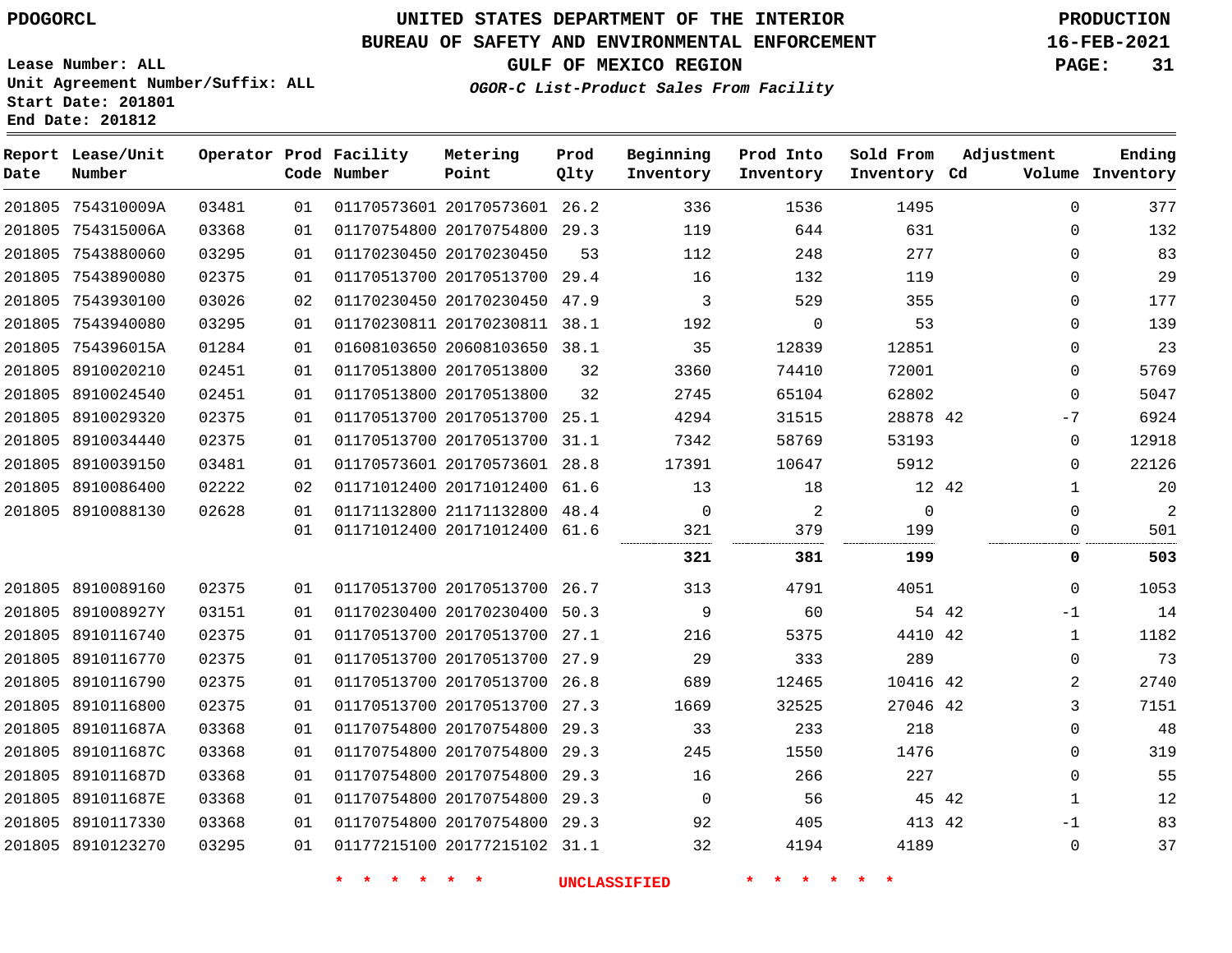**End Date: 201812**

## **UNITED STATES DEPARTMENT OF THE INTERIOR PDOGORCL PRODUCTION**

### **BUREAU OF SAFETY AND ENVIRONMENTAL ENFORCEMENT 16-FEB-2021**

**Lease Number: ALL Unit Agreement Number/Suffix: ALL Start Date: 201801**

**GULF OF MEXICO REGION PAGE: 32**

**OGOR-C List-Product Sales From Facility**

| Date          | Report Lease/Unit<br>Number |       |    | Operator Prod Facility<br>Code Number | Metering<br>Point            | Prod<br>Qlty | Beginning<br>Inventory | Prod Into<br>Inventory | Sold From<br>Inventory Cd | Adjustment | Ending<br>Volume Inventory |
|---------------|-----------------------------|-------|----|---------------------------------------|------------------------------|--------------|------------------------|------------------------|---------------------------|------------|----------------------------|
|               | 201805 8910123320           | 03295 | 01 |                                       | 01177215100 20177215102 31.1 |              | 63                     | 7721                   | 7715                      |            | $\Omega$<br>69             |
|               | 201805 8910123330           | 03295 | 01 |                                       | 01177215100 20177215102 31.1 |              | 135                    | 11720                  | 11751                     |            | 104<br>$\Omega$            |
|               | 201805 8910169300           | 02375 | 01 |                                       | 01170230810 20170230810 51.9 |              | 245                    | 6                      | 246                       |            | 5<br>0                     |
|               | 201805 8910202560           | 02375 | 01 |                                       | 01170513700 20170513700 28.6 |              | 380                    | 3188                   | 2867                      |            | 701<br>$\Omega$            |
|               | 201805 G00985               | 02375 | 01 |                                       | 0117709260A 2017709260A 32.5 |              | 377                    | 10081                  | 10081                     |            | 377<br>$\Omega$            |
| 201805 G01036 |                             | 03209 | 02 |                                       | 01171092651 20171092650 56.9 |              | 3275                   | 0                      | $\mathbf 0$               |            | 3275<br>0                  |
| 201805 G01083 |                             | 02375 | 01 |                                       | 01170513700 20170513700      | 27           | 493                    | 9509                   | 7910                      |            | 2092<br>0                  |
|               | 201805 G01084               | 02375 | 01 |                                       | 01170513700 20170513700      | 26.7         | 32                     | 380                    | 328                       |            | 84<br>$\mathbf 0$          |
| 201805 G01090 |                             | 02375 | 01 |                                       | 01170513700 20170513700 27.9 |              | 185                    | 1358                   | 1244 42                   | -1         | 298                        |
|               | 201805 G01091               | 02375 | 01 |                                       | 01170513700 20170513700 27.1 |              | 374                    | 6020                   | 5069 42                   | $-2$       | 1323                       |
| 201805 G01198 |                             | 03295 | 01 |                                       | 01171092651 20171092650      | $\Omega$     | 61                     | $\Omega$               | $\mathbf 0$               |            | 61<br>0                    |
| 201805 G01208 |                             | 03295 | 01 |                                       | 01171092651 20171092650      | 0            | 546                    | 0                      | $\Omega$                  |            | 546<br>0                   |
| 201805 G01210 |                             | 02375 | 02 |                                       | 01171132800 21171132800      | $\Omega$     | $\mathbf 0$            | 1                      | $\Omega$                  |            | $\mathbf{1}$<br>$\Omega$   |
| 201805 G01220 |                             | 03295 | 01 |                                       | 01177092600 20177092600 43.2 |              | 266                    | 5384                   | 5548                      |            | 102<br>$\Omega$            |
| 201805 G01351 |                             | 03151 | 01 |                                       | 01170230400 20170230400      | 50.3         | 307                    | 1192                   | 1215 42                   |            | 285<br>1                   |
| 201805 G01447 |                             | 02375 | 02 |                                       | 01170513700 20170513700 32.9 |              | 38                     | 298                    | 270 42                    | -1         | 65                         |
|               | 201805 G01497               | 02451 | 01 |                                       | 01170513800 20170513800      | 32           | 1537                   | 29094                  | 28375                     |            | 2256<br>$\mathbf 0$        |
|               | 201805 G01498               | 02451 | 01 |                                       | 01170513800 20170513800      | 32           | 168                    | 3018                   | 2952                      |            | 234<br>0                   |
| 201805 G01610 |                             | 03295 | 01 |                                       | 01177215100 20177215102 31.1 |              | 11                     | 1148                   | 1149                      |            | 10<br>$\Omega$             |
| 201805 G01619 |                             | 02375 | 01 |                                       | 01170513700 20170513700 29.4 |              | 1501                   | 10672                  | 9827 42                   | $-1$       | 2345                       |
| 201805 G01620 |                             | 02375 | 01 |                                       | 01170513700 20170513700 29.4 |              | 366                    | 2676                   | 2454                      |            | 588<br>$\Omega$            |
|               | 201805 G01757               | 03295 | 01 |                                       | 01423210051 20423210050      | $\Omega$     | 47                     | $\Omega$               | $\Omega$                  |            | 47<br>$\Omega$             |
| 201805 G01848 |                             | 01284 | 02 |                                       | 01423210051 20170230500      | 44.1         | 142                    | 237                    | 146                       |            | 233<br>0                   |
|               |                             | 01978 | 02 |                                       | 01170230500 20170230500 44.1 |              | 1496                   | 2108                   | 1536                      |            | 2068<br>0                  |
|               |                             |       |    |                                       |                              |              | 1638                   | 2345                   | 1682                      |            | 2301<br>0                  |
| 201805 G01860 |                             | 03295 | 01 |                                       | 01170231110 20170231110 41.2 |              | 8595                   | 4562                   | 7784                      |            | 5373<br>$\Omega$           |
| 201805 G01865 |                             | 03151 | 01 |                                       | 01171012500 20171012500 34.3 |              | 3835                   | 2720                   | 4717                      |            | 1838<br>$\Omega$           |
| 201805 G01901 |                             | 03295 | 01 |                                       | 01177215100 20177215102 31.1 |              | 1                      | 91                     | 91                        |            | 1<br>0                     |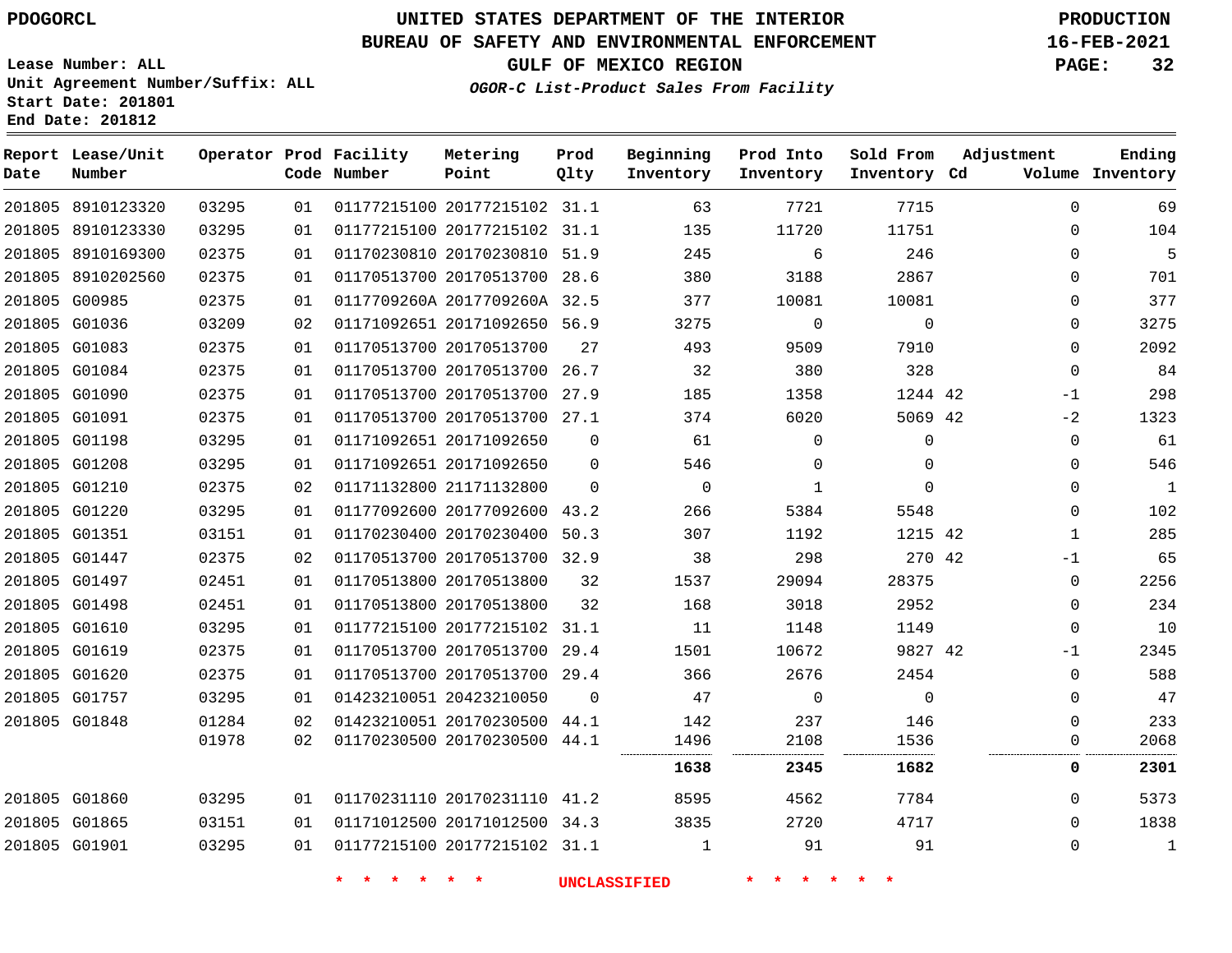G01966 G01967

**Date**

**Report Lease/Unit**

**Number**

### **UNITED STATES DEPARTMENT OF THE INTERIOR PDOGORCL PRODUCTION**

**Prod Qlty**

#### **BUREAU OF SAFETY AND ENVIRONMENTAL ENFORCEMENT 16-FEB-2021**

**Lease Number: ALL Unit Agreement Number/Suffix: ALL Start Date: 201801 End Date: 201812**

> 

**Operator Prod Facility**

**Code Number**

 

**OGOR-C List-Product Sales From Facility**

 

 

 

**Sold From Inventory**

**Prod Into Inventory**

**Beginning Inventory**

**GULF OF MEXICO REGION PAGE: 33**

**Inventory Cd Volume**

**Adjustment**

  $\Omega$  $\Omega$   $\Omega$  $\Omega$  $\Omega$   $\Omega$   $\Omega$  $\overline{0}$   $\Omega$  $\overline{0}$  $\Omega$  $\Omega$  $\Omega$  $\Omega$   $\Omega$ 

**Ending**

|               |       |    | $\star$<br>$\star$<br>$\star$ | $\star$<br>$\star$           |                | <b>UNCLASSIFIED</b> | $\star$<br>$\star$ |                |  |
|---------------|-------|----|-------------------------------|------------------------------|----------------|---------------------|--------------------|----------------|--|
| 201805 G05006 | 01284 | 02 |                               | 01423210051 20170230510 45.5 |                | 279                 | 173                | 19             |  |
| 201805 G04818 | 03295 | 01 |                               | 01170230500 20170230500 44.1 |                | 8                   | 113                | 10             |  |
| 201805 G04809 | 02312 | 01 |                               | 01177082950 20177082956 25.8 |                | 338                 | 7036               | 7036           |  |
| 201805 G04800 | 02970 | 02 |                               | 01177062608 2017706260A 36.6 |                | 1                   | 9                  | 10             |  |
| 201805 G04452 | 02628 | 01 |                               | 01171132000 20171132000      | 40             | 1269                | 69334              | 68685          |  |
| 201805 G04421 | 03295 | 01 |                               | 01171131600 20171131600 42.6 |                | 1596                | 15502              | 15567          |  |
| 201805 G04232 | 00730 | 01 |                               | 01171012500 20171012500 34.3 |                | 830                 | 708                | 1060 42        |  |
| 201805 G04087 | 02899 | 01 |                               | 01177008150 01177008150      | $\Omega$       | 6810                | 2448               | $\mathbf 0$    |  |
| 201805 G04081 | 03295 | 01 |                               | 01170230812 20170230810 51.9 |                | 4034                | 1850               | 4289           |  |
| 201805 G03793 | 03295 | 01 |                               | 01171012500 20171012500 34.3 |                | 26                  | 22                 | 33             |  |
| 201805 G03331 | 02628 | 01 |                               | 01171132800 20171132000      | 40             | 246                 | 14571              | 14414          |  |
| 201805 G03152 | 03295 | 01 |                               | 01177092600 20177092600 43.2 |                | 239                 | 2353               | 2548           |  |
| 201805 G03061 | 03026 | 01 |                               | 01423210051 20423210050 75.1 |                | 67                  | 0                  | $\mathbf 0$    |  |
| 201805 G02917 | 03247 | 01 |                               | 01171092930 20171092930      | 36             | 29                  | 553                | 478            |  |
| 201805 G02895 | 02628 | 02 |                               | 01171092651 20171092650 56.9 |                | 374                 | $\mathbf 0$        | $\overline{0}$ |  |
| 201805 G02826 | 03295 | 01 |                               | 01170231110 20170231110 41.2 |                | 694                 | 451                | 629            |  |
| 201805 G02825 | 03295 | 01 |                               | 01170230812 20170230810 51.9 |                | 539                 | 249                | 573            |  |
| 201805 G02705 | 02628 | 02 |                               | 01170230810 20170230810 40.4 |                | 5810                | 17150              | 8173           |  |
| 201805 G02665 | 02451 | 01 |                               | 01423210051 20423210050      | $\overline{0}$ | 59                  | $\mathbf 0$        | $\mathbf 0$    |  |
| 201805 G02613 | 02628 | 01 |                               | 01171132000 20171132000      | 40             | $\Omega$            | $\Omega$           | 0              |  |
| 201805 G02601 | 02628 | 02 |                               | 01171092651 20171092650 56.9 |                | 876                 | 0                  | $\mathbf 0$    |  |
| 201805 G02429 | 02375 | 01 |                               | 01170230811 20170230810 51.9 |                | 229                 | 79                 | 240            |  |
| 201805 G02353 | 01284 | 01 |                               | 01170230450 20170230450      | 53             | 1050                | $\Omega$           | 1050           |  |
| 201805 G02317 | 03295 | 01 |                               | 01171132000 20171132000      | 40             | 1                   | 47                 | 47             |  |
| 201805 G02161 | 03295 | 01 |                               | 01171012500 20171012500 34.3 |                | 4811                | 3953               | 6093           |  |
| 201805 G02111 | 02628 | 01 |                               | 01171132000 20171132000      | 40             | 811                 | 58320              | 57518          |  |

 20177215102 31.1 20177215102 31.1

**Metering Point**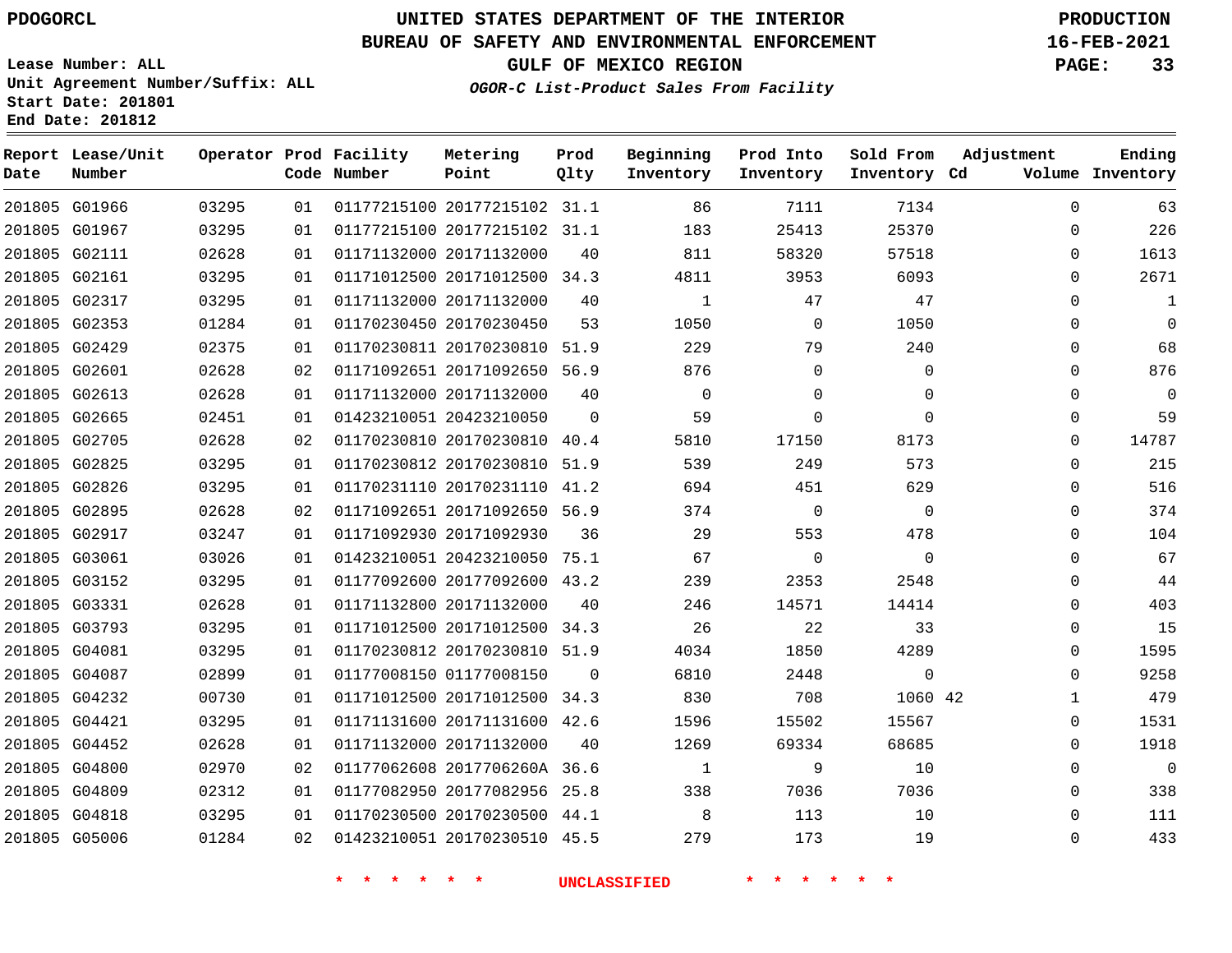#### **BUREAU OF SAFETY AND ENVIRONMENTAL ENFORCEMENT 16-FEB-2021**

**Lease Number: ALL Unit Agreement Number/Suffix: ALL Start Date: 201801 End Date: 201812**

**GULF OF MEXICO REGION PAGE: 34**

**OGOR-C List-Product Sales From Facility**

| Date | Report Lease/Unit<br>Number |       |    | Operator Prod Facility<br>Code Number | Metering<br>Point            | Prod<br>Qlty | Beginning<br>Inventory | Prod Into<br>Inventory | Sold From<br>Inventory Cd | Adjustment    | Ending<br>Volume Inventory |
|------|-----------------------------|-------|----|---------------------------------------|------------------------------|--------------|------------------------|------------------------|---------------------------|---------------|----------------------------|
|      | 201805 G05431               | 02970 | 02 |                                       | 01177062608 2017706260A 36.6 |              | 72                     | 15693                  | 15692                     | $\Omega$      | 73                         |
|      | 201805 G05504               | 00730 | 01 |                                       | 01171132800 21171132800 48.4 |              | 9187                   | 396                    |                           | 16 42<br>$-1$ | 9566                       |
|      |                             | 02970 | 02 |                                       | 01171132800 21171132800 48.4 |              | 9241                   | 346                    | 16                        | $\Omega$      | 9571                       |
|      |                             | 03295 | 01 |                                       | 01171132800 21171132800      | 48.4         | 3040                   | 120                    | 5                         | 0             | 3155                       |
|      |                             |       |    |                                       |                              |              | 21468                  | 862                    | 37                        | -1            | 22292                      |
|      | 201805 G05505               | 02628 | 01 |                                       | 01171012400 20171012400 61.6 |              | 1218                   | 666                    | 756                       | 0             | 1128                       |
|      |                             |       | 01 |                                       | 01171132800 21171132800 48.4 |              | 0                      | 3                      | $\Omega$                  | 0             | 3                          |
|      |                             |       |    |                                       |                              |              | 1218                   | 669                    | 756                       | 0             | 1131                       |
|      | 201805 G05612               | 03295 | 01 |                                       | 01171012500 20171012500 34.2 |              | 2214                   | 3294                   | 3282                      | $\Omega$      | 2226                       |
|      | 201805 G06069               | 03295 | 01 | 01423210051 20423210050               |                              | $\Omega$     | 5                      | $\mathbf 0$            | $\mathbf 0$               | 0             | 5                          |
|      | 201805 G06168               | 02801 | 02 |                                       | 01170230450 20170230450      | $\Omega$     | 6                      | $\Omega$               | $\Omega$                  | $\Omega$      | 6                          |
|      | 201805 G06668               | 02375 | 01 | 01171132000 20171132000               |                              | 40           | 65                     | 3424                   | 3395 42                   | $\mathbf{1}$  | 95                         |
|      | 201805 G07703               | 02375 | 02 |                                       | 01171132800 21171132800      | $\Omega$     | $\mathbf 0$            | $\Omega$               | $\mathbf 0$               | 0             | $\mathsf 0$                |
|      | 201805 G07736               | 02628 | 01 |                                       | 01171132800 20171132000 40.5 |              | 1                      | $\Omega$               | $\Omega$                  | $\Omega$      | $\mathbf{1}$               |
|      | 201805 G07760               | 01284 | 01 |                                       | 01177122950 20177122950 30.2 |              | 164                    | 46325                  | 46327                     | 0             | 162                        |
|      | 201805 G07917               | 03247 | 01 |                                       | 01170573602 20170573602 33.7 |              | 25159                  | 28498                  | 33176                     | 0             | 20481                      |
|      | 201805 G09631               | 01284 | 01 |                                       | 01177122950 20177122950 30.2 |              | 1                      | 372                    | 372                       | $\Omega$      | $\mathbf{1}$               |
|      | 201805 G10794               | 03295 | 01 |                                       | 01177122950 20177122950 30.1 |              | 8                      | 2462                   | 2461                      | $\Omega$      | 9                          |
|      | 201805 G10910               | 03026 | 01 |                                       | 01177245110 2017724511G 43.8 |              | $\Omega$               | 1848                   | 1848                      | $\Omega$      | $\mathbf 0$                |
|      | 201805 G11870               | 02375 | 01 |                                       | 01171132000 20171132000      | 40           | 24                     | 1633                   | 1612                      | 0             | 45                         |
|      | 201805 G11984               | 02801 | 02 |                                       | 01171092651 20171092650      | $\mathbf 0$  | 126                    | 0                      | $\mathbf 0$               | 0             | 126                        |
|      | 201805 G12355               | 03209 | 01 |                                       | 01171012300 20171012300 37.8 |              | 13456                  | 45990                  | 26347                     | 0             | 33099                      |
|      | 201805 G12358               | 03209 | 01 |                                       | 01171012300 20171012300 37.8 |              | $\mathbf 0$            | 241                    | 241                       | $\Omega$      | $\mathsf 0$                |
|      | 201805 G12802               | 02628 | 01 |                                       | 01170230811 20170230811 38.2 |              | $\mathbf 0$            | 0                      | $\mathbf 0$               | 0             | $\mathbf 0$                |
|      | 201805 G13081               | 01284 | 01 |                                       | 01608103650 20608103650 38.1 |              | 116                    | 32226                  | 32275                     | 0             | 67                         |
|      | 201805 G13563               | 03520 | 01 |                                       | 01170230811 20170230811 38.2 |              | 3                      | 0                      | $\mathbf{1}$              | 0             | $\sqrt{2}$                 |
|      | 201805 G13938               | 01284 | 01 |                                       | 01171012500 20171012500 34.3 |              | 1846                   | 1761                   | 2414                      | $\Omega$      | 1193                       |
|      | 201805 G14342               | 02628 | 01 |                                       | 01170230811 20170230811 38.2 |              | 1663                   | $\Omega$               | 459                       | $\Omega$      | 1204                       |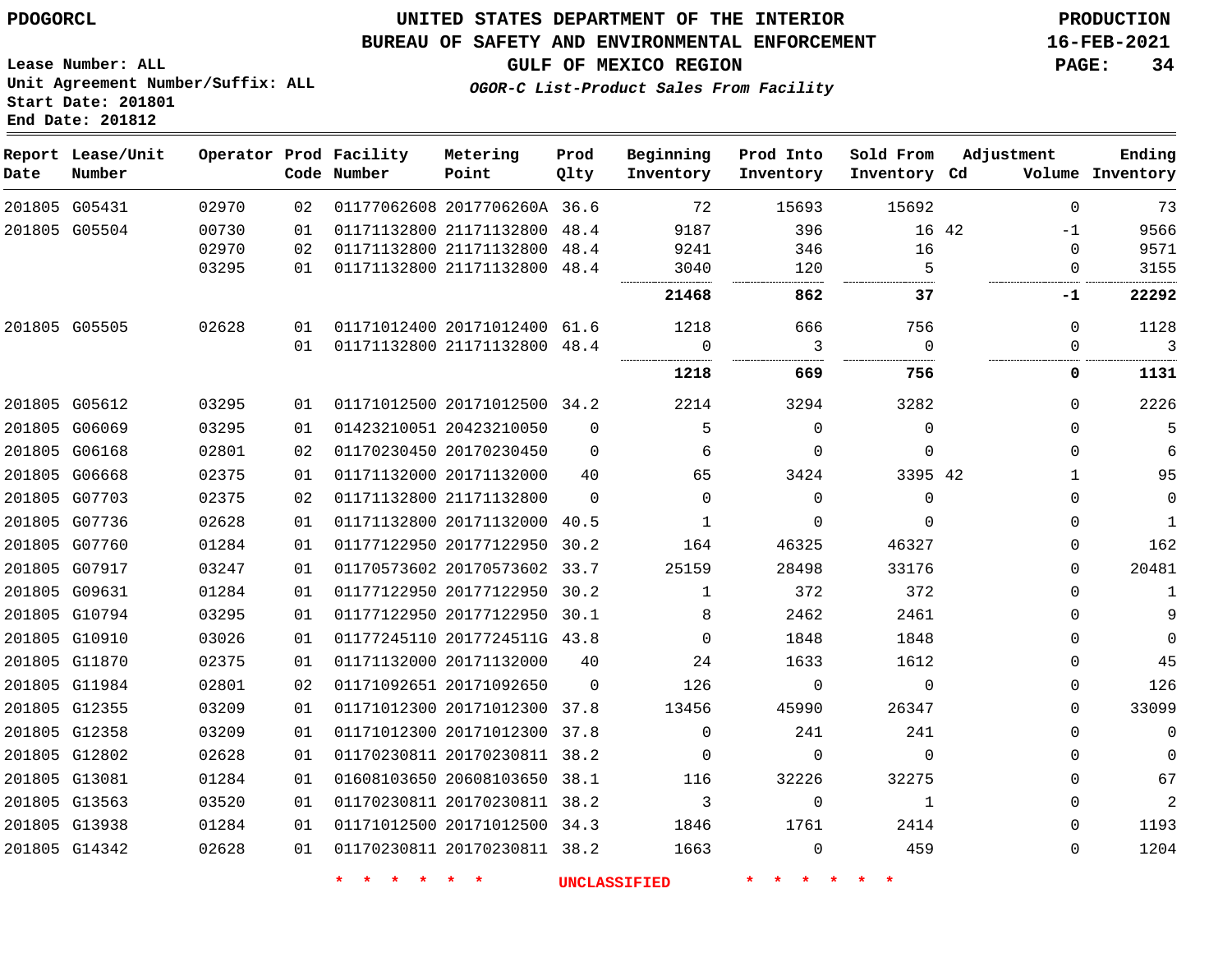### **BUREAU OF SAFETY AND ENVIRONMENTAL ENFORCEMENT 16-FEB-2021**

**Lease Number: ALL Unit Agreement Number/Suffix: ALL Start Date: 201801 End Date: 201812**

**GULF OF MEXICO REGION PAGE: 35**

**OGOR-C List-Product Sales From Facility**

| Date          | Report Lease/Unit<br>Number |       |    | Operator Prod Facility<br>Code Number | Metering<br>Point            | Prod<br>Qlty | Beginning<br>Inventory | Prod Into<br>Inventory | Sold From<br>Inventory Cd | Adjustment    | Ending<br>Volume Inventory |
|---------------|-----------------------------|-------|----|---------------------------------------|------------------------------|--------------|------------------------|------------------------|---------------------------|---------------|----------------------------|
|               | 201805 G14493               | 03247 | 01 |                                       | 01171092930 20171092930      | 36           | 15                     | 512                    | 432                       | $\Omega$      | 95                         |
|               | 201805 G14535               | 02628 | 01 |                                       | 01171012500 20171012500 34.3 |              | 3770                   | 5280                   | 5482                      | $\Omega$      | 3568                       |
|               | 201805 G15050               | 03295 | 01 |                                       | 01170231110 20170231110 41.3 |              | 7667                   | 4450                   | 6944                      | $\Omega$      | 5173                       |
|               | 201805 G15239               | 02375 | 02 |                                       | 01171012500 20171012500 34.3 |              | 146                    | 209                    | 214                       | $\Omega$      | 141                        |
|               | 201805 G15263               | 03295 | 01 |                                       | 01171132000 20171132000      | 40           | 11                     | 789                    | 778                       | $\Omega$      | 22                         |
|               | 201805 G15277               | 03295 | 01 |                                       | 01171012400 20171012400 61.5 |              | 1790                   | $\mathbf 0$            | 661                       | $\mathbf 0$   | 1129                       |
|               | 201805 G16515               | 03026 | 01 |                                       | 01177245110 2017724511G 43.8 |              | $\mathbf 0$            | 4777                   | 4777                      | $\mathbf 0$   | $\mathbf 0$                |
|               | 201805 G17858               | 03295 | 01 |                                       | 01170530900 20170530900 49.8 |              | 591                    | $\mathbf 0$            | 10                        | $\mathbf 0$   | 581                        |
|               | 201805 G17912               | 02970 | 02 |                                       | 01177062608 2017706260A 36.6 |              | 20                     | 4060                   | 4062 42                   | $\mathbf{1}$  | 19                         |
|               | 201805 G17921               | 03026 | 01 |                                       | 01171012500 20177062959      | 26           | $\mathbf 0$            | 27308                  | 27308                     | $\mathbf 0$   | $\mathbf 0$                |
|               | 201805 G20605               | 03026 | 01 |                                       | 01423550141 20423550140 29.6 |              | 1216                   | 4460                   | 4226                      | $\mathbf 0$   | 1450                       |
|               | 201805 G20660               | 03295 | 01 |                                       | 01170230450 20170230450      | 53           | 108                    | 302                    | 309                       | $\mathbf 0$   | 101                        |
|               | 201805 G21096               | 03295 | 01 |                                       | 01170230811 20170230811 38.2 |              | 3                      |                        | 1                         | $\Omega$      | 3                          |
|               | 201805 G21532               | 03520 | 01 |                                       | 01170230811 20170230811 38.2 |              | 244                    | $\Omega$               |                           | 67 42<br>$-1$ | 176                        |
|               | 201805 G21534               | 03520 | 01 |                                       | 01170230811 20170230811 38.2 |              | 178                    | $\Omega$               | 49                        | $\mathbf 0$   | 129                        |
|               | 201805 G21592               | 02628 | 02 |                                       | 01171132000 20171132000      | 40           | 4                      | 302                    | 298                       | $\mathbf 0$   | 8                          |
|               | 201805 G21655               | 03247 | 01 |                                       | 01171132800 21171132800 48.4 |              | 1760                   | 120                    |                           | 3 42<br>-1    | 1876                       |
|               | 201805 G22268               | 02777 | 02 |                                       | 01170230810 2042709015I 52.8 |              | $\mathbf 0$            | $\mathbf 0$            | $\Omega$                  | $\mathbf 0$   | $\Omega$                   |
| 201805 G22501 |                             | 03151 | 01 |                                       | 01170230400 20170230400 50.3 |              | 734                    | 3819                   | 3641 42                   | -1            | 911                        |
|               | 201805 G22505               | 02375 | 02 |                                       | 01170230811 20170230811 38.2 |              | 47                     | $\mathbf 0$            | 13                        | $\mathbf 0$   | 34                         |
|               | 201805 G22513               | 02579 | 02 |                                       | 01170230500 20170230500 44.9 |              | 3                      | $\Omega$               | $\Omega$                  | $\mathbf 0$   | 3                          |
| 201805 G22621 |                             | 03247 | 01 |                                       | 01171132800 21171132800 48.4 |              | 7638                   | 244                    |                           | 13 42<br>-1   | 7868                       |
|               | 201805 G23730               | 03520 | 01 |                                       | 01170230810 20170230811 38.2 |              | 11                     | $\mathbf 0$            | 3                         | $\mathbf 0$   | 8                          |
|               | 201805 G23735               | 03295 | 01 |                                       | 01170230812 20170230810 51.9 |              | 202                    | 278                    | 241                       | 0             | 239                        |
|               | 201805 G23736               | 00730 | 01 |                                       | 01170230810 20170230810 51.9 |              | 1506                   | 370                    | 1557                      | 0             | 319                        |
| 201805 G23851 |                             | 02503 | 02 |                                       | 01171012400 20171012400 61.6 |              | 9249                   | 1498                   | 3968                      | $\mathbf 0$   | 6779                       |
|               |                             |       | 02 |                                       | 01171012300 20171012300 52.7 |              | 2830                   | 3834                   | 3919                      | 0             | 2745                       |
|               |                             |       |    |                                       |                              |              | 12079                  | 5332                   | 7887                      | 0             | 9524                       |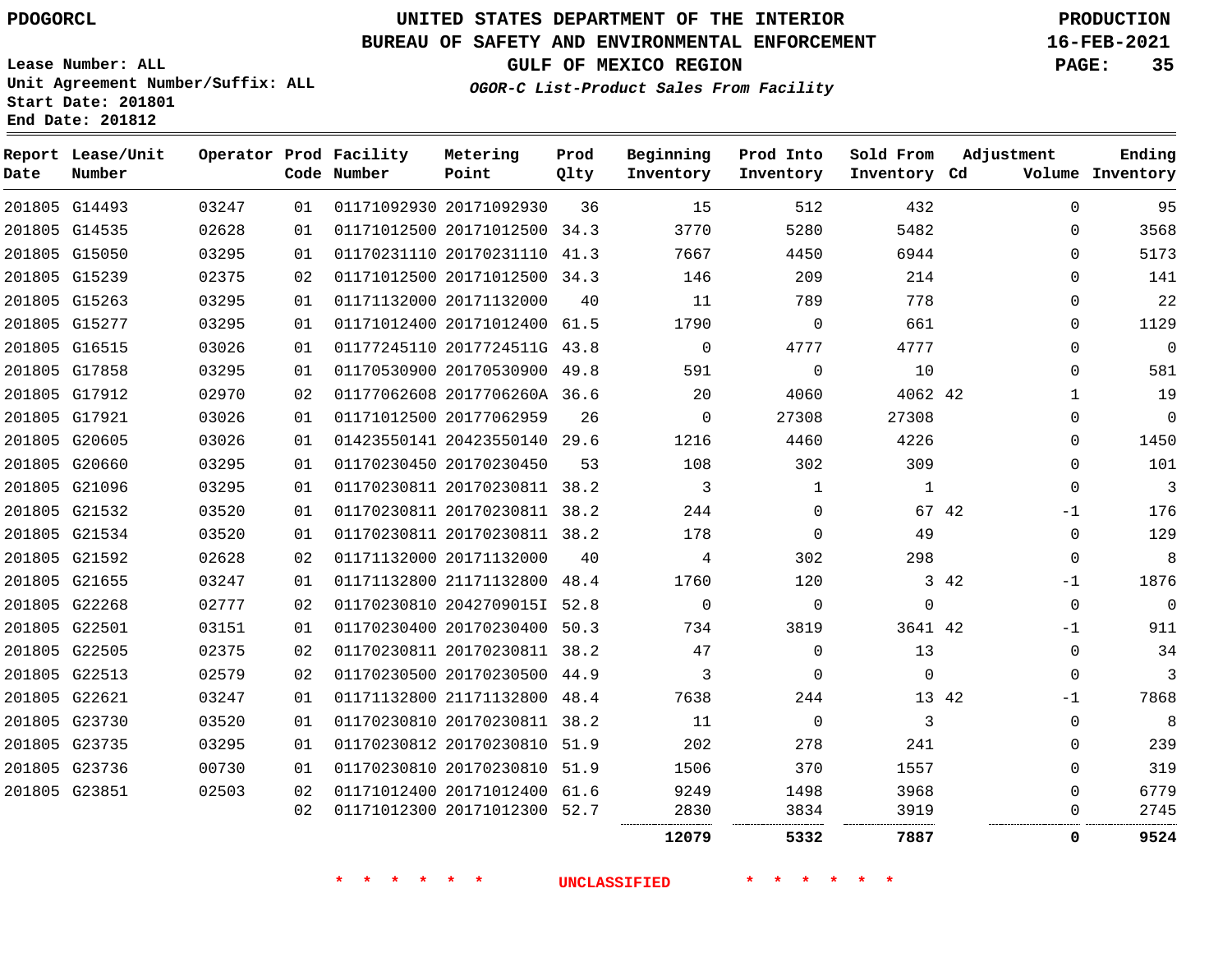**Report Lease/Unit**

**Number**

## **UNITED STATES DEPARTMENT OF THE INTERIOR PDOGORCL PRODUCTION**

**Prod Qlty**

### **BUREAU OF SAFETY AND ENVIRONMENTAL ENFORCEMENT 16-FEB-2021**

**Lease Number: ALL Unit Agreement Number/Suffix: ALL Start Date: 201801 End Date: 201812**

**Operator Prod Facility**

**Code Number**

**OGOR-C List-Product Sales From Facility**

**Beginning Inventory**

**Prod Into Inventory**

**Sold From Inventory**

**GULF OF MEXICO REGION PAGE: 36**

**Inventory Cd Volume**

**Adjustment**

  $\Omega$  $\Omega$   $\Omega$  $\Omega$  $\Omega$  $\Omega$  $\Omega$  $\Omega$  $\Omega$  $\Omega$  $\Omega$  $\Omega$  $\Omega$  $\Omega$  $\Omega$  $\Omega$  $\Omega$  $\Omega$  $\Omega$  -1  $\Omega$ 

**Ending**

|                     |       |  |  | $201805$ G23933 $03295$ 01 01171092651 20171092650 0 1 0 1                                                                                                                                                                                            | $\overline{0}$ |  |
|---------------------|-------|--|--|-------------------------------------------------------------------------------------------------------------------------------------------------------------------------------------------------------------------------------------------------------|----------------|--|
|                     |       |  |  | ${\tt 201805} \quad {\tt G24730} \qquad \qquad {\tt 03295} \qquad \qquad {\tt 01} \quad {\tt 01170230500} \quad {\tt 20170230500} \quad {\tt 44.1} \qquad \qquad {\tt 410} \qquad \qquad {\tt 380} \qquad \qquad {\tt 417}$                           |                |  |
| 201805 G24870 02970 |       |  |  | 02 01177062608 2017706260A 36.6 0 0 462 460                                                                                                                                                                                                           |                |  |
| 201805 G24883 02628 |       |  |  | 02 01171092651 20171092650 56.9 726 0                                                                                                                                                                                                                 | $\overline{0}$ |  |
| 201805 G24898 03368 |       |  |  | 02  01171012300  20171012300  37.8  805  1123  1124                                                                                                                                                                                                   |                |  |
| 201805 G24924       | 03247 |  |  | 01  01171132800  21171132800  48.4  1973  71                                                                                                                                                                                                          | $\overline{4}$ |  |
| 201805 G24926       | 03247 |  |  | $01 \quad 01171132800 \quad 21171132800 \qquad 0 \qquad \qquad 44 \qquad \qquad 0 \qquad \qquad 0$                                                                                                                                                    |                |  |
| 201805 G24990 01284 |       |  |  | 01  01608103650  20608103650  38.1  93  27419  27455                                                                                                                                                                                                  |                |  |
| 201805 G25524 03295 |       |  |  | 01 01170230450 20170230450 53 266 794 794                                                                                                                                                                                                             |                |  |
| 201805 G25606       | 02375 |  |  | 01 01170230810 20170230810 51.9 429 85 441                                                                                                                                                                                                            |                |  |
| 201805 G25937       | 02222 |  |  | 02  01170230810  20170230810  51.9  1144  309  1187                                                                                                                                                                                                   |                |  |
| 201805 G26032 03059 |       |  |  | $01 \quad 01171012300 \quad 20171012300 \quad 37.8 \qquad \qquad 42 \qquad \qquad 68 \qquad \qquad 54$                                                                                                                                                |                |  |
| 201805 G26074       | 01284 |  |  | 01 01177122950 20177122950 30.2 2 412 412                                                                                                                                                                                                             |                |  |
| 201805 G27070       | 03295 |  |  | 01  01171132800  21171132800  48.4  26867  976  47                                                                                                                                                                                                    |                |  |
| 201805 G27083       | 02477 |  |  | 01 01171092651 20171092650 57.8 292 0 0 0                                                                                                                                                                                                             |                |  |
| 201805 G27169 01284 |       |  |  | 01 01171012500 20171012500 34.3 687 424 825                                                                                                                                                                                                           |                |  |
| 201805 G27509       | 02970 |  |  | 02 01170230450 20170230450 53 1238 4957 4532                                                                                                                                                                                                          |                |  |
| 201805 G27851       | 02628 |  |  | 02 01171132000 20171132000 40 0 7                                                                                                                                                                                                                     | $\overline{7}$ |  |
| 201805 G27988       | 00730 |  |  | $01 \quad 01608103650 \quad 20608103650 \quad 38.1 \qquad \qquad 47 \qquad \qquad 16671 \qquad \qquad 16683$                                                                                                                                          |                |  |
| 201805 G30654       | 02777 |  |  | 02 01170230810 20170230810 42.4 0 0 0 0 0                                                                                                                                                                                                             |                |  |
| 201805 G31369       | 02628 |  |  | 01 01171012300 20171012300 37.8 1981 1519                                                                                                                                                                                                             | 2413           |  |
| 201805 G32113       | 02477 |  |  | $01 \quad 01170230811 \quad 20170230811 \quad 38.2 \qquad \qquad 548 \qquad \qquad 0 \qquad \qquad 151$                                                                                                                                               |                |  |
| 201805 G32231       | 01284 |  |  | 01 01171012500 20171012500 34.3 155 109 191                                                                                                                                                                                                           |                |  |
| 201805 G32268       | 03295 |  |  | 01 01177295110 01177295110 44 91 30 26                                                                                                                                                                                                                |                |  |
| 201805 G32744       | 01284 |  |  | 02 01423210051 20170230510 45.5 35                                                                                                                                                                                                                    | 141 2          |  |
| 201805 G32771       | 00730 |  |  | 01 01170230810 20170230810 51.9 587 640 675 42                                                                                                                                                                                                        |                |  |
| 201805 G33088 03026 |       |  |  | 01 01171012500 20177062959 26 0 49 49                                                                                                                                                                                                                 |                |  |
|                     |       |  |  | ${\bf 201805} \quad {\bf G33596} \qquad \qquad {\bf 02503} \qquad \qquad {\bf 02} \quad \qquad {\bf 01171132000} \quad {\bf 20171132000} \qquad \qquad {\bf 40} \qquad \qquad {\bf 14} \qquad \qquad {\bf 782} \qquad \qquad {\bf 774} \qquad \qquad$ |                |  |
|                     |       |  |  | * * * * * * UNCLASSIFIED * * * * * *                                                                                                                                                                                                                  |                |  |

**Metering Point**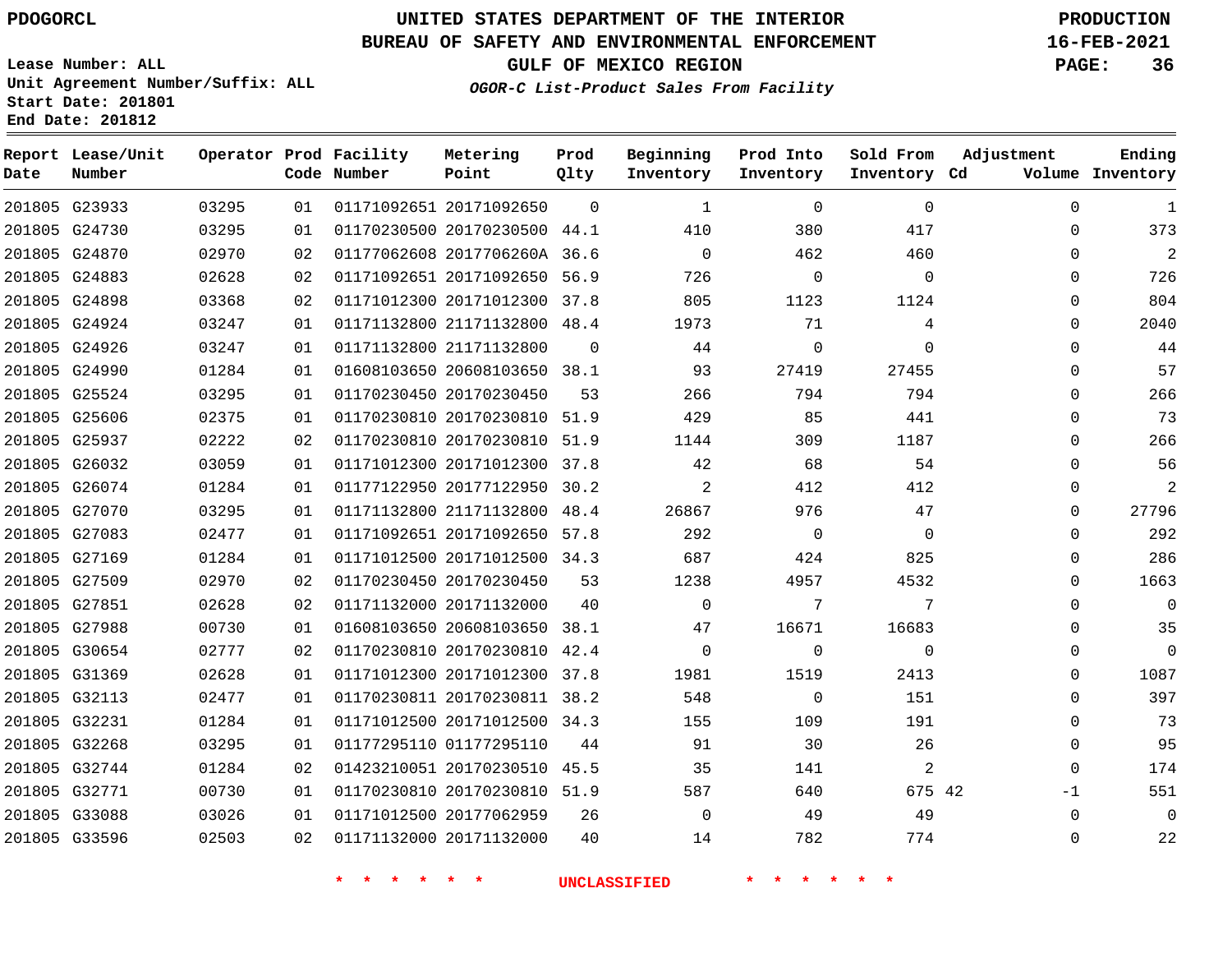## **UNITED STATES DEPARTMENT OF THE INTERIOR PDOGORCL PRODUCTION**

**Prod Qlty**

**Metering Point**

#### **BUREAU OF SAFETY AND ENVIRONMENTAL ENFORCEMENT 16-FEB-2021**

**Lease Number: ALL Unit Agreement Number/Suffix: ALL Start Date: 201801**

**Operator Prod Facility**

**End Date: 201812**

**Report Lease/Unit**

**Number**

**GULF OF MEXICO REGION PAGE: 37**

**Ending**

**OGOR-C List-Product Sales From Facility**

**Beginning Inventory**

**Prod Into Inventory**

**Sold From Inventory**

**Adjustment**

| Date   | Number        |       |    | Code Number | Point                        | Qlty        | Inventory | Inventory   | Inventory Cd |              | Volume Inventory |
|--------|---------------|-------|----|-------------|------------------------------|-------------|-----------|-------------|--------------|--------------|------------------|
|        | 201805 G33636 | 02628 | 01 |             | 01171132000 20171132000      | 40          | 973       | 66625       | 65755        | $\Omega$     | 1843             |
|        | 201805 G34025 | 02970 | 02 |             | 01422450350 20170230810      | $\mathbf 0$ | 0         | $\mathbf 0$ | $\mathbf 0$  | 0            | $\Omega$         |
|        | 201805 G34033 | 02628 | 01 |             | 01170230811 20170230811 38.2 |             | 657       | $\Omega$    | 181          | 0            | 476              |
|        | 201805 G34671 | 02579 | 02 |             | 01423210051 20423210050      | 49.4        | 0         | $\mathbf 0$ | 0            | 0            | $\overline{0}$   |
| 201806 | 00016         | 02375 | 01 |             | 01170513700 20170513700      | 25.6        | 2725      | 9296        | 10835 42     | $-2$         | 1184             |
| 201806 | 00026         | 02375 | 01 |             | 01170513700 20170513700      | 25.6        | 6352      | 23309       | 26690 42     | $-1$         | 2970             |
| 201806 | 00032         | 02375 | 01 |             | 01170513700 20170513700      | 32.9        | 286       | 838         | 1017         | 0            | 107              |
| 201806 | 00049         | 03295 | 01 |             | 01171012300 20171012300 37.5 |             | 8630      | 15366       | 14912        | 0            | 9084             |
| 201806 | 00050         | 03295 | 01 |             | 01171012300 20171012300      | 37.5        | 1052      | 2326        | 2003         | 0            | 1375             |
| 201806 | 00052         | 03295 | 01 |             | 01171012300 20171012300 37.5 |             | 657       | 632         | 915          | 0            | 374              |
| 201806 | 00081         | 03295 | 01 |             | 01170230450 20170230450      | 53          | 153       | 241         | 110          | 0            | 284              |
| 201806 | 00082         | 03295 | 01 |             | 01170230450 20170230450      | 53          | 20        | 58          | 15           | 0            | 63               |
| 201806 | 00196         | 02375 | 01 |             | 01171012300 20171012300      | 37.5        | 7617      | 12051       | 12544 42     | $-1$         | 7123             |
| 201806 | 00244         | 03295 | 01 |             | 01170231290 01170231290      | 43.4        | 538       | 3805        | 4092         | 0            | 251              |
| 201806 | 00247         | 03295 | 01 |             | 01170231290 01170231290 43.4 |             | 152       | 605         | 713          | $\mathbf 0$  | 44               |
| 201806 | 00353         | 03368 | 01 |             | 01170754800 20170754800      | 29          | 138       | 654         | 648 42       | $-1$         | 143              |
| 201806 | 00367         | 02375 | 01 |             | 01170513700 20170513700 25.6 |             | 4832      | 13306       | 16443 42     | $\mathbf{1}$ | 1696             |
| 201806 | 00434         | 01284 | 01 |             | 01177112605 2017711260Y      | 33          | 29        | 2176        | 2173         | 0            | 32               |
| 201806 | 00453         | 01284 | 01 |             | 01177112605 2017711260Y      | 33          | 38        | 2352        | 2354         | 0            | 36               |
| 201806 | 00479         | 03295 | 01 |             | 01171012500 20171012500      | 36.5        | 567       | 622         | 350          | 0            | 839              |
| 201806 | 00541         | 02222 | 01 |             | 01170530900 20170530900      | 51.2        | 2660      | $\mathbf 0$ | 44           | 0            | 2616             |
| 201806 | 00560         | 03288 | 01 |             | 01171132800 21171132800      | 42.5        | 922       | 522         | 292          | 0            | 1152             |
| 201806 | 00577         | 03059 | 01 |             | 01171012300 20171012300 37.5 |             | 10129     | 18441       | 17668        | 0            | 10902            |
| 201806 | 00680         | 03520 | 01 |             | 01170230700 20170230700      | 0           | 422       | $\mathbf 0$ | $\mathbf 0$  | 0            | 422              |
| 201806 | 00693         | 03368 | 01 |             | 01170754800 20170754800      | 29          | 104       | 540         | 526          | 0            | 118              |
| 201806 | 00694         | 03368 | 01 |             | 01170754800 20170754800      | 29          | 1202      | 5315        | 5358 42      | $\mathbf 1$  | 1160             |
| 201806 | 00697         | 03368 | 02 |             | 01170754800 20170754800      | 29          | 105       | 527         | 517          | $\mathbf 0$  | 115              |
| 201806 | 00775         | 02899 | 01 |             | 01171131600 20171131600      | 42.8        | 59        | 337         | 388 42       | $\mathbf 1$  | 9                |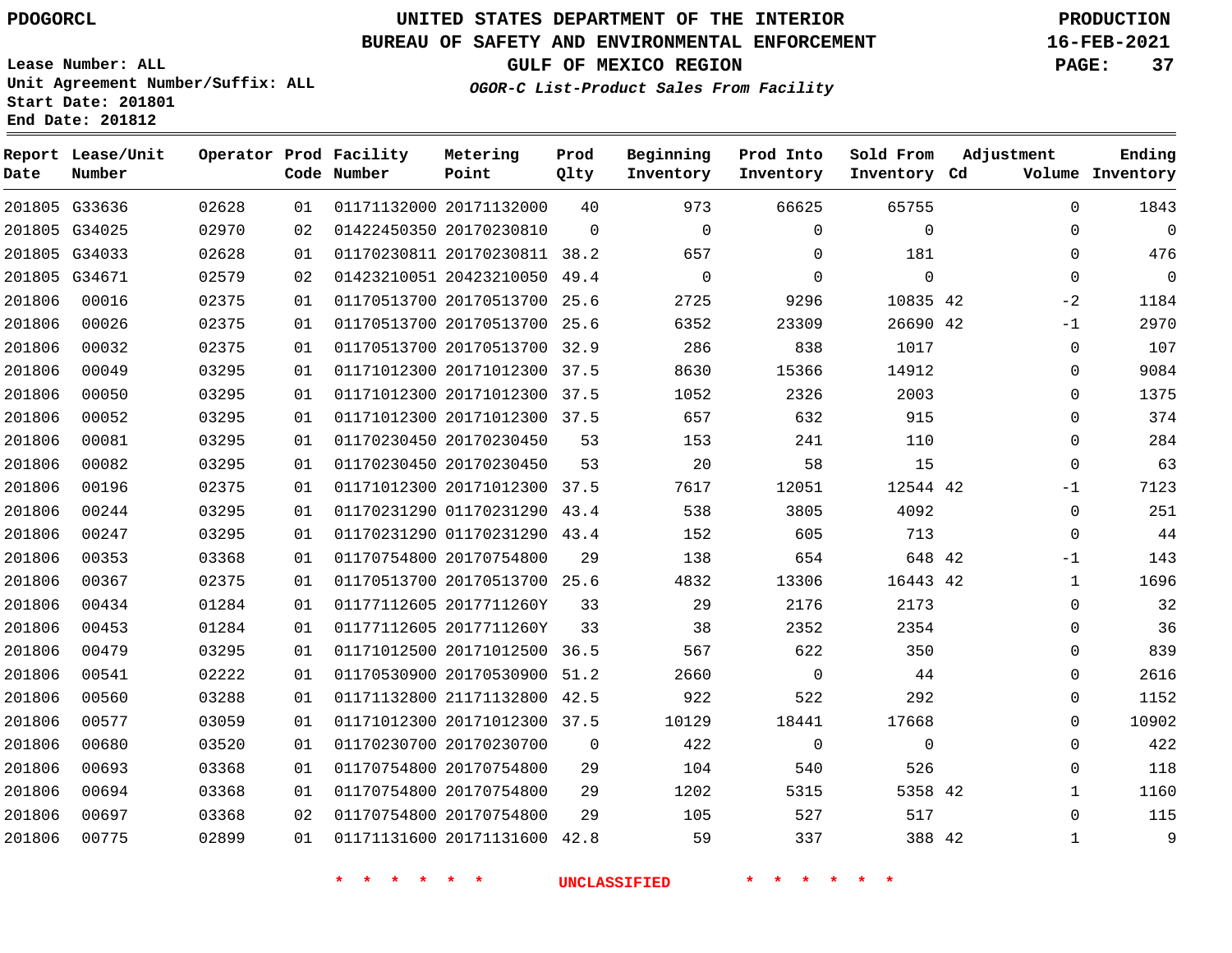**Report Lease/Unit**

## **UNITED STATES DEPARTMENT OF THE INTERIOR PDOGORCL PRODUCTION**

#### **BUREAU OF SAFETY AND ENVIRONMENTAL ENFORCEMENT 16-FEB-2021**

**Lease Number: ALL Unit Agreement Number/Suffix: ALL Start Date: 201801 End Date: 201812**

**Prod**

**GULF OF MEXICO REGION PAGE: 38**

**Adjustment**

**Ending**

**OGOR-C List-Product Sales From Facility**

**Beginning Prod Into Sold From**

| Date   | Number            |       |    | Code Number | Point                        | Qlty | Inventory      | Inventory | Inventory Cd |                 |             | Volume Inventory |
|--------|-------------------|-------|----|-------------|------------------------------|------|----------------|-----------|--------------|-----------------|-------------|------------------|
| 201806 | 00796             | 02628 | 01 |             | 01171012300 20171012300 37.5 |      | 2946           | 10421     | 7206         |                 | $\Omega$    | 6161             |
| 201806 | 00839             | 02451 | 01 |             | 01170513800 20170513800      | 32   | 411            | 5454      | 5785         |                 | 0           | 80               |
|        | 201806 754303001A | 00059 | 01 |             | 01170230811 20170230811 36.6 |      | 60             | 1         | 5            |                 | $\Omega$    | 56               |
|        | 201806 754306006A | 00689 | 01 |             | 01608128271 20608128271      | 28.9 | 8991           | 646194    | 27720 09     |                 | $-272604$   | 354861           |
|        | 201806 754306012A | 01207 | 01 |             | 01608128270 20608128270 25.2 |      | 56379          | 59069     |              | 0 <sub>09</sub> | $-55408$    | 60040            |
|        | 201806 754306013A | 01207 | 01 |             | 01608128270 20608128270      | 25.2 | 265657         | 234128    |              | $0$ 09          | $-225273$   | 274512           |
|        | 201806 754307005A | 03481 | 01 |             | 01170573601 20170573601 25.1 |      | 178            | 843       | 890          |                 | $\Omega$    | 131              |
|        | 201806 754307017A | 02970 | 02 |             | 01171132800 20170230811 36.6 |      | 523            | 6         |              | 49 42           | $-1$        | 479              |
|        | 201806 754310009A | 03481 | 01 |             | 01170573601 20170573601 25.1 |      | 377            | 1520      | 1551         |                 | $\mathbf 0$ | 346              |
|        | 201806 754315006A | 03368 | 01 |             | 01170754800 20170754800      | 29   | 132            | 609       | 608          |                 | $\mathbf 0$ | 133              |
|        | 201806 7543880060 | 03295 | 01 |             | 01170230450 20170230450      | 53   | 83             | 179       | 54           |                 | 0           | 208              |
|        | 201806 7543890080 | 02375 | 01 |             | 01170513700 20170513700 29.4 |      | 29             | 37        | 61           |                 | $\Omega$    | 5                |
|        | 201806 7543930100 | 03026 | 02 |             | 01170230450 20170230450      | 53   | 177            | 926       | 25           |                 | 0           | 1078             |
|        | 201806 7543940080 | 03295 | 01 |             | 01170230811 20170230811 36.5 |      | 139            | 2         | 13           |                 | $\Omega$    | 128              |
|        | 201806 754396015A | 01284 | 01 |             | 01608103650 20608103650 36.6 |      | 23             | 10658     | 10649        |                 | 0           | 32               |
|        | 201806 8910020210 | 02451 | 01 |             | 01170513800 20170513800      | 32   | 5769           | 72459     | 77172        |                 | $\Omega$    | 1056             |
|        | 201806 8910024540 | 02451 | 01 |             | 01170513800 20170513800      | 32   | 5047           | 74803     | 78760        |                 | 0           | 1090             |
|        | 201806 8910029320 | 02375 | 01 |             | 01170513700 20170513700 32.9 |      | 6924           | 32545     | 35325 42     |                 | 4           | 4148             |
|        | 201806 8910034440 | 02375 | 01 |             | 01170513700 20170513700      | 31.5 | 12918          | 50532     | 57009        |                 | 0           | 6441             |
|        | 201806 8910039150 | 03481 | 01 |             | 01170573601 20170573601 25.1 |      | 22126          | 10800     | 11219        |                 | $\Omega$    | 21707            |
|        | 201806 8910086400 | 02222 | 02 |             | 01171012400 20171012400 64.5 |      | 20             | 0         | 3            |                 | 0           | 17               |
|        | 201806 8910088130 | 02628 | 01 |             | 01171012400 20171012400 64.5 |      | 501            | 58        | 72           |                 | $\Omega$    | 487              |
|        |                   |       | 01 |             | 01171132800 21171132800 42.5 |      | $\overline{c}$ | 17        | 4            |                 | 0           | 15               |
|        |                   |       |    |             |                              |      | 503            | 75        | 76           |                 | 0           | 502              |
|        | 201806 8910089160 | 02375 | 01 |             | 01170513700 20170513700 30.2 |      | 1053           | 3628      | 4219         |                 | $\Omega$    | 462              |
|        | 201806 891008927Y | 03151 | 01 |             | 01170230400 20170230400      | 49.8 | 14             | 36        |              | 40 42           | $\mathbf 1$ | 11               |
|        | 201806 8910116740 | 02375 | 01 |             | 01170513700 20170513700 29.9 |      | 1182           | 2430      | 3302         |                 | $\Omega$    | 310              |
|        | 201806 8910116770 | 02375 | 01 |             | 01170513700 20170513700      | 27.8 | 73             | $\Omega$  | 73           |                 | $\Omega$    | $\mathbf 0$      |

**\* \* \* \* \* \* UNCLASSIFIED \* \* \* \* \* \***

**Operator Prod Facility Metering**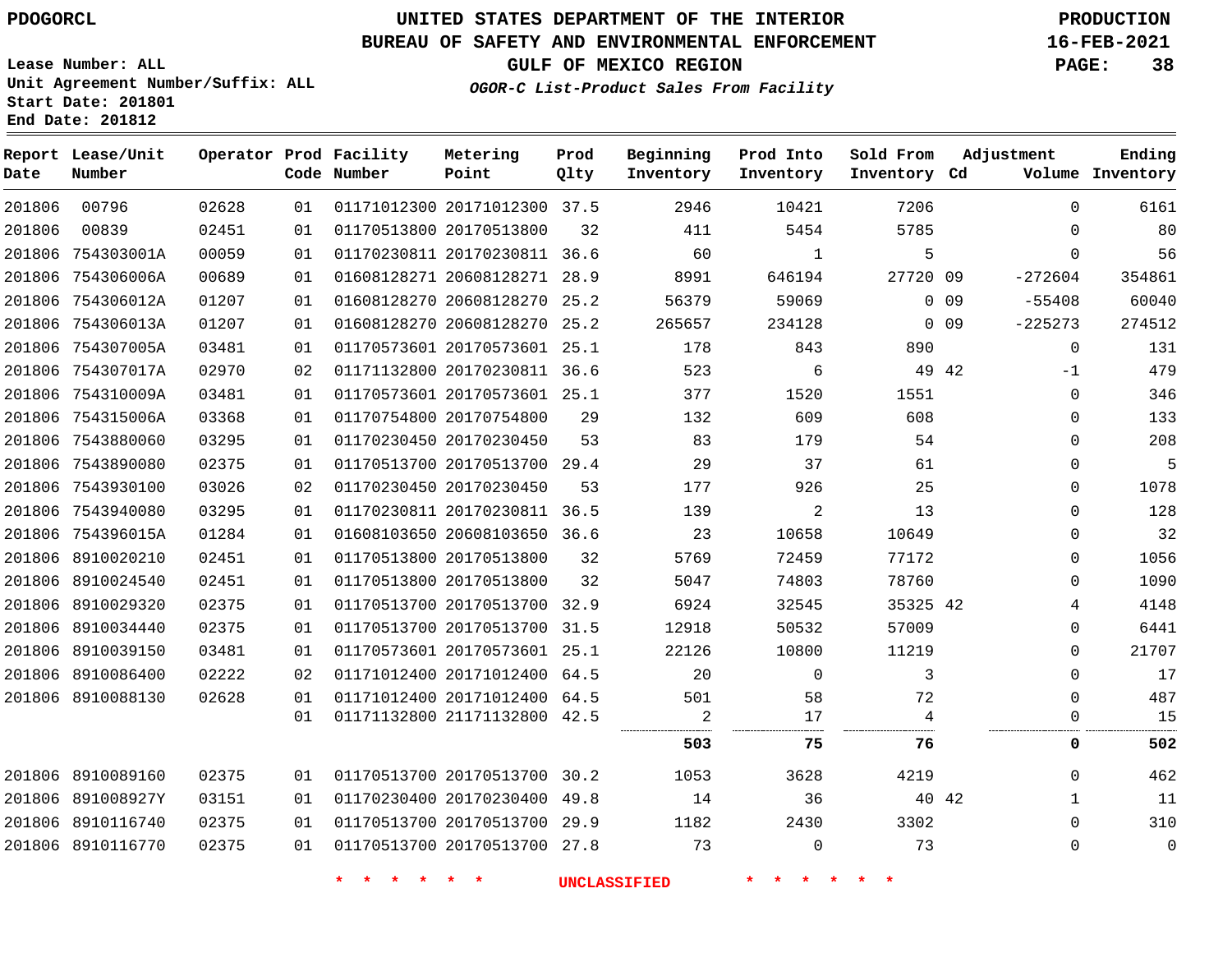**Report Lease/Unit**

**Number**

G01619

## **UNITED STATES DEPARTMENT OF THE INTERIOR PDOGORCL PRODUCTION**

#### **BUREAU OF SAFETY AND ENVIRONMENTAL ENFORCEMENT 16-FEB-2021**

**Lease Number: ALL Unit Agreement Number/Suffix: ALL Start Date: 201801 End Date: 201812**

**Operator Prod Facility**

**Code Number**

**GULF OF MEXICO REGION PAGE: 39**

**Prod Qlty**

**Metering Point**

**Inventory Cd Volume**

**Adjustment**

 $\Omega$ 

**Ending**

**OGOR-C List-Product Sales From Facility**

**Beginning Inventory**

**Sold From Inventory**

**Prod Into Inventory**

| 201806 8910116790 | 02375 | 01 | 01170513700 20170513700 29.9 |                              |          | 2740 | 8986         | 10581    |       | 0           | 1145        |
|-------------------|-------|----|------------------------------|------------------------------|----------|------|--------------|----------|-------|-------------|-------------|
| 201806 8910116800 | 02375 | 01 | 01170513700 20170513700      |                              | 29       | 7151 | 25263        | 29193 42 |       | $-2$        | 3219        |
| 201806 891011687A | 03368 | 01 | 01170754800 20170754800      |                              | 29       | 48   | 185          | 192 42   |       | $-1$        | 40          |
| 201806 891011687C | 03368 | 01 | 01170754800 20170754800      |                              | 29       | 319  | 1513         | 1501     |       | $\Omega$    | 331         |
| 201806 891011687D | 03368 | 01 | 01170754800 20170754800      |                              | 29       | 55   | 352          | 330      |       | $\Omega$    | 77          |
| 201806 891011687E | 03368 | 01 | 01170754800 20170754800      |                              | 29       | 12   | 47           |          | 48 42 | $-1$        | 10          |
| 201806 8910117330 | 03368 | 01 | 01170754800 20170754800      |                              | 29       | 83   | 335          | 345      |       | $\mathbf 0$ | 73          |
| 201806 8910123270 | 03295 | 01 |                              | 01177215100 20177215102 31.7 |          | 37   | 4342         | 4334     |       | $\Omega$    | 45          |
| 201806 8910123320 | 03295 | 01 |                              | 01177215100 20177215102 31.7 |          | 69   | 7976         | 7961     |       | 0           | 84          |
| 201806 8910123330 | 03295 | 01 | 01177215100 20177215102 31.7 |                              |          | 104  | 11944        | 11923    |       | 0           | 125         |
| 201806 8910169300 | 02375 | 01 |                              | 01170230811 20170230810 50.1 |          | 5    | $\mathbf{0}$ | 5        |       | $\Omega$    | $\mathbf 0$ |
| 201806 8910202560 | 02375 | 01 |                              | 01170513700 20170513700 28.6 |          | 701  | 3206         | 3498     |       | $\Omega$    | 409         |
| 201806 G00985     | 02375 | 01 |                              | 0117709260A 2017709260A 32.5 |          | 377  | 1028         | 1028     |       | $\Omega$    | 377         |
| 201806 G01036     | 03209 | 02 |                              | 01171092651 20171092650 56.9 |          | 3275 | $\Omega$     | $\Omega$ |       | $\Omega$    | 3275        |
| 201806 G01083     | 02375 | 01 | 01170513700 20170513700      |                              | 30       | 2092 | 4676         | 6172     |       | $\Omega$    | 596         |
| 201806 G01084     | 02375 | 01 | 01170513700 20170513700 30.2 |                              |          | 84   | 403          | 435 42   |       | $-1$        | 51          |
| 201806 G01090     | 02375 | 01 | 01170513700 20170513700 27.8 |                              |          | 298  | 1747         | 1822 42  |       | $-1$        | 222         |
| 201806 G01091     | 02375 | 01 | 01170513700 20170513700      |                              | 30       | 1323 | 3452         | 4335     |       | $\Omega$    | 440         |
| 201806 G01198     | 03295 | 01 | 01171092651 20171092650      |                              | $\Omega$ | 61   | $\Omega$     | 0        |       | 0           | 61          |
| 201806 G01208     | 03295 | 01 | 01171092651 20171092650      |                              | $\Omega$ | 546  | $\Omega$     | $\Omega$ |       | 0           | 546         |
| 201806 G01210     | 02375 | 02 |                              | 01171132800 21171132800 42.5 |          | 1    | 158          | 32       |       | 0           | 127         |
| 201806 G01220     | 03295 | 01 | 01177092600 20177092600      |                              | 41.8     | 102  | 3683         | 3516     |       | 0           | 269         |
| 201806 G01351     | 03151 | 01 |                              | 01170230400 20170230400 49.8 |          | 285  | 1134         | 1085     |       | $\Omega$    | 334         |
| 201806 G01447     | 02375 | 02 |                              | 01170513700 20170513700 25.6 |          | 65   | 210          | 249 42   |       | 1           | 27          |
| 201806 G01497     | 02451 | 01 | 01170513800 20170513800      |                              | 32       | 2256 | 32633        | 34413    |       | 0           | 476         |
| 201806 G01498     | 02451 | 01 | 01170513800 20170513800      |                              | 32       | 234  | 3906         | 4083     |       | $\Omega$    | 57          |
| 201806 G01610     | 03295 | 01 |                              | 01177215100 20177215102 31.7 |          | 10   | 941          | 941      |       | $\Omega$    | 10          |

**\* \* \* \* \* \* UNCLASSIFIED \* \* \* \* \* \***

20170513700 29.4

42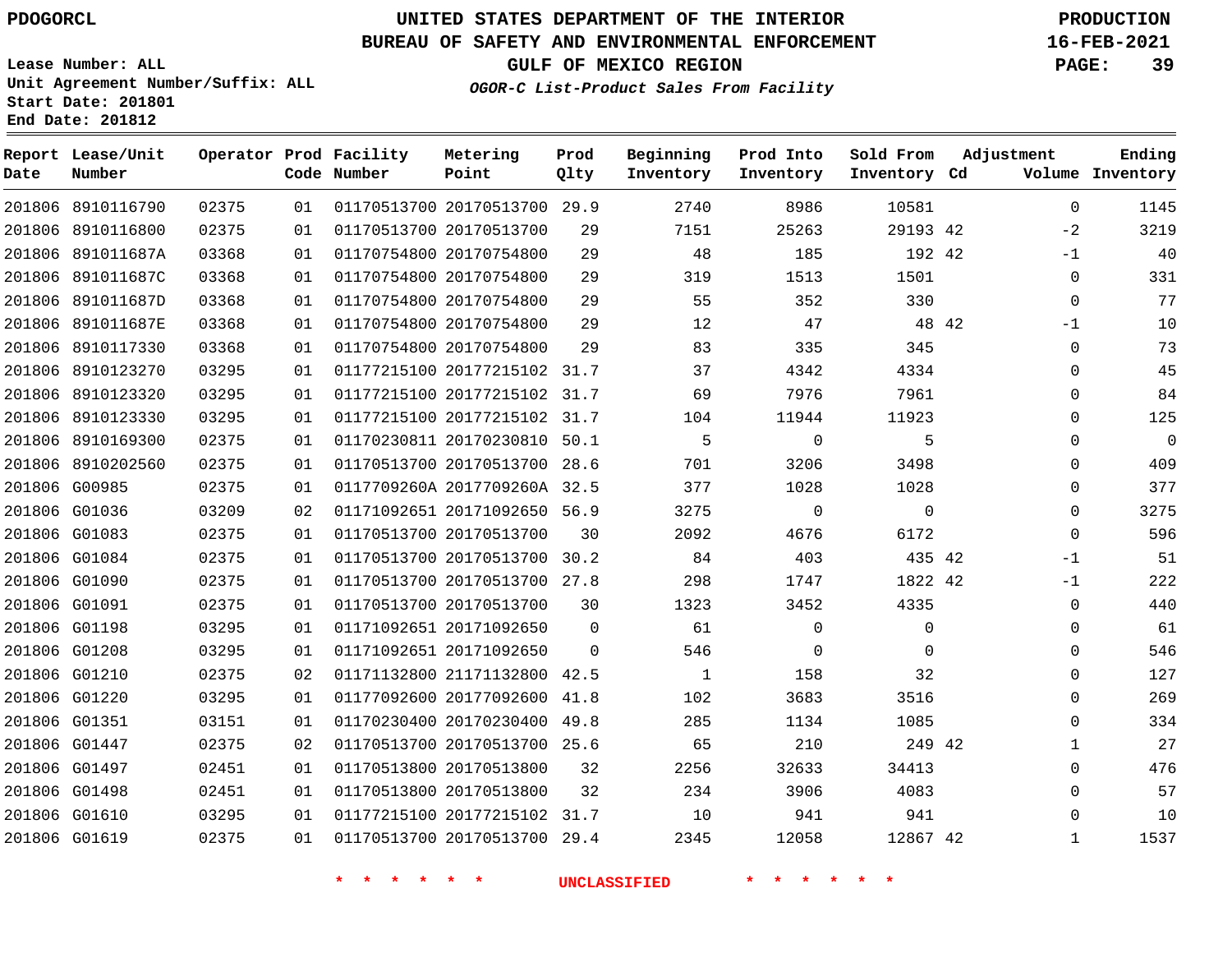#### **BUREAU OF SAFETY AND ENVIRONMENTAL ENFORCEMENT 16-FEB-2021**

**Lease Number: ALL Unit Agreement Number/Suffix: ALL Start Date: 201801 End Date: 201812**

**OGOR-C List-Product Sales From Facility**

**GULF OF MEXICO REGION PAGE: 40**

| Date | Report Lease/Unit<br>Number |       |    | Operator Prod Facility<br>Code Number | Metering<br>Point            | Prod<br>Qlty | Beginning<br>Inventory | Prod Into<br>Inventory | Sold From<br>Inventory Cd | Adjustment   | Ending<br>Volume Inventory |
|------|-----------------------------|-------|----|---------------------------------------|------------------------------|--------------|------------------------|------------------------|---------------------------|--------------|----------------------------|
|      | 201806 G01620               | 02375 | 01 |                                       | 01170513700 20170513700 29.4 |              | 588                    | 3190                   | 3372 42                   | $\mathbf{1}$ | 407                        |
|      | 201806 G01757               | 03295 | 01 |                                       | 01423210051 20423210050      | $\Omega$     | 47                     | 18                     | $\mathbf 0$               | $\Omega$     | 65                         |
|      | 201806 G01848               | 01284 | 02 |                                       | 01423210051 20170230500      | 43.1         | 233                    | 100                    | 270                       | $\Omega$     | 63                         |
|      |                             | 01978 | 02 |                                       | 01170230500 20170230500 43.1 |              | 2068                   | 1989                   | 2812                      | 0            | 1245                       |
|      |                             |       |    |                                       |                              |              | 2301                   | 2089                   | 3082                      | 0            | 1308                       |
|      | 201806 G01860               | 03295 | 01 |                                       | 01170231110 20170231110      | $\Omega$     | 5373                   | 4248                   | $\mathbf 0$               | $\Omega$     | 9621                       |
|      | 201806 G01865               | 03151 | 01 |                                       | 01171012500 20171012500 36.5 |              | 1838                   | 1121                   | 870 42                    | $-1$         | 2088                       |
|      | 201806 G01901               | 03295 | 01 |                                       | 01177215100 20177215102 31.7 |              | $\mathbf{1}$           | 8                      | 9                         | $\Omega$     | 0                          |
|      | 201806 G01966               | 03295 | 01 |                                       | 01177215100 20177215102 31.7 |              | 63                     | 5075                   | 5085                      | $\Omega$     | 53                         |
|      | 201806 G01967               | 03295 | 01 |                                       | 01177215100 20177215102 31.7 |              | 226                    | 18498                  | 18530                     | $\Omega$     | 194                        |
|      | 201806 G02111               | 02628 | 01 |                                       | 01171132000 20171132000 39.7 |              | 1613                   | 61691                  | 61904                     | $\Omega$     | 1400                       |
|      | 201806 G02161               | 03295 | 01 |                                       | 01171012500 20171012500 36.5 |              | 2671                   | 3247                   | 1741                      | $\Omega$     | 4177                       |
|      | 201806 G02317               | 03295 | 01 |                                       | 01171132000 20171132000 39.7 |              | $\mathbf 1$            | 75                     | 74                        | 0            | $\overline{a}$             |
|      | 201806 G02429               | 02375 | 01 |                                       | 01170230811 20170230810 50.1 |              | 68                     | 44                     | 72                        | $\Omega$     | 40                         |
|      | 201806 G02601               | 02628 | 02 |                                       | 01171092651 20171092650 56.9 |              | 876                    | 0                      | $\mathbf{0}$              | $\Omega$     | 876                        |
|      | 201806 G02613               | 02628 | 01 |                                       | 01171132000 20171132000 39.7 |              | $\Omega$               | 0                      | $\Omega$                  | 0            | 0                          |
|      | 201806 G02665               | 02451 | 01 |                                       | 01423210051 20423210050      | $\mathbf 0$  | 59                     | 18                     | $\Omega$                  | $\Omega$     | 77                         |
|      | 201806 G02705               | 02628 | 02 |                                       | 01170230810 20170230810 50.1 |              | 14787                  | 9859                   | 15724                     | $\Omega$     | 8922                       |
|      | 201806 G02825               | 03295 | 01 |                                       | 01170230812 20170230810      | 50           | 215                    | 100                    | 225                       | $\Omega$     | 90                         |
|      | 201806 G02826               | 03295 | 01 |                                       | 01170231110 20170231110      | $\mathbf 0$  | 516                    | 544                    | $\mathbf 0$               | $\Omega$     | 1060                       |
|      | 201806 G02895               | 02628 | 02 |                                       | 01171092651 20171092650 56.9 |              | 374                    | $\mathbf 0$            | $\Omega$                  | $\Omega$     | 374                        |
|      | 201806 G02917               | 03247 | 01 |                                       | 01171092930 20171092930      | 48.4         | 104                    | 319                    | 352                       | $\Omega$     | 71                         |
|      | 201806 G03061               | 03026 | 01 |                                       | 01423210051 20423210050 75.1 |              | 67                     | 18                     | $\Omega$                  | 0            | 85                         |
|      | 201806 G03152               | 03295 | 01 |                                       | 01177092600 20177092600      | 41.8         | 44                     | 2497                   | 2359                      | $\Omega$     | 182                        |
|      | 201806 G03331               | 02628 | 01 |                                       | 01171132800 20171132000 39.7 |              | 403                    | 17238                  | 17250                     | 0            | 391                        |
|      | 201806 G03793               | 03295 | 01 |                                       | 01171012500 20171012500 36.5 |              | 15                     | 19                     | 10                        | $\Omega$     | 24                         |
|      | 201806 G04081               | 03295 | 01 |                                       | 01170230812 20170230810 50.1 |              | 1595                   | 987                    | 1689                      | $\Omega$     | 893                        |
|      | 201806 G04087               | 02899 | 02 |                                       | 01177008150 01177008150 30.8 |              | 9258                   | 3156                   | 8153                      | $\Omega$     | 4261                       |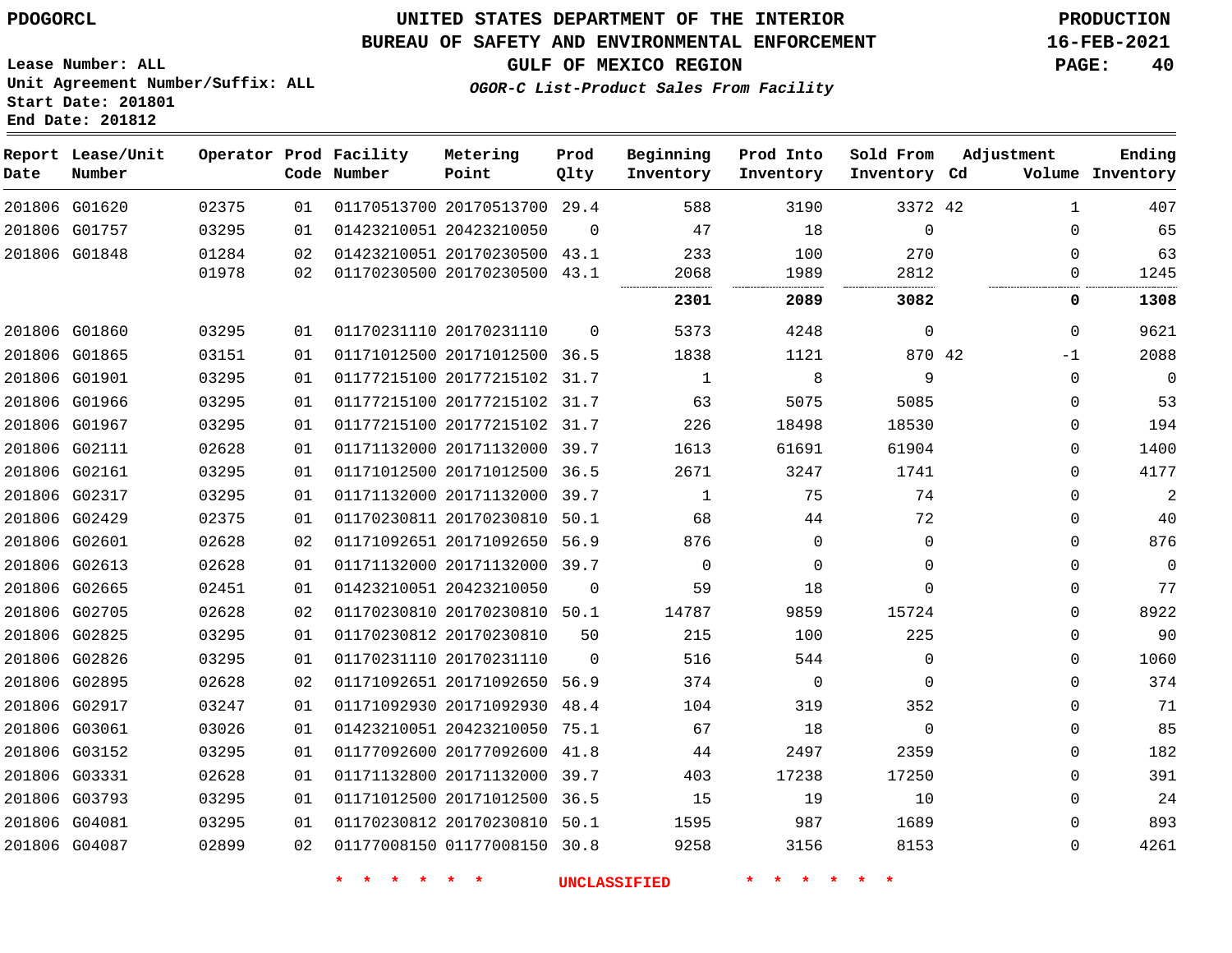#### **BUREAU OF SAFETY AND ENVIRONMENTAL ENFORCEMENT 16-FEB-2021**

**Lease Number: ALL Unit Agreement Number/Suffix: ALL Start Date: 201801**

**End Date: 201812**

**Report Lease/Unit**

**GULF OF MEXICO REGION PAGE: 41**

**Prod**

**Adjustment**

**Ending**

**OGOR-C List-Product Sales From Facility**

**Beginning Prod Into Sold From**

| Date | Number        |       |    | Code Number | Point                        | Qlty     | Inventory      | Inventory   | Inventory Cd |              | Volume Inventory |
|------|---------------|-------|----|-------------|------------------------------|----------|----------------|-------------|--------------|--------------|------------------|
|      | 201806 G04232 | 00730 | 01 |             | 01171012500 20171012500 36.5 |          | 479            | 482         | 283          | $\Omega$     | 678              |
|      | 201806 G04421 | 03295 | 01 |             | 01171131600 20171131600 42.4 |          | 1531           | 33181       | 33858        | $\Omega$     | 854              |
|      | 201806 G04452 | 02628 | 01 |             | 01171132000 20171132000 39.7 |          | 1918           | 58924       | 59505        | $\Omega$     | 1337             |
|      | 201806 G04800 | 02970 | 02 |             | 01177062608 2017706260A 36.6 |          | $\overline{0}$ | 17          | 17           | $\Omega$     | 0                |
|      | 201806 G04809 | 02312 | 01 |             | 01177082950 20177082956      | 27       | 338            | 6556        | 6672         | $\Omega$     | 222              |
|      | 201806 G04818 | 03295 | 01 |             | 01170230500 20170230500 43.1 |          | 111            | 185         | 180          | $\Omega$     | 116              |
|      | 201806 G05006 | 01284 | 02 |             | 01423210051 20170230510 45.4 |          | 433            | 4           | 13           | $\Omega$     | 424              |
|      | 201806 G05431 | 02970 | 02 |             | 01177062608 2017706260A 36.6 |          | 73             | 7729        | 7730 42      | -1           | 71               |
|      | 201806 G05504 | 00730 | 01 |             | 01171132800 21171132800 42.5 |          | 9566           | 1946        | 2325         | $\Omega$     | 9187             |
|      |               | 02970 | 02 |             | 01171132800 21171132800 42.5 |          | 9571           | 4485        | 2839 42      | 1            | 11218            |
|      |               | 03295 | 01 |             | 01171132800 21171132800 42.5 |          | 3155           | 1456        | 931          | 0            | 3680             |
|      |               |       |    |             |                              |          | 22292          | 7887        | 6095         | 1            | 24085            |
|      | 201806 G05505 | 02628 | 01 |             | 01171132800 21171132800 42.5 |          | 3              | 42          | 9            | $\mathbf{0}$ | 36               |
|      |               |       | 01 |             | 01171012400 20171012400 64.5 |          | 1128           | 143         | 163          | 0            | 1108             |
|      |               |       |    |             |                              |          | 1131           | 185         | 172          | 0            | 1144             |
|      | 201806 G05612 | 03295 | 01 |             | 01171012500 20171012500 36.4 |          | 2226           | 5081        | 2149         | $\Omega$     | 5158             |
|      | 201806 G06069 | 03295 | 01 |             | 01423210051 20423210050      | $\Omega$ | 5              | 1           | $\mathbf 0$  | $\Omega$     | 6                |
|      | 201806 G06168 | 02801 | 02 |             | 01170230450 20170230450      | $\Omega$ | 6              | 0           | $\Omega$     | $\Omega$     | 6                |
|      | 201806 G06668 | 02375 | 01 |             | 01171132000 20171132000 39.7 |          | 95             | 824         | 900 42       | -1           | 18               |
|      | 201806 G07703 | 02375 | 02 |             | 01171132800 21171132800      | $\Omega$ | $\Omega$       | $\Omega$    | $\Omega$     | $\Omega$     | 0                |
|      | 201806 G07736 | 02628 | 01 |             | 01171132800 20171132000      | 40.5     | 1              | 0           | $\Omega$     | 0            | 1                |
|      | 201806 G07760 | 01284 | 01 |             | 01177122950 20177122950 30.1 |          | 162            | 43036       | 43036        | 0            | 162              |
|      | 201806 G07917 | 03247 | 01 |             | 01170573602 20170573602 33.7 |          | 20481          | 33704       | 36273        | $\Omega$     | 17912            |
|      | 201806 G09631 | 01284 | 01 |             | 01177122950 20177122950 30.1 |          | 1              | 424         | 424          | $\Omega$     | 1                |
|      | 201806 G10794 | 03295 | 01 |             | 01177122950 20177122950      | 30       | 9              | 2342        | 2342         | $\Omega$     | 9                |
|      | 201806 G10910 | 03026 | 01 |             | 01177245110 2017724511G 44.9 |          | $\Omega$       | 5486        | 5486         | $\Omega$     | $\Omega$         |
|      | 201806 G11870 | 02375 | 01 |             | 01171132000 20171132000 39.7 |          | 45             | 2013        | 2013         | $\Omega$     | 45               |
|      | 201806 G11984 | 02801 | 02 |             | 01171092651 20171092650      | $\Omega$ | 126            | $\mathbf 0$ | $\mathbf{0}$ | 0            | 126              |

**\* \* \* \* \* \* UNCLASSIFIED \* \* \* \* \* \***

**Operator Prod Facility Metering**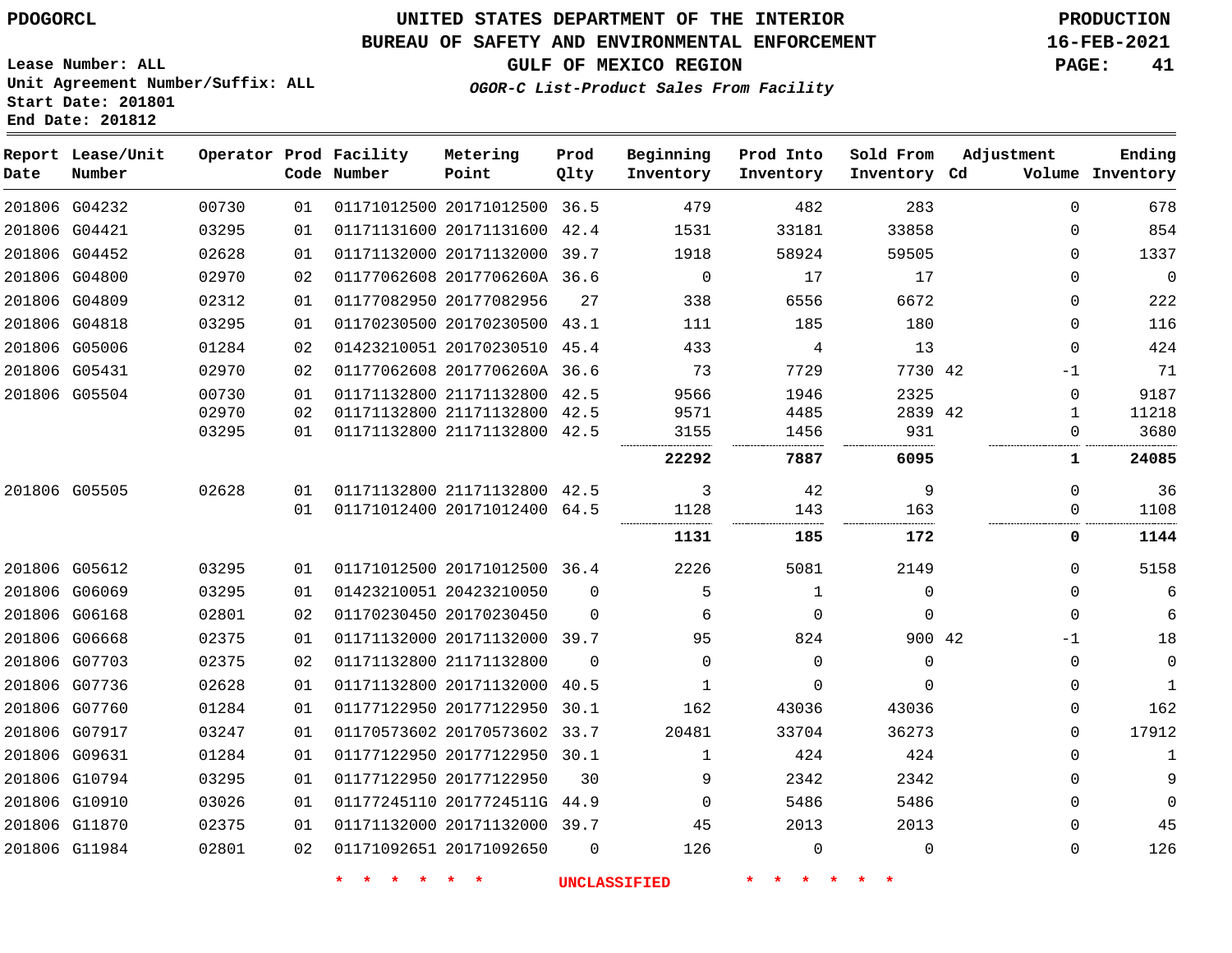**Report Lease/Unit**

## **UNITED STATES DEPARTMENT OF THE INTERIOR PDOGORCL PRODUCTION**

#### **BUREAU OF SAFETY AND ENVIRONMENTAL ENFORCEMENT 16-FEB-2021**

**GULF OF MEXICO REGION PAGE: 42**

**Prod**  $Q1 + 3r$ 

**Metering Point**

**Lease Number: ALL Unit Agreement Number/Suffix: ALL Start Date: 201801 End Date: 201812**

**Operator Prod Facility**

**Ending**

**OGOR-C List-Product Sales From Facility**

**Beginning**

**Prod Into Inventory**

**Sold From Inventory**

**Adjustment**

| Date | Number        |       |    | Code Number | Point                        | Qlty     | Inventory   | Inventory    | Inventory Cd |     |                | Volume Inventory |
|------|---------------|-------|----|-------------|------------------------------|----------|-------------|--------------|--------------|-----|----------------|------------------|
|      | 201806 G12355 | 03209 | 01 |             | 01171012300 20171012300 37.5 |          | 33099       | 57008        | 56406 42     |     | $-1$           | 33700            |
|      | 201806 G12358 | 03209 | 01 |             | 01171012300 20171012300 37.5 |          | $\Omega$    | $\mathbf{0}$ | $\mathbf 0$  |     | $\Omega$       | $\Omega$         |
|      | 201806 G12802 | 02628 | 01 |             | 01170230811 20170230811 36.6 |          | $\Omega$    | $\Omega$     | $\Omega$     |     | $\Omega$       | $\Omega$         |
|      | 201806 G13081 | 01284 | 01 |             | 01608103650 20608103650 36.6 |          | 67          | 28700        | 28670        |     | $\Omega$       | 97               |
|      | 201806 G13563 | 03520 | 01 |             | 01170230811 20170230811 36.6 |          | 2           | $\mathbf 0$  | $\Omega$     |     | $\Omega$       | 2                |
|      | 201806 G13938 | 01284 | 01 |             | 01171012500 20171012500 36.5 |          | 1193        | 1155         | 677          |     | $\Omega$       | 1671             |
|      | 201806 G14342 | 02628 | 01 |             | 01170230811 20170230811 36.6 |          | 1204        | 19           | 114          |     | $\Omega$       | 1109             |
|      | 201806 G14493 | 03247 | 01 |             | 01171092930 20171092930 48.4 |          | 97          | 465          | 469          |     | $\Omega$       | 93               |
|      | 201806 G14535 | 02628 | 01 |             | 01171012500 20171012500 36.5 |          | 3568        | 3192         | 1989         |     | 0              | 4771             |
|      | 201806 G15050 | 03295 | 01 |             | 01170231110 20170231110      | $\Omega$ | 5173        | 501          | $\Omega$     |     | $\Omega$       | 5674             |
|      | 201806 G15239 | 02375 | 02 |             | 01171012500 20171012500 36.5 |          | 141         | 151          | 86           |     | $\Omega$       | 206              |
|      | 201806 G15263 | 03295 | 01 |             | 01171132000 20171132000 39.7 |          | 22          | 1107         | 1104         |     | $\Omega$       | 25               |
|      | 201806 G15277 | 03295 | 01 |             | 01171012400 20171012400 64.5 |          | 1129        | $\mathbf 0$  | 146          |     | $\Omega$       | 983              |
|      | 201806 G16515 | 03026 | 01 |             | 01177245110 2017724511G 44.9 |          | $\mathbf 0$ | 8097         | 8097         |     | $\mathbf 0$    | $\overline{0}$   |
|      | 201806 G17858 | 03295 | 01 |             | 01170530900 20170530900 51.2 |          | 581         | 1            | 10           |     | $\Omega$       | 572              |
|      | 201806 G17912 | 02970 | 02 |             | 01177062608 2017706260A 36.6 |          | 19          | 2159         | 2158         |     | $\mathbf 0$    | 20               |
|      | 201806 G17921 | 03026 | 01 |             | 01171012500 20177062959 25.8 |          | $\mathbf 0$ | 20270        | 20270        |     | $\mathbf 0$    | $\mathsf{O}$     |
|      | 201806 G20605 | 03026 | 01 |             | 01423550141 20423550140 29.6 |          | 1450        | 3901         | 4189         |     | $\Omega$       | 1162             |
|      | 201806 G20660 | 03295 | 01 |             | 01170230450 20170230450      | 53       | 101         | 204          | 68           |     | $\mathbf 0$    | 237              |
|      | 201806 G21096 | 03295 | 01 |             | 01170230811 20170230811 36.6 |          | 3           | $\mathbf 0$  |              | 042 | $-1$           | $\overline{2}$   |
|      | 201806 G21532 | 03520 | 01 |             | 01170230811 20170230811 36.6 |          | 176         | 5            | 17           |     | $\mathbf 0$    | 164              |
|      | 201806 G21534 | 03520 | 01 |             | 01170230811 20170230811 36.6 |          | 129         | 5            | 13 42        |     | $\mathbf{1}$   | 122              |
|      | 201806 G21592 | 02628 | 02 |             | 01171132000 20171132000 39.7 |          | 8           | 354          | 354          |     | $\overline{0}$ | 8                |
|      | 201806 G21655 | 03247 | 01 |             | 01171132800 21171132800 48.4 |          | 1876        | 1600         | 702          |     | $\overline{0}$ | 2774             |
|      | 201806 G22268 | 02777 | 02 |             | 01170230810 2042709015I 52.8 |          | $\mathbf 0$ | $\mathbf 0$  | $\mathbf 0$  |     | $\Omega$       | $\mathbf 0$      |
|      | 201806 G22501 | 03151 | 01 |             | 01170230400 20170230400 49.8 |          | 911         | 3518         | 3393 42      |     | $\mathbf{1}$   | 1037             |
|      | 201806 G22505 | 02375 | 02 |             | 01170230811 20170230811 36.6 |          | 34          | $\Omega$     | 3            |     | $\Omega$       | 31               |
|      | 201806 G22513 | 02579 | 02 |             | 01170230500 20170230500 44.9 |          | 3           | $\mathbf 0$  | $\Omega$     |     | $\mathbf 0$    | $\mathbf{3}$     |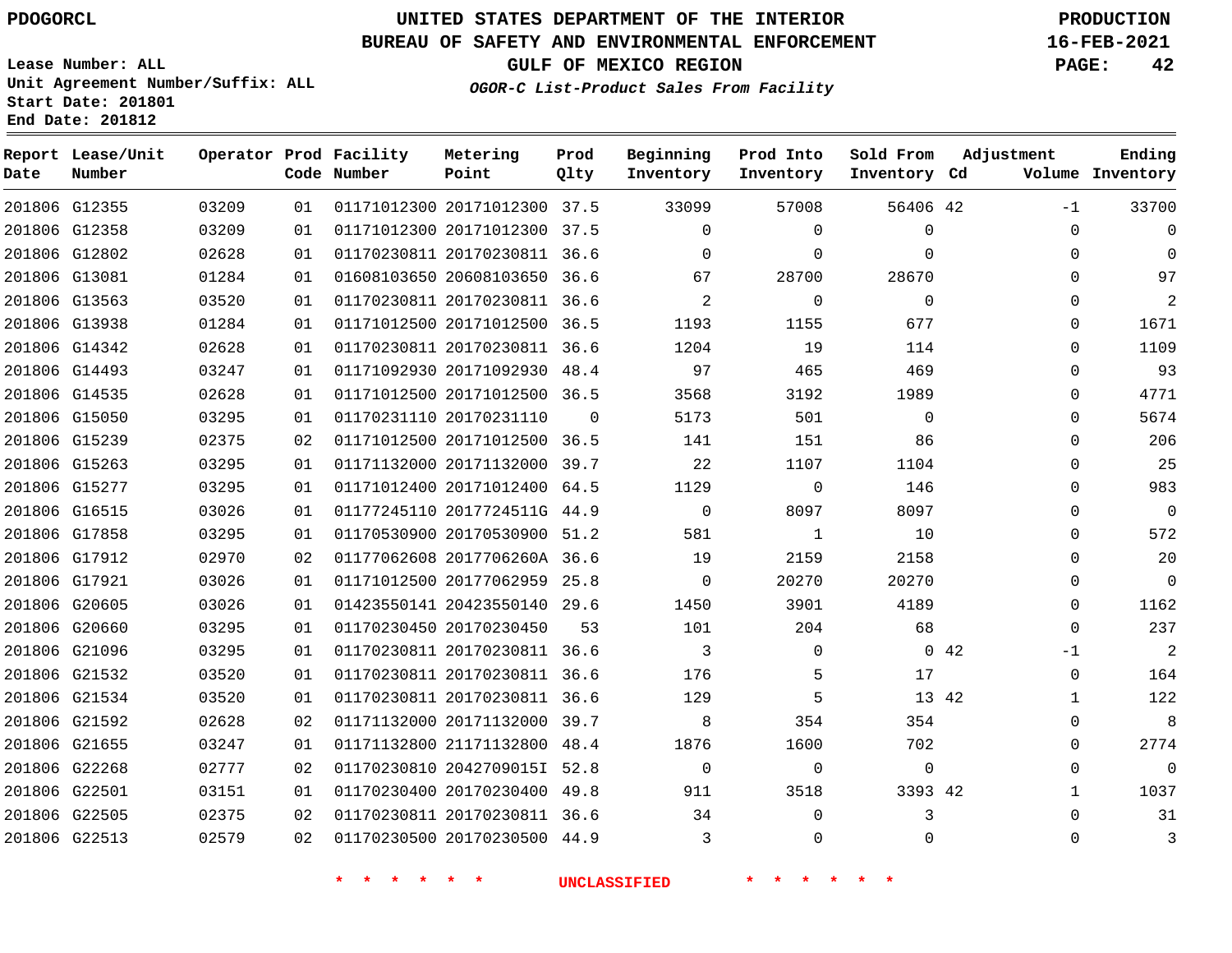#### **BUREAU OF SAFETY AND ENVIRONMENTAL ENFORCEMENT 16-FEB-2021**

**Lease Number: ALL Unit Agreement Number/Suffix: ALL Start Date: 201801**

**End Date: 201812**

**GULF OF MEXICO REGION PAGE: 43**

**OGOR-C List-Product Sales From Facility**

| Date          | Report Lease/Unit<br>Number |       |    | Operator Prod Facility<br>Code Number | Metering<br>Point            | Prod<br>Qlty | Beginning<br>Inventory | Prod Into<br>Inventory | Sold From<br>Inventory Cd | Adjustment |          | Ending<br>Volume Inventory |
|---------------|-----------------------------|-------|----|---------------------------------------|------------------------------|--------------|------------------------|------------------------|---------------------------|------------|----------|----------------------------|
| 201806 G22621 |                             | 03247 | 01 |                                       | 01171132800 21171132800 48.4 |              | 7869                   | 5413                   | 2682 42                   |            | $-1$     | 10599                      |
| 201806 G23730 |                             | 03520 | 01 |                                       | 01170230810 20170230811 36.6 |              | 8                      | $\mathbf 0$            | $\mathbf{1}$              |            | 0        | 7                          |
| 201806 G23735 |                             | 03295 | 01 |                                       | 01170230812 20170230810 50.1 |              | 239                    | 98                     | 249                       |            | $\Omega$ | 88                         |
|               | 201806 G23736               | 00730 | 01 |                                       | 01170230810 20170230810 50.1 |              | 319                    | 211                    | 339                       |            | 0        | 191                        |
| 201806 G23851 |                             | 02503 | 02 |                                       | 01171012300 20171012300 53.7 |              | 2745                   | 5080                   | 4822                      |            | 0        | 3003                       |
|               |                             |       | 02 |                                       | 01171012400 20171012400 64.5 |              | 6776                   | 0                      | 872                       |            | 0        | 5904                       |
|               |                             |       |    |                                       |                              |              | 9521                   | 5080                   | 5694                      |            | 0        | 8907                       |
| 201806 G23933 |                             | 03295 | 01 |                                       | 01171092651 20171092650      | $\Omega$     | 1                      | $\mathbf 0$            | $\mathbf 0$               |            | 0        | $\mathbf{1}$               |
|               | 201806 G24730               | 03295 | 01 |                                       | 01170230500 20170230500 43.1 |              | 373                    | 426                    | 532                       |            | 0        | 267                        |
| 201806 G24870 |                             | 02970 | 02 |                                       | 01177062608 2017706260A 36.6 |              | 3                      | 290                    | 290 42                    |            | $-3$     | $\mathbf 0$                |
| 201806 G24883 |                             | 02628 | 02 |                                       | 01171092651 20171092650 56.9 |              | 726                    | $\mathbf 0$            | $\mathbf 0$               |            | 0        | 726                        |
| 201806 G24898 |                             | 03368 | 02 |                                       | 01171012300 20171012300 37.5 |              | 804                    | 611                    | 1054                      |            | $\Omega$ | 361                        |
| 201806 G24924 |                             | 03247 | 01 |                                       | 01171132800 21171132800 48.4 |              | 2040                   | 875                    | 598 42                    |            | 7        | 2324                       |
|               | 201806 G24926               | 03247 | 01 |                                       | 01171132800 21171132800      | $\Omega$     | 44                     | $\mathbf 0$            | $\Omega$                  |            | 0        | 44                         |
| 201806 G24990 |                             | 01284 | 01 |                                       | 01608103650 20608103650 36.6 |              | 57                     | 27237                  | 27201                     |            | 0        | 93                         |
| 201806 G25524 |                             | 03295 | 01 |                                       | 01170230450 20170230450      | 53           | 266                    | 351                    | 209                       |            | 0        | 408                        |
| 201806 G25606 |                             | 02375 | 01 |                                       | 01170230811 20170230810 50.1 |              | 73                     | 23                     | 75                        |            | $\Omega$ | 21                         |
| 201806 G25937 |                             | 02222 | 02 |                                       | 01170230810 20170230810 50.1 |              | 266                    | 186                    | 284 45                    |            | $-168$   | $\Omega$                   |
|               | 201806 G26032               | 03059 | 01 |                                       | 01171012300 20171012300 37.5 |              | 56                     | 83                     | 83                        |            | 0        | 56                         |
|               | 201806 G26074               | 01284 | 01 |                                       | 01177122950 20177122950 30.1 |              | 2                      | 468                    | 468                       |            | 0        | $\overline{a}$             |
| 201806 G27070 |                             | 03295 | 01 |                                       | 01171132800 21171132800 42.5 |              | 27796                  | 14817                  | 8605                      |            | 0        | 34008                      |
| 201806 G27083 |                             | 02477 | 01 |                                       | 01171092651 20171092650 57.8 |              | 292                    | 0                      |                           | 045        | $-292$   | $\mathbf 0$                |
| 201806 G27169 |                             | 01284 | 01 |                                       | 01171012500 20171012500 36.5 |              | 286                    | 227                    | 163                       |            | 0        | 350                        |
| 201806 G27509 |                             | 02970 | 02 |                                       | 01170230450 20170230450      | 53           | 1663                   | 2742                   | 1211                      |            | 0        | 3194                       |
| 201806 G27851 |                             | 02628 | 02 |                                       | 01171132000 20171132000 39.7 |              | $\mathbf 0$            | $\mathbf 0$            | $\mathbf 0$               |            | $\Omega$ | $\Omega$                   |
| 201806 G27949 |                             | 02871 | 01 |                                       | 01171012500 20171012500      | $\Omega$     | $\Omega$               | $\mathbf 0$            | $\Omega$                  |            | 0        | $\Omega$                   |
| 201806 G27988 |                             | 00730 | 01 |                                       | 01608103650 20608103650 36.6 |              | 35                     | 17369                  | 17344                     |            | 0        | 60                         |
| 201806 G30654 |                             | 02777 | 02 |                                       | 01170230810 20170230810 42.4 |              | $\Omega$               | $\Omega$               | $\Omega$                  |            | 0        | $\mathbf 0$                |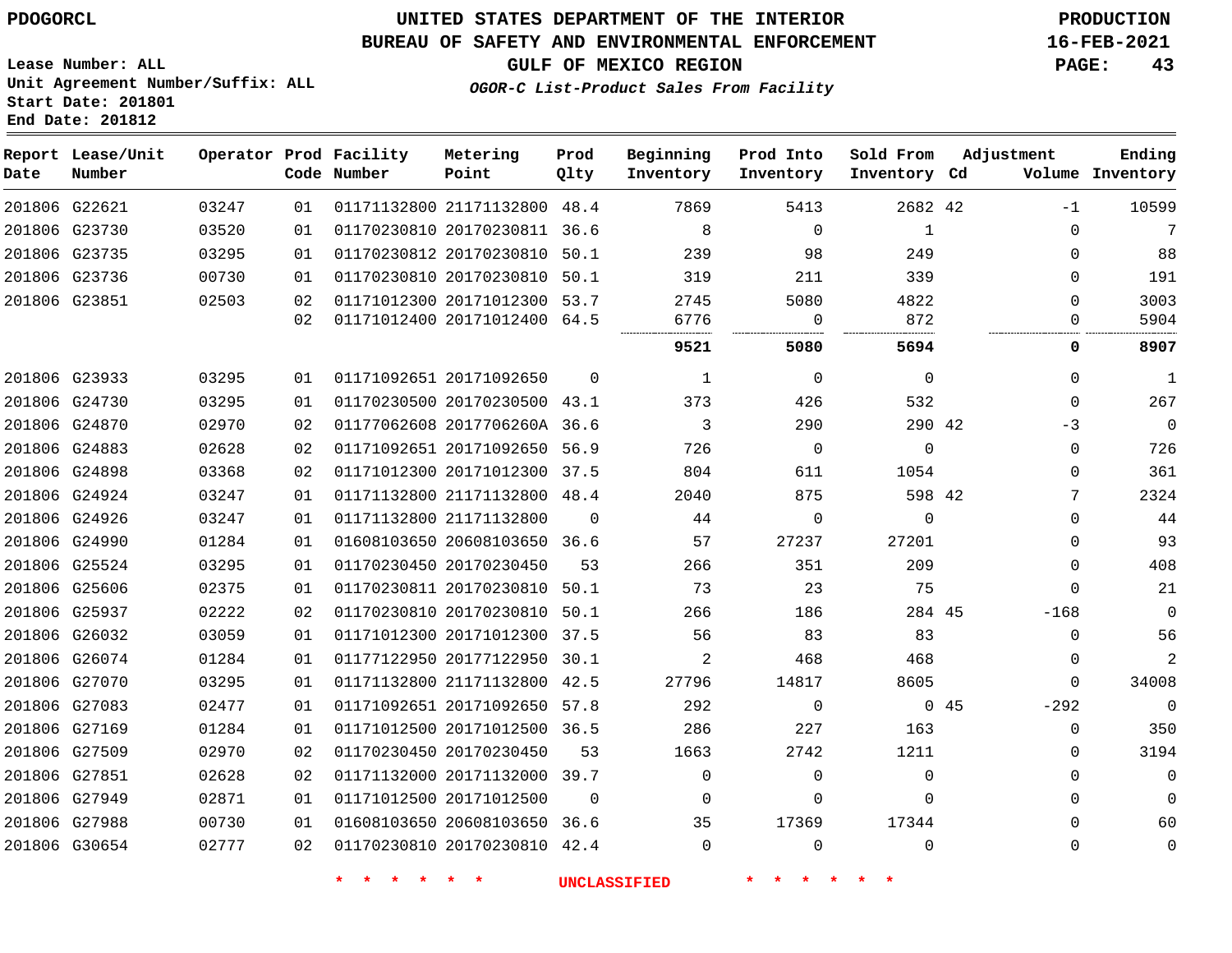**Report Lease/Unit**

**Number**

## **UNITED STATES DEPARTMENT OF THE INTERIOR PDOGORCL PRODUCTION**

**Prod Qlty**

#### **BUREAU OF SAFETY AND ENVIRONMENTAL ENFORCEMENT 16-FEB-2021**

**Lease Number: ALL Unit Agreement Number/Suffix: ALL Start Date: 201801 End Date: 201812**

**Operator Prod Facility**

**Code Number**

**Metering Point**

**GULF OF MEXICO REGION PAGE: 44**

**Sold From Inventory**

**Inventory Cd Volume**

**Adjustment**

 $\Omega$ 

**Ending**

**OGOR-C List-Product Sales From Facility**

**Prod Into Inventory**

**Beginning Inventory**

|        | 201806 G31369 | 02628 | 01 | 01171012300 20171012300      | 37.5 | 1087     | 4410     | 2890     |    | 0            | 2607        |
|--------|---------------|-------|----|------------------------------|------|----------|----------|----------|----|--------------|-------------|
|        | 201806 G32113 | 02477 | 01 | 01170230811 20170230811      | 38.2 | 397      | 6        | 38       | 45 | $-365$       | 0           |
|        | 201806 G32231 | 01284 | 01 | 01171012500 20171012500 36.5 |      | 73       | 66       | 42       |    | 0            | 97          |
|        | 201806 G32268 | 03295 | 01 | 01177295110 01177295110 43.2 |      | 95       | 20       | 43       |    | $\Omega$     | 72          |
|        | 201806 G32744 | 01284 | 02 | 01423210051 20170230510      | 45.4 | 174      | $\Omega$ | 5        |    | $\mathbf 0$  | 169         |
|        | 201806 G32771 | 00730 | 01 | 01170230810 20170230810 50.1 |      | 551      | 180      | 569 42   |    |              | 163         |
|        | 201806 G33088 | 03026 | 01 | 01171012500 20177062959 25.8 |      | $\Omega$ | 28       | 28       |    | $\Omega$     | $\Omega$    |
|        | 201806 G33596 | 02503 | 02 | 01171132000 20171132000 39.7 |      | 22       | 908      | 909      |    | $\Omega$     | 21          |
|        | 201806 G33636 | 02628 | 01 | 01171132000 20171132000      | 39.7 | 1843     | 70828    | 71064    |    | $\Omega$     | 1607        |
|        | 201806 G34033 | 02628 | 01 | 01170230811 20170230811      | 36.6 | 476      |          | 45       |    | $\Omega$     | 438         |
|        | 201806 G34671 | 02579 | 02 | 01423210051 20423210050 49.4 |      | $\Omega$ | $\Omega$ |          |    | $\Omega$     | $\mathbf 0$ |
| 201807 | 00016         | 02375 | 01 | 01170513700 20170513700 24.9 |      | 1184     | 11682    | 11241 42 |    | $\mathbf{1}$ | 1626        |
| 201807 | 00026         | 02375 | 01 | 01170513700 20170513700      | 24.9 | 2970     | 29976    | 28775 42 |    |              | 4172        |
| 201807 | 00032         | 02375 | 01 | 01170513700 20170513700 32.3 |      | 107      | 965      | 938      |    | $\mathbf 0$  | 134         |
| 201807 | 00049         | 03295 | 01 | 01171012300 20171012300 38.2 |      | 9084     | 16451    | 15697    |    | $\Omega$     | 9838        |
| 201807 | 00050         | 03295 | 01 | 01171012300 20171012300 38.2 |      | 1375     | 2377     | 2331     |    | 0            | 1421        |
| 201807 | 00052         | 03295 | 01 | 01171012300 20171012300      | 38.2 | 374      | 867      | 722      |    | $\Omega$     | 519         |
| 201807 | 00081         | 03295 | 01 | 01170230450 20170230450 50.3 |      | 284      | 293      | 329      |    | $\Omega$     | 248         |
| 201807 | 00082         | 03295 | 01 | 01170230450 20170230450 50.4 |      | 63       | 42       | 69       |    | $\Omega$     | 36          |
| 201807 | 00196         | 02375 | 01 | 01171012300 20171012300      | 38.2 | 7123     | 9824     | 11072 42 |    | $-1$         | 5874        |
| 201807 | 00244         | 03295 | 01 | 01170231290 01170231290      | 43.6 | 251      | 5524     | 4910     |    | $\mathbf 0$  | 865         |
| 201807 | 00247         | 03295 | 01 | 01170231290 01170231290 43.6 |      | 44       | 1172     | 1034     |    | $\Omega$     | 182         |

 20170754800 29.3 20170513700 24.9 2017711260Y 32.3 2017711260Y 32.3 20171012500 37.2 20170530900 52.9 42  $\Omega$  -1  $\Omega$   $\Omega$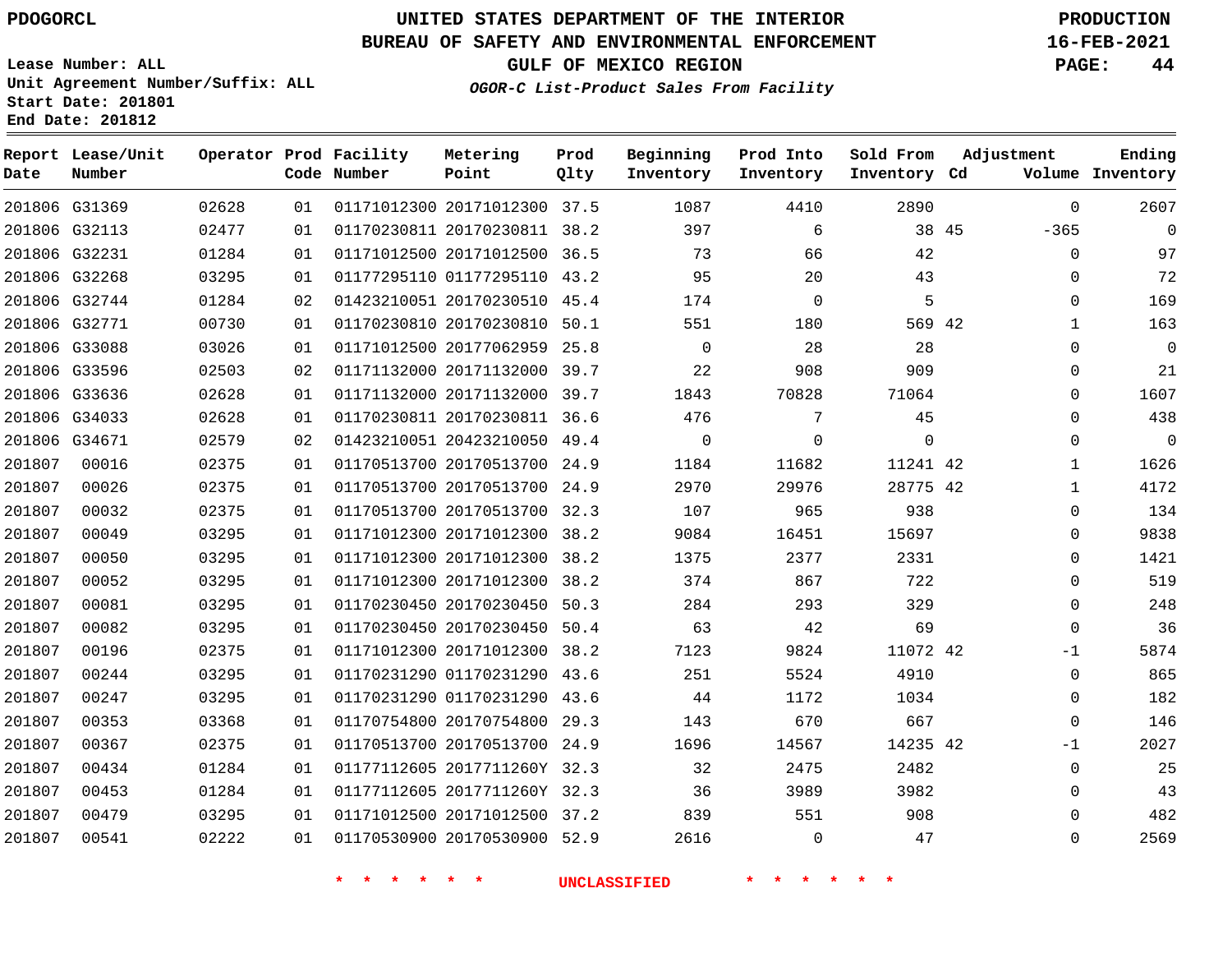## **UNITED STATES DEPARTMENT OF THE INTERIOR PDOGORCL PRODUCTION**

#### **BUREAU OF SAFETY AND ENVIRONMENTAL ENFORCEMENT 16-FEB-2021**

**Lease Number: ALL Unit Agreement Number/Suffix: ALL Start Date: 201801 End Date: 201812**

**GULF OF MEXICO REGION PAGE: 45**

**OGOR-C List-Product Sales From Facility**

| Date   | Report Lease/Unit<br>Number |       |    | Operator Prod Facility<br>Code Number | Metering<br>Point            | Prod<br>Qlty | Beginning<br>Inventory | Prod Into<br>Inventory | Sold From<br>Inventory Cd |        | Adjustment   | Ending<br>Volume Inventory |
|--------|-----------------------------|-------|----|---------------------------------------|------------------------------|--------------|------------------------|------------------------|---------------------------|--------|--------------|----------------------------|
| 201807 | 00560                       | 03288 | 01 |                                       | 01171132800 21171132800 48.4 |              | 1152                   | 26                     | 4                         |        | $\Omega$     | 1174                       |
| 201807 | 00577                       | 03059 | 01 |                                       | 01171012300 20171012300 38.2 |              | 10902                  | 16740                  | 17630                     |        | 0            | 10012                      |
| 201807 | 00680                       | 03520 | 01 |                                       | 01170230700 20170230700      | $\Omega$     | 422                    | $\Omega$               | $\mathbf 0$               |        | $\Omega$     | 422                        |
| 201807 | 00693                       | 03368 | 01 |                                       | 01170754800 20170754800      | 29.3         | 118                    | 91                     | 190 42                    |        | $\mathbf 1$  | 20                         |
| 201807 | 00694                       | 03368 | 01 |                                       | 01170754800 20170754800      | 29.3         | 1160                   | 5598                   | 5543                      |        | $\mathbf{0}$ | 1215                       |
| 201807 | 00697                       | 03368 | 02 |                                       | 01170754800 20170754800      | 29.3         | 115                    | 523                    | 525 42                    |        | $\mathbf 1$  | 114                        |
| 201807 | 00775                       | 02899 | 01 |                                       | 01171131600 20171131600 42.8 |              | 9                      | $\Omega$               | $\Omega$                  |        | $\mathbf 0$  | 9                          |
| 201807 | 00796                       | 02628 | 01 |                                       | 01171012300 20171012300      | 38.2         | 6161                   | 11217                  | 10670                     |        | $\Omega$     | 6708                       |
| 201807 | 00839                       | 02451 | 01 |                                       | 01170513800 20170513800 32.1 |              | 80                     | 3688                   | 3690                      |        | $\mathbf 0$  | 78                         |
| 201807 | 754303001A                  | 00059 | 01 |                                       | 01170230811 20170230811 43.1 |              | 56                     | 2140                   | 1473 09                   |        | $-475$       | 248                        |
| 201807 | 754306006A                  | 00689 | 01 |                                       | 01608128271 20608128271 28.4 |              | 354861                 | 843847                 | 83100 09                  |        | $-817220$    | 298388                     |
| 201807 | 754306012A                  | 01207 | 01 |                                       | 01608128270 20608128270 25.2 |              | 60040                  | 73467                  |                           | $0$ 09 | $-56614$     | 76893                      |
| 201807 | 754306013A                  | 01207 | 01 |                                       | 01608128270 20608128270      | 25.2         | 274513                 | 266798                 |                           | $0$ 09 | $-229288$    | 312023                     |
| 201807 | 754307005A                  | 03481 | 01 |                                       | 01170573601 20170573601 25.2 |              | 131                    | 1128                   | 1099                      |        | 0            | 160                        |
|        | 201807 754307017A           | 02970 | 02 |                                       | 01171132800 20170230811 43.1 |              | 479                    | 9254                   | 8661                      |        | 0            | 1072                       |
|        | 201807 754310009A           | 03481 | 01 |                                       | 01170573601 20170573601 25.2 |              | 346                    | 1574                   | 1590                      |        | 0            | 330                        |
|        | 201807 754315006A           | 03368 | 01 |                                       | 01170754800 20170754800 29.3 |              | 133                    | 685                    | 669                       |        | 0            | 149                        |
|        | 201807 7543880060           | 03295 | 01 |                                       | 01170230450 20170230450 50.3 |              | 208                    | 198                    | 238                       |        | $\Omega$     | 168                        |
|        | 201807 7543890080           | 02375 | 01 |                                       | 01170513700 20170513700 29.4 |              | 5                      | $\mathbf 0$            | 5                         |        | 0            | $\mathbf 0$                |
|        | 201807 7543930100           | 03026 | 02 |                                       | 01170230450 20170230450 50.4 |              | 1078                   | 454                    | 1147                      |        | 0            | 385                        |
|        | 201807 7543940080           | 03295 | 01 |                                       | 01170230811 20170230811      | 43           | 128                    | 2519                   | 2182                      |        | $\mathbf{0}$ | 465                        |
|        | 201807 754396015A           | 01284 | 01 |                                       | 01608103650 20608103650 36.2 |              | 32                     | 11208                  | 11213                     |        | $\mathbf 0$  | 27                         |
|        | 201807 8910020210           | 02451 | 01 |                                       | 01170513800 20170513800 32.1 |              | 1056                   | 71485                  | 71027                     |        | 0            | 1514                       |
|        | 201807 8910024540           | 02451 | 01 |                                       | 01170513800 20170513800 32.1 |              | 1090                   | 68923                  | 68553                     |        | $\mathbf 0$  | 1460                       |
|        | 201807 8910029320           | 02375 | 01 |                                       | 01170513700 20170513700 32.3 |              | 4148                   | 33762                  | 33210 42                  |        | $-1$         | 4699                       |
|        | 201807 8910034440           | 02375 | 01 |                                       | 01170513700 20170513700 31.4 |              | 6441                   | 52671                  | 51783 42                  |        | 3            | 7332                       |
|        | 201807 8910039150           | 03481 | 01 |                                       | 01170573601 20170573601 28.3 |              | 21707                  | 11144                  | 8564                      |        | $\mathbf 0$  | 24287                      |
|        | 201807 8910086400           | 02222 | 02 |                                       | 01171012400 20171012400 62.9 |              | 17                     | $\mathbf{0}$           |                           | 3 42   | $\mathbf{1}$ | 15                         |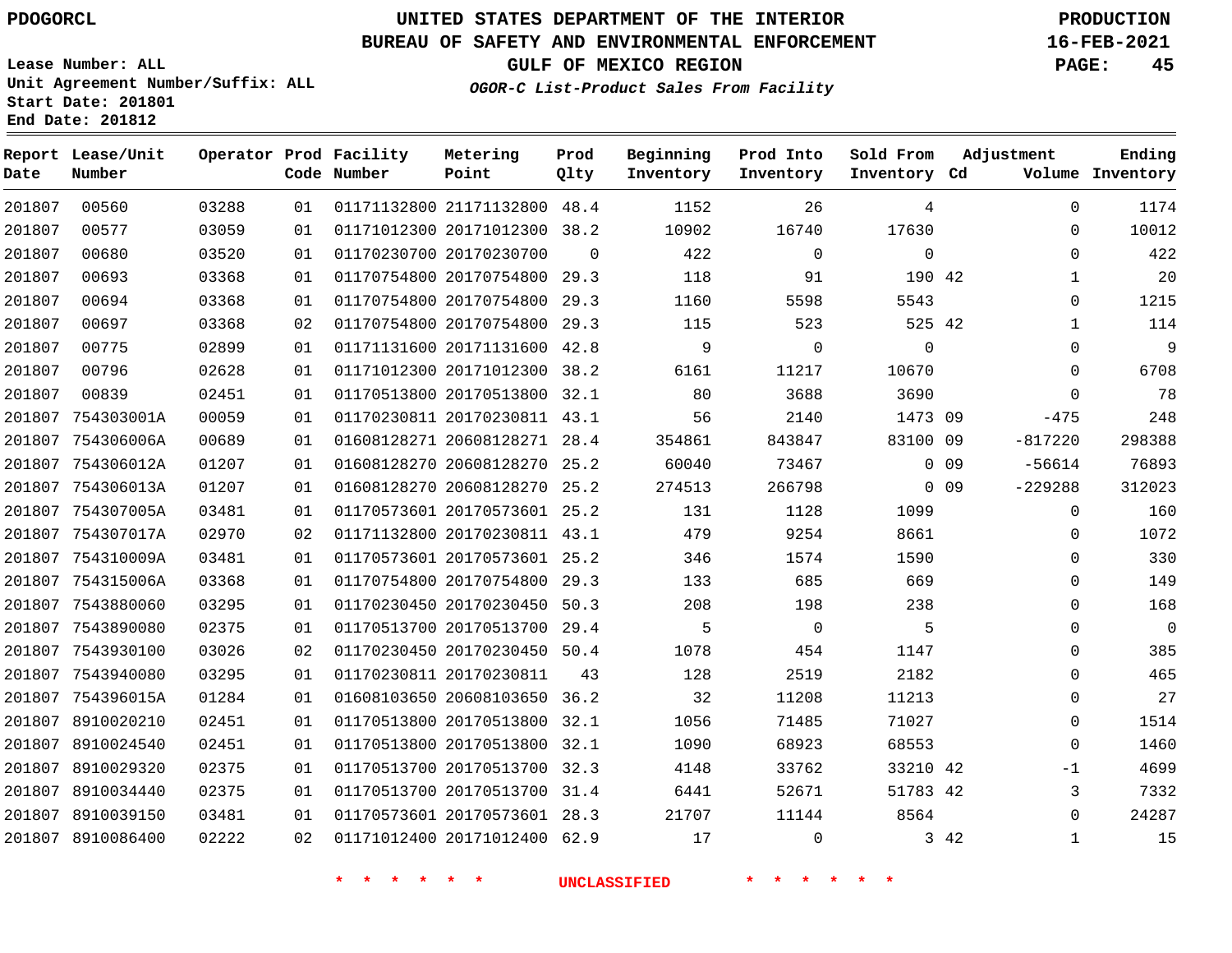#### **BUREAU OF SAFETY AND ENVIRONMENTAL ENFORCEMENT 16-FEB-2021**

**Lease Number: ALL Unit Agreement Number/Suffix: ALL Start Date: 201801**

**OGOR-C List-Product Sales From Facility**

**GULF OF MEXICO REGION PAGE: 46**

**End Date: 201812**

| Date   | Report Lease/Unit<br>Number |       |          | Operator Prod Facility<br>Code Number | Metering<br>Point                                            | Prod<br>Qlty | Beginning<br>Inventory | Prod Into<br>Inventory | Sold From<br>Inventory Cd | Adjustment |                         | Ending<br>Volume Inventory |
|--------|-----------------------------|-------|----------|---------------------------------------|--------------------------------------------------------------|--------------|------------------------|------------------------|---------------------------|------------|-------------------------|----------------------------|
|        | 201807 8910088130           | 02628 | 01<br>01 |                                       | 01171132800 21171132800 48.4<br>01171012400 20171012400 62.9 |              | 15<br>487              | $\mathbf 0$<br>352     | $\mathbf 0$<br>116        |            | $\mathbf 0$<br>$\Omega$ | 15<br>723                  |
|        |                             |       |          |                                       |                                                              |              | 502                    | 352                    | 116                       |            | 0                       | 738                        |
|        | 201807 8910089160           | 02375 | 01       |                                       | 01170513700 20170513700                                      | 30.2         | 462                    | 4605                   | 4426                      |            | $\mathbf 0$             | 641                        |
|        | 201807 891008927Y           | 03151 | 01       |                                       | 01170230400 20170230400                                      | 49.7         | 11                     | 31                     |                           | 34 42      | -1                      | 7                          |
|        | 201807 8910116580           | 02375 | 01       |                                       | 01170513700 20170513700 27.8                                 |              | 0                      | 146                    | 125 42                    |            | -1                      | 20                         |
| 201807 | 8910116740                  | 02375 | 01       |                                       | 01170513700 20170513700                                      | 29           | 310                    | 6925                   | 6270 42                   |            | -1                      | 964                        |
| 201807 | 8910116770                  | 02375 | 01       |                                       | 01170513700 20170513700                                      | 27.8         | $\mathbf 0$            | 882                    | 760 42                    |            | 1                       | 123                        |
|        | 201807 8910116790           | 02375 | 01       |                                       | 01170513700 20170513700                                      | 29.8         | 1145                   | 10719                  | 10372                     |            | $\Omega$                | 1492                       |
|        | 201807 8910116800           | 02375 | 01       |                                       | 01170513700 20170513700                                      | 28.9         | 3219                   | 35308                  | 33615 42                  |            | 1                       | 4913                       |
|        |                             |       | 02       |                                       | 01170513700 20170513700 27.8                                 |              | 0                      | 1642<br>.              | 1413                      |            | $\Omega$                | 229                        |
|        |                             |       |          |                                       |                                                              |              | 3219                   | 36950                  | 35028                     |            | 1                       | 5142                       |
|        | 201807 891011687A           | 03368 | 01       |                                       | 01170754800 20170754800 29.3                                 |              | 40                     | 228                    | 219                       |            | $\Omega$                | 49                         |
|        | 201807 891011687C           | 03368 | 01       |                                       | 01170754800 20170754800 29.3                                 |              | 331                    | 1661                   | 1631                      |            | $\Omega$                | 361                        |
|        | 201807 891011687D           | 03368 | 01       |                                       | 01170754800 20170754800 29.3                                 |              | 77                     | 336                    | 340                       |            | $\Omega$                | 73                         |
| 201807 | 891011687E                  | 03368 | 01       |                                       | 01170754800 20170754800                                      | 29.3         | 10                     | 28                     | 32                        |            | 0                       | 6                          |
|        | 201807 8910117330           | 03368 | 01       |                                       | 01170754800 20170754800 29.3                                 |              | 73                     | 58                     | 119 42                    |            | 1                       | 13                         |
|        | 201807 8910123270           | 03295 | 01       |                                       | 01177215100 20177215102 31.5                                 |              | 45                     | 4192                   | 4193                      |            | 0                       | 44                         |
|        | 201807 8910123320           | 03295 | 01       |                                       | 01177215100 20177215102 31.5                                 |              | 84                     | 6922                   | 6933                      |            | $\mathbf{0}$            | 73                         |
|        | 201807 8910123330           | 03295 | 01       |                                       | 01177215100 20177215102 31.5                                 |              | 125                    | 10545                  | 10559                     |            | $\Omega$                | 111                        |
|        | 201807 8910202560           | 02375 | 01       |                                       | 01170513700 20170513700 28.6                                 |              | 409                    | 3040                   | 3025 42                   |            | $-1$                    | 423                        |
| 201807 | G00985                      | 02375 | 01       |                                       | 0117709260A 2017709260A 32.2                                 |              | 377                    | 7519                   | 7519                      |            | 0                       | 377                        |
|        | 201807 G01036               | 03209 | 02       |                                       | 01171092651 20171092650 56.9                                 |              | 3275                   | $\Omega$               | $\Omega$                  |            | 0                       | 3275                       |
| 201807 | G01083                      | 02375 | 01       |                                       | 01170513700 20170513700                                      | 29           | 596                    | 12858                  | 11665                     |            | $\Omega$                | 1789                       |
|        | 201807 G01084               | 02375 | 01       |                                       | 01170513700 20170513700 30.2                                 |              | 51                     | 3243                   | 2843                      |            | $\Omega$                | 451                        |
|        | 201807 G01090               | 02375 | 01       |                                       | 01170513700 20170513700 27.8                                 |              | 222                    | 3828                   | 3519 42                   |            | 2                       | 533                        |
|        | 201807 G01091               | 02375 | 01       |                                       | 01170513700 20170513700 29.2                                 |              | 440                    | 7985                   | 7315 42                   |            | 3                       | 1113                       |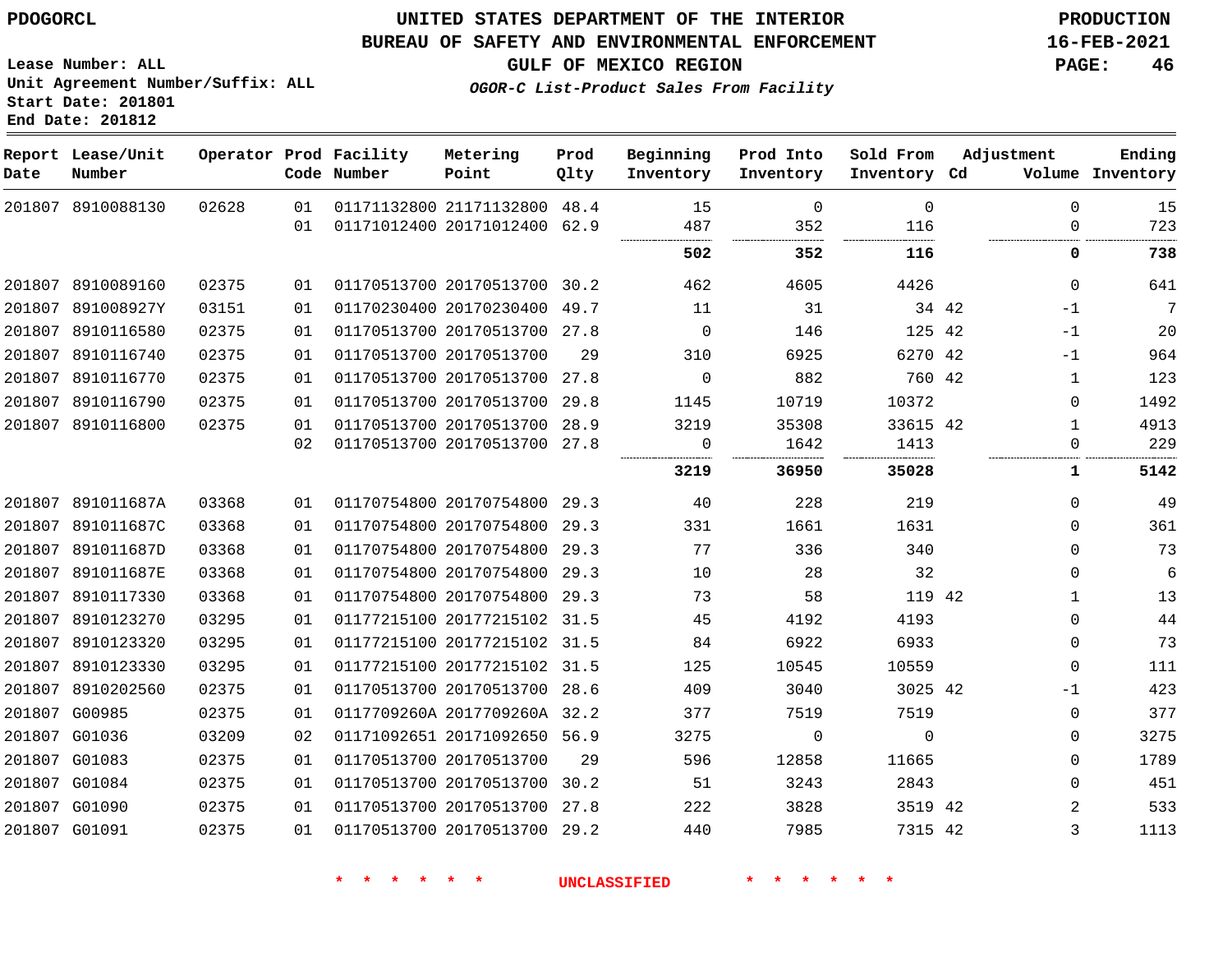**End Date: 201812**

**Report Lease/Unit**

## **UNITED STATES DEPARTMENT OF THE INTERIOR PDOGORCL PRODUCTION**

#### **BUREAU OF SAFETY AND ENVIRONMENTAL ENFORCEMENT 16-FEB-2021**

**Lease Number: ALL Unit Agreement Number/Suffix: ALL Start Date: 201801**

**Operator Prod Facility**

**GULF OF MEXICO REGION PAGE: 47**

**Prod**

**Metering**

**Adjustment**

**Ending**

**OGOR-C List-Product Sales From Facility**

**Beginning Prod Into**

**Sold From**

| Volume Inventory |              |      | Inventory Cd | Inventory   | Inventory   | Qlty     | Point                        | Code Number             |    |       | Number        | Date |
|------------------|--------------|------|--------------|-------------|-------------|----------|------------------------------|-------------------------|----|-------|---------------|------|
| 35               | $\mathbf 0$  |      | 215          | 250         | 0           |          | 01170513700 20170513700 27.8 |                         | 01 | 02375 | 201807 G01092 |      |
| 61               | $\mathbf 0$  |      | $\Omega$     | $\Omega$    | 61          | $\Omega$ |                              | 01171092651 20171092650 | 01 | 03295 | 201807 G01198 |      |
| 546              | $\mathbf 0$  |      | $\Omega$     | $\Omega$    | 546         | $\Omega$ | 01171092651 20171092650      |                         | 01 | 03295 | 201807 G01208 |      |
| 126              | $-1$         | 0.42 |              | $\mathbf 0$ | 127         | $\Omega$ |                              | 01171132800 21171132800 | 02 | 02375 | 201807 G01210 |      |
| 186              | $\mathbf{0}$ |      | 6206         | 6123        | 269         |          | 01177092600 20177092600 42.3 |                         | 01 | 03295 | 201807 G01220 |      |
| 222              | $\mathbf{0}$ |      | 1042         | 930         | 334         |          | 01170230400 20170230400 49.7 |                         | 01 | 03151 | 201807 G01351 |      |
| 33               | $-1$         |      | 232 42       | 239         | 27          |          | 01170513700 20170513700 24.9 |                         | 02 | 02375 | 201807 G01447 |      |
| 639              | $\mathbf 0$  |      | 30005        | 30168       | 476         | 32.1     |                              | 01170513800 20170513800 | 01 | 02451 | 201807 G01497 |      |
| 81               | $\Omega$     |      | 3824         | 3848        | 57          | 32.1     | 01170513800 20170513800      |                         | 01 | 02451 | 201807 G01498 |      |
| 13               | $\mathbf 0$  |      | 1261         | 1264        | 10          |          | 01177215100 20177215102 31.5 |                         | 01 | 03295 | 201807 G01610 |      |
| 760              | 1            |      | 6236 42      | 5458        | 1537        | 29.4     | 01170513700 20170513700      |                         | 01 | 02375 | 201807 G01619 |      |
| 462              | $\mathbf 0$  |      | 3263         | 3318        | 407         |          | 01170513700 20170513700 29.4 |                         | 01 | 02375 | 201807 G01620 |      |
| 172              | $\Omega$     |      | 484          | 591         | 65          | 71       |                              | 01423210051 20423210050 | 01 | 03295 | 201807 G01757 |      |
| 107              | $\Omega$     |      | 74           | 118         | 63          | 43       | 01423210051 20170230500      |                         | 02 | 01284 | 201807 G01848 |      |
| 2192             | 0            |      | 1483         | 2430<br>    | 1245        | 43       |                              | 01170230500 20170230500 | 02 | 01978 |               |      |
| 2299             | 0            |      | 1557         | 2548        | 1308        |          |                              |                         |    |       |               |      |
| 3676             | $\Omega$     |      | 8620         | 2675        | 9621        |          | 01170231110 20170231110 42.1 |                         | 01 | 03295 | 201807 G01860 |      |
| 998              | $\Omega$     |      | 2232         | 1142        | 2088        |          | 01171012500 20171012500 37.2 |                         | 01 | 03151 | 201807 G01865 |      |
| $\mathbf{1}$     | $\Omega$     |      | 135          | 136         | $\Omega$    |          | 01177215100 20177215102 31.5 |                         | 01 | 03295 | 201807 G01901 |      |
| 45               | $\mathbf 0$  |      | 4294         | 4286        | 53          |          | 01177215100 20177215102 31.5 |                         | 01 | 03295 | 201807 G01966 |      |
| 223              | $\mathbf 0$  |      | 21075        | 21104       | 194         |          | 01177215100 20177215102 31.5 |                         | 01 | 03295 | 201807 G01967 |      |
| 1103             | $\mathbf 0$  |      | 69938        | 69641       | 1400        |          | 01171132000 20171132000 39.6 |                         | 01 | 02628 | 201807 G02111 |      |
| 2565             | $\Omega$     |      | 4544         | 2932        | 4177        |          | 01171012500 20171012500 37.2 |                         | 01 | 03295 | 201807 G02161 |      |
| $\mathbf{1}$     | 0            |      | 36           | 35          | 2           |          | 01171132000 20171132000 39.6 |                         | 01 | 03295 | 201807 G02317 |      |
| 682              | $-1$         |      | 138 42       | 781         | 40          | 46.8     |                              | 01170230811 20170230810 | 01 | 02375 | 201807 G02429 |      |
| 872              | -4           | 042  |              | $\mathbf 0$ | 876         |          | 01171092651 20171092650 56.9 |                         | 02 | 02628 | 201807 G02601 |      |
| $\Omega$         | $\mathbf 0$  |      | $\Omega$     | $\Omega$    | $\mathbf 0$ |          | 01171132000 20171132000 39.6 |                         | 01 | 02628 | 201807 G02613 |      |
| 260              | $\mathbf 0$  |      | 711          | 894         | 77          | 71       | 01423210051 20423210050      |                         | 01 | 02451 | 201807 G02665 |      |
|                  |              |      |              |             |             |          |                              |                         |    |       |               |      |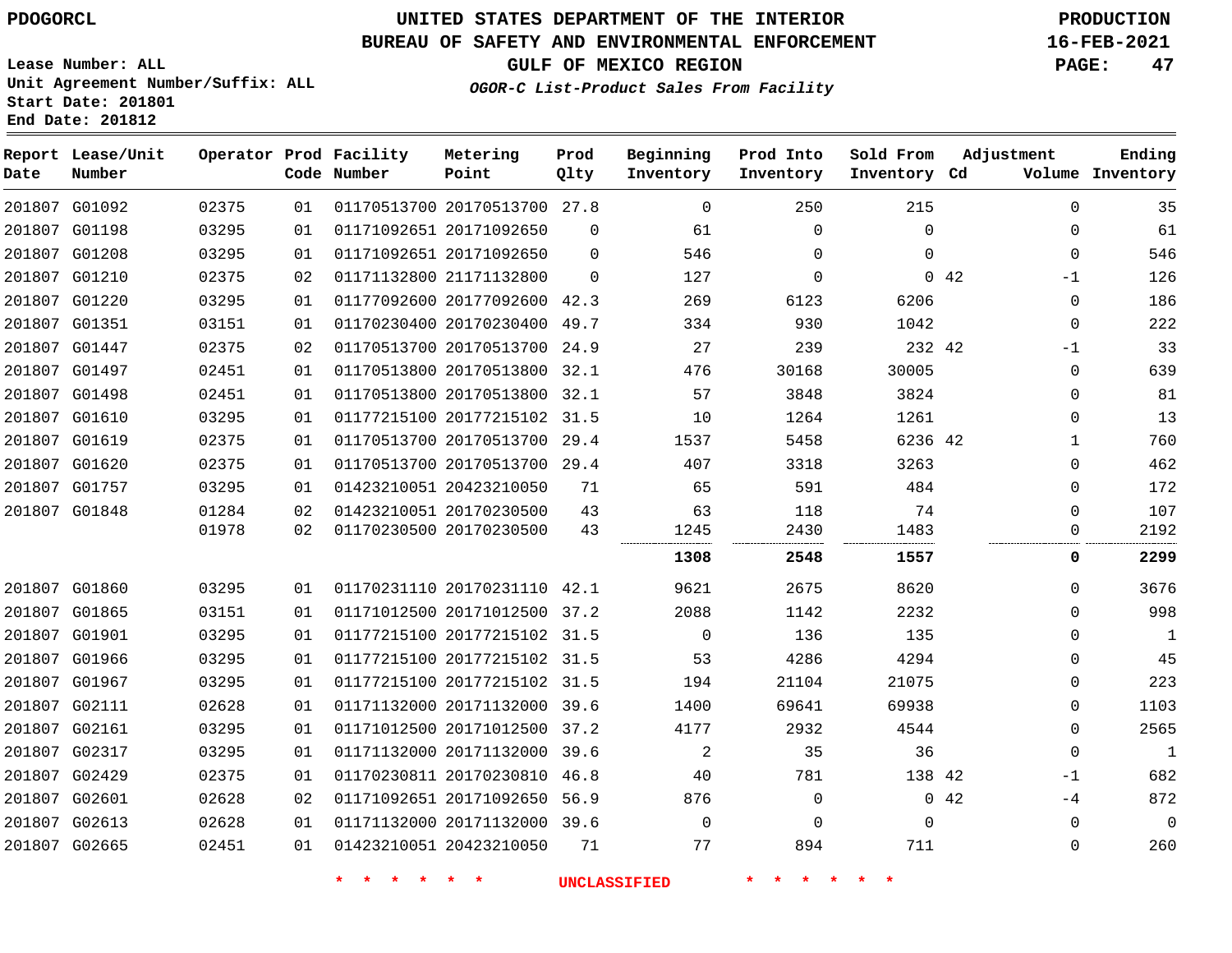**Report Lease/Unit**

**Number**

## **UNITED STATES DEPARTMENT OF THE INTERIOR PDOGORCL PRODUCTION**

#### **BUREAU OF SAFETY AND ENVIRONMENTAL ENFORCEMENT 16-FEB-2021**

**Lease Number: ALL Unit Agreement Number/Suffix: ALL Start Date: 201801 End Date: 201812**

**Operator Prod Facility**

**Code Number**

**Prod Qlty**

**Metering Point**

**GULF OF MEXICO REGION PAGE: 48**

**Inventory Cd Volume**

**Adjustment**

**Ending**

**OGOR-C List-Product Sales From Facility**

**Beginning Inventory** **Prod Into Inventory** **Sold From Inventory**

|               | 201807 G02705 | 02628 | 02   | 01170230810 20170230810 46.8 |          | 8922           | $\Omega$       | 8922        | $\Omega$            | $\mathbf 0$ |
|---------------|---------------|-------|------|------------------------------|----------|----------------|----------------|-------------|---------------------|-------------|
|               | 201807 G02825 | 03295 | 01   | 01170230812 20170230810 46.8 |          | 90             | 2155           | 362         | 0                   | 1883        |
|               | 201807 G02826 | 03295 | 01   | 01170231110 20170231110 42.1 |          | 1060           | 375            | 963         | $\Omega$            | 472         |
|               | 201807 G02895 | 02628 | 02   | 01171092651 20171092650 56.9 |          | 374            | $\overline{0}$ |             | $0\quad 42$<br>$-2$ | 372         |
|               | 201807 G02917 | 03247 | 01   | 01171092930 20171092930 37.1 |          | 71             | 335            | 344         | $\mathbf 0$         | 62          |
|               | 201807 G03061 | 03026 | 01   | 01423210051 20423210050 71.1 |          | 85             | 896            | 721 42      | 1                   | 261         |
|               | 201807 G03152 | 03295 | 01   | 01177092600 20177092600 42.3 |          | 182            | 7345           | 7304        | 0                   | 223         |
| 201807 G03331 |               | 02628 | 01   | 01171132800 20171132000 39.6 |          | 391            | 18006          | 18112       | $\Omega$            | 285         |
|               | 201807 G03793 | 03295 | 01   | 01171012500 20171012500 37.2 |          | 24             | 16             | 26          | $\Omega$            | 14          |
| 201807 G04081 |               | 03295 | 01   | 01170230812 20170230810 46.8 |          | 893            | 14524          | 2724        | 0                   | 12693       |
| 201807 G04087 |               | 02899 | 01   | 01171131600 20171131600      | $\Omega$ | 4261           | 3484           | $\Omega$    | $\Omega$            | 7745        |
|               | 201807 G04232 | 00730 | 01   | 01171012500 20171012500 37.2 |          | 678            | 480            | 739 42      | 1                   | 420         |
| 201807 G04421 |               | 03295 | 01   | 01171131600 20171131600      | $\Omega$ | 854            | $\mathbf 0$    | $\mathbf 0$ | $\mathbf 0$         | 854         |
|               | 201807 G04452 | 02628 | 01   | 01171132000 20171132000 39.6 |          | 1337           | 66446          | 66731       | $\mathbf 0$         | 1052        |
|               | 201807 G04800 | 02970 | 02   | 01177062608 2017706260A 37.5 |          | $\overline{0}$ | 26             | 26          | $\mathbf 0$         | $\mathbf 0$ |
| 201807 G04809 |               | 02312 | 01   | 01177082950 20177082956 25.6 |          | 222            | 5689           | 5572 42     | -1                  | 338         |
| 201807 G04818 |               | 03295 | 01   | 01170230500 20170230500      | 43       | 116            | 109            | 127         | $\Omega$            | 98          |
|               | 201807 G05006 | 01284 | 02   | 01423210051 20170230510 45.6 |          | 424            | 0              | 20          | $\Omega$            | 404         |
| 201807 G05431 |               | 02970 | 02   | 01177062608 2017706260A 37.5 |          | 71             | 13633          | 13629       | $\Omega$            | 75          |
|               | 201807 G05504 | 00730 | 01   | 01171132800 21171132800 48.4 |          | 9187           | 348            | 33          | $\Omega$            | 9502        |
|               |               | 02970 | 02   | 01171132800 21171132800 48.4 |          | 11219          | 218            | 40          | 0                   | 11397       |
|               |               | 03295 | 01   | 01171132800 21171132800 48.4 |          | 3680           | 100            | 13          | $\cup$              | 3767        |
|               |               |       |      |                              |          | 24086          | 666            | 86          | 0                   | 24666       |
|               | 201807 G05505 | 02628 | O 1  | 01171012400 20171012400 62.9 |          | 1108           | 514            | 263         | $\Omega$            | 1359        |
|               |               |       | 01   | 01171132800 21171132800 48.4 |          | 36             | $\Omega$       |             | 0                   | 36          |
|               |               |       |      |                              |          | 1144           | 514            | 263         | 0                   | 1395        |
|               | 201807 G05612 | 03295 | 01 D | 01171012500 20171012500 37.2 |          | 5158           | 6902           | 6023        | $\Omega$            | 6037        |
| 201807 G06069 |               | 03295 | 01   | 01423210051 20423210050      | 71       | 6              | 90             | 70          | $\Omega$            | 26          |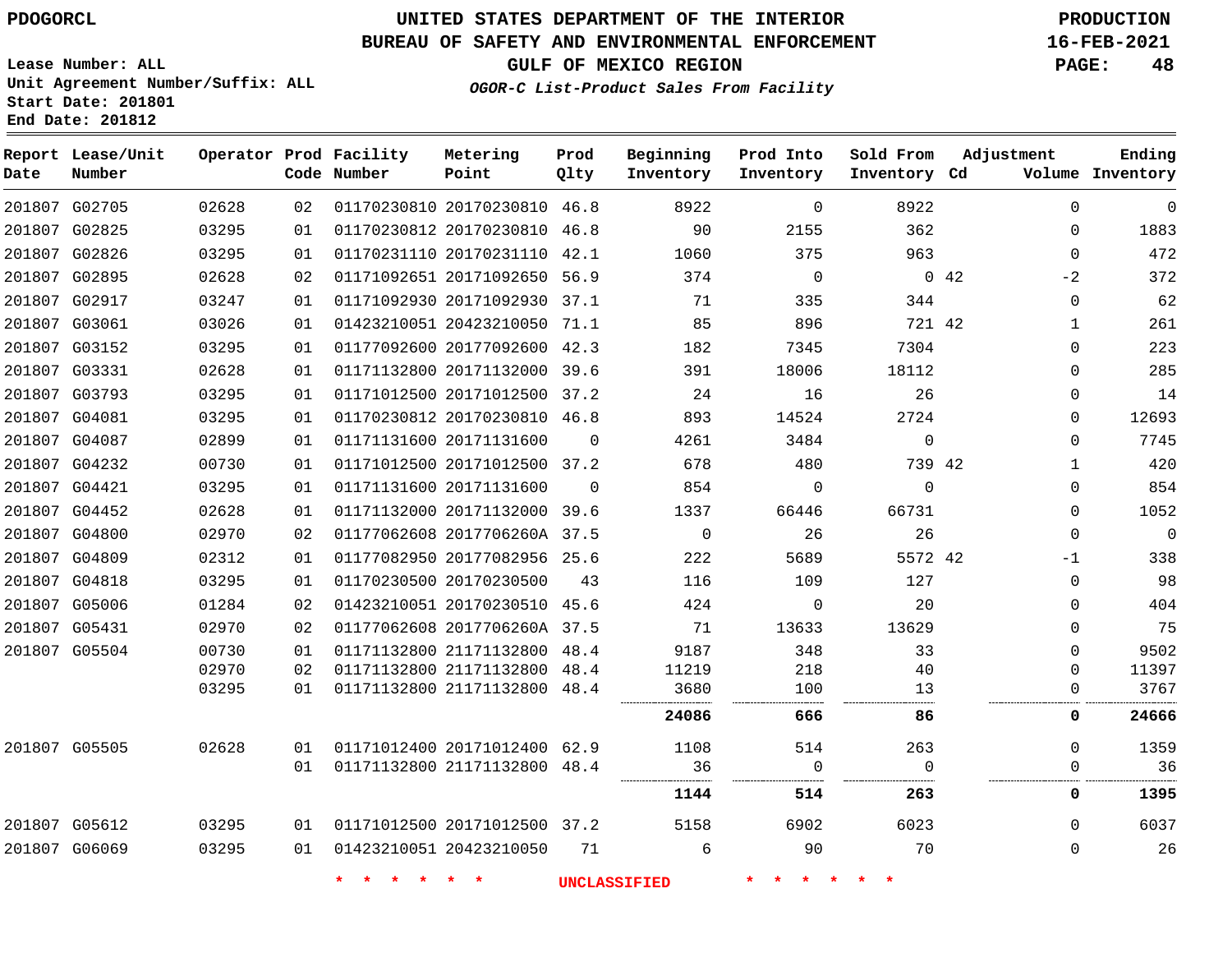#### **BUREAU OF SAFETY AND ENVIRONMENTAL ENFORCEMENT 16-FEB-2021**

**OGOR-C List-Product Sales From Facility**

**GULF OF MEXICO REGION PAGE: 49**

**Lease Number: ALL Unit Agreement Number/Suffix: ALL Start Date: 201801 End Date: 201812**

| Date          | Report Lease/Unit<br>Number |       |    | Operator Prod Facility<br>Code Number | Metering<br>Point            | Prod<br>Qlty | Beginning<br>Inventory | Prod Into<br>Inventory | Sold From<br>Inventory Cd | Adjustment   | Ending<br>Volume Inventory |
|---------------|-----------------------------|-------|----|---------------------------------------|------------------------------|--------------|------------------------|------------------------|---------------------------|--------------|----------------------------|
|               | 201807 G06168               | 02801 | 02 |                                       | 01170230450 20170230450      | $\Omega$     | 6                      | $\Omega$               | $\Omega$                  | $\mathbf 0$  | 6                          |
|               | 201807 G06668               | 02375 | 01 |                                       | 01171132000 20171132000 39.6 |              | 18                     | 900                    | 905 42                    | 2            | 15                         |
|               | 201807 G07703               | 02375 | 02 |                                       | 01171132800 21171132800      | $\Omega$     | $\Omega$               | $\mathbf 0$            | $\Omega$                  | $\Omega$     | $\Omega$                   |
|               | 201807 G07736               | 02628 | 01 |                                       | 01171132800 20171132000 39.6 |              | 1                      | 0                      | $\Omega$                  | $\mathbf 0$  | 1                          |
| 201807 G07760 |                             | 01284 | 01 |                                       | 01177122950 20177122950      | 30           | 162                    | 35878                  | 35878                     | $\Omega$     | 162                        |
| 201807 G07917 |                             | 03247 | 01 |                                       | 01170573602 20170573602 33.2 |              | 17913                  | 37851                  | 22863 42                  | 1            | 32902                      |
| 201807 G09631 |                             | 01284 | 01 |                                       | 01177122950 20177122950      | 30           | $\mathbf{1}$           | 287                    | 287                       | $\Omega$     | $\mathbf{1}$               |
|               | 201807 G10794               | 03295 | 01 |                                       | 01177122950 20177122950      | 30           | 9                      | 2357                   | 2355                      | $\mathbf 0$  | 11                         |
|               | 201807 G10910               | 03026 | 01 |                                       | 01177245110 2017724511G 44.7 |              | $\Omega$               | 4123                   | 4123                      | $\Omega$     | $\mathbf 0$                |
| 201807 G11870 |                             | 02375 | 01 |                                       | 01171132000 20171132000 39.6 |              | 45                     | 2730                   | 2733 42                   | $\mathbf{1}$ | 43                         |
| 201807 G11984 |                             | 02801 | 02 |                                       | 01171092651 20171092650      | $\Omega$     | 126                    | $\Omega$               | $\Omega$                  | $\Omega$     | 126                        |
| 201807 G12355 |                             | 03209 | 01 |                                       | 01171012300 20171012300      | 38.2         | 33700                  | 61563                  | 58411                     | $\Omega$     | 36852                      |
| 201807 G12358 |                             | 03209 | 01 |                                       | 01171012300 20171012300 38.2 |              | 0                      | 61                     | 61                        | $\Omega$     | $\mathbf 0$                |
| 201807 G12802 |                             | 02628 | 01 |                                       | 01170230811 20170230811 43.1 |              | $\Omega$               | $\overline{2}$         | $\overline{2}$            | $\Omega$     | $\Omega$                   |
| 201807 G13081 |                             | 01284 | 01 |                                       | 01608103650 20608103650 36.2 |              | 97                     | 26929                  | 26951                     | 0            | 75                         |
| 201807 G13563 |                             | 03520 | 01 |                                       | 01170230811 20170230811 43.1 |              | 2                      | $\Omega$               | 2                         | $\Omega$     | $\Omega$                   |
| 201807 G13938 |                             | 01284 | 01 |                                       | 01171012500 20171012500 37.2 |              | 1671                   | 2733                   | 2010                      | $\mathbf 0$  | 2394                       |
| 201807 G14342 |                             | 02628 | 01 |                                       | 01170230811 20170230811 43.1 |              | 1109                   | 51806                  | 46912                     | $\mathbf 0$  | 6003                       |
| 201807 G14493 |                             | 03247 | 01 |                                       | 01171092930 20171092930 37.1 |              | 94                     | 444                    | 456                       | $\mathbf 0$  | 82                         |
| 201807 G14535 |                             | 02628 | 01 |                                       | 01171012500 20171012500 37.2 |              | 4771                   | 1219                   | 4924                      | $\mathbf 0$  | 1066                       |
| 201807 G15050 |                             | 03295 | 01 |                                       | 01170231110 20170231110 42.1 |              | 5674                   | 691                    | 5316                      | $\Omega$     | 1049                       |
| 201807 G15239 |                             | 02375 | 02 |                                       | 01171012500 20171012500 37.2 |              | 206                    | 134                    | 223                       | 0            | 117                        |
| 201807 G15263 |                             | 03295 | 01 |                                       | 01171132000 20171132000 39.6 |              | 25                     | 640                    | 655                       | $\mathbf 0$  | 10                         |
| 201807 G15277 |                             | 03295 | 01 |                                       | 01171012400 20171012400 62.8 |              | 983                    | 0                      | 151                       | $\mathbf 0$  | 832                        |
|               | 201807 G16515               | 03026 | 01 |                                       | 01177245110 2017724511G 44.7 |              | $\mathbf 0$            | 7279                   | 7279                      | $\mathbf 0$  | $\overline{0}$             |
| 201807 G17858 |                             | 03295 | 01 |                                       | 01170530900 20170530900 52.9 |              | 572                    | $\Omega$               | 11                        | $\Omega$     | 561                        |
| 201807 G17912 |                             | 02970 | 02 |                                       | 01177062608 2017706260A 37.5 |              | 20                     | 2977                   | 2980 42                   | -1           | 16                         |
| 201807 G17921 |                             | 03026 | 01 |                                       | 01171012500 20177062959 25.3 |              | $\Omega$               | 28888                  | 28888                     | $\mathbf 0$  | $\mathsf 0$                |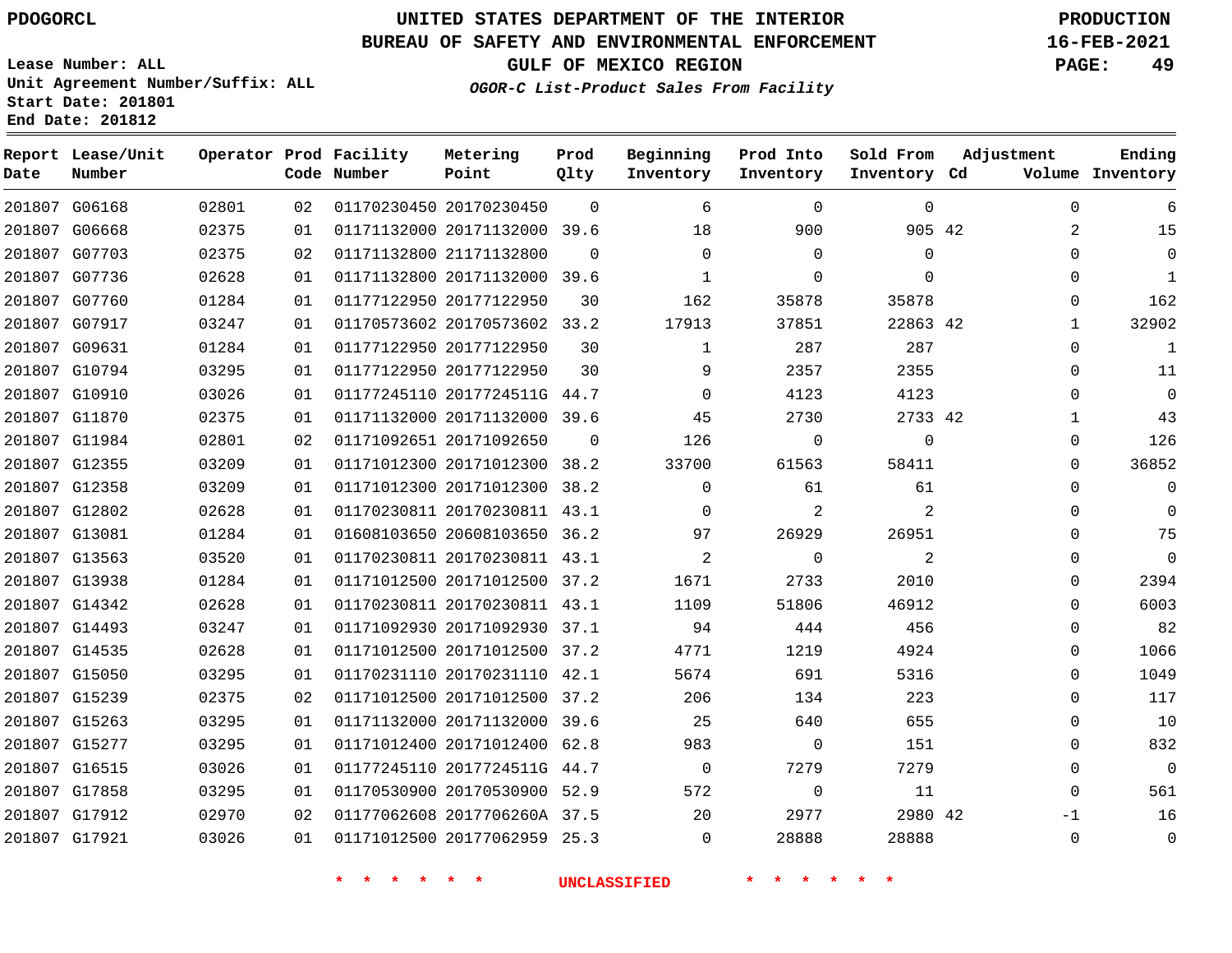### **BUREAU OF SAFETY AND ENVIRONMENTAL ENFORCEMENT 16-FEB-2021**

**Lease Number: ALL Unit Agreement Number/Suffix: ALL Start Date: 201801 End Date: 201812**

**OGOR-C List-Product Sales From Facility**

|  |                       | FETY AND ENVIRONMENTAL ENFORCEMENT | 16-FEB-2021  |    |
|--|-----------------------|------------------------------------|--------------|----|
|  | GULF OF MEXICO REGION |                                    | <b>PAGE:</b> | 50 |

| Date | Report Lease/Unit<br>Number |       |    | Operator Prod Facility<br>Code Number | Metering<br>Point            | Prod<br>Qlty | Beginning<br>Inventory | Prod Into<br>Inventory | Sold From<br>Inventory Cd | Adjustment  | Ending<br>Volume Inventory   |
|------|-----------------------------|-------|----|---------------------------------------|------------------------------|--------------|------------------------|------------------------|---------------------------|-------------|------------------------------|
|      | 201807 G20605               | 03026 | 01 |                                       | 01423550141 20423550140 29.6 |              | 1162                   | $\mathbf 0$            | 163                       |             | 999<br>$\Omega$              |
|      | 201807 G20660               | 03295 | 01 |                                       | 01170230450 20170230450 50.4 |              | 237                    | 228                    | 272                       |             | 193<br>$\mathbf 0$           |
|      | 201807 G21096               | 03295 | 01 |                                       | 01170230811 20170230811 43.1 |              | 2                      | 58                     | 53                        |             | 7<br>$\Omega$                |
|      | 201807 G21532               | 03520 | 01 |                                       | 01170230811 20170230811 43.1 |              | 164                    | 280                    | 411 42                    | $-1$        | 32                           |
|      | 201807 G21534               | 03520 | 01 |                                       | 01170230811 20170230811 43.1 |              | 121                    | 4012                   | 3669 42                   |             | 465<br>$\mathbf{1}$          |
|      | 201807 G21592               | 02628 | 02 |                                       | 01171132000 20171132000 39.6 |              | 8                      | 320                    | 323                       |             | 5<br>$\mathbf 0$             |
|      | 201807 G21655               | 03247 | 02 |                                       | 01171132800 21171132800 48.4 |              | 2774                   | 90                     | 10                        |             | 2854<br>$\Omega$             |
|      | 201807 G22268               | 02777 | 02 |                                       | 01170230810 2042709015I 52.8 |              | $\mathbf 0$            | $\mathbf 0$            | $\Omega$                  |             | $\mathbf 0$<br>$\mathbf 0$   |
|      | 201807 G22501               | 03151 | 01 |                                       | 01170230400 20170230400 49.7 |              | 1037                   | 3683                   | 3839                      |             | 881<br>$\Omega$              |
|      | 201807 G22505               | 02375 | 02 |                                       | 01170230811 20170230811 43.1 |              | 31                     | 460                    | 438                       |             | 53<br>$\Omega$               |
|      | 201807 G22513               | 02579 | 02 |                                       | 01170230500 20170230500 44.9 |              | 3                      | $\mathbf 0$            | $\mathbf 0$               |             | 3<br>$\mathbf 0$             |
|      | 201807 G22621               | 03247 | 01 |                                       | 01171132800 21171132800 48.4 |              | 10599                  | 328                    | 38                        |             | 10889<br>$\Omega$            |
|      | 201807 G23730               | 03520 | 01 |                                       | 01170230810 20170230811 43.1 |              | 7                      | $\mathsf{O}$           | 7                         |             | $\mathbf 0$<br>$\Omega$      |
|      | 201807 G23735               | 03295 | 01 |                                       | 01170230812 20170230810 65.8 |              | 88                     | 1896                   | 327                       |             | 1657<br>$\Omega$             |
|      | 201807 G23736               | 00730 | 01 |                                       | 01170230810 20170230810 46.8 |              | 191                    | 3082                   | 580                       |             | 2693<br>$\mathbf 0$          |
|      | 201807 G23851               | 02503 | 02 |                                       | 01171012300 20171012300 53.7 |              | 3003                   | 6726                   | 5707                      |             | 4022<br>$\Omega$             |
|      |                             |       | 02 |                                       | 01171012400 20171012400 62.9 |              | 5903                   | $\mathbf 0$            | 907                       |             | 4996<br>$\Omega$             |
|      |                             |       |    |                                       |                              |              | 8906                   | 6726                   | 6614                      |             | 9018<br>0                    |
|      | 201807 G23933               | 03295 | 01 |                                       | 01171092651 20171092650      | $\Omega$     | $\mathbf{1}$           | $\mathbf 0$            | $\mathbf 0$               |             | $\mathbf{1}$<br>$\Omega$     |
|      | 201807 G24730               | 03295 | 01 |                                       | 01170230500 20170230500      | 43           | 267                    | 432                    | 309                       |             | 390<br>$\Omega$              |
|      | 201807 G24870               | 02970 | 02 |                                       | 01177062608 2017706260A 37.5 |              | 4                      | 410                    | 411 42                    |             | $-3$<br>$\mathbf 0$          |
|      | 201807 G24883               | 02628 | 02 |                                       | 01171092651 20171092650 56.9 |              | 726                    | $\mathbf{0}$           |                           | $0\quad 42$ | 728<br>2                     |
|      | 201807 G24898               | 03368 | 02 |                                       | 01171012300 20171012300 38.2 |              | 361                    | $\Omega$               | 361                       |             | $\boldsymbol{0}$<br>$\Omega$ |
|      | 201807 G24924               | 03247 | 01 |                                       | 01171132800 21171132800 48.4 |              | 2322                   | 39                     | 8                         |             | 2353<br>$\Omega$             |
|      | 201807 G24926               | 03247 | 02 |                                       | 01171132800 21171132800      | $\Omega$     | 44                     | $\mathbf 0$            | $\Omega$                  |             | 44<br>$\Omega$               |
|      | 201807 G24990               | 01284 | 01 |                                       | 01608103650 20608103650 36.2 |              | 93                     | 25677                  | 25698                     |             | 72<br>$\Omega$               |
|      | 201807 G25524               | 03295 | 01 |                                       | 01170230450 20170230450 50.4 |              | 408                    | 534                    | 489                       |             | 453<br>$\Omega$              |
|      | 201807 G25606               | 02375 | 01 |                                       | 01170230811 20170230810 46.8 |              | 21                     | 323                    |                           | 62 42       | 283<br>1                     |
|      |                             |       |    |                                       |                              |              |                        |                        |                           |             |                              |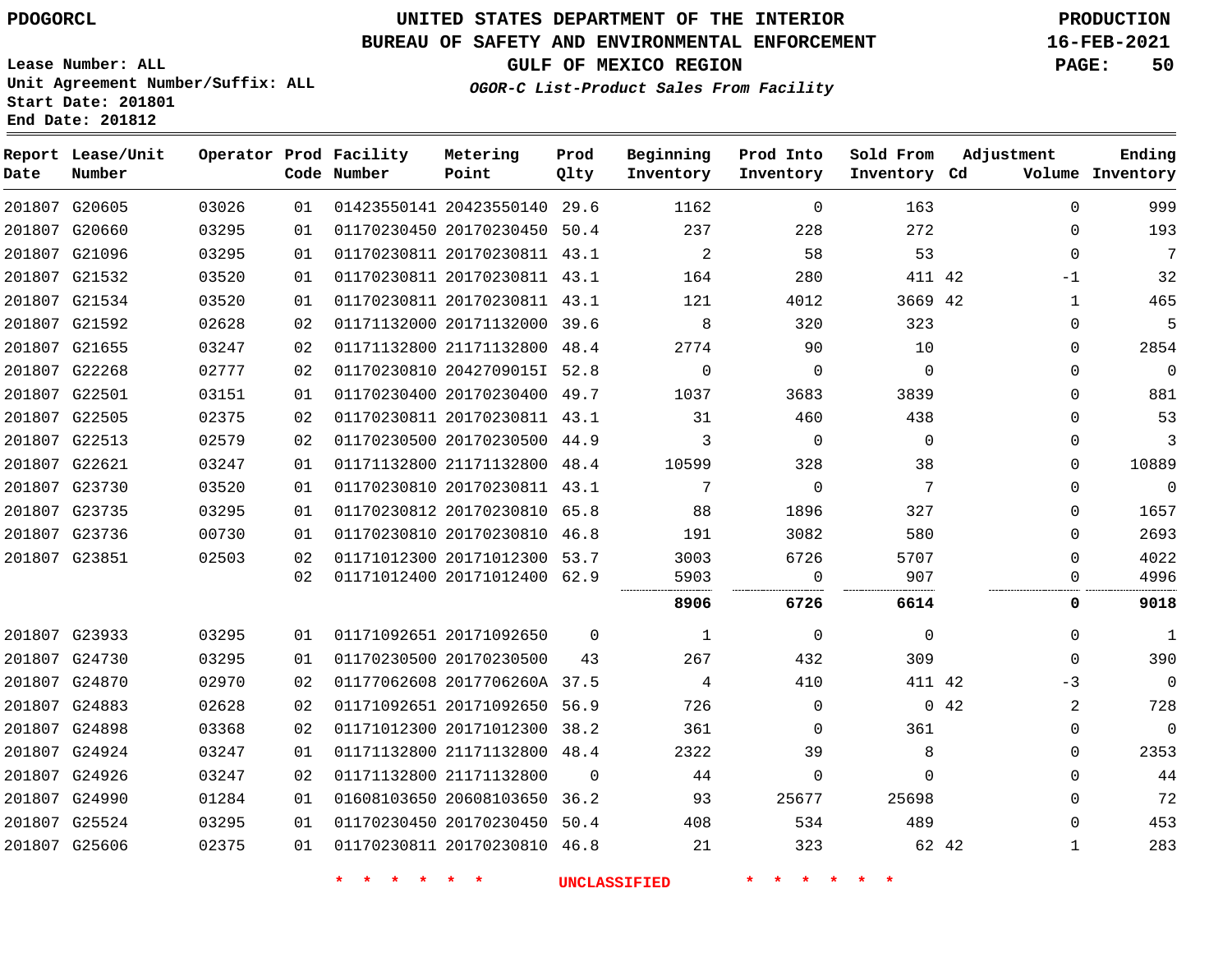G25937 G26032

**Date**

**Report Lease/Unit**

**Number**

     

## **UNITED STATES DEPARTMENT OF THE INTERIOR PDOGORCL PRODUCTION**

**Prod Qlty**

#### **BUREAU OF SAFETY AND ENVIRONMENTAL ENFORCEMENT 16-FEB-2021**

**Lease Number: ALL Unit Agreement Number/Suffix: ALL Start Date: 201801 End Date: 201812**

> 

**Operator Prod Facility**

**Code Number**

  **OGOR-C List-Product Sales From Facility**

   

**Prod Into Inventory**

**Beginning Inventory**

**GULF OF MEXICO REGION PAGE: 51**

**Inventory Cd Volume**

**Adjustment**

  $\Omega$  $\Omega$   $\Omega$  $\Omega$  $\Omega$  $\Omega$  $\Omega$  $\Omega$  $\Omega$   $\Omega$  $\overline{0}$  $\Omega$  $\Omega$  $\Omega$  $\Omega$   $\Omega$  $\Omega$   $\Omega$ 

**Ending**

47

**Sold From Inventory**

|      | 317      | 317         | $\overline{2}$ | 30       | 01177122950 20177122950      | 01 | 01284 | 201807 G26074 |        |
|------|----------|-------------|----------------|----------|------------------------------|----|-------|---------------|--------|
|      | 122      | 795         | 34008          | 48.4     | 01171132800 21171132800      | 01 | 03295 | 201807 G27070 |        |
| 0.47 |          | $\Omega$    | $\Omega$       |          | 01171092651 20171092650 57.8 | 01 | 03026 | 201807 G27083 |        |
|      | 425      | 592         | 350            | 37.2     | 01171012500 20171012500      | 01 | 01284 | 201807 G27169 |        |
|      | 3656     | 3044        | 3194           | 50.4     | 01170230450 20170230450      | 02 | 02970 | 201807 G27509 |        |
|      | 18       | 18          | $\Omega$       | 39.6     | 01171132000 20171132000      | 02 | 02628 | 201807 G27851 |        |
|      | $\Omega$ | 0           | 0              | $\Omega$ | 01171012500 20171012500      | 01 | 02871 | 201807 G27949 |        |
|      | 17273    | 17262       | 60             |          | 01608103650 20608103650 36.2 | 01 | 00730 | 201807 G27988 |        |
|      | 0        | $\mathbf 0$ | 0              | 42.4     | 01170230810 20170230810      | 02 | 02777 | 201807 G30654 |        |
|      | 4663     | 5115        | 2607           |          | 01171012300 20171012300 38.2 | 01 | 02628 | 201807 G31369 |        |
|      | 7419 47  | 7978        | $\Omega$       | 43.1     | 01170230811 20170230811      | 01 | 03026 | 201807 G32113 |        |
|      | 119      | 172         | 97             | 37.2     | 01171012500 20171012500      | 01 | 01284 | 201807 G32231 |        |
|      | $\Omega$ | 0           | 72             | $\Omega$ | 01177295110 01177295110      | 01 | 03295 | 201807 G32268 |        |
|      | 9        | 0           | 169            | 45.6     | 01423210051 20170230510      | 02 | 01284 | 201807 G32744 |        |
|      | 236      | 579         | 163            | 46.8     | 01170230810 20170230810      | 01 | 00730 | 201807 G32771 |        |
|      | 49       | 49          | $\Omega$       | 25.3     | 01171012500 20177062959      | 01 | 03026 | 201807 G33088 |        |
|      | 0        | $\Omega$    | 0              | $\Omega$ | 01171092651 20171092650      | 02 | 02970 | 201807 G33112 |        |
|      | 863      | 856         | 21             | 39.6     | 01171132000 20171132000      | 02 | 02503 | 201807 G33596 |        |
|      | 68531    | 68001       | 1607           | 39.6     | 01171132000 20171132000      | 01 | 02628 | 201807 G33636 |        |
|      | 16893    | 18612       | 438            | 43.1     | 01170230811 20170230811      | 01 | 02628 | 201807 G34033 |        |
|      | 0        | 0           | $\Omega$       | 49.4     | 01423210051 20423210050      | 02 | 02579 | 201807 G34671 |        |
|      | 12307 42 | 12448       | 1626           | 24.9     | 01170513700 20170513700      | 01 | 02375 | 00016         | 201808 |
|      | 30046 42 | 30156       | 4172           | 24.9     | 01170513700 20170513700      | 01 | 02375 | 00026         | 201808 |
|      | 1020 42  | 1032        | 134            |          | 01170513700 20170513700 31.8 | 01 | 02375 | 00032         | 201808 |

 20170230810 46.8 20171012300 38.2

**Metering Point**

 20171012300 38.5 20171012300 38.5

 

**\* \* \* \* \* \* UNCLASSIFIED \* \* \* \* \* \***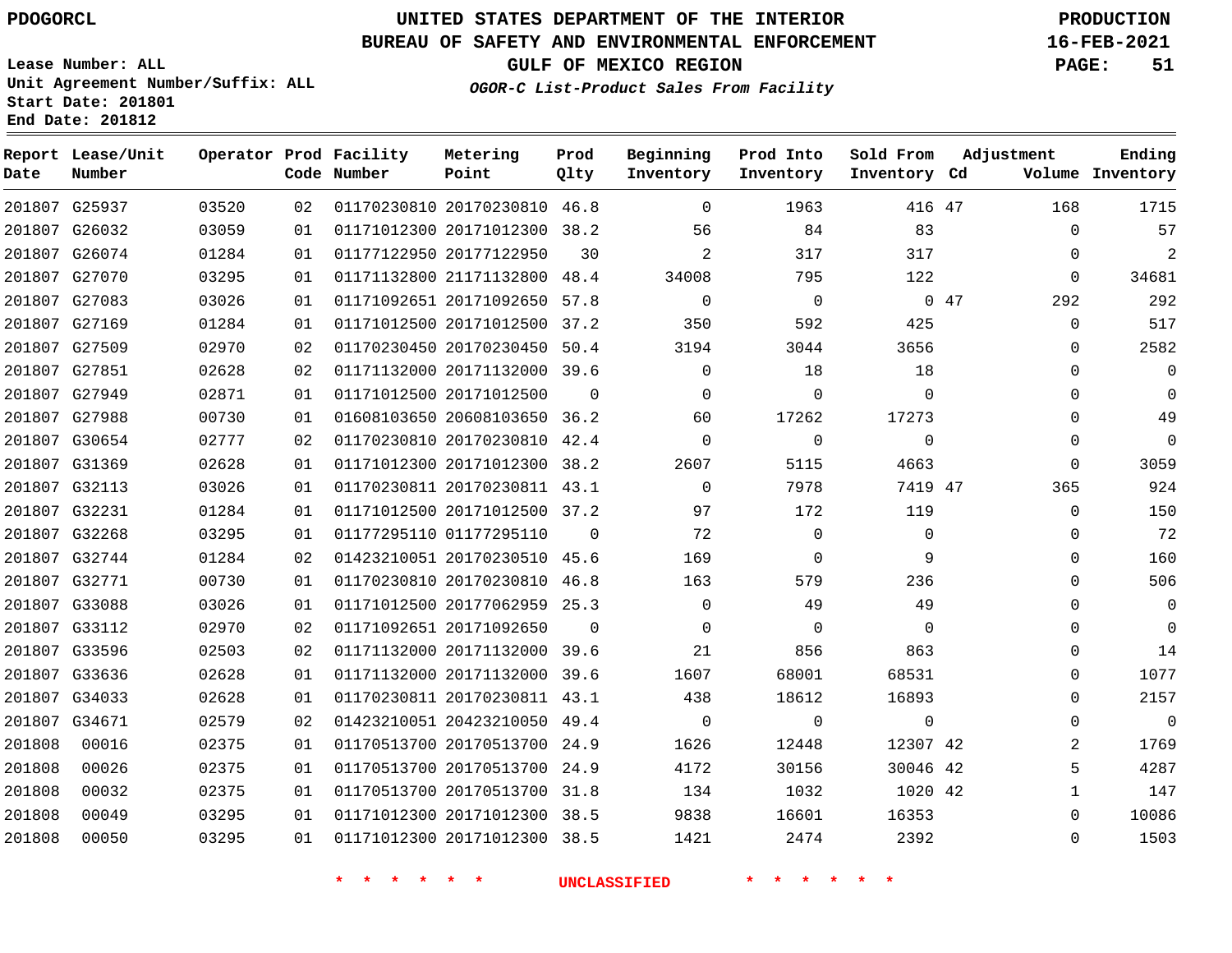## **UNITED STATES DEPARTMENT OF THE INTERIOR PDOGORCL PRODUCTION**

#### **BUREAU OF SAFETY AND ENVIRONMENTAL ENFORCEMENT 16-FEB-2021**

**Lease Number: ALL Unit Agreement Number/Suffix: ALL Start Date: 201801 End Date: 201812**

**GULF OF MEXICO REGION PAGE: 52**

**OGOR-C List-Product Sales From Facility**

| Date   | Report Lease/Unit<br>Number |       |    | Operator Prod Facility<br>Code Number | Metering<br>Point            | Prod<br>Qlty | Beginning<br>Inventory | Prod Into<br>Inventory | Sold From<br>Inventory Cd | Adjustment                   | Ending<br>Volume Inventory |
|--------|-----------------------------|-------|----|---------------------------------------|------------------------------|--------------|------------------------|------------------------|---------------------------|------------------------------|----------------------------|
| 201808 | 00052                       | 03295 | 01 |                                       | 01171012300 20171012300 38.5 |              | 519                    | 766                    | 819                       | $\mathbf 0$                  | 466                        |
| 201808 | 00081                       | 03295 | 01 |                                       | 01170230450 20170230450 50.7 |              | 248                    | 129                    | 215                       | $\Omega$                     | 162                        |
| 201808 | 00082                       | 03295 | 01 |                                       | 01170230450 20170230450      | 50.8         | 36                     | 11                     | 31                        | $\mathbf 0$                  | 16                         |
| 201808 | 00196                       | 02375 | 01 |                                       | 01171012300 20171012300      | 38.5         | 5874                   | 11622                  | 10435                     | $\mathbf 0$                  | 7061                       |
| 201808 | 00244                       | 03295 | 01 |                                       | 01170231290 01170231290 43.2 |              | 865                    | 2940                   | 3065                      | $\Omega$                     | 740                        |
| 201808 | 00247                       | 03295 | 01 |                                       | 01170231290 01170231290 43.2 |              | 182                    | 655                    | 674                       | $\mathbf 0$                  | 163                        |
| 201808 | 00353                       | 03368 | 01 |                                       | 01170754800 20170754800      | 29           | 146                    | 678                    | 680                       | $\mathbf 0$                  | 144                        |
| 201808 | 00367                       | 02375 | 01 |                                       | 01170513700 20170513700 24.9 |              | 2027                   | 13772                  | 13843 42                  | $\mathbf{1}$                 | 1957                       |
| 201808 | 00434                       | 01284 | 01 |                                       | 01177112605 2017711260Y 32.6 |              | 25                     | 2020                   | 2026                      | $\mathbf 0$                  | 19                         |
| 201808 | 00453                       | 01284 | 01 |                                       | 01177112605 2017711260Y 32.6 |              | 43                     | 4494                   | 4490                      | $\mathbf 0$                  | 47                         |
| 201808 | 00479                       | 03295 | 01 |                                       | 01171012500 20171012500 39.1 |              | 482                    | 708                    | 593                       | $\Omega$                     | 597                        |
| 201808 | 00541                       | 02222 | 01 |                                       | 01170530900 20170530900      | 49.5         | 2569                   | $\mathbf 0$            | 50                        | $\mathbf 0$                  | 2519                       |
| 201808 | 00560                       | 03288 | 01 |                                       | 01171132800 21171132800 48.4 |              | 1174                   | 91                     | 275                       | $\mathbf 0$                  | 990                        |
| 201808 | 00577                       | 03059 | 01 |                                       | 01171012300 20171012300 38.5 |              | 10012                  | 20008                  | 17862                     | $\mathbf 0$                  | 12158                      |
| 201808 | 00680                       | 03520 | 01 |                                       | 01170230700 20170230700      | $\Omega$     | 422                    | $\mathbf 0$            | $\mathbf 0$               | $\mathbf 0$                  | 422                        |
| 201808 | 00693                       | 03368 | 01 |                                       | 01170754800 20170754800      | 29           | 20                     | 56                     | 64                        | $\mathbf 0$                  | 12                         |
| 201808 | 00694                       | 03368 | 01 |                                       | 01170754800 20170754800      | 29           | 1215                   | 5817                   | 5797 42                   | $-1$                         | 1234                       |
| 201808 | 00697                       | 03368 | 02 |                                       | 01170754800 20170754800      | 29           | 114                    | 502                    | 509 42                    | $-1$                         | 106                        |
| 201808 | 00775                       | 02899 | 01 |                                       | 01171131600 20171131600 42.8 |              | 9                      | $\mathbf 0$            | 9                         | $\mathbf 0$                  | $\overline{0}$             |
| 201808 | 00796                       | 02628 | 01 |                                       | 01171012300 20171012300 38.5 |              | 6708                   | 12602                  | 11653                     | $\mathbf 0$                  | 7657                       |
| 201808 | 00839                       | 02451 | 01 |                                       | 01170513800 20170513800 31.1 |              | 78                     | 2140                   | 2156                      | $\Omega$                     | 62                         |
| 201808 | 754303001A                  | 00059 | 01 |                                       | 01170230811 20170230811 41.9 |              | 248                    | 636                    | 503 09                    | $-162$                       | 219                        |
| 201808 | 754306006A                  | 00689 | 01 |                                       | 01608128271 20608128271 28.4 |              | 298388                 | 864642                 | 83062 09                  | $-816850$                    | 263118                     |
|        | 201808 754306012A           | 01207 | 01 |                                       | 01608128270 20608128270      | 26           | 76893                  | 85881                  |                           | 0 <sub>09</sub><br>$-144816$ | 17958                      |
|        | 201808 754306013A           | 01207 | 01 |                                       | 01608128270 20608128270      | 26           | 312023                 | 632302                 |                           | $0$ 09<br>$-718880$          | 225445                     |
|        | 201808 754307005A           | 03481 | 01 |                                       | 01170573601 20170573601 29.3 |              | 160                    | 1336                   | 1326                      | 0                            | 170                        |
|        | 201808 754307017A           | 02970 | 02 |                                       | 01171132800 20170230811 41.9 |              | 1072                   | 4344                   | 3920                      | $\Omega$                     | 1496                       |
|        | 201808 754310009A           | 03481 | 01 |                                       | 01170573601 20170573601 29.3 |              | 330                    | 1137                   | 1324                      | $\mathbf 0$                  | 143                        |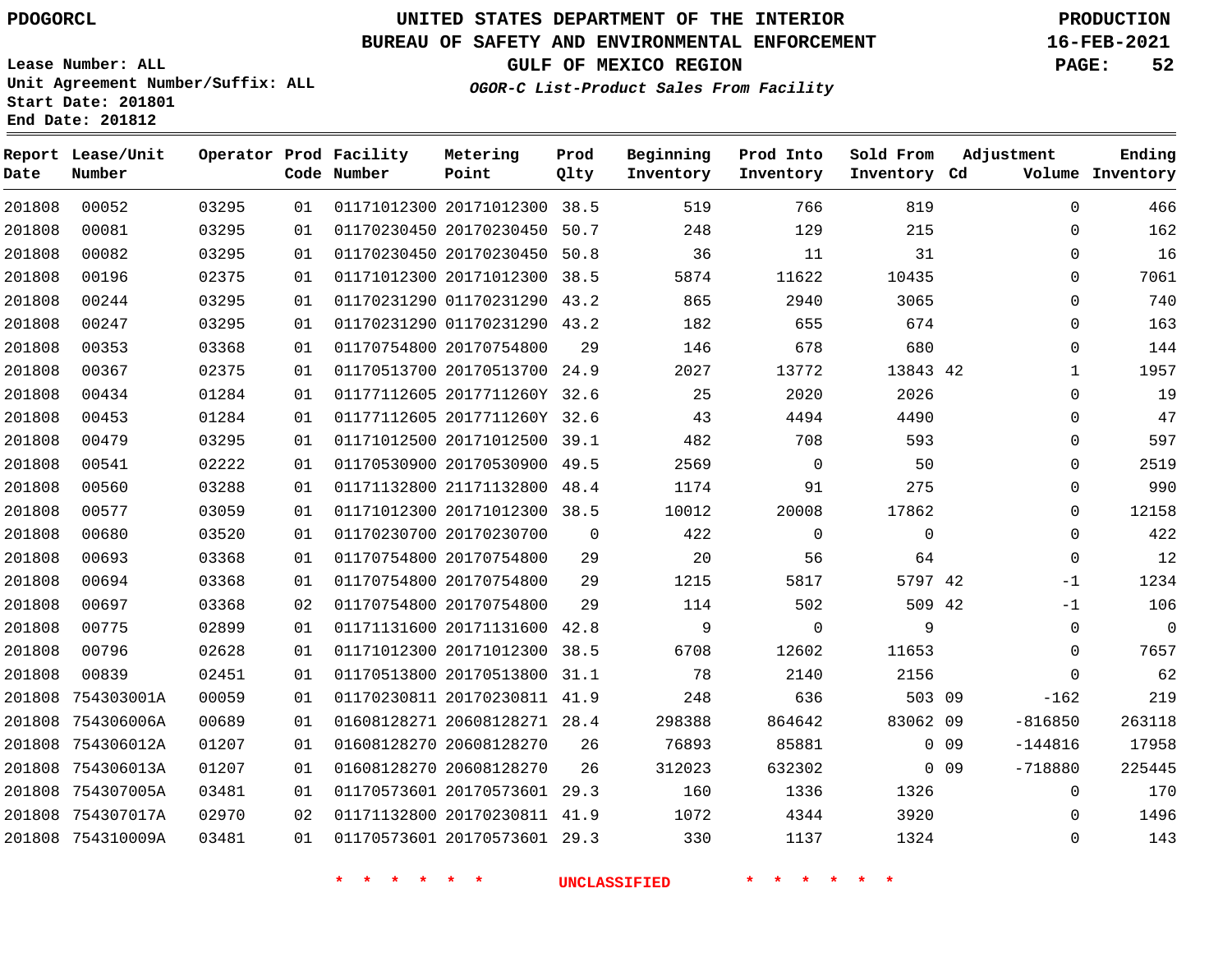#### **BUREAU OF SAFETY AND ENVIRONMENTAL ENFORCEMENT 16-FEB-2021**

**Lease Number: ALL Unit Agreement Number/Suffix: ALL Start Date: 201801 End Date: 201812**

**GULF OF MEXICO REGION PAGE: 53**

**OGOR-C List-Product Sales From Facility**

| Date   | Report Lease/Unit<br>Number |       |    | Operator Prod Facility<br>Code Number | Metering<br>Point            | Prod<br>Qlty | Beginning<br>Inventory | Prod Into<br>Inventory | Sold From<br>Inventory Cd | Adjustment   | Ending<br>Volume Inventory |
|--------|-----------------------------|-------|----|---------------------------------------|------------------------------|--------------|------------------------|------------------------|---------------------------|--------------|----------------------------|
|        | 201808 754315006A           | 03368 | 01 |                                       | 01170754800 20170754800      | 29           | 149                    | 705                    | 704                       | $\mathbf 0$  | 150                        |
|        | 201808 7543880060           | 03295 | 01 |                                       | 01170230450 20170230450      | 50.7         | 168                    | $\Omega$               | 168                       | $\mathbf 0$  | $\overline{0}$             |
|        | 201808 7543930100           | 03026 | 02 |                                       | 01170230450 20170230450      | 50.4         | 385                    | 90                     | 360                       | 0            | 115                        |
|        | 201808 7543940080           | 03295 | 01 |                                       | 01170230811 20170230811      | 41.8         | 465                    | 643                    | 819                       | $\Omega$     | 289                        |
|        | 201808 754396015A           | 01284 | 01 |                                       | 01608103650 20608103650 36.2 |              | 27                     | 11511                  | 11509                     | $\Omega$     | 29                         |
|        | 201808 8910020210           | 02451 | 01 |                                       | 01170513800 20170513800 31.1 |              | 1514                   | 77537                  | 76814                     | $\mathbf 0$  | 2237                       |
|        | 201808 8910024540           | 02451 | 01 |                                       | 01170513800 20170513800      | 31.1         | 1460                   | 63204                  | 62840                     | 0            | 1824                       |
|        | 201808 8910029320           | 02375 | 02 |                                       | 01170513700 20170513700 31.8 |              | 92                     | 898                    | 863 42                    | $\mathbf{1}$ | 128                        |
|        |                             |       | 01 |                                       | 01170513700 20170513700 31.8 |              | 4607                   | 31395                  | 31543 42                  | $\mathbf{1}$ | 4460                       |
|        |                             |       |    |                                       |                              |              | 4699                   | 32293                  | 32406                     | 2            | 4588                       |
| 201808 | 8910034440                  | 02375 | 01 |                                       | 01170513700 20170513700      | 29.8         | 7332                   | 49542                  | 49832 42                  | $-2$         | 7040                       |
| 201808 | 8910039150                  | 03481 | 01 |                                       | 01170573601 20170573601 29.3 |              | 24287                  | 8870                   | 9020                      | $\mathbf 0$  | 24137                      |
| 201808 | 8910086400                  | 03520 | 02 |                                       | 01171012400 20171012400      | 63.4         | $\mathbf 0$            | $\mathbf 0$            |                           | 3 47<br>14   | 11                         |
| 201808 | 8910088130                  | 02628 | 01 |                                       | 01171012400 20171012400 63.4 |              | 723                    | 159                    | 191                       | 0            | 691                        |
|        |                             |       | 01 |                                       | 01171132800 21171132800 48.4 |              | 15                     | $\Omega$               | $\overline{4}$<br>.       | $\mathbf 0$  | 11                         |
|        |                             |       |    |                                       |                              |              | 738                    | 159                    | 195                       | 0            | 702                        |
|        | 201808 8910089160           | 02375 | 01 |                                       | 01170513700 20170513700 27.5 |              | 641                    | 4178                   | 4225                      | $\Omega$     | 594                        |
|        | 201808 891008927Y           | 03151 | 01 |                                       | 01170230400 20170230400 49.2 |              | 7                      | 30                     | 30                        | 0            | $7\phantom{.0}$            |
|        | 201808 8910116580           | 02375 | 01 |                                       | 01170513700 20170513700 27.3 |              | 20                     | 3697                   | 3192                      | $\mathbf 0$  | 525                        |
| 201808 | 8910116740                  | 02375 | 01 |                                       | 01170513700 20170513700      | 27.3         | 964                    | 18424                  | 16770                     | $\mathbf 0$  | 2618                       |
|        | 201808 8910116770           | 02375 | 01 |                                       | 01170513700 20170513700 27.3 |              | 123                    | 3073                   | 2759                      | 0            | 437                        |
| 201808 | 8910116790                  | 02375 | 01 |                                       | 01170513700 20170513700      | 27.5         | 1492                   | 9595                   | 9724 42                   | $\mathbf 1$  | 1364                       |
|        | 201808 8910116800           | 02375 | 01 |                                       | 01170513700 20170513700 27.4 |              | 5142                   | 51740                  | 49531 42                  | $\mathbf{1}$ | 7352                       |
| 201808 | 891011687A                  | 03368 | 01 |                                       | 01170754800 20170754800      | 29           | 49                     | 223                    | 225                       | $\mathbf 0$  | 47                         |
|        | 201808 891011687C           | 03368 | 01 |                                       | 01170754800 20170754800      | 29           | 361                    | 1790                   | 1771                      | $\Omega$     | 380                        |
|        | 201808 891011687D           | 03368 | 01 |                                       | 01170754800 20170754800      | 29           | 73                     | 327                    | 330 42                    | $-1$         | 69                         |
|        | 201808 891011687E           | 03368 | 01 |                                       | 01170754800 20170754800      | 29           | 6                      | 188                    | 154                       | $\Omega$     | 40                         |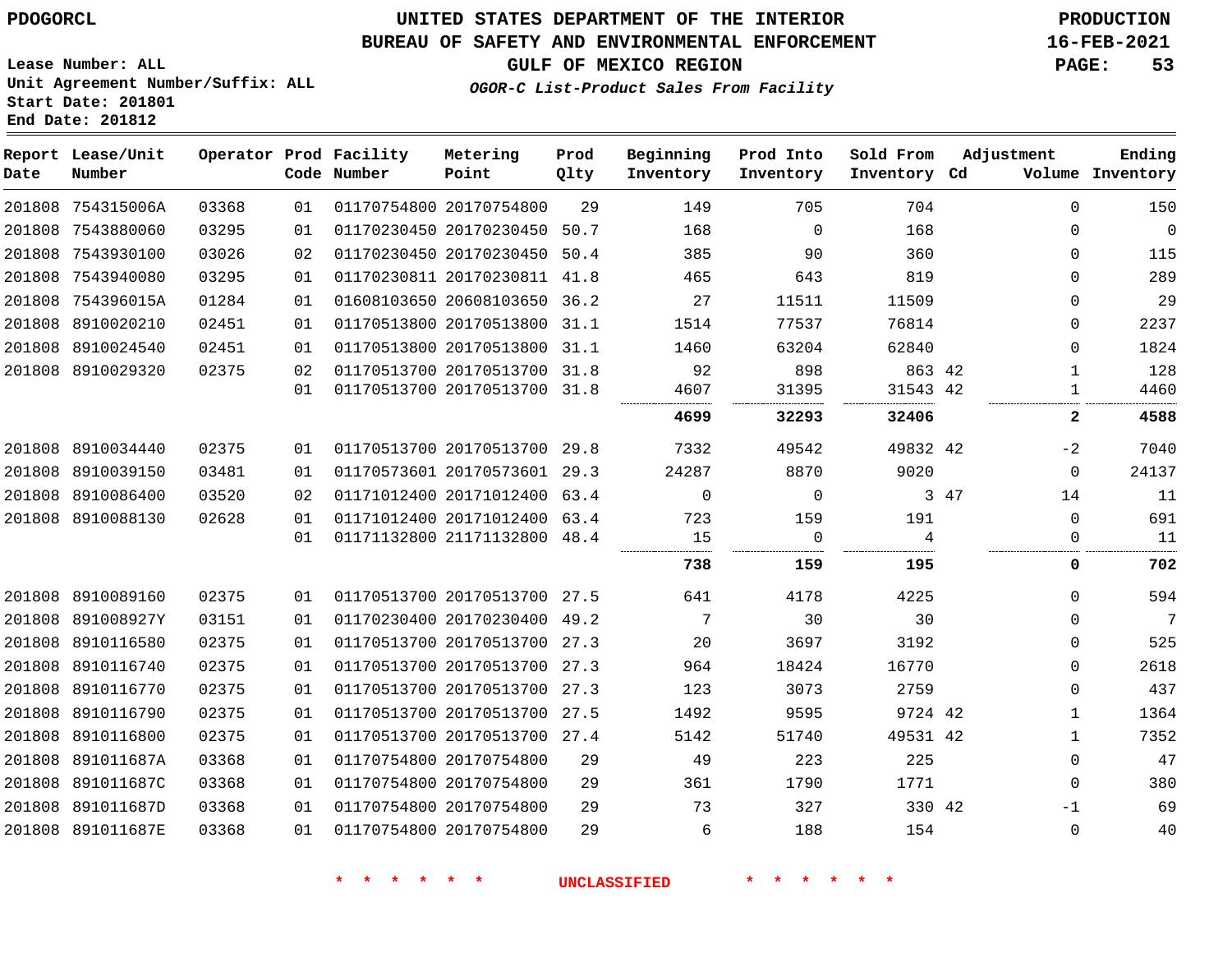8910117330

**Report Lease/Unit**

**Number**

## **UNITED STATES DEPARTMENT OF THE INTERIOR PDOGORCL PRODUCTION**

**Prod Qlty**

#### **BUREAU OF SAFETY AND ENVIRONMENTAL ENFORCEMENT 16-FEB-2021**

**Lease Number: ALL Unit Agreement Number/Suffix: ALL Start Date: 201801 End Date: 201812**

**Operator Prod Facility**

**Code Number**

20170754800

**Metering Point**

**OGOR-C List-Product Sales From Facility**

**Prod Into Inventory**

**Beginning Inventory**

**GULF OF MEXICO REGION PAGE: 54**

**Inventory Cd Volume**

**Adjustment**

**Ending**

42

**Sold From Inventory**

|                                |                |          |                                                              |    | 2299        | 1953           | 2517         |       | 0                | 1735       |
|--------------------------------|----------------|----------|--------------------------------------------------------------|----|-------------|----------------|--------------|-------|------------------|------------|
|                                | 01978          | 02       | 01170230500 20170230500 42.3                                 |    | 2192        | 1914           | 2406         |       | 0                | 1700       |
| 201808 G01848                  | 01284          | 02       | 01423210051 20170230500 42.2                                 |    | 107         | 39             | 111          |       | $\mathbf 0$      | 35         |
| 201808 G01757                  | 03295          | 01       | 01423210051 20423210050                                      | 70 | 172         | 327            | 481          |       | $\Omega$         | 18         |
| 201808 G01754                  | 03295          | 01       | 01423210051 20423210050                                      | 70 | $\mathbf 0$ | 6              | 6            |       | 0                | 0          |
| 201808 G01620                  | 02375          | 01       | 01170513700 20170513700 29.4                                 |    | 462         | 2991           | 3027 42      |       | $-1$             | 425        |
| 201808 G01619                  | 02375          | 01       | 01170513700 20170513700 29.4                                 |    | 760         | 9578           | 8978 42      |       | 3                | 1363       |
| 201808 G01610                  | 03295          | 01       | 01177215100 20177215102 31.5                                 |    | 13          | 1193           | 1194         |       | $\Omega$         | 12         |
| 201808 G01498                  | 02451          | 01       | 01170513800 20170513800 31.1                                 |    | 81          | 2977           | 2972         |       | $\mathbf 0$      | 86         |
| 201808 G01497                  | 02451          | 01       | 01170513800 20170513800 31.1                                 |    | 639         | 25588          | 25489        |       | 0                | 738        |
| 201808 G01447                  | 02375          | 02       | 01170513700 20170513700 24.9                                 |    | 33          | 245            | 244 42       |       | 1                | 35         |
| 201808 G01351                  | 03151          | 01       | 01170230400 20170230400 49.2                                 |    | 222         | 594            | 675 42       |       | $\mathbf{1}$     | 142        |
| 201808 G01220                  | 03295          | 01       | 01177092600 20177092600 42.2                                 |    | 186         | 4862           | 4885         |       | 0                | 163        |
| 201808 G01210                  | 02375          | 02       | 01171132800 21171132800 48.4                                 |    | 126         | $\overline{0}$ |              | 28 42 | 1                | 99         |
| 201808 G01208                  | 03295          | 01       | 01171092651 20171092650 55.4                                 |    | 546         | 114            | 586          |       | $\mathbf 0$      | 74         |
| 201808 G01198                  | 03295          | 01       | 01171092651 20171092650 55.4                                 |    | 61          | 126            | 105          |       | $\Omega$         | 82         |
| 201808 G01092                  | 02375          | 01       | 01170513700 20170513700 27.3                                 |    | 35          | 5024           | 4345         |       | $\Omega$         | 714        |
| 201808 G01091                  | 02375          | 01<br>01 | 01170513700 20170513700 27.4                                 |    | 533<br>1113 | 17562          | 16179 42     |       | $-1$             | 2495       |
| 201808 G01084<br>201808 G01090 | 02375<br>02375 | 01       | 01170513700 20170513700 27.5<br>01170513700 20170513700 27.3 |    | 451         | 2498<br>4316   | 2594<br>4236 |       | $\mathbf 0$<br>0 | 355<br>613 |
| 201808 G01083                  | 02375          | 01       | 01170513700 20170513700 27.3                                 |    | 1789        | 36000          | 32674 42     |       | 1                | 5116       |
| 201808 G01036                  | 03209          | 02       | 01171092651 20171092650 55.4                                 |    | 3275        | 3490           | 4495 42      |       | $-1$             | 2269       |
| 201808 G00985                  | 02375          | 01       | 0117709260A 2017709260A 32.4                                 |    | 377         | 8349           | 8349         |       | $\mathbf 0$      | 377        |
| 201808 8910202560              | 02375          | 01       | 01170513700 20170513700 28.6                                 |    | 423         | 2798           | 2823         |       | $\Omega$         | 398        |
| 201808 8910123330              | 03295          | 01       | 01177215100 20177215102 31.5                                 |    | 111         | 12087          | 12081        |       | 0                | 117        |
| 201808 8910123320              | 03295          | 01       | 01177215100 20177215102 31.5                                 |    | 73          | 7608           | 7607         |       | $\Omega$         | 74         |
| 201808 8910123270              | 03295          | 01       | 01177215100 20177215102 31.5                                 |    | 44          | 4808           | 4805         |       | $\Omega$         | 47         |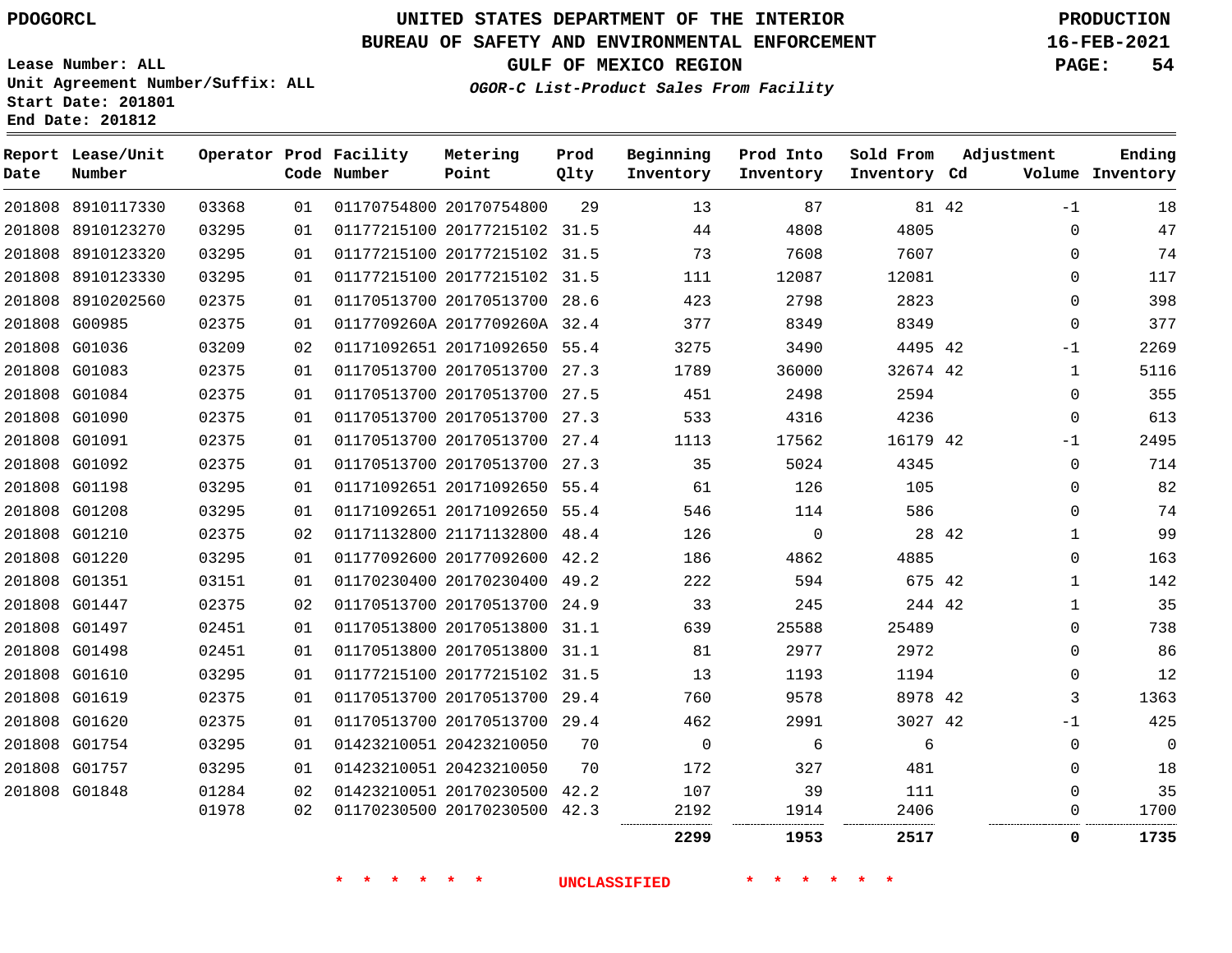**Report Lease/Unit**

**Number**

## **UNITED STATES DEPARTMENT OF THE INTERIOR PDOGORCL PRODUCTION**

**Prod Qlty**

#### **BUREAU OF SAFETY AND ENVIRONMENTAL ENFORCEMENT 16-FEB-2021**

**Lease Number: ALL Unit Agreement Number/Suffix: ALL Start Date: 201801 End Date: 201812**

**Operator Prod Facility**

**Code Number**

**Metering Point**

**OGOR-C List-Product Sales From Facility**

**Beginning Inventory** **Prod Into Inventory** **Sold From Inventory**

**GULF OF MEXICO REGION PAGE: 55**

**Inventory Cd Volume**

**Adjustment**

**Ending**

| 201808 G01860 | 03295 |    |             | 01   01170231110   20170231110   0 | 3676                              | 5606            | $\overline{0}$ |  |
|---------------|-------|----|-------------|------------------------------------|-----------------------------------|-----------------|----------------|--|
| 201808 G01865 | 03151 | 01 |             |                                    | 01171012500 20171012500 39.1 998  | 1694            | 1262           |  |
| 201808 G01901 | 03295 | 01 |             | 01177215100 20177215102 31.5       | $\sim$ 1                          | 261             | 259            |  |
| 201808 G01966 | 03295 | 01 |             |                                    | 01177215100 20177215102 31.5 45   | 5982            | 5969           |  |
| 201808 G01967 | 03295 | 01 |             |                                    | 01177215100 20177215102 31.5 223  | 20664           | 20686          |  |
| 201808 G02111 | 02628 | 01 |             | 01171132000 20171132000 40.9       | 1103                              | 58657           | 58086          |  |
| 201808 G02161 | 03295 | 01 |             | 01171012500 20171012500 39.1       | 2565 700                          | 2291            | 2922           |  |
| 201808 G02317 | 03295 | 01 |             | 01171132000 20171132000 40.9       | $\overline{1}$                    | 36              | 36             |  |
| 201808 G02429 | 02375 | 01 |             |                                    | 01170230811 20170230810 48.3 682  | 816             | 893 42         |  |
| 201808 G02433 | 02375 | 01 |             | 01170230811 20170230810 48.3       | $\overline{0}$                    | 406 700         | 165            |  |
| 201808 G02601 | 02628 | 02 |             |                                    | 01171092651 20171092650 55.4 872  | 1483            | 1391           |  |
| 201808 G02613 | 02628 | 01 |             | 01171132000 20171132000 40.9       | $\overline{0}$                    | $\overline{0}$  | $\Omega$       |  |
| 201808 G02665 | 02451 | 01 |             | 01423210051 20423210050 70         | 260 —                             | 327             | 569            |  |
| 201808 G02705 | 02628 | 02 |             | 01170230810 20170230810 38.2       | $\overline{0}$                    | $\overline{0}$  | $\overline{0}$ |  |
| 201808 G02825 | 03295 | 01 |             | 01170230812 20170230810 48.3       | 1883                              | 1966            | 2390           |  |
| 201808 G02826 | 03295 | 01 |             |                                    | 01170231110 20170231110 0 472     | 685             | $\mathbf 0$    |  |
| 201808 G02895 | 02628 | 02 |             | 01171092651 20171092650 55.4       | 372                               | 530             | 557            |  |
| 201808 G02917 | 03247 | 01 |             |                                    | 01171092930 20171092930 34.2 61   | 277             | 277            |  |
| 201808 G03061 | 03026 | 01 |             | 01423210051 20423210050 70         | 261                               | 258             | 505            |  |
| 201808 G03152 | 03295 | 01 |             |                                    | 01177092600 20177092600 42.2 223  | 6540 5540 555   | 6544           |  |
| 201808 G03331 | 02628 | 01 |             |                                    | 01171132800 20171132000 40.9 285  | 14825           | 14687          |  |
| 201808 G03793 | 03295 | 01 |             |                                    | 01171012500 20171012500 39.1 14   | $7\overline{)}$ | 15             |  |
| 201808 G04081 | 03295 | 01 |             | 01170230812 20170230810 48.3       | 12693                             | 15565           | 16705          |  |
| 201808 G04087 | 02899 | 02 |             |                                    | 01177008150 01177008150 32.3 7745 | 873             | 7777           |  |
| 201808 G04232 | 00730 | 01 |             | 01171012500 20171012500 39.1       | 420                               | 439             | 489            |  |
| 201808 G04421 | 03295 | 01 |             |                                    | 01171131600 20171131600 42.4 854  | 11559           | 11068          |  |
| 201808 G04452 | 02628 | 01 |             |                                    | 01171132000 20171132000 40.9 1052 | 59153           | 58518          |  |
| 201808 G04800 | 02970 | 02 |             | 01177062608 2017706260A 37.8       | $\Omega$                          | $\Omega$        | $\mathbf 0$    |  |
|               |       |    | * * * * * * |                                    | <b>UNCLASSIFIED</b>               | * * * * * *     |                |  |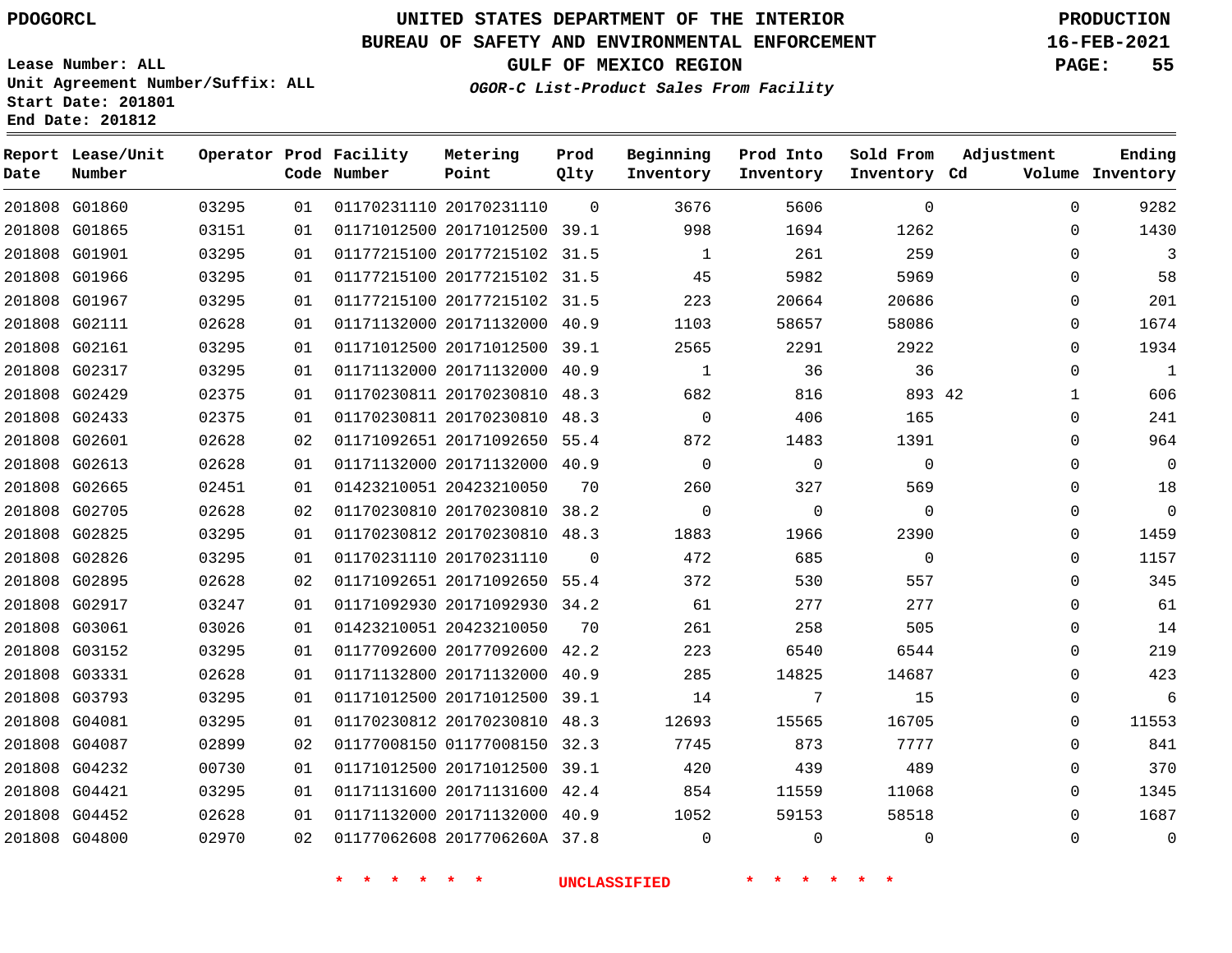**Lease Number: ALL**

**Start Date: 201801 End Date: 201812**

## **UNITED STATES DEPARTMENT OF THE INTERIOR PDOGORCL PRODUCTION**

#### **BUREAU OF SAFETY AND ENVIRONMENTAL ENFORCEMENT 16-FEB-2021**

**Unit Agreement Number/Suffix: ALL**

**GULF OF MEXICO REGION PAGE: 56**

**OGOR-C List-Product Sales From Facility**

| Date          | Report Lease/Unit<br>Number |       |    | Operator Prod Facility<br>Code Number | Metering<br>Point            | Prod<br>Qlty | Beginning<br>Inventory | Prod Into<br>Inventory | Sold From<br>Inventory Cd | Adjustment   | Ending<br>Volume Inventory |
|---------------|-----------------------------|-------|----|---------------------------------------|------------------------------|--------------|------------------------|------------------------|---------------------------|--------------|----------------------------|
| 201808 G04809 |                             | 02312 | 01 |                                       | 01177082950 20177082956      | 26.2         | 338                    | 6426                   | 6586                      | $\Omega$     | 178                        |
| 201808 G04818 |                             | 03295 | 01 |                                       | 01170230500 20170230500 42.2 |              | 98                     | 14                     | 100                       | 0            | 12                         |
| 201808 G05006 |                             | 01284 | 02 |                                       | 01423210051 20170230510 45.9 |              | 404                    | $\Omega$               | 53                        | $\mathbf 0$  | 351                        |
| 201808 G05431 |                             | 02970 | 02 |                                       | 01177062608 2017706260A 37.8 |              | 75                     | 14788                  | 14787 42                  | $-1$         | 75                         |
| 201808 G05504 |                             | 00730 | 01 |                                       | 01171132800 21171132800 48.4 |              | 9502                   | 1031                   | 2287 42                   | $\mathbf{1}$ | 8247                       |
|               |                             | 02970 | 02 |                                       | 01171132800 21171132800 48.4 |              | 11397                  | 677                    | 2621                      | $\Omega$     | 9453                       |
|               |                             | 03295 | 01 |                                       | 01171132800 21171132800 48.4 |              | 3767                   | 399                    | 904                       | 0            | 3262                       |
|               |                             |       |    |                                       |                              |              | 24666                  | 2107                   | 5812                      | 1            | 20962                      |
| 201808 G05505 |                             | 02628 | 01 |                                       | 01171132800 21171132800 48.4 |              | 36                     | $\overline{2}$         | 8                         | $\mathbf{0}$ | 30                         |
|               |                             |       | 01 |                                       | 01171012400 20171012400 63.4 |              | 1359                   | 216                    | 360                       | 0            | 1215                       |
|               |                             |       |    |                                       |                              |              | 1395                   | 218                    | 368                       | 0            | 1245                       |
| 201808 G05602 |                             | 03247 | 01 |                                       | 01171012500 20171012500 37.2 |              | 0                      | 197                    | 31 42                     | $\mathbf 1$  | 167                        |
| 201808 G05612 |                             | 03295 | 01 |                                       | 01171012500 20171012500 39.1 |              | 6037                   | 9441                   | 7509                      | $\Omega$     | 7969                       |
| 201808 G06069 |                             | 03295 | 01 |                                       | 01423210051 20423210050      | 70           | 26                     | 105                    | 125                       | $\Omega$     | 6                          |
| 201808 G06168 |                             | 02801 | 02 |                                       | 01170230450 20170230450      | $\Omega$     | 6                      | $\mathbf 0$            | $\mathbf 0$               | $\mathbf 0$  | 6                          |
| 201808 G06668 |                             | 02375 | 01 |                                       | 01171132000 20171132000 40.9 |              | 15                     | 252                    | 259 42                    | $-1$         | 7                          |
| 201808 G07703 |                             | 02375 | 02 |                                       | 01171132800 21171132800      | $\Omega$     | $\Omega$               | $\Omega$               | $\Omega$                  | $\Omega$     | $\mathbf 0$                |
| 201808 G07736 |                             | 02628 | 01 |                                       | 01171132800 20171132000 40.9 |              | $\mathbf{1}$           | $\Omega$               | $\Omega$                  | $\Omega$     | 1                          |
| 201808 G07760 |                             | 01284 | 01 |                                       | 01177122950 20177122950 30.2 |              | 162                    | 41857                  | 41853                     | $\mathbf 0$  | 166                        |
| 201808 G07917 |                             | 03247 | 01 |                                       | 01170573602 20170573602 33.2 |              | 32902                  | 46126                  | 34050 42                  | $-1$         | 44977                      |
| 201808 G09631 |                             | 01284 | 01 |                                       | 01177122950 20177122950 30.2 |              | 1                      | 396                    | 396                       | $\Omega$     | 1                          |
| 201808 G10794 |                             | 03295 | 01 |                                       | 01177122950 20177122950      | 30.1         | 11                     | 806                    | 814                       | $\Omega$     | 3                          |
| 201808 G10910 |                             | 03026 | 01 |                                       | 01177245110 2017724511G 44.4 |              | $\mathbf 0$            | 5855                   | 5855                      | 0            | $\Omega$                   |
| 201808 G11870 |                             | 02375 | 01 |                                       | 01171132000 20171132000 40.9 |              | 43                     | 2028                   | 2013                      | $\mathbf 0$  | 58                         |
| 201808 G11984 |                             | 02801 | 02 |                                       | 01171092651 20171092650      | 30           | 125                    | 0                      | 125                       | 0            | $\mathbf 0$                |
| 201808 G12355 |                             | 03209 | 01 |                                       | 01171012300 20171012300 38.5 |              | 36852                  | 54749                  | 58300 42                  | $-2$         | 33299                      |
| 201808 G12358 |                             | 03209 | 01 |                                       | 01171012300 20171012300 38.2 |              | $\Omega$               | 58                     | 58                        | $\mathbf 0$  | $\Omega$                   |
| 201808 G12802 |                             | 02628 | 01 |                                       | 01170230811 20170230811 41.9 |              | $\Omega$               | $\Omega$               | $\Omega$                  | $\mathbf 0$  | $\mathbf 0$                |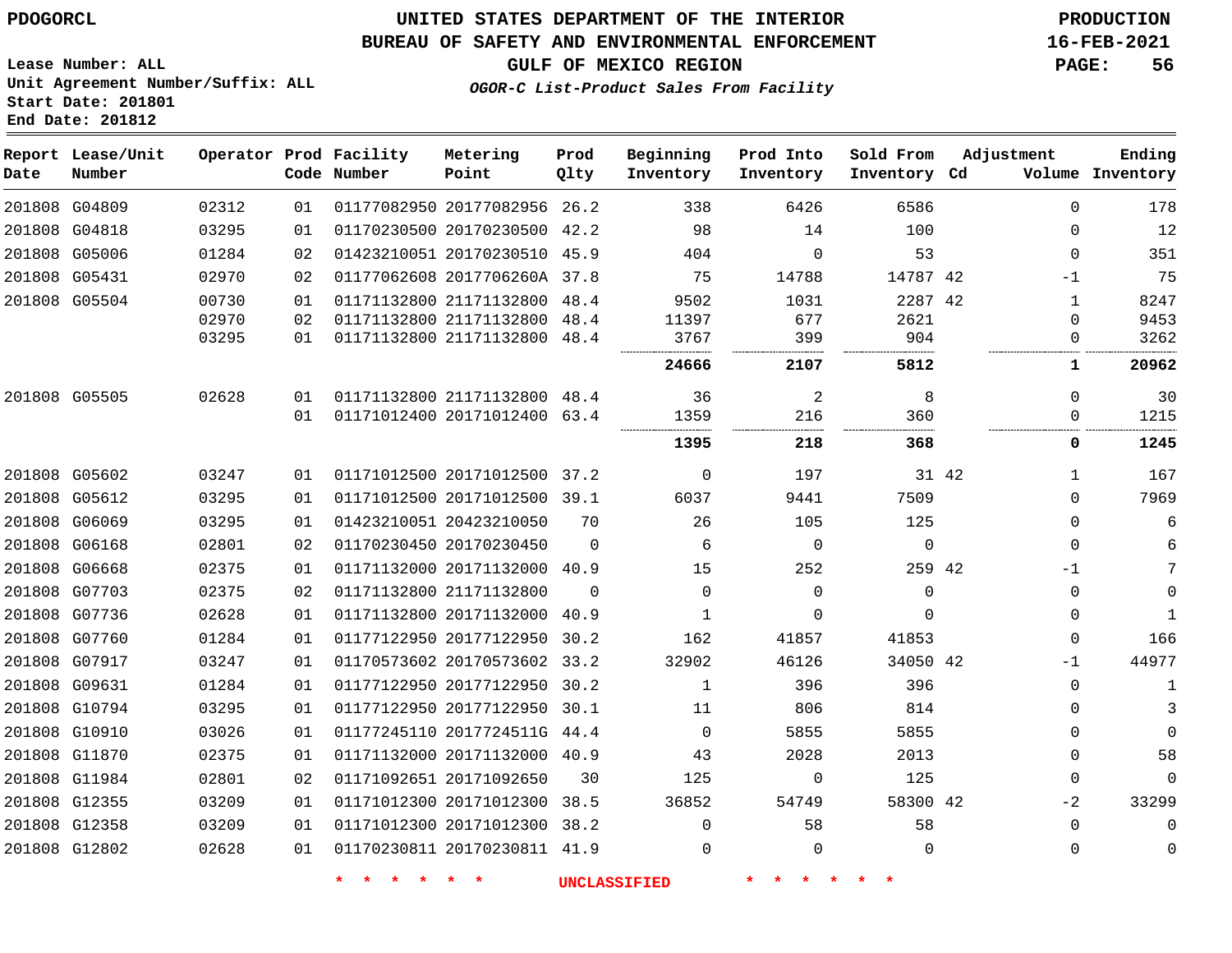**End Date: 201812**

## **UNITED STATES DEPARTMENT OF THE INTERIOR PDOGORCL PRODUCTION**

#### **BUREAU OF SAFETY AND ENVIRONMENTAL ENFORCEMENT 16-FEB-2021**

**Lease Number: ALL Unit Agreement Number/Suffix: ALL Start Date: 201801**

# **GULF OF MEXICO REGION PAGE: 57**

**OGOR-C List-Product Sales From Facility**

| Ending<br>Volume Inventory | Adjustment   | Sold From<br>Inventory Cd | Prod Into<br>Inventory | Beginning<br>Inventory | Prod<br>Qlty | Metering<br>Point            | Operator Prod Facility<br>Code Number |    |       | Report Lease/Unit<br>Number | Date |
|----------------------------|--------------|---------------------------|------------------------|------------------------|--------------|------------------------------|---------------------------------------|----|-------|-----------------------------|------|
| 75                         | $\Omega$     | 26282                     | 26282                  | 75                     |              | 01608103650 20608103650 36.2 |                                       | 01 | 01284 | 201808 G13081               |      |
| $\mathbf 0$                | $\Omega$     | $\Omega$                  | $\Omega$               | $\Omega$               | $\Omega$     |                              | 01170230811 20170230811               | 01 | 03520 | 201808 G13563               |      |
| 543                        | $\Omega$     | 2490                      | 639                    | 2394                   |              | 01171012500 20171012500 39.1 |                                       | 01 | 01284 | 201808 G13938               |      |
| 5095                       | $\Omega$     | 15700                     | 14792                  | 6003                   |              | 01170230811 20170230811 41.9 |                                       | 01 | 02628 | 201808 G14342               |      |
| 82                         | $\Omega$     | 368                       | 368                    | 82                     |              | 01171092930 20171092930 34.2 |                                       | 01 | 03247 | 201808 G14493               |      |
| 6648                       | $\mathbf 0$  | $\mathbf 0$               | 5599                   | 1049                   | $\Omega$     | 01170231110 20170231110      |                                       | 01 | 03295 | 201808 G15050               |      |
| 122                        | $\mathbf{1}$ | 140 42                    | 144                    | 117                    |              | 01171012500 20171012500 39.1 |                                       | 02 | 02375 | 201808 G15239               |      |
| 33                         | $\mathbf 0$  | 1122                      | 1145                   | 10                     |              | 01171132000 20171132000 40.9 |                                       | 01 | 03295 | 201808 G15263               |      |
| 646                        | 0            | 186                       | $\mathbf 0$            | 832                    |              | 01171012400 20171012400 63.3 |                                       | 01 | 03295 | 201808 G15277               |      |
| 7576                       | 0            | 4078                      | 11654                  | $\mathbf 0$            |              | 01171092651 20171092650 55.4 |                                       | 01 | 03295 | 201808 G15312               |      |
| $\mathbb O$                | $\mathbf 0$  | 14037                     | 14037                  | $\mathbf 0$            |              | 01177245110 2017724511G 44.4 |                                       | 01 | 03026 | 201808 G16515               |      |
| 551                        | 0            | 10                        | $\mathbf 0$            | 561                    |              | 01170530900 20170530900 49.5 |                                       | 01 | 03295 | 201808 G17858               |      |
| 16                         | 0            | 3196                      | 3196                   | 16                     |              | 01177062608 2017706260A 37.8 |                                       | 02 | 02970 | 201808 G17912               |      |
| $\mathbf 0$                | $\mathbf 0$  | 26528                     | 26528                  | $\mathbf 0$            |              | 01171012500 20177062959 25.8 |                                       | 01 | 03026 | 201808 G17921               |      |
| 999                        | $\Omega$     | $\Omega$                  | $\Omega$               | 999                    |              | 01423550141 20423550140 29.6 |                                       | 01 | 03026 | 201808 G20605               |      |
| 223                        | $\mathbf 0$  | 146                       | 176                    | 193                    |              | 01170230450 20170230450 50.8 |                                       | 01 | 03295 | 201808 G20660               |      |
| $\sqrt{6}$                 | $\mathbf 0$  | 18                        | 17                     | 7                      |              | 01170230811 20170230811 41.9 |                                       | 01 | 03295 | 201808 G21096               |      |
| 1098                       | $\mathbf 0$  | 2122                      | 3188                   | 32                     |              | 01170230811 20170230811 41.9 |                                       | 01 | 03520 | 201808 G21532               |      |
| 278                        | 0            | 994                       | 807                    | 465                    |              | 01170230811 20170230811 41.9 |                                       | 01 | 03520 | 201808 G21534               |      |
| 10                         | 0            | 355                       | 360                    | 5                      |              | 01171132000 20171132000 40.9 |                                       | 02 | 02628 | 201808 G21592               |      |
| 2473                       | 0            | 684                       | 299                    | 2858                   |              | 01171132800 21171132800 48.4 |                                       | 02 | 03247 | 201808 G21655               |      |
| $\mathbf 0$                | 0            | $\mathbf 0$               | 0                      | $\mathbf 0$            |              | 01170230810 2042709015I 52.8 |                                       | 02 | 02777 | 201808 G22268               |      |
| 919                        | 0            | 3813                      | 3851                   | 881                    |              | 01170230400 20170230400 49.2 |                                       | 01 | 03151 | 201808 G22501               |      |
| 59                         | 0            | 167                       | 173                    | 53                     |              | 01170230811 20170230811 41.9 |                                       | 02 | 02375 | 201808 G22505               |      |
| 3                          | 0            | $\Omega$                  | $\mathbf 0$            | 3                      |              | 01170230500 20170230500 44.9 |                                       | 02 | 02579 | 201808 G22513               |      |
| 9310                       | $\mathbf 0$  | 2582                      | 1003                   | 10889                  |              | 01171132800 21171132800 48.4 |                                       | 01 | 03247 | 201808 G22621               |      |
| 16                         | 19 42<br>-1  |                           | 36                     | 0                      |              | 01170230810 20170230811 41.9 |                                       | 01 | 03520 | 201808 G23730               |      |
| 1095                       | 0            | 2037                      | 1475                   | 1657                   |              | 01170230812 20170230810 48.3 |                                       | 01 | 03295 | 201808 G23735               |      |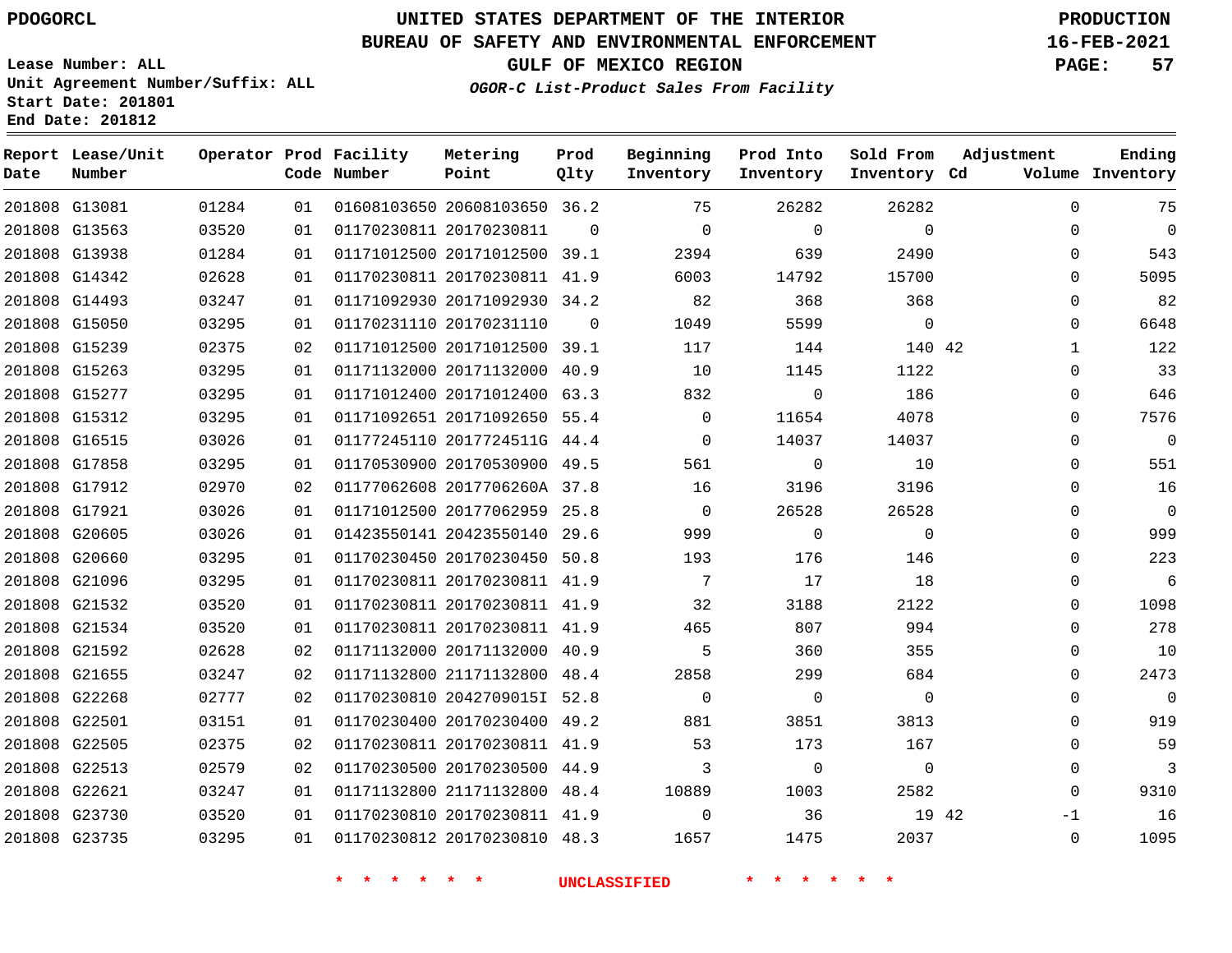#### **BUREAU OF SAFETY AND ENVIRONMENTAL ENFORCEMENT 16-FEB-2021**

**Lease Number: ALL Unit Agreement Number/Suffix: ALL Start Date: 201801 End Date: 201812**

**GULF OF MEXICO REGION PAGE: 58**

**OGOR-C List-Product Sales From Facility**

| Date | Report Lease/Unit<br>Number |       |    | Operator Prod Facility<br>Code Number | Metering<br>Point            | Prod<br>Qlty | Beginning<br>Inventory | Prod Into<br>Inventory | Sold From<br>Inventory Cd | Adjustment   | Ending<br>Volume Inventory |
|------|-----------------------------|-------|----|---------------------------------------|------------------------------|--------------|------------------------|------------------------|---------------------------|--------------|----------------------------|
|      | 201808 G23736               | 00730 | 01 |                                       | 01170230810 20170230810 48.3 |              | 2693                   | 3023                   | 3473 42                   | $\mathbf{1}$ | 2244                       |
|      | 201808 G23851               | 02503 | 02 |                                       | 01171012300 20171012300 53.4 |              | 4022                   | 6637                   | 6626                      | $\Omega$     | 4033                       |
|      |                             |       | 02 |                                       | 01171012400 20171012400 63.4 |              | 4995                   | 0                      | 1120                      | $\Omega$     | 3875                       |
|      |                             |       |    |                                       |                              |              | 9017                   | 6637                   | 7746                      | 0            | 7908                       |
|      | 201808 G23933               | 03295 | 01 |                                       | 01171092651 20171092650 55.4 |              | 1                      | 3                      | 2                         | $\mathbf 0$  | $\overline{2}$             |
|      | 201808 G24730               | 03295 | 01 |                                       | 01170230500 20170230500 42.2 |              | 390                    | 310                    | 425                       | $\mathbf 0$  | 275                        |
|      | 201808 G24870               | 02970 | 02 |                                       | 01177062608 2017706260A 37.8 |              | 3                      | 475                    | 475 42                    | 1            | $\overline{4}$             |
|      | 201808 G24883               | 02628 | 02 |                                       | 01171092651 20171092650 55.4 |              | 728                    | 1054                   | 1097                      | 0            | 685                        |
|      | 201808 G24924               | 03247 | 01 |                                       | 01171132800 21171132800 48.4 |              | 2355                   | 107                    | 543                       | $\Omega$     | 1919                       |
|      | 201808 G24926               | 03247 | 02 | 01171132800 21171132800               |                              | $\Omega$     | 44                     | $\mathbf 0$            | $\Omega$                  | $\mathbf 0$  | 44                         |
|      | 201808 G24990               | 01284 | 01 |                                       | 01608103650 20608103650 36.2 |              | 72                     | 21549                  | 21559                     | $\Omega$     | 62                         |
|      | 201808 G25524               | 03295 | 01 |                                       | 01170230450 20170230450 50.8 |              | 453                    | 332                    | 364                       | $\Omega$     | 421                        |
|      | 201808 G25606               | 02375 | 01 |                                       | 01170230811 20170230810 48.3 |              | 283                    | 719                    | 407 42                    | -1           | 594                        |
|      | 201808 G25937               | 03520 | 02 |                                       | 01170230810 20170230810 48.3 |              | 1715                   | 1614                   | 2132 47                   | $\mathbf{1}$ | 1198                       |
|      | 201808 G26032               | 03059 | 01 |                                       | 01171012300 20171012300 38.5 |              | 57                     | 54                     | 72                        | $\Omega$     | 39                         |
|      | 201808 G26074               | 01284 | 01 |                                       | 01177122950 20177122950 30.2 |              | $\overline{2}$         | 437                    | 437                       | $\Omega$     | 2                          |
|      | 201808 G27070               | 03295 | 01 |                                       | 01171132800 21171132800 48.4 |              | 34681                  | 3004                   | 8181                      | 0            | 29504                      |
|      | 201808 G27083               | 03026 | 01 |                                       | 01171092651 20171092650 55.4 |              | 292                    | 314                    | 402                       | $\Omega$     | 204                        |
|      | 201808 G27169               | 01284 | 01 |                                       | 01171012500 20171012500 39.1 |              | 517                    | 132                    | 538                       | $\mathbf 0$  | 111                        |
|      | 201808 G27509               | 02970 | 02 |                                       | 01170230450 20170230450 50.8 |              | 2582                   | 2287                   | 1967                      | $\Omega$     | 2902                       |
|      | 201808 G27851               | 02628 | 02 |                                       | 01171132000 20171132000 40.9 |              | $\mathbf 0$            | 27                     | 26                        | $\mathbf 0$  | $\mathbf{1}$               |
|      | 201808 G27988               | 00730 | 01 |                                       | 01608103650 20608103650 36.2 |              | 49                     | 19848                  | 19839                     | 0            | 58                         |
|      | 201808 G31369               | 02628 | 01 |                                       | 01171012300 20171012300 38.5 |              | 3059                   | 3869                   | 4577                      | $\mathbf 0$  | 2351                       |
|      | 201808 G32113               | 03026 | 01 |                                       | 01170230811 20170230811 43.1 |              | 924                    | 2871                   | 2806                      | $\mathbf 0$  | 989                        |
|      | 201808 G32231               | 01284 | 01 |                                       | 01171012500 20171012500 39.1 |              | 150                    | 36                     | 156                       | 0            | 30                         |
|      | 201808 G32268               | 03295 | 01 |                                       | 01177295110 01177295110 43.1 |              | 72                     | 34                     | 39                        | $\mathbf 0$  | 67                         |
|      | 201808 G32744               | 01284 | 02 |                                       | 01423210051 20170230510 45.9 |              | 160                    | $\mathbf 0$            | 22                        | $\mathbf 0$  | 138                        |
|      | 201808 G32771               | 00730 | 01 |                                       | 01170230810 20170230810 48.3 |              | 506                    | $\mathbf 0$            | 506                       | $\mathbf 0$  | $\mathbf 0$                |
|      |                             |       |    |                                       |                              |              |                        |                        |                           |              |                            |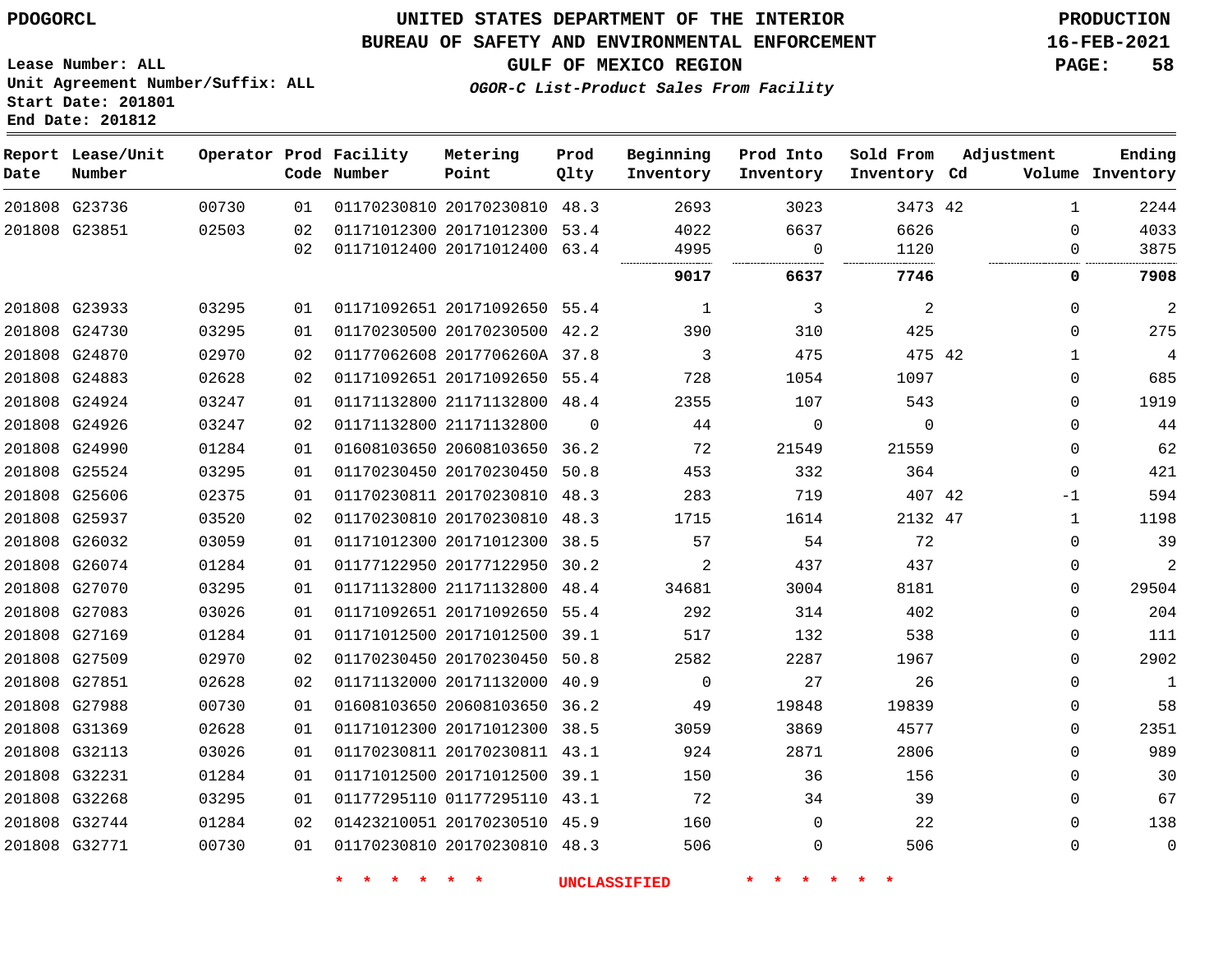**Report Lease/Unit**

**Number**

## **UNITED STATES DEPARTMENT OF THE INTERIOR PDOGORCL PRODUCTION**

**Prod Qlty**

#### **BUREAU OF SAFETY AND ENVIRONMENTAL ENFORCEMENT 16-FEB-2021**

**Lease Number: ALL Unit Agreement Number/Suffix: ALL Start Date: 201801 End Date: 201812**

**Operator Prod Facility**

**Code Number**

**OGOR-C List-Product Sales From Facility**

**Beginning Inventory** **Prod Into Inventory** **Sold From Inventory**

**GULF OF MEXICO REGION PAGE: 59**

**Inventory Cd Volume**

**Adjustment**

  $-2$  $-1$   $\Omega$  $\overline{0}$  $\overline{0}$  $\overline{0}$  $\overline{0}$  $\overline{0}$  $-2$  $\overline{0}$  $\overline{0}$  $\Omega$  $\Omega$  

**Ending**

|        | 201808 G33088 | 03026 | 01 |                         | 01171012500 20177062959 25.8 |                | 0                   | 48          | 48          |  |
|--------|---------------|-------|----|-------------------------|------------------------------|----------------|---------------------|-------------|-------------|--|
|        | 201808 G33596 | 02503 | 02 |                         | 01171132000 20171132000 40.9 |                | 14                  | 486         | 486         |  |
|        | 201808 G33636 | 02628 | 01 |                         | 01171132000 20171132000 40.9 |                | 1077                | 49805       | 49461       |  |
|        | 201808 G34033 | 02628 | 01 |                         | 01170230811 20170230811 41.9 |                | 2157                | 4667        | 5216        |  |
|        | 201808 G34671 | 02579 | 02 |                         | 01423210051 20423210050 49.4 |                | 0                   | 0           | $\mathsf 0$ |  |
| 201809 | 00016         | 02375 | 01 |                         | 01170513700 20170513700 24.9 |                | 1769                | 8760        | 9517 42     |  |
| 201809 | 00026         | 02375 | 01 |                         | 01170513700 20170513700 24.9 |                | 4287                | 21117       | 22963 42    |  |
| 201809 | 00032         | 02375 | 01 |                         | 01170513700 20170513700 32.1 |                | 147                 | 1120        | 1137 42     |  |
| 201809 | 00049         | 03295 | 01 |                         | 01171012300 20171012300 38.6 |                | 10086               | 14210       | 13607       |  |
| 201809 | 00050         | 03295 | 01 |                         | 01171012300 20171012300 38.6 |                | 1503                | 2918        | 2226        |  |
| 201809 | 00052         | 03295 | 01 |                         | 01171012300 20171012300 38.6 |                | 466                 | 716         | 643         |  |
| 201809 | 00081         | 03295 | 01 |                         | 01170230450 20170230450 51.6 |                | 163                 | 3179        | 3217        |  |
| 201809 | 00082         | 03295 | 01 |                         | 01170230450 20170230450 51.6 |                | 16                  | 296         | 300         |  |
| 201809 | 00196         | 02375 | 01 |                         | 01171012300 20171012300 38.4 |                | 7061                | 9448        | 9402        |  |
| 201809 | 00244         | 03295 | 01 |                         | 01170231290 01170231290 43.3 |                | 740                 | 4005        | 3917        |  |
| 201809 | 00247         | 03295 | 01 |                         | 01170231290 01170231290 43.3 |                | 163                 | 532         | 574         |  |
| 201809 | 00353         | 03368 | 01 |                         | 01170754800 20170754800      | 30             | 144                 | 628         | 632         |  |
| 201809 | 00367         | 02375 | 01 |                         | 01170513700 20170513700 24.9 |                | 1957                | 8926        | 9851 42     |  |
| 201809 | 00434         | 01284 | 01 |                         | 01177112605 2017711260Y 32.5 |                | 19                  | 1098        | 1098        |  |
| 201809 | 00453         | 01284 | 01 |                         | 01177112605 2017711260Y 32.5 |                | 47                  | 2498        | 2498        |  |
| 201809 | 00479         | 03295 | 01 |                         | 01171012500 20171012500 37.6 |                | 597                 | 900         | 734         |  |
| 201809 | 00541         | 02222 | 01 |                         | 01170530900 20170530900 50.5 |                | 2519                | $\mathbf 0$ | 57          |  |
| 201809 | 00560         | 03288 | 01 |                         | 01171132800 21171132800 49.3 |                | 990                 | 646         | 963         |  |
| 201809 | 00577         | 03059 | 01 |                         | 01171012300 20171012300      | 39             | 12158               | 19536       | 16997       |  |
| 201809 | 00680         | 03520 | 01 |                         | 01170230700 20170230700      | $\overline{0}$ | 422                 | 0           | 0           |  |
| 201809 | 00693         | 03368 | 01 |                         | 01170754800 20170754800      | 30             | 12                  | $\mathbf 0$ | 12          |  |
| 201809 | 00694         | 03368 | 01 | 01170754800 20170754800 |                              | 30             | 1234                | 5865        | 5796 42     |  |
| 201809 | 00697         | 03368 | 02 |                         | 01170754800 20170754800      | 30             | 106                 | 458         | 462         |  |
|        |               |       |    |                         |                              |                | <b>UNCLASSIFIED</b> |             |             |  |

**Metering Point**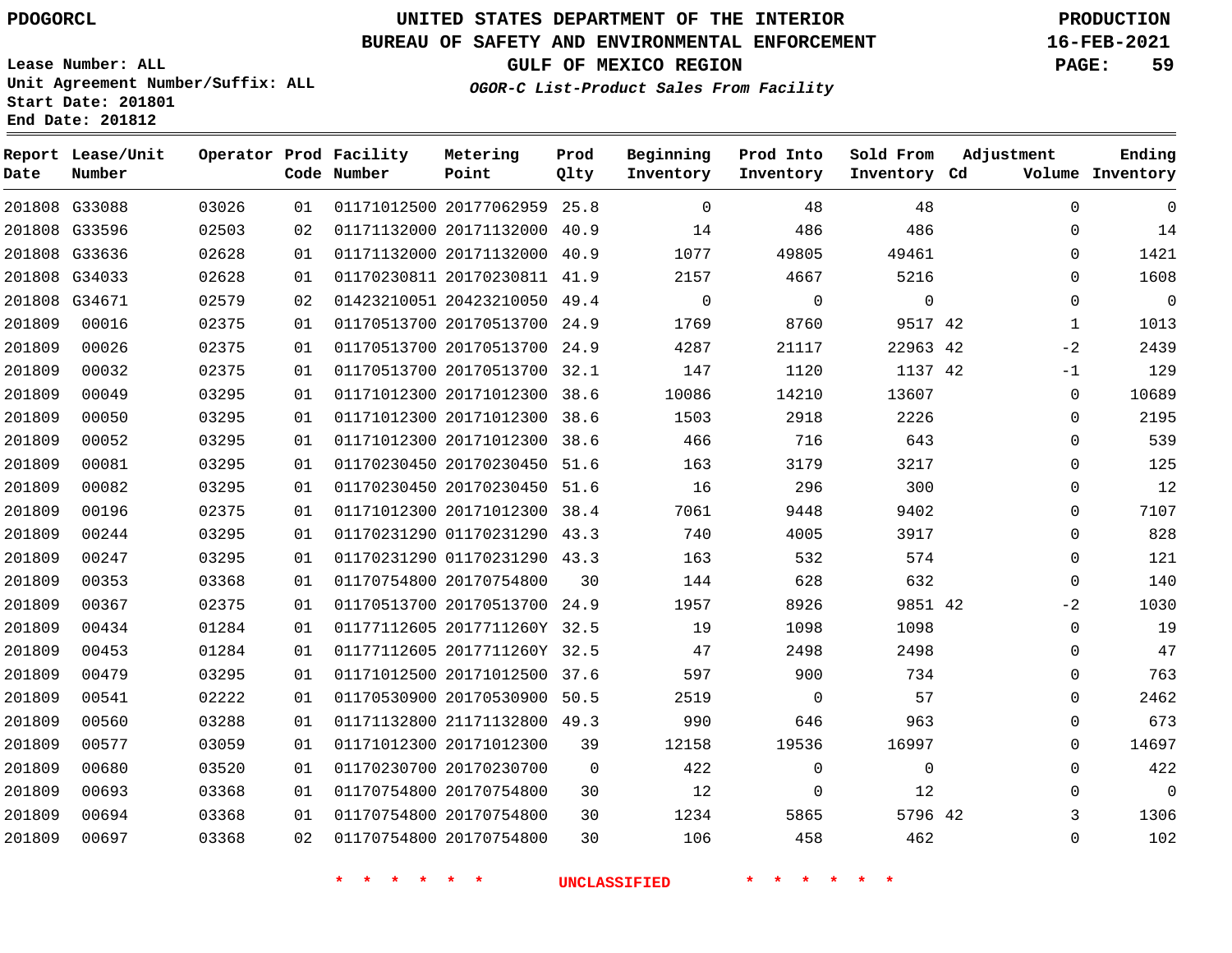**Date**

 

**Number**

**Report Lease/Unit**

 8910089160 891008927Y 8910116580 8910116740 8910116770 8910116790

## **UNITED STATES DEPARTMENT OF THE INTERIOR PDOGORCL PRODUCTION**

**Prod Qlty**

#### **BUREAU OF SAFETY AND ENVIRONMENTAL ENFORCEMENT 16-FEB-2021**

**Lease Number: ALL Unit Agreement Number/Suffix: ALL Start Date: 201801 End Date: 201812**

**Operator Prod Facility**

**Code Number**

20171012300 38.6

**Metering Point**

  $\sim$ 

 

 

**OGOR-C List-Product Sales From Facility**

  $\sim$  **Sold From Inventory**

**Prod Into Inventory**

**Beginning Inventory**

**GULF OF MEXICO REGION PAGE: 60**

**Inventory Cd Volume**

**Adjustment**

  $\Omega$ -3

> $\Omega$  $\Omega$   $\Omega$  $\Omega$

**Ending**

| 89<br>$\Omega$         |            |                 | 2692      | 2719        | 62     |      | 01170513800 20170513800 32.4 | 01 | 02451 |
|------------------------|------------|-----------------|-----------|-------------|--------|------|------------------------------|----|-------|
| 206                    | $-3$       | 10 09           |           | 0           | 219    |      | 01170230811 20170230811 40.4 | 01 | 00059 |
| 258622                 | $-1087769$ |                 | 110610 09 | 1193883     | 263118 |      | 01608128271 20608128271 29.1 | 01 | 00689 |
| 16963                  | $-80231$   | 0 <sub>09</sub> |           | 79236       | 17958  | 26   | 01608128270 20608128270      | 01 | 01207 |
| 263801                 | $-756444$  | 0 <sub>09</sub> |           | 794800      | 225445 |      | 01608128270 20608128270 26.9 | 01 | 01207 |
| 166<br>$\mathbf 0$     |            |                 | 1264      | 1260        | 170    |      | 01170573601 20170573601 25.6 | 01 | 03481 |
| 1405<br>$\mathbf 0$    |            |                 | 91        | $\mathbf 0$ | 1496   | 40   | 01171132800 20170230811      | 02 | 02970 |
| $\Omega$<br>130        |            |                 | 41        | 28          | 143    |      | 01170573601 20170573601 25.6 | 01 | 03481 |
| 154                    | $-1$       |                 | 689 42    | 694         | 150    | 30   | 01170754800 20170754800      | 01 | 03368 |
| 19<br>$\Omega$         |            |                 | 586       | 490         | 115    |      | 01170230450 20170230450 51.7 | 02 | 03026 |
| 272<br>$\Omega$        |            |                 | 18        | 1           | 289    |      | 01170230811 20170230811 40.3 | 01 | 03295 |
| 45<br>$\mathbf 0$      |            |                 | 8460      | 8476        | 29     |      | 01608103650 20608103650 36.3 | 01 | 01284 |
| 2560<br>$\mathbf 0$    |            |                 | 78580     | 78903       | 2237   |      | 01170513800 20170513800 32.4 | 01 | 02451 |
| 1615<br>0              |            |                 | 49973     | 49764       | 1824   |      | 01170513800 20170513800 32.4 | 01 | 02451 |
| $\overline{a}$<br>4051 |            |                 | 35618 42  | 35079       | 4588   |      | 01170513700 20170513700 32.1 | 01 | 02375 |
| 6386                   | $-2$       |                 | 55956 42  | 55304       | 7040   |      | 01170513700 20170513700 34.8 | 01 | 02375 |
| 19089<br>$\Omega$      |            |                 | 13019     | 7971        | 24137  |      | 01170573601 20170573601 25.6 | 01 | 03481 |
| 20<br>$\Omega$         |            |                 | 4         | 13          | 11     | 63.2 | 01171012400 20171012400      | 02 | 03520 |
| 687<br>$\Omega$        |            |                 | 135       | 131         | 691    |      | 01171012400 20171012400 63.2 | 01 | 02628 |
| 20<br>$\Omega$         |            |                 | 23        | 30          | 13     |      | 01171132800 21171132800 49.3 | 01 |       |
| 707<br>0               |            |                 | 158       | 161         | 704    |      |                              |    |       |
| 531<br>$\Omega$        |            |                 | 4658      | 4595        | 594    |      | 01170513700 20170513700 28.7 | 01 | 02375 |
| $\mathbf 0$            |            |                 | 24        | 25          | 7      |      | 01170230400 20170230400 49.4 | 01 | 03151 |
| 453<br>$\Omega$        |            |                 | 3999      | 3927        | 525    | 28.2 | 01170513700 20170513700      | 01 | 02375 |

**\* \* \* \* \* \* UNCLASSIFIED \* \* \* \* \* \***

 20170513700 28.3 20170513700 28.2 20170513700 28.6

  42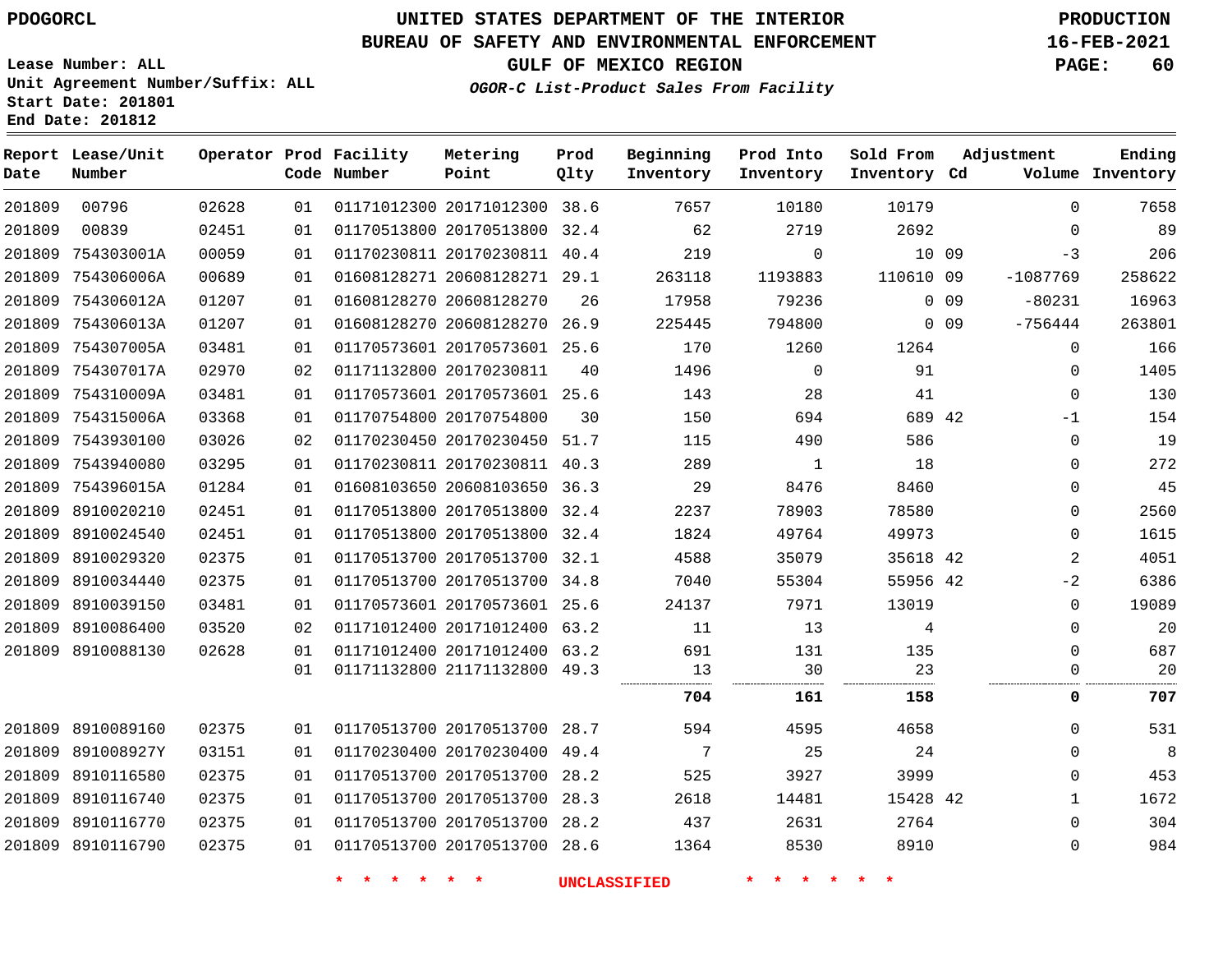**End Date: 201812**

## **UNITED STATES DEPARTMENT OF THE INTERIOR PDOGORCL PRODUCTION**

#### **BUREAU OF SAFETY AND ENVIRONMENTAL ENFORCEMENT 16-FEB-2021**

**Lease Number: ALL Unit Agreement Number/Suffix: ALL Start Date: 201801**

**GULF OF MEXICO REGION PAGE: 61**

**OGOR-C List-Product Sales From Facility**

| Date   | Report Lease/Unit<br>Number |       |    | Operator Prod Facility<br>Code Number | Metering<br>Point            | Prod<br>Qlty | Beginning<br>Inventory | Prod Into<br>Inventory | Sold From<br>Inventory Cd | Adjustment   | Ending<br>Volume Inventory |
|--------|-----------------------------|-------|----|---------------------------------------|------------------------------|--------------|------------------------|------------------------|---------------------------|--------------|----------------------------|
|        | 201809 8910116800           | 02375 | 01 |                                       | 01170513700 20170513700 28.4 |              | 7352                   | 49554                  | 51184                     | $\Omega$     | 5722                       |
|        | 201809 891011687A           | 03368 | 01 |                                       | 01170754800 20170754800      | 30           | 47                     | 144                    | 159                       | $\mathbf{0}$ | 32                         |
|        | 201809 891011687C           | 03368 | 01 |                                       | 01170754800 20170754800      | 30           | 380                    | 1732                   | 1726 42                   | $-1$         | 385                        |
|        | 201809 891011687D           | 03368 | 01 |                                       | 01170754800 20170754800      | 30           | 69                     | 309                    | 310 42                    | $\mathbf{1}$ | 69                         |
| 201809 | 891011687E                  | 03368 | 01 |                                       | 01170754800 20170754800      | 30           | 40                     | 122                    | 135                       | $\Omega$     | 27                         |
|        | 201809 8910117330           | 03368 | 01 |                                       | 01170754800 20170754800      | 30           | 18                     | 173                    | 153 42                    | $\mathbf{1}$ | 39                         |
| 201809 | 8910123270                  | 03295 | 01 |                                       | 01177215100 20177215102 31.1 |              | 47                     | 2890                   | 2896                      | $\Omega$     | 41                         |
| 201809 | 8910123320                  | 03295 | 01 |                                       | 01177215100 20177215102 31.1 |              | 74                     | 5047                   | 5049                      | 0            | 72                         |
| 201809 | 8910123330                  | 03295 | 01 |                                       | 01177215100 20177215102 31.1 |              | 117                    | 8491                   | 8487                      | $\mathbf{0}$ | 121                        |
| 201809 | 8910202560                  | 02375 | 01 |                                       | 01170513700 20170513700 28.6 |              | 398                    | 2158                   | 2307                      | 0            | 249                        |
|        | 201809 G00985               | 02375 | 01 |                                       | 0117709260A 2017709260A 32.5 |              | 377                    | 8400                   | 8400                      | $\Omega$     | 377                        |
| 201809 | G01036                      | 03209 | 02 |                                       | 01171092651 20171092650 56.3 |              | 2269                   | 1662                   | 1934 42                   | -1           | 1996                       |
|        | 201809 G01083               | 02375 | 01 |                                       | 01170513700 20170513700 28.3 |              | 5116                   | 30396                  | 32003                     | $\Omega$     | 3509                       |
|        | 201809 G01084               | 02375 | 01 |                                       | 01170513700 20170513700 28.7 |              | 355                    | 2909                   | 2928                      | 0            | 336                        |
|        | 201809 G01090               | 02375 | 01 |                                       | 01170513700 20170513700 28.2 |              | 613                    | 4518                   | 4609                      | 0            | 522                        |
|        | 201809 G01091               | 02375 | 01 |                                       | 01170513700 20170513700 28.3 |              | 2495                   | 17554                  | 18022                     | 0            | 2027                       |
|        | 201809 G01092               | 02375 | 01 |                                       | 01170513700 20170513700 28.2 |              | 714                    | 4301                   | 4518                      | $\mathbf{0}$ | 497                        |
|        | 201809 G01198               | 03295 | 01 |                                       | 01171092651 20171092650 56.3 |              | 82                     | 29                     | 76                        | 0            | 35                         |
|        | 201809 G01208               | 03295 | 01 |                                       | 01171092651 20171092650 56.3 |              | 74                     | $\Omega$               | 74                        | 0            | $\mathbf 0$                |
|        | 201809 G01210               | 02375 | 02 |                                       | 01171132800 21171132800      | 49.3         | 99                     | $\mathbf 0$            | 99                        | $\mathbf{0}$ | $\mathbf 0$                |
|        | 201809 G01220               | 03295 | 01 |                                       | 01177092600 20177092600 41.8 |              | 163                    | 4680                   | 4683                      | $\mathbf{0}$ | 160                        |
|        | 201809 G01351               | 03151 | 01 |                                       | 01170230400 20170230400      | 49.4         | 142                    | 610                    | 551                       | $\Omega$     | 201                        |
|        | 201809 G01447               | 02375 | 02 |                                       | 01170513700 20170513700 24.9 |              | 35                     | 188                    | 201                       | $\mathbf{0}$ | 22                         |
|        | 201809 G01497               | 02451 | 01 |                                       | 01170513800 20170513800      | 32.4         | 738                    | 19520                  | 19625                     | $\Omega$     | 633                        |
|        | 201809 G01498               | 02451 | 01 |                                       | 01170513800 20170513800 32.4 |              | 86                     | 2385                   | 2394                      | 0            | 77                         |
|        | 201809 G01610               | 03295 | 01 |                                       | 01177215100 20177215102      | 31.2         | 12                     | 797                    | 798                       | $\Omega$     | 11                         |
|        | 201809 G01619               | 02375 | 01 |                                       | 01170513700 20170513700      | 29.4         | 1363                   | 9408                   | 9683 42                   | $-2$         | 1086                       |
|        | 201809 G01620               | 02375 | 01 |                                       | 01170513700 20170513700 29.4 |              | 425                    | 2823                   | 2922                      | $\Omega$     | 326                        |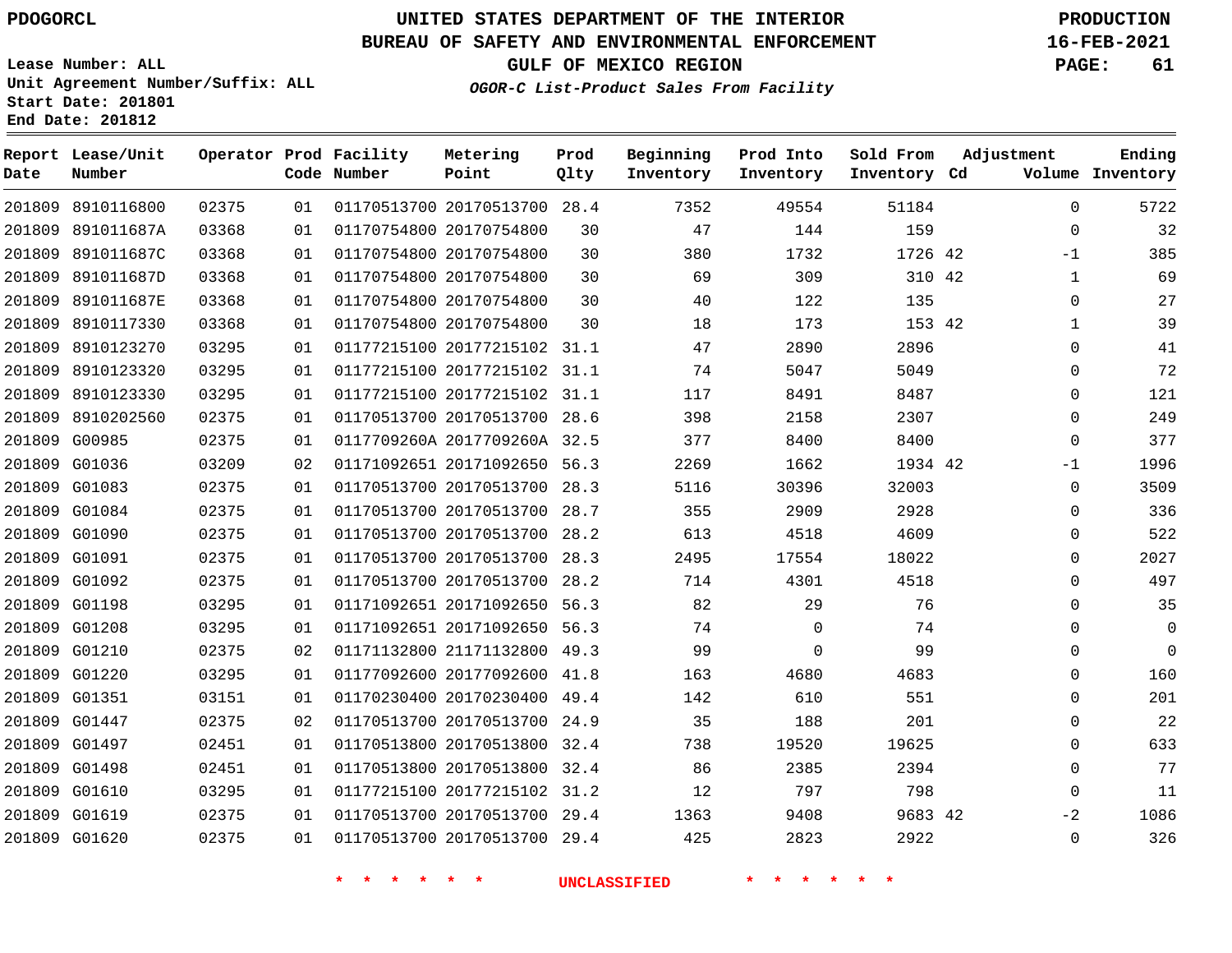#### **BUREAU OF SAFETY AND ENVIRONMENTAL ENFORCEMENT 16-FEB-2021**

**Lease Number: ALL Unit Agreement Number/Suffix: ALL Start Date: 201801 End Date: 201812**

**OGOR-C List-Product Sales From Facility**

**GULF OF MEXICO REGION PAGE: 62**

| Date          | Report Lease/Unit<br>Number |       |    | Operator Prod Facility<br>Code Number | Metering<br>Point            | Prod<br>Qlty | Beginning<br>Inventory | Prod Into<br>Inventory | Sold From<br>Inventory Cd | Adjustment  | Ending<br>Volume Inventory |
|---------------|-----------------------------|-------|----|---------------------------------------|------------------------------|--------------|------------------------|------------------------|---------------------------|-------------|----------------------------|
|               | 201809 G01754               | 03295 | 01 |                                       | 01423210051 20423210050 64.5 |              | $\Omega$               | $\mathbf 0$            | $\mathbf 0$               | $\Omega$    | $\Omega$                   |
| 201809 G01757 |                             | 03295 | 01 |                                       | 01423210051 20423210050 64.4 |              | 18                     | 332                    | 317                       | $\Omega$    | 33                         |
| 201809 G01848 |                             | 01284 | 02 |                                       | 01423210051 20170230500 42.8 |              | 35                     | 75                     | 59                        | $\Omega$    | 51                         |
|               |                             | 01978 | 02 |                                       | 01170230500 20170230500 42.9 |              | 1700                   | 3172                   | 2738                      | 0           | 2134                       |
|               |                             |       |    |                                       |                              |              | 1735                   | 3247                   | 2797                      | 0           | 2185                       |
| 201809 G01860 |                             | 03295 | 01 |                                       | 01170231110 20170231110      | 41           | 9282                   | 3356                   | 8009                      | 0           | 4629                       |
| 201809 G01865 |                             | 03151 | 01 |                                       | 01171012500 20171012500      | 37.6         | 1430                   | 2433                   | 1801                      | $\Omega$    | 2062                       |
| 201809 G01901 |                             | 03295 | 01 |                                       | 01177215100 20177215102 31.1 |              | 3                      | 236                    | 236                       | $\Omega$    | 3                          |
| 201809 G01966 |                             | 03295 | 01 |                                       | 01177215100 20177215102 31.1 |              | 58                     | 3199                   | 3211                      | $\mathbf 0$ | 46                         |
| 201809 G01967 |                             | 03295 | 01 |                                       | 01177215100 20177215102 31.1 |              | 201                    | 15135                  | 15120                     | $\mathbf 0$ | 216                        |
| 201809 G02111 |                             | 02628 | 01 |                                       | 01171132000 20171132000      | 41.8         | 1674                   | 64679                  | 64150                     | $\mathbf 0$ | 2203                       |
| 201809 G02161 |                             | 03295 | 01 |                                       | 01171012500 20171012500 37.6 |              | 1934                   | 4294                   | 2589                      | $\Omega$    | 3639                       |
| 201809 G02317 |                             | 03295 | 01 |                                       | 01171132000 20171132000 41.8 |              | $\mathbf{1}$           | 17                     | 17                        | $\Omega$    | 1                          |
| 201809 G02429 |                             | 02375 | 01 |                                       | 01170230811 20170230810 50.3 |              | 606                    | $\Omega$               | 606                       | $\Omega$    | $\Omega$                   |
| 201809 G02433 |                             | 02375 | 01 |                                       | 01170230811 20170230810      | 50.3         | 241                    | $\mathbf{1}$           | 141 42                    | $-1$        | 100                        |
| 201809 G02601 |                             | 02628 | 02 |                                       | 01171092651 20171092650      | 56.3         | 964                    | 449                    | 877                       | $\mathbf 0$ | 536                        |
| 201809 G02613 |                             | 02628 | 01 |                                       | 01171132000 20171132000      | 40.9         | $\mathbf 0$            | $\mathbf 0$            | $\mathbf{0}$              | $\Omega$    | $\Omega$                   |
| 201809 G02665 |                             | 02451 | 01 |                                       | 01423210051 20423210050 64.4 |              | 18                     | 358                    | 340                       | $\mathbf 0$ | 36                         |
| 201809 G02705 |                             | 02628 | 02 |                                       | 01170230810 20170230810 38.2 |              | $\mathbf 0$            | $\mathbf 0$            | $\mathbf 0$               | $\Omega$    | $\Omega$                   |
| 201809 G02825 |                             | 03295 | 01 |                                       | 01170230812 20170230810      | 50.3         | 1459                   | $\mathbf{1}$           | 320                       | $\mathbf 0$ | 1140                       |
| 201809 G02826 |                             | 03295 | 01 |                                       | 01170231110 20170231110      | 41           | 1157                   | 380                    | 999                       | $\Omega$    | 538                        |
| 201809 G02895 |                             | 02628 | 02 |                                       | 01171092651 20171092650 56.3 |              | 345                    | 147                    | 314                       | $\Omega$    | 178                        |
| 201809 G02917 |                             | 03247 | 01 |                                       | 01171092930 20171092930 32.9 |              | 61                     | 326                    | 288                       | $\Omega$    | 99                         |
| 201809 G03061 |                             | 03026 | 01 |                                       | 01423210051 20423210050      | 64.5         | 14                     | 243                    | 233                       | $\mathbf 0$ | 24                         |
| 201809 G03152 |                             | 03295 | 01 |                                       | 01177092600 20177092600      | 41.8         | 219                    | 6763                   | 6750                      | $\Omega$    | 232                        |
| 201809 G03331 |                             | 02628 | 01 |                                       | 01171132800 20171132000      | 41.8         | 423                    | 11429                  | 11463                     | $\Omega$    | 389                        |
| 201809 G03793 |                             | 03295 | 01 |                                       | 01171012500 20171012500      | 37.6         | 6                      | 1                      | 6                         | $\Omega$    | 1                          |
| 201809 G04081 |                             | 03295 | 01 |                                       | 01170230812 20170230810 50.3 |              | 11553                  | 4                      | 3368                      | $\Omega$    | 8189                       |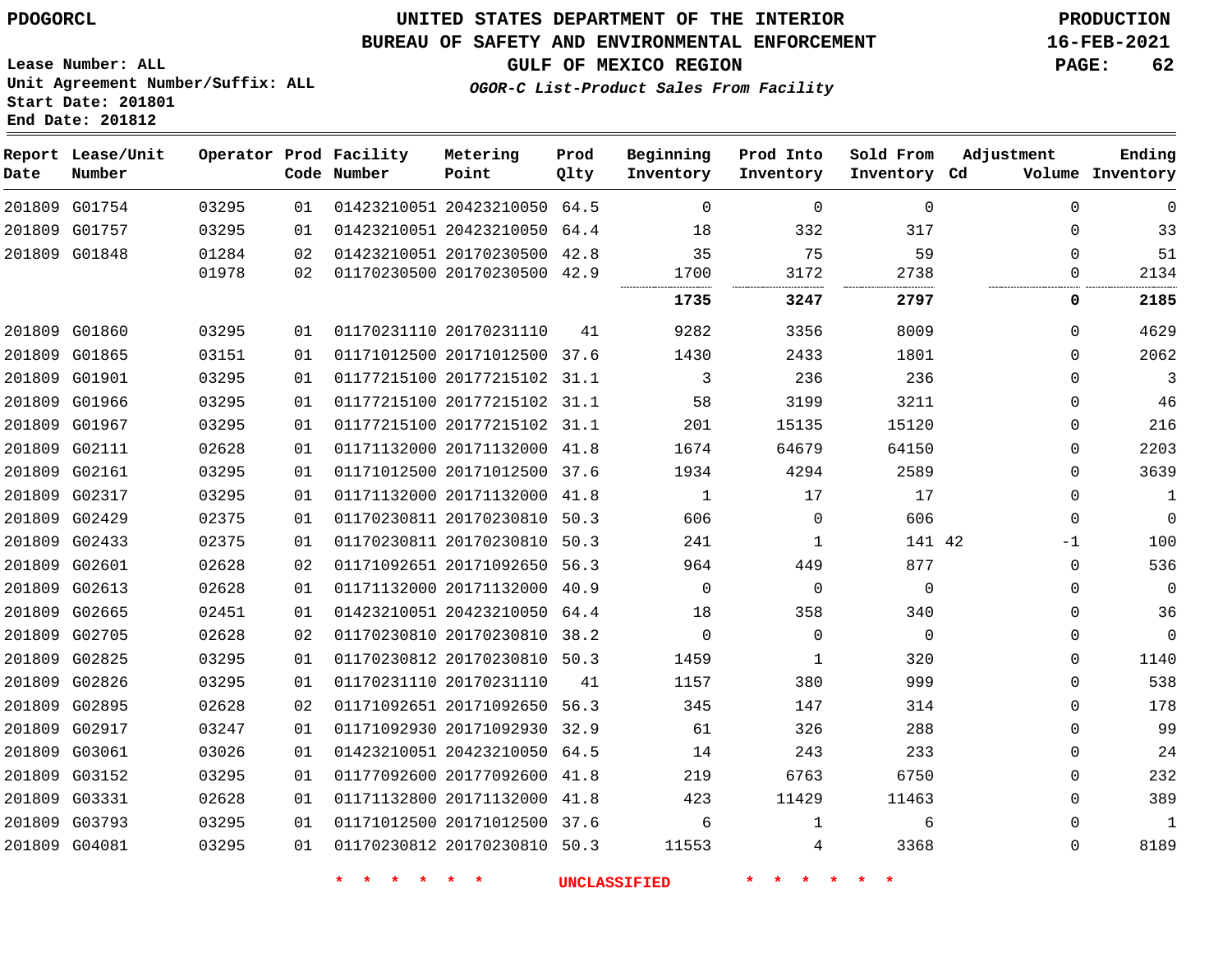**Report Lease/Unit**

**Number**

G10910

## **UNITED STATES DEPARTMENT OF THE INTERIOR PDOGORCL PRODUCTION**

#### **BUREAU OF SAFETY AND ENVIRONMENTAL ENFORCEMENT 16-FEB-2021**

**Lease Number: ALL Unit Agreement Number/Suffix: ALL Start Date: 201801 End Date: 201812**

**Operator Prod Facility**

**Code Number**

**Metering Point**

 $\Omega$ 

**Prod Qlty**

**GULF OF MEXICO REGION PAGE: 63**

**Inventory Cd Volume**

**Adjustment**

**Ending**

> $\Omega$  $\Omega$

**OGOR-C List-Product Sales From Facility**

**Beginning Inventory**

**Sold From Inventory**

**Prod Into Inventory**

|        | 201809 G04087 | 02899 | 01 | 01177008150 01177008150      | $\Omega$ | 841         | $\Omega$ | $\Omega$ | 0        | 841         |
|--------|---------------|-------|----|------------------------------|----------|-------------|----------|----------|----------|-------------|
|        | 201809 G04232 | 00730 | 01 | 01171012500 20171012500 37.6 |          | 370         | 931      | 512      | 0        | 789         |
|        | 201809 G04421 | 03295 | 01 | 01171131600 20171131600 41.4 |          | 1345        | 14552    | 14624    | 0        | 1273        |
|        | 201809 G04452 | 02628 | 01 | 01171132000 20171132000 41.8 |          | 1687        | 54310    | 54148    | 0        | 1849        |
| 201809 | G04800        | 02970 | 02 | 01177062608 2017706260A 37.8 |          | $\mathbf 0$ | 5        | 5        | 0        | $\mathbf 0$ |
|        | 201809 G04809 | 02312 | 01 | 01177082950 20177082956 25.6 |          | 178         | 1025     | 865      | 0        | 338         |
|        | 201809 G04818 | 03295 | 01 | 01170230500 20170230500 42.8 |          | 12          | 10       | 15       | 0        | 7           |
|        | 201809 G05006 | 01284 | 02 | 01423210051 20170230510 45.4 |          | 351         | 356      | 206      | 0        | 501         |
|        | 201809 G05431 | 02970 | 02 | 01177062608 2017706260A 37.8 |          | 75          | 13585    | 13581    | 0        | 79          |
|        | 201809 G05504 | 00730 | 01 | 01171132800 21171132800 49.3 |          | 8247        | 6094     | 8443     | 0        | 5898        |
|        |               | 02970 | 02 | 01171132800 21171132800 49.3 |          | 9453        | 5641     | 8886     | U        | 6208        |
|        |               | 03295 | 01 | 01171132800 21171132800 49.3 |          | 3262        | 2367     | 3314     |          | 2315        |
|        |               |       |    |                              |          | 20962       | 14102    | 20643    | 0        | 14421       |
|        | 201809 G05505 | 02628 | 01 | 01171132800 21171132800 49.3 |          | 30          | 39       | 43       | $\Omega$ | 26          |
|        |               |       | 01 | 01171012400 20171012400 63.2 |          | 1215        | 171      | 237      | 0        | 1149        |
|        |               |       |    |                              |          | 1245        | 210      | 280      | 0        | 1175        |
|        | 201809 G05602 | 03247 | 01 | 01171012500 20171012500 37.6 |          | 167         | 193      | 196      | 0        | 164         |
|        | 201809 G05612 | 03295 | 01 | 01171012500 20171012500 37.6 |          | 7969        | 7268     | 9078     | 0        | 6159        |
|        | 201809 G06069 | 03295 | 01 | 01423210051 20423210050 64.4 |          | 6           | 157      | 147      | 0        | 16          |
| 201809 | G06168        | 02801 | 02 | 01170230450 20170230450      | - 0      | 6           | $\Omega$ | $\Omega$ | 0        | 6           |
|        | 201809 G06668 | 02375 | 01 | 01171132000 20171132000 41.8 |          |             | 1755     | 1702     | 0        | 60          |
| 201809 | G07703        | 02375 | 02 | 01171132800 21171132800      | - 0      | 0           | $\Omega$ | $\Omega$ | 0        | $\mathbf 0$ |
|        | 201809 G07736 | 02628 | 01 | 01171132800 20171132000 40.9 |          | 1           |          | $\Omega$ | 0        | 1           |
|        | 201809 G07760 | 01284 | 01 | 01177122950 20177122950 30.2 |          | 166         | 41053    | 41050    | 0        | 169         |
|        | 201809 G07917 | 03247 | 01 | 01170573602 20170573602 32.9 |          | 44977       | 92611    | 103666   | 0        | 33922       |
|        | 201809 G09631 | 01284 | 01 | 01177122950 20177122950 30.2 |          | 1           | 417      | 417      | 0        | 1           |
|        | 201809 G10794 | 03295 | 01 | 01177122950 20177122950 30.1 |          |             |          | 3        | $\Omega$ | $\mathbf 0$ |
|        |               |       |    |                              |          |             |          |          |          |             |

**\* \* \* \* \* \* UNCLASSIFIED \* \* \* \* \* \***

2017724511G 44.2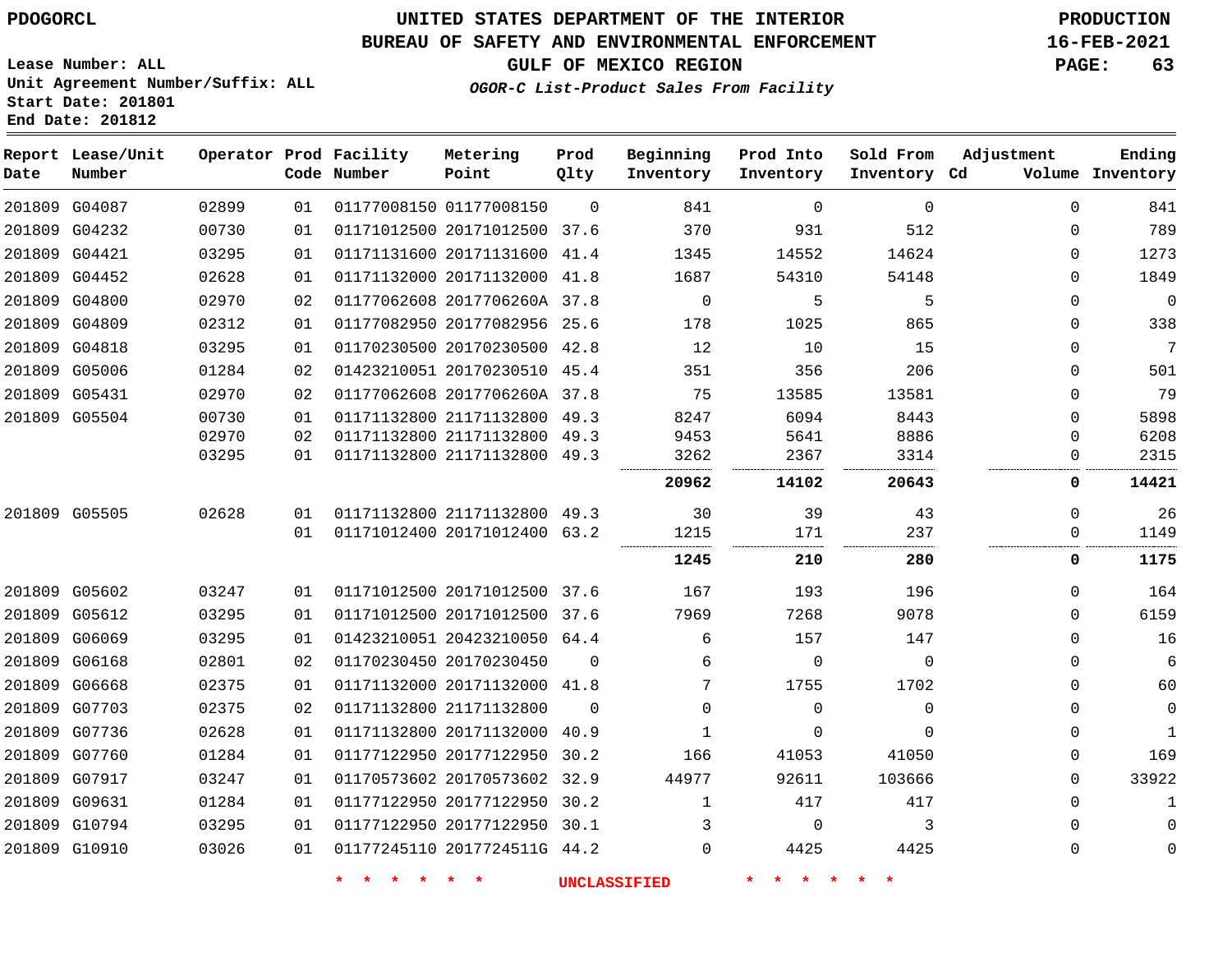**End Date: 201812**

**Report Lease/Unit**

**Number**

 G17858 G17912 G17921 G20605 G20660 G21096 G21532 G21534 G21592 G21655 G22268 G22501

## **UNITED STATES DEPARTMENT OF THE INTERIOR PDOGORCL PRODUCTION**

#### **BUREAU OF SAFETY AND ENVIRONMENTAL ENFORCEMENT 16-FEB-2021**

**Lease Number: ALL Unit Agreement Number/Suffix: ALL Start Date: 201801**

**Operator Prod Facility**

**Code Number**

**Prod Qlty**

**Inventory Cd Volume**

**Adjustment**

 $\Omega$  $\Omega$  $-1$  $\Omega$  $\Omega$  $\Omega$  $\Omega$  $\Omega$  $\Omega$  $-2$  $\Omega$  $\Omega$  $\Omega$   $\Omega$  $\overline{0}$  $\Omega$   $\Omega$  $\Omega$   $\Omega$   $\Omega$  -1

**GULF OF MEXICO REGION PAGE: 64**

**Ending**

**OGOR-C List-Product Sales From Facility**

**Beginning Inventory** **Prod Into Inventory** **Sold From Inventory**

| 2128         | 2143        | 58       |          | 01171132000 20171132000 41.8 | 01 | 02375 | 201809 G11870 |  |
|--------------|-------------|----------|----------|------------------------------|----|-------|---------------|--|
| $\mathbf{0}$ | $\Omega$    | $\Omega$ | $\Omega$ | 01171092651 20171092650      | 02 | 02801 | 201809 G11984 |  |
| 47571 42     | 57788       | 33299    |          | 01171012300 20171012300 38.6 | 01 | 03209 | 201809 G12355 |  |
| 61           | 61          |          | 38.6     | 01171012300 20171012300      | 01 | 03209 | 201809 G12358 |  |
| $\mathbf 0$  | $\Omega$    |          | 40.4     | 01170230811 20170230811      | 01 | 02628 | 201809 G12802 |  |
| 17518        | 17543       | 75       |          | 01608103650 20608103650 36.3 | 01 | 01284 | 201809 G13081 |  |
| $\mathbf 0$  | $\Omega$    |          | $\Omega$ | 01170230811 20170230811      | 01 | 03520 | 201809 G13563 |  |
| 547          | 42          | 543      | 37.6     | 01171012500 20171012500      | 01 | 01284 | 201809 G13938 |  |
| 311          | $\Omega$    | 5095     | 40.4     | 01170230811 20170230811      | 01 | 02628 | 201809 G14342 |  |
| 381 42       | 433         | 82       | 32.9     | 01171092930 20171092930      | 01 | 03247 | 201809 G14493 |  |
| 5736         | 4223        | 6648     |          | 01170231110 20170231110 41.1 | 01 | 03295 | 201809 G15050 |  |
| 140          | 117         | 122      | 36       | 01171012500 20171012500      | 02 | 02375 | 201809 G15239 |  |
| 831          | 826         | 33       | 41.8     | 01171132000 20171132000      | 01 | 03295 | 201809 G15263 |  |
| 109          | $\mathbf 0$ | 646      | 63.1     | 01171012400 20171012400      | 01 | 03295 | 201809 G15277 |  |
| 6937         | 3172        | 7576     | 56.3     | 01171092651 20171092650      | 01 | 03295 | 201809 G15312 |  |
| 10246        | 10246       |          |          | 01177245110 2017724511G 44.2 | 01 | 03026 | 201809 G16515 |  |

**Metering Point**

 20170530900 50.5 2017706260A 37.8

 20423550140 29.6 20170230450 51.7 20170230811 40.4 20170230811 40.4 20170230811 40.4 20171132000 41.8 21171132800 48.4 2042709015I 52.8 20170230400 49.4

20177062959

**\* \* \* \* \* \* UNCLASSIFIED \* \* \* \* \* \***

 $\Omega$   $\Omega$   $\Omega$  $\Omega$  $\Omega$  

42

42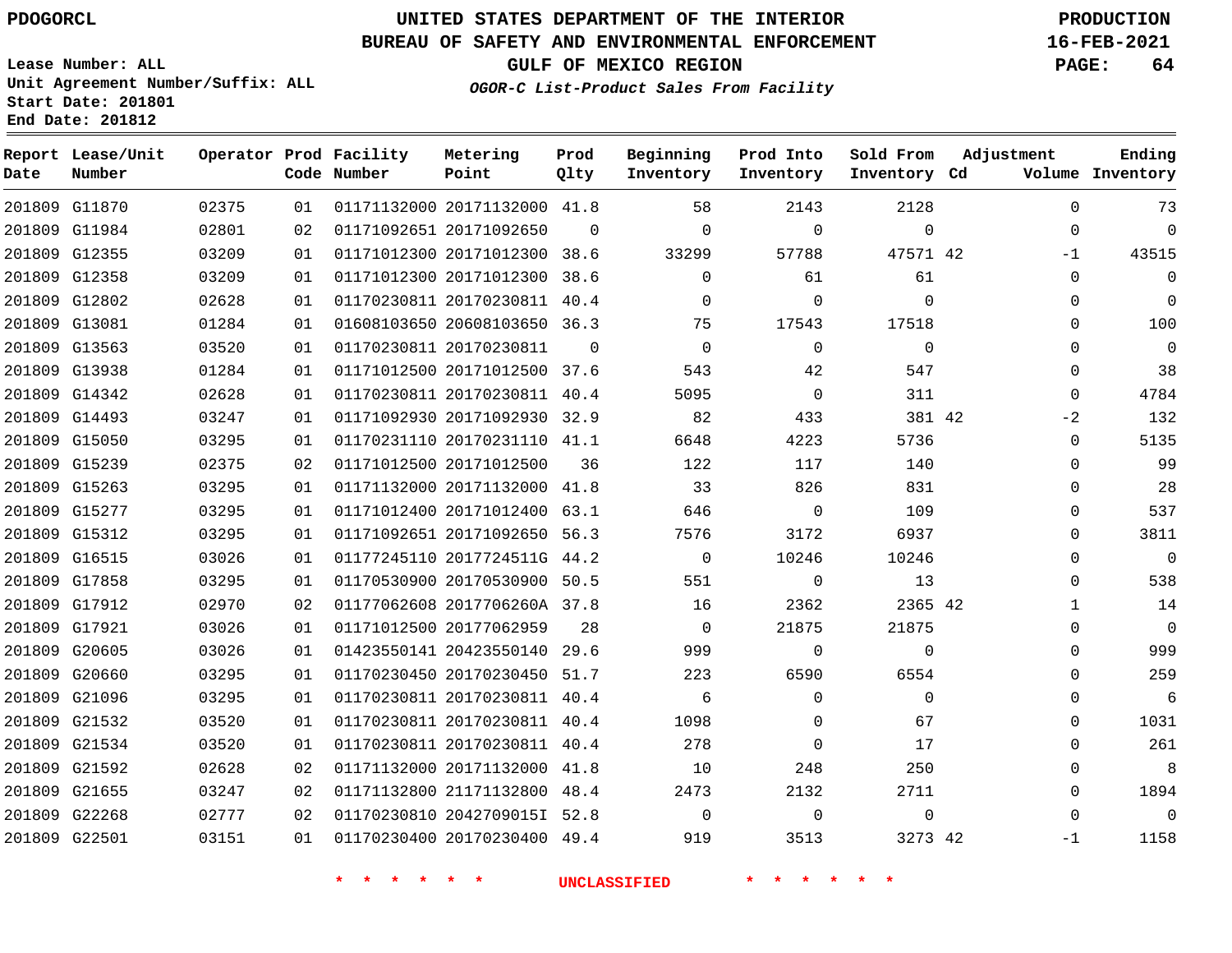## **UNITED STATES DEPARTMENT OF THE INTERIOR PDOGORCL PRODUCTION**

#### **BUREAU OF SAFETY AND ENVIRONMENTAL ENFORCEMENT 16-FEB-2021**

**Lease Number: ALL Unit Agreement Number/Suffix: ALL Start Date: 201801**

**Operator Prod Facility**

**Code Number**

**End Date: 201812**

**Report Lease/Unit**

**Number**

**GULF OF MEXICO REGION PAGE: 65**

**Prod Qlty**

**Metering Point**

**Inventory Cd Volume**

**Adjustment**

**Ending**

**OGOR-C List-Product Sales From Facility**

**Beginning Inventory** **Prod Into Inventory** **Sold From Inventory**

| 201809 G22505 | 02375 | 02  | 01170230811 20170230811 40.4 |    | 59    | $\Omega$ |             | 4 4 2 | 1        | 56             |
|---------------|-------|-----|------------------------------|----|-------|----------|-------------|-------|----------|----------------|
| 201809 G22513 | 02579 | 02  | 01170230500 20170230500 44.9 |    | 3     | $\Omega$ | $\Omega$    |       | 0        | 3              |
| 201809 G22621 | 03247 | 01  | 01171132800 21171132800 48.4 |    | 9310  | 5628     | 8794        |       | 0        | 6144           |
| 201809 G23730 | 03520 | 01  | 01170230810 20170230811 40.4 |    | 16    | $\Omega$ | $\mathbf 1$ |       | 0        | 15             |
| 201809 G23735 | 03295 | 01  | 01170230812 20170230810 50.3 |    | 1095  | $\Omega$ | 15          |       | $\Omega$ | 1080           |
| 201809 G23736 | 00730 | 01. | 01170230810 20170230810 50.3 |    | 2244  | 1        | 1376 42     |       | $-1$     | 868            |
| 201809 G23851 | 02503 | 02  | 01171012400 20171012400 63.2 |    | 3878  | $\Omega$ | 653         |       | 0        | 3225           |
|               |       | 02  | 01171012300 20171012300 53.7 |    | 4033  | 6243     | 5580        |       | 0        | 4696           |
|               |       |     |                              |    | 7911  | 6243     | 6233        |       | 0        | 7921           |
| 201809 G23933 | 03295 | 01  | 01171092651 20171092650 56.3 |    | 2     | $\Omega$ | 2           |       | 0        | $\Omega$       |
| 201809 G24730 | 03295 | 01  | 01170230500 20170230500 42.8 |    | 275   | 538      | 451         |       | $\Omega$ | 362            |
| 201809 G24870 | 02970 | 02  | 01177062608 2017706260A 37.8 |    | 4     | 109      | 110 42      |       | -1       | $\overline{2}$ |
| 201809 G24883 | 02628 | 02  | 01171092651 20171092650 56.3 |    | 685   | 296      | 624         |       | $\Omega$ | 357            |
| 201809 G24924 | 03247 | 01  | 01171132800 21171132800 48.4 |    | 1919  | 455      | 1525        |       | 0        | 849            |
| 201809 G24926 | 03247 | 02  | 01171132800 21171132800 48.4 |    | 44    | 0        | 0           |       | 0        | 44             |
| 201809 G24990 | 01284 | 01  | 01608103650 20608103650 36.3 |    | 62    | 14936    | 14912       |       | 0        | 86             |
| 201809 G25524 | 03295 | 01  | 01170230450 20170230450 51.7 |    | 421   | 9682     | 9722        |       | 0        | 381            |
| 201809 G25606 | 02375 | 01  | 01170230811 20170230810 50.3 |    | 594   | $\Omega$ | 594         |       | $\Omega$ | $\Omega$       |
| 201809 G25937 | 03520 | 02  | 01170230810 20170230810 50.3 |    | 1198  | 1        | 192 42      |       | $-1$     | 1006           |
| 201809 G26032 | 03059 | 01  | 01171012300 20171012300      | 38 | 39    | 80       | 53          |       | $\Omega$ | 66             |
| 201809 G26074 | 01284 | 01  | 01177122950 20177122950 30.2 |    | 2     | 460      | 460         |       | 0        | 2              |
| 201809 G27070 | 03295 | 01  | 01171132800 21171132800 49.3 |    | 29504 | 21445    | 29994       |       | 0        | 20955          |
| 201809 G27083 | 03026 | 01  | 01171092651 20171092650 55.4 |    | 204   | 92       | 185         |       | 0        | 111            |
| 201809 G27169 | 01284 | 01  | 01171012500 20171012500 37.6 |    | 111   | 8        | 113         |       | 0        | 6              |
| 201809 G27509 | 02970 | 02  | 01170230450 20170230450 51.7 |    | 2902  | 16368    | 18626       |       | 0        | 644            |
| 201809 G27851 | 02628 | 02  | 01171132000 20171132000 41.8 |    | 1     | $\Omega$ | 1           |       | 0        | $\Omega$       |
| 201809 G27988 | 00730 | 01  | 01608103650 20608103650 36.3 |    | 58    | 12279    | 12265       |       | 0        | 72             |
| 201809 G31369 | 02628 | 01  | 01171012300 20171012300 38.6 |    | 2351  | 1753     | 2785        |       | $\Omega$ | 1319           |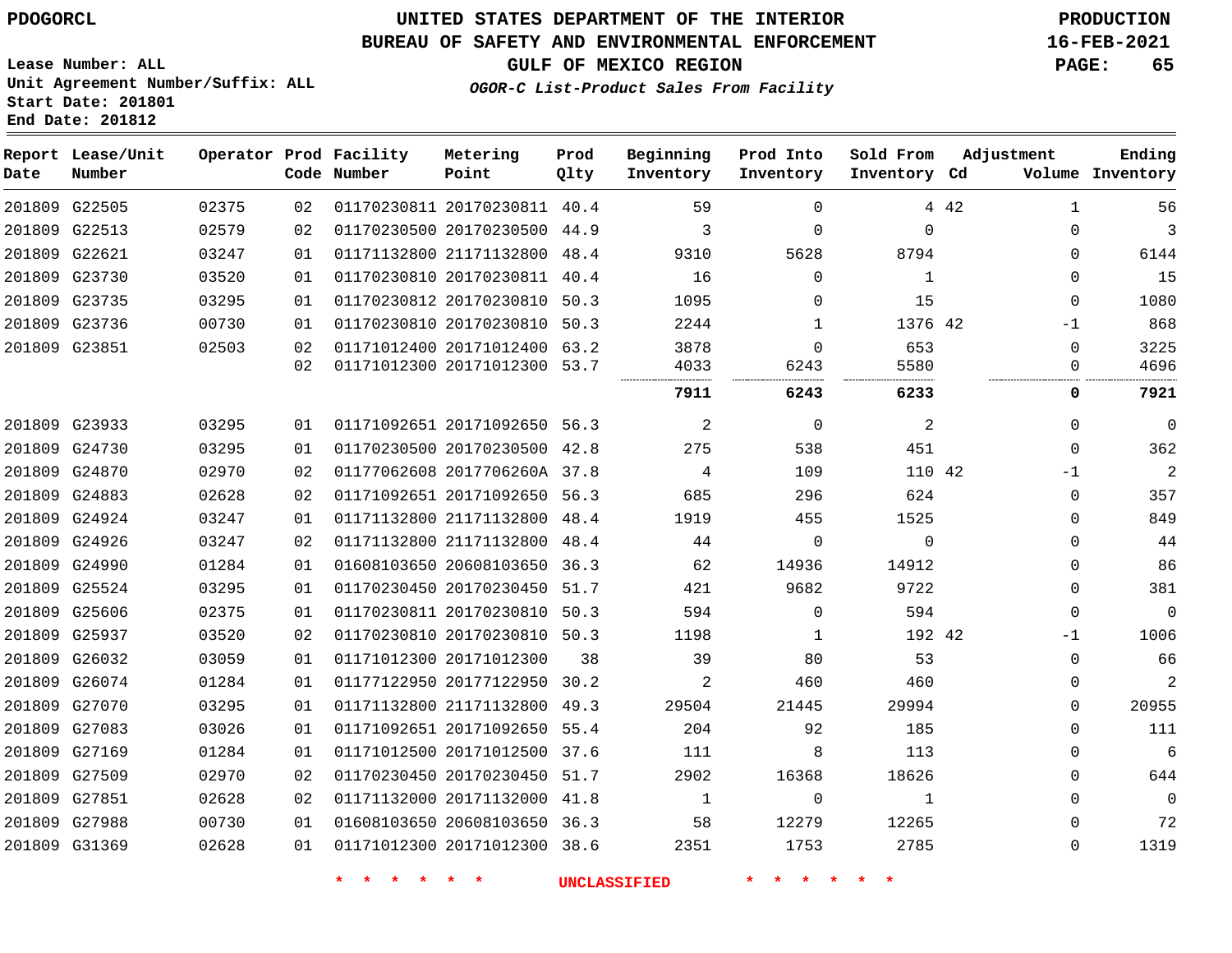**Report Lease/Unit**

**Number**

## **UNITED STATES DEPARTMENT OF THE INTERIOR PDOGORCL PRODUCTION**

**Prod Qlty**

#### **BUREAU OF SAFETY AND ENVIRONMENTAL ENFORCEMENT 16-FEB-2021**

**Lease Number: ALL Unit Agreement Number/Suffix: ALL Start Date: 201801 End Date: 201812**

**Operator Prod Facility**

**Code Number**

**Metering Point**

**OGOR-C List-Product Sales From Facility**

**Beginning Inventory** **Prod Into Inventory** **Sold From Inventory**

**GULF OF MEXICO REGION PAGE: 66**

**Inventory Cd Volume**

**Adjustment**

**Ending**

|        |               |       |    |                              |    | <b>UNCLASSIFIED</b> |                |             |                |
|--------|---------------|-------|----|------------------------------|----|---------------------|----------------|-------------|----------------|
| 201810 | 00577         | 03059 | 01 | 01171012300 20171012300 38.5 |    | 14697               | 17564          | 18015       | $\mathbf 0$    |
| 201810 | 00560         | 03288 | 01 | 01171132800 21171132800 50.6 |    | 673                 | 187            | 274 42      | $-1$           |
| 201810 | 00541         | 02222 | 01 | 01170530900 20170530900 49.4 |    | 2462                | 0              | 61          | $\Omega$       |
| 201810 | 00479         | 03295 | 01 | 01171012500 20171012500 38.1 |    | 763                 | 897            | 1375        | $\mathbf 0$    |
| 201810 | 00453         | 01284 | 01 | 01177112605 2017711260Y 31.2 |    | 47                  | 2356           | 2355        | $\Omega$       |
| 201810 | 00434         | 01284 | 01 | 01177112605 2017711260Y 31.2 |    | 19                  | 942            | 944         | $\mathbf 0$    |
| 201810 | 00367         | 02375 | 01 | 01170513700 20170513700 24.9 |    | 1030                | 8560           | 8512        | $\overline{0}$ |
| 201810 | 00353         | 03368 | 01 | 01170754800 20170754800 29.2 |    | 140                 | 631            | 620 42      | $-1$           |
| 201810 | 00247         | 03295 | 01 | 01170231290 01170231290 43.6 |    | 121                 | 1162           | 1181        | $\Omega$       |
| 201810 | 00244         | 03295 | 01 | 01170231290 01170231290 43.6 |    | 828                 | 3395           | 3886        | $\Omega$       |
| 201810 | 00196         | 02375 | 01 | 01171012300 20171012300 38.5 |    | 7107                | 6357           | 8309 42     | $\mathbf{1}$   |
| 201810 | 00082         | 03295 | 01 | 01170230450 20170230450      | 52 | 12                  | 25             | 26          | $\Omega$       |
| 201810 | 00081         | 03295 | 01 | 01170230450 20170230450      | 52 | 125                 | 168            | 220         | $\Omega$       |
| 201810 | 00052         | 03295 | 01 | 01171012300 20171012300 38.5 |    | 539                 | 563            | 645         | $\Omega$       |
| 201810 | 00050         | 03295 | 01 | 01171012300 20171012300 38.5 |    | 2195                | 3338           | 2826        | $\Omega$       |
| 201810 | 00049         | 03295 | 01 | 01171012300 20171012300 38.5 |    | 10689               | 19018          | 14283       | $\mathbf 0$    |
| 201810 | 00032         | 02375 | 01 | 01170513700 20170513700 32.1 |    | 129                 | 977            | 983         | $\Omega$       |
| 201810 | 00026         | 02375 | 01 | 01170513700 20170513700 24.9 |    | 2439                | 27358          | 26350 42    | $-2$           |
| 201810 | 00016         | 02375 | 01 | 01170513700 20170513700 24.9 |    | 1013                | 11561          | 11118       | $\Omega$       |
|        | 201809 G34671 | 02579 | 02 | 01423210051 20423210050 49.4 |    | $\mathbf 0$         | 0              | $\mathbf 0$ | $\Omega$       |
|        | 201809 G34033 | 02628 | 01 | 01170230811 20170230811 40.4 |    | 1607                | $\mathbf 0$    | 98          | $\Omega$       |
|        | 201809 G33636 | 02628 | 01 | 01171132000 20171132000 41.8 |    | 1421                | 51444          | 51113       | $\mathbf 0$    |
|        | 201809 G33596 | 02503 | 02 | 01171132000 20171132000 41.8 |    | 14                  | 407            | 407         | $\Omega$       |
|        | 201809 G33088 | 03026 | 01 | 01171012500 20177062959      | 28 | $\Omega$            | 60             | 60          | $\Omega$       |
|        | 201809 G32744 | 01284 | 02 | 01423210051 20170230510 45.4 |    | 138                 | $\mathbf 0$    | 79          | $\Omega$       |
|        | 201809 G32268 | 03295 | 01 | 01177295110 01177295110 42.4 |    | 67                  | 16             | 37          | $\Omega$       |
|        | 201809 G32231 | 01284 | 01 | 01171012500 20171012500 37.6 |    | 30                  | 2              | 31          | $\mathbf 0$    |
|        | 201809 G32113 | 03026 | 01 | 01170230811 20170230811 40.4 |    | 989                 | $\overline{0}$ | 61          | $\Omega$       |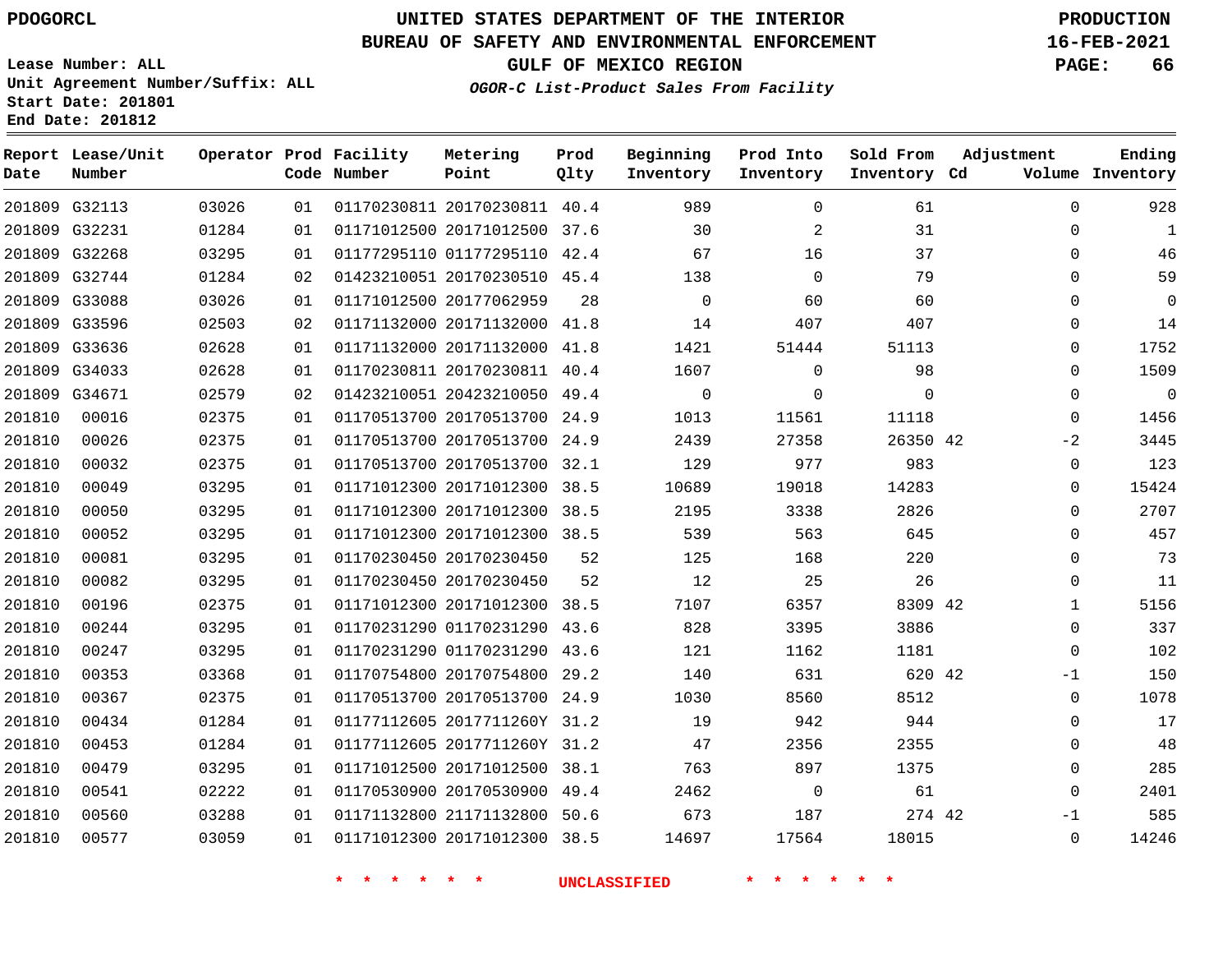**Lease Number: ALL**

**Start Date: 201801 End Date: 201812**

## **UNITED STATES DEPARTMENT OF THE INTERIOR PDOGORCL PRODUCTION**

#### **BUREAU OF SAFETY AND ENVIRONMENTAL ENFORCEMENT 16-FEB-2021**

**Unit Agreement Number/Suffix: ALL**

**GULF OF MEXICO REGION PAGE: 67**

**OGOR-C List-Product Sales From Facility**

| Date   | Report Lease/Unit<br>Number |       |    | Operator Prod Facility<br>Code Number | Metering<br>Point            | Prod<br>Qlty | Beginning<br>Inventory | Prod Into<br>Inventory | Sold From<br>Inventory Cd | Adjustment                   | Ending<br>Volume Inventory |
|--------|-----------------------------|-------|----|---------------------------------------|------------------------------|--------------|------------------------|------------------------|---------------------------|------------------------------|----------------------------|
| 201810 | 00680                       | 03520 | 01 |                                       | 01170230700 20170230700      | $\Omega$     | 422                    | $\mathbf 0$            | 0                         |                              | 422<br>$\mathbf 0$         |
| 201810 | 00694                       | 03368 | 01 |                                       | 01170754800 20170754800 29.2 |              | 1306                   | 5400                   | 5417 42                   |                              | 1286<br>$-3$               |
| 201810 | 00697                       | 03368 | 02 |                                       | 01170754800 20170754800 29.2 |              | 102                    | 469                    | 459                       |                              | 112<br>$\Omega$            |
| 201810 | 00796                       | 02628 | 01 |                                       | 01171012300 20171012300 38.5 |              | 7658                   | 16239                  | 10727                     |                              | 13170<br>$\Omega$          |
| 201810 | 00839                       | 02451 | 01 |                                       | 01170513800 20170513800 32.3 |              | 89                     | 3652                   | 3621                      |                              | 120<br>$\mathbf 0$         |
|        | 201810 754303001A           | 00059 | 01 |                                       | 01170230811 20170230811 40.4 |              | 206                    | $\mathbf{0}$           | 92 09                     | $-29$                        | 85                         |
|        | 201810 754306006A           | 00689 | 01 |                                       | 01608128271 20608128271 28.6 |              | 258622                 | 1348651                | 138020 09                 | $-1357324$                   | 111929                     |
|        | 201810 754306012A           | 01207 | 01 |                                       | 01608128270 20608128270 26.8 |              | 16963                  | 81635                  |                           | $0$ 09<br>$-80246$           | 18352                      |
|        | 201810 754306013A           | 01207 | 01 |                                       | 01608128270 20608128270 26.8 |              | 263801                 | 734584                 |                           | $-770624$<br>0 <sub>09</sub> | 227761                     |
|        | 201810 754307005A           | 03481 | 01 |                                       | 01170573601 20170573601 25.5 |              | 166                    | 1202                   | 1218                      |                              | 150<br>$\mathbf 0$         |
|        | 201810 754307017A           | 02970 | 02 |                                       | 01171132800 20170230811 40.5 |              | 1405                   | $\overline{0}$         | 821 42                    |                              | 583<br>$-1$                |
|        | 201810 754310009A           | 03481 | 01 |                                       | 01170573601 20170573601 25.5 |              | 130                    | 11                     | $\Omega$                  |                              | 0<br>141                   |
|        | 201810 754315006A           | 03368 | 01 |                                       | 01170754800 20170754800 29.2 |              | 154                    | 669                    | 664                       |                              | 159<br>0                   |
|        | 201810 7543930100           | 03026 | 02 |                                       | 01170230450 20170230450 52.1 |              | 19                     | 134                    | 95                        |                              | 58<br>$\Omega$             |
|        | 201810 7543940080           | 03295 | 01 |                                       | 01170230811 20170230811 40.4 |              | 272                    | $\overline{0}$         | 159                       |                              | 113<br>0                   |
|        | 201810 754396015A           | 01284 | 01 |                                       | 01608103650 20608103650      | 36           | 45                     | 11044                  | 11052                     |                              | 37<br>0                    |
|        | 201810 8910020210           | 02451 | 01 |                                       | 01170513800 20170513800 32.3 |              | 2560                   | 78613                  | 78585                     |                              | $\mathbf 0$<br>2588        |
|        | 201810 8910024540           | 02451 | 01 |                                       | 01170513800 20170513800 32.3 |              | 1615                   | 51674                  | 51588                     |                              | 1701<br>$\mathbf 0$        |
|        | 201810 8910029320           | 02375 | 01 |                                       | 01170513700 20170513700 32.1 |              | 4051                   | 33997                  | 33764 42                  |                              | 4280<br>$-4$               |
|        | 201810 8910034440           | 02375 | 01 |                                       | 01170513700 20170513700 34.8 |              | 6386                   | 56700                  | 55944 42                  |                              | 7139<br>$-3$               |
|        | 201810 8910039150           | 03481 | 01 |                                       | 01170573601 20170573601 25.5 |              | 19089                  | 4132                   | 3085                      |                              | 20136<br>$\mathbf 0$       |
|        | 201810 8910086400           | 03520 | 02 |                                       | 01171012400 20171012400 63.2 |              | 20                     | 67                     | 29                        |                              | 58<br>$\Omega$             |
|        | 201810 8910088130           | 02628 | 01 |                                       | 01171012400 20171012400 63.2 |              | 687                    | 108                    | 260                       |                              | 535<br>$\mathbf 0$         |
|        |                             |       | 01 |                                       | 01171132800 21171132800 50.6 |              | 20                     | $\overline{4}$         | 8                         |                              | 16<br>0                    |
|        |                             |       |    |                                       |                              |              | 707                    | 112                    | 268                       |                              | 551<br>0                   |
|        | 201810 8910089160           | 02375 | 01 | 01170513700 20170513700 28.7          |                              |              | 531                    | 4771                   | 4701                      |                              | 601<br>$\mathbf 0$         |
|        | 201810 891008927Y           | 03151 | 01 |                                       | 01170230400 20170230400 49.8 |              | 8                      | 54                     | 49 42                     |                              | 14<br>$\mathbf{1}$         |
|        | 201810 8910116580           | 02375 | 01 |                                       | 01170513700 20170513700 28.2 |              | 453                    | 4031                   | 3977 42                   |                              | 508<br>$\mathbf{1}$        |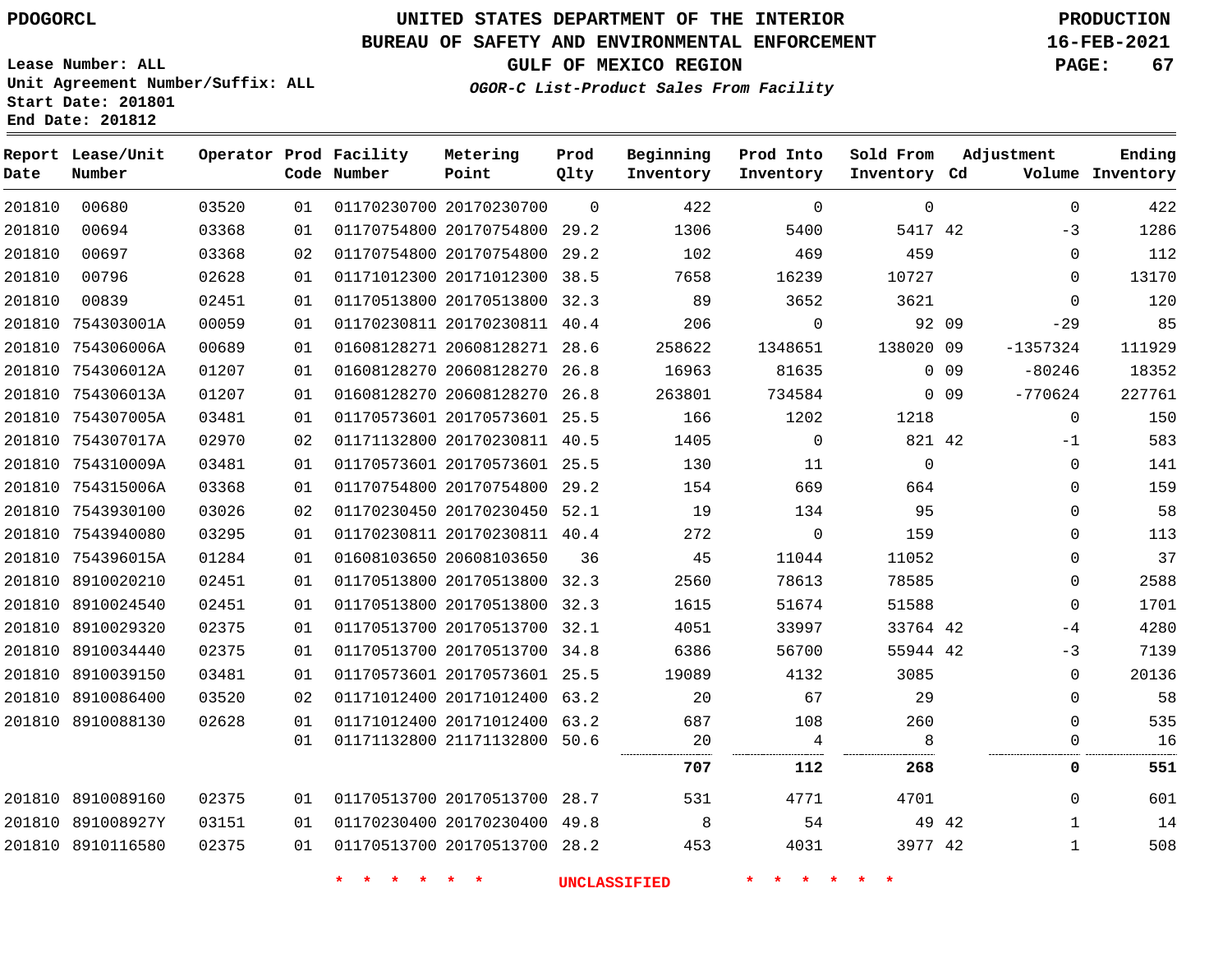**Report Lease/Unit**

**Number**

## **UNITED STATES DEPARTMENT OF THE INTERIOR PDOGORCL PRODUCTION**

**Prod Qlty**

#### **BUREAU OF SAFETY AND ENVIRONMENTAL ENFORCEMENT 16-FEB-2021**

**Lease Number: ALL Unit Agreement Number/Suffix: ALL Start Date: 201801 End Date: 201812**

**Operator Prod Facility**

**Code Number**

**Metering Point**

**OGOR-C List-Product Sales From Facility**

**Beginning Inventory** **Prod Into Inventory** **Sold From Inventory**

**GULF OF MEXICO REGION PAGE: 68**

**Inventory Cd Volume**

**Adjustment**

  $\Omega$   $\Omega$  $\Omega$  $\Omega$ -1  $\Omega$  $-1$  $\Omega$  $\Omega$  $\Omega$   $-2$  -1  $\Omega$   $-1$   $\Omega$  $\Omega$   $\Omega$ 

**Ending**

|        | 201810 8910116740 | 02375 | 01 | 01170513700 20170513700 28.3 | 1672           | 14950       | 14739    |  |
|--------|-------------------|-------|----|------------------------------|----------------|-------------|----------|--|
| 201810 | 8910116770        | 02375 | 01 | 01170513700 20170513700 28.2 | 304            | 2411        | 2411     |  |
|        | 201810 8910116790 | 02375 | 01 | 01170513700 20170513700 28.7 | 984            | 8991        | 8844 42  |  |
| 201810 | 8910116800        | 02375 | 01 | 01170513700 20170513700 28.4 | 5722           | 49350       | 48857    |  |
| 201810 | 891011687A        | 03368 | 01 | 01170754800 20170754800 29.2 | 32             | 113         | 118      |  |
| 201810 | 891011687C        | 03368 | 01 | 01170754800 20170754800 29.2 | 385            | 1689        | 1672     |  |
| 201810 | 891011687D        | 03368 | 01 | 01170754800 20170754800 29.2 | 69             | 302         | 298 42   |  |
| 201810 | 891011687E        | 03368 | 01 | 01170754800 20170754800 29.2 | 27             | 52          | 67       |  |
| 201810 | 8910117330        | 03368 | 01 | 01170754800 20170754800 29.2 | 39             | 135         | 141 42   |  |
|        | 201810 8910123270 | 03295 | 01 | 01177215100 20177215102 34.3 | 41             | 3144        | 3145     |  |
| 201810 | 8910123320        | 03295 | 01 | 01177215100 20177215102 34.3 | 72             | 5965        | 5962     |  |
| 201810 | 8910123330        | 03295 | 01 | 01177215100 20177215102 34.3 | 121            | 9402        | 9405     |  |
|        | 201810 8910202560 | 02375 | 01 | 01170513700 20170513700 28.6 | 249            | 2705        | 2614 42  |  |
|        | 201810 G00985     | 02375 | 01 | 0117709260A 2017709260A 32.7 | 378            | 8372        | 8372 42  |  |
|        | 201810 G01036     | 03209 | 02 | 01171092651 20171092650 57.2 | 1996           | 857         | 738 42   |  |
|        | 201810 G01083     | 02375 | 01 | 01170513700 20170513700 28.3 | 3509           | 28196       | 28155 42 |  |
|        | 201810 G01084     | 02375 | 01 | 01170513700 20170513700 28.7 | 336            | 3061        | 3011 42  |  |
|        | 201810 G01090     | 02375 | 01 | 01170513700 20170513700 28.2 | 522            | 4375        | 4346     |  |
|        | 201810 G01091     | 02375 | 01 | 01170513700 20170513700 28.3 | 2027           | 17234       | 17092 42 |  |
|        | 201810 G01092     | 02375 | 01 | 01170513700 20170513700 28.2 | 497            | 4208        | 4174 42  |  |
|        | 201810 G01198     | 03295 | 01 | 01171092651 20171092650 57.2 | 35             | $\mathbf 0$ | 9        |  |
|        | 201810 G01208     | 03295 | 01 | 01171092651 20171092650 57.2 | $\overline{0}$ | 31          | 8        |  |
|        | 201810 G01220     | 03295 | 01 | 01177092600 20177092600 42.4 | 160            | 4118        | 4150     |  |
|        | 201810 G01351     | 03151 | 01 | 01170230400 20170230400 49.8 | 201            | 485         | 563 42   |  |
|        | 201810 G01447     | 02375 | 02 | 01170513700 20170513700 24.9 | 22             | 209         | 205      |  |
|        | 201810 G01497     | 02451 | 01 | 01170513800 20170513800 32.3 | 633            | 8677        | 9024     |  |
|        | 201810 G01498     | 02451 | 01 | 01170513800 20170513800 32.3 | 77             | 1137        | 1177     |  |
|        | 201810 G01610     | 03295 | 01 | 01177215100 20177215102 34.3 | 11             | 1071        | 1069     |  |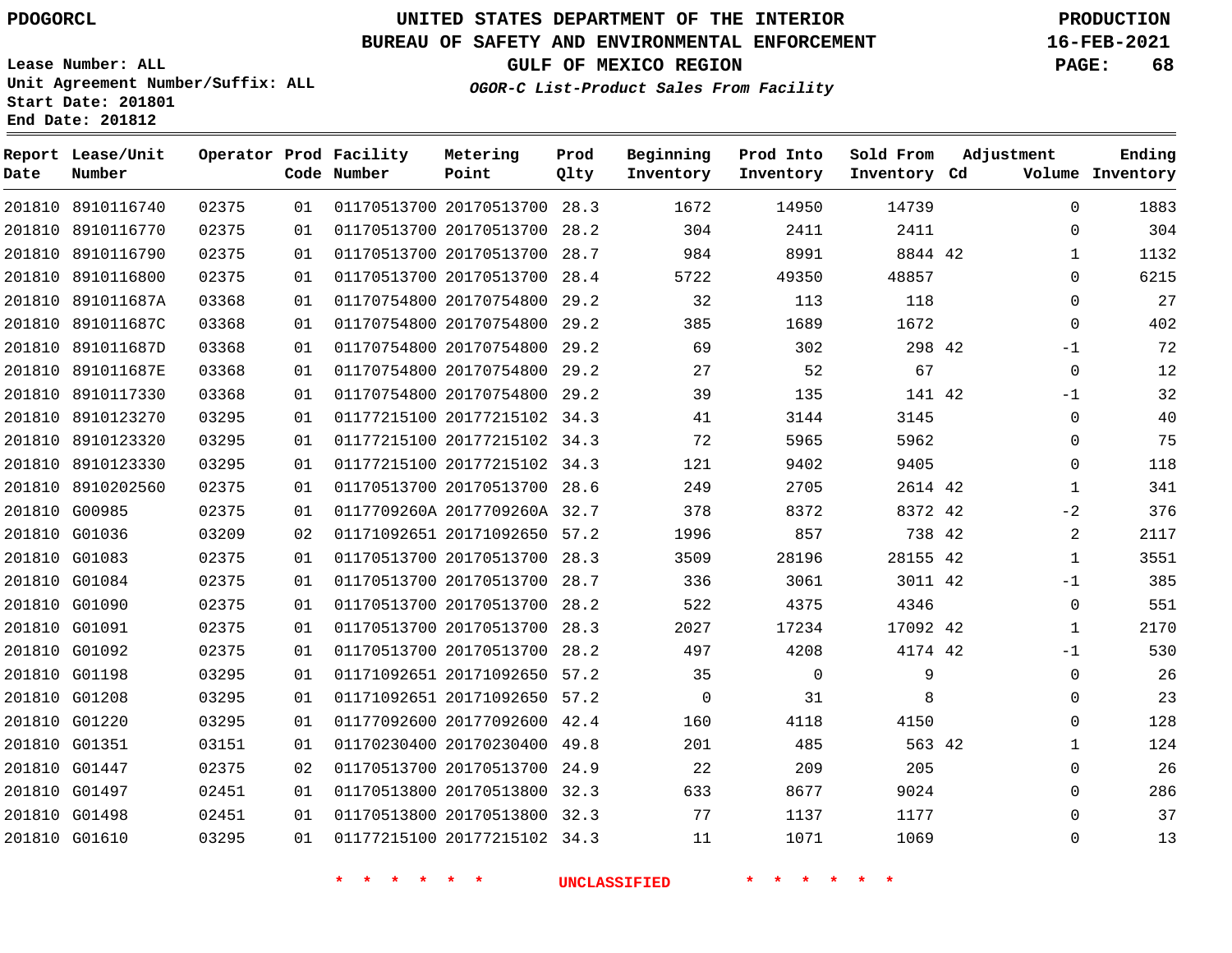**Start Date: 201801 End Date: 201812**

## **UNITED STATES DEPARTMENT OF THE INTERIOR PDOGORCL PRODUCTION**

#### **BUREAU OF SAFETY AND ENVIRONMENTAL ENFORCEMENT 16-FEB-2021**

**Lease Number: ALL Unit Agreement Number/Suffix: ALL**

**GULF OF MEXICO REGION PAGE: 69**

**OGOR-C List-Product Sales From Facility**

| Date | Report Lease/Unit<br>Number |       |    | Operator Prod Facility<br>Code Number | Metering<br>Point            | Prod<br>Qlty | Beginning<br>Inventory | Prod Into<br>Inventory | Sold From<br>Inventory Cd | Adjustment | Ending<br>Volume Inventory |
|------|-----------------------------|-------|----|---------------------------------------|------------------------------|--------------|------------------------|------------------------|---------------------------|------------|----------------------------|
|      | 201810 G01619               | 02375 | 01 |                                       | 01170513700 20170513700 29.4 |              | 1086                   | 6777                   | 7010 42                   |            | 854<br>$\mathbf{1}$        |
|      | 201810 G01620               | 02375 | 01 |                                       | 01170513700 20170513700 29.4 |              | 326                    | 2457                   | 2474                      |            | 309<br>$\Omega$            |
|      | 201810 G01757               | 03295 | 01 |                                       | 01423210051 20423210050      | $\Omega$     | 33                     | $\Omega$               | $\mathbf 0$               |            | 33<br>$\mathbf 0$          |
|      | 201810 G01848               | 01284 | 02 |                                       | 01423210051 20170230500 42.4 |              | 51                     | 16                     | 44                        |            | 23<br>$\mathbf 0$          |
|      |                             | 01978 | 02 |                                       | 01170230500 20170230500 42.4 |              | 2134                   | 2411<br>               | 1856                      |            | 2689<br>$\Omega$           |
|      |                             |       |    |                                       |                              |              | 2185                   | 2427                   | 1900                      |            | 0<br>2712                  |
|      | 201810 G01860               | 03295 | 01 |                                       | 01170231110 20170231110      | $\Omega$     | 4629                   | 3547                   | $\mathbf 0$               |            | 8176<br>$\Omega$           |
|      | 201810 G01865               | 03151 | 01 |                                       | 01171012500 20171012500 38.1 |              | 2062                   | 1865                   | 3336 42                   |            | 593<br>2                   |
|      | 201810 G01901               | 03295 | 01 |                                       | 01177215100 20177215102 34.3 |              | 3                      | 315                    | 314                       |            | $\Omega$<br>4              |
|      | 201810 G01966               | 03295 | 01 |                                       | 01177215100 20177215102 34.3 |              | 46                     | 3581                   | 3582                      |            | 45<br>$\Omega$             |
|      | 201810 G01967               | 03295 | 01 |                                       | 01177215100 20177215102 34.3 |              | 216                    | 17107                  | 17108                     |            | 215<br>0                   |
|      | 201810 G02111               | 02628 | 01 |                                       | 01171132000 20171132000 41.5 |              | 2203                   | 38650                  | 38609                     |            | 2244<br>0                  |
|      | 201810 G02161               | 03295 | 01 |                                       | 01171012500 20171012500 38.1 |              | 3639                   | 4346                   | 6605                      |            | 1380<br>$\mathbf 0$        |
|      | 201810 G02317               | 03295 | 01 |                                       | 01171132000 20171132000 41.5 |              | 1                      | 23                     | 23                        |            | $\mathbf{1}$<br>$\Omega$   |
|      | 201810 G02433               | 02375 | 01 |                                       | 01170230811 20170230810      | $\Omega$     | 100                    | 0                      | $\Omega$                  |            | 100<br>$\mathbf 0$         |
|      | 201810 G02601               | 02628 | 02 |                                       | 01171092651 20171092650 57.2 |              | 536                    | 280                    | 215                       |            | 601<br>$\Omega$            |
|      | 201810 G02613               | 02628 | 01 |                                       | 01171132000 20171132000 41.5 |              | $\Omega$               | $\Omega$               | $\Omega$                  |            | $\Omega$<br>$\Omega$       |
|      | 201810 G02665               | 02451 | 01 |                                       | 01423210051 20423210050      | $\Omega$     | 36                     | 0                      | 0                         |            | 36<br>0                    |
|      | 201810 G02705               | 02628 | 02 |                                       | 01170230810 20170230810 38.2 |              | $\Omega$               | $\Omega$               | $\Omega$                  |            | $\Omega$<br>$\mathbf 0$    |
|      | 201810 G02825               | 03295 | 01 |                                       | 01170230812 20170230810      | $\Omega$     | 1140                   | $\Omega$               | $\Omega$                  |            | 1140<br>$\mathbf 0$        |
|      | 201810 G02826               | 03295 | 01 |                                       | 01170231110 20170231110      | $\Omega$     | 538                    | 386                    | $\Omega$                  |            | 924<br>$\Omega$            |
|      | 201810 G02895               | 02628 | 02 |                                       | 01171092651 20171092650 57.2 |              | 178                    | 91                     | 71                        |            | 198<br>$\mathbf 0$         |
|      | 201810 G02917               | 03247 | 01 |                                       | 01171092930 20171092930 32.8 |              | 99                     | 2                      |                           | 0.42       | 102<br>$\mathbf 1$         |
|      | 201810 G03061               | 03026 | 01 |                                       | 01423210051 20423210050 64.5 |              | 24                     | $\Omega$               | $\Omega$                  |            | 24<br>$\mathbf 0$          |
|      | 201810 G03152               | 03295 | 01 |                                       | 01177092600 20177092600      | 42.4         | 232                    | 6452                   | 6483                      |            | 201<br>0                   |
|      | 201810 G03331               | 02628 | 01 |                                       | 01171132800 20171132000 41.5 |              | 389                    | 5816                   | 5868                      |            | 337<br>$\Omega$            |
|      | 201810 G03793               | 03295 | 01 |                                       | 01171012500 20171012500 38.1 |              | 1                      | 8                      | 6                         |            | $\Omega$<br>3              |
|      | 201810 G04081               | 03295 | 01 |                                       | 01170230812 20170230810      | $\Omega$     | 8189                   | 0                      | $\Omega$                  |            | 8189<br>$\Omega$           |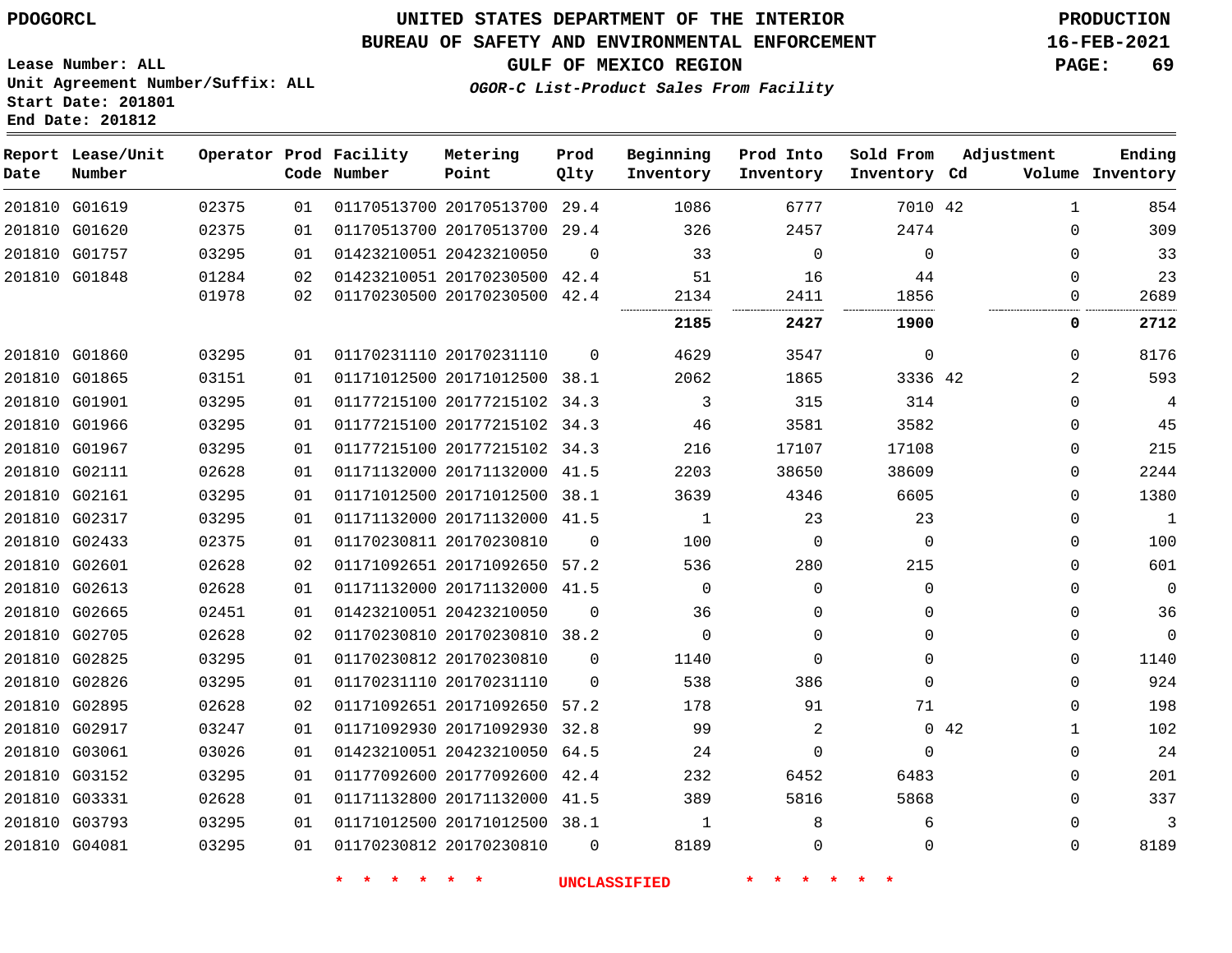#### **BUREAU OF SAFETY AND ENVIRONMENTAL ENFORCEMENT 16-FEB-2021**

**Lease Number: ALL Unit Agreement Number/Suffix: ALL Start Date: 201801 End Date: 201812**

# **GULF OF MEXICO REGION PAGE: 70**

**OGOR-C List-Product Sales From Facility**

| Date | Report Lease/Unit<br>Number |       |    | Operator Prod Facility<br>Code Number | Metering<br>Point            | Prod<br>Qlty | Beginning<br>Inventory | Prod Into<br>Inventory | Sold From<br>Inventory Cd | Adjustment   | Ending<br>Volume Inventory |
|------|-----------------------------|-------|----|---------------------------------------|------------------------------|--------------|------------------------|------------------------|---------------------------|--------------|----------------------------|
|      | 201810 G04087               | 02899 | 01 |                                       | 01177008150 01177008150      | $\Omega$     | 841                    | $\mathbf 0$            | $\mathbf 0$               | $\mathbf 0$  | 841                        |
|      | 201810 G04232               | 00730 | 01 |                                       | 01171012500 20171012500 38.1 |              | 789                    | 687                    | 1258                      | $\Omega$     | 218                        |
|      | 201810 G04421               | 03295 | 01 |                                       | 01171131600 20171131600      | 41.4         | 1273                   | 13578                  | 13444                     | 0            | 1407                       |
|      | 201810 G04452               | 02628 | 01 |                                       | 01171132000 20171132000 41.5 |              | 1849                   | 31362                  | 31390                     | $\Omega$     | 1821                       |
|      | 201810 G04800               | 02970 | 02 |                                       | 01177062608 2017706260A 36.6 |              | $\mathbf 0$            | 26                     | 26                        | $\Omega$     | $\mathbf 0$                |
|      | 201810 G04809               | 02312 | 01 |                                       | 01177082950 20177082956 25.7 |              | 338                    | 4286                   | 4321                      | $\mathbf 0$  | 303                        |
|      | 201810 G04818               | 03295 | 01 |                                       | 01170230500 20170230500 42.4 |              | 7                      | 14                     | 6                         | $\Omega$     | 15                         |
|      | 201810 G05006               | 01284 | 02 |                                       | 01423210051 20170230510      | 45.6         | 501                    | $\Omega$               | 23                        | $\mathbf 0$  | 478                        |
|      | 201810 G05431               | 02970 | 02 |                                       | 01177062608 2017706260A 36.6 |              | 79                     | 10918                  | 10919                     | 0            | 78                         |
|      | 201810 G05504               | 00730 | 01 |                                       | 01171132800 21171132800 50.6 |              | 5898                   | 2184                   | 2580                      | $\Omega$     | 5502                       |
|      |                             | 02970 | 02 |                                       | 01171132800 21171132800 50.6 |              | 6208                   | 1494                   | 2459                      | $\mathbf 0$  | 5243                       |
|      |                             | 03295 | 01 |                                       | 01171132800 21171132800 50.6 |              | 2315                   | 774                    | 986                       | 0            | 2103                       |
|      |                             |       |    |                                       |                              |              | 14421                  | 4452                   | 6025                      | 0            | 12848                      |
|      | 201810 G05505               | 02628 | 01 |                                       | 01171012400 20171012400 63.2 |              | 1149                   | 138                    | 435                       | $\mathbf 0$  | 852                        |
|      |                             |       | 01 |                                       | 01171132800 21171132800 50.6 |              | 26                     | 5                      | 10                        | $\Omega$     | 21                         |
|      |                             |       |    |                                       |                              |              | 1175                   | 143                    | 445                       | 0            | 873                        |
|      | 201810 G05602               | 03247 | 01 |                                       | 01171012500 20171012500 37.6 |              | 164                    | 266                    | 345                       | $\Omega$     | 85                         |
|      | 201810 G05612               | 03295 | 01 |                                       | 01171012500 20171012500 38.1 |              | 6159                   | 7221                   | 11087                     | $\Omega$     | 2293                       |
|      | 201810 G06069               | 03295 | 01 |                                       | 01423210051 20423210050      | $\Omega$     | 16                     | $\mathbf 0$            | $\mathbf 0$               | $\mathbf 0$  | 16                         |
|      | 201810 G06168               | 02801 | 02 |                                       | 01170230450 20170230450      | $\Omega$     | 6                      | $\Omega$               | $\Omega$                  | $\Omega$     | 6                          |
|      | 201810 G06668               | 02375 | 01 |                                       | 01171132000 20171132000 41.5 |              | 60                     | 54                     | 110 42                    | $-1$         | 3                          |
|      | 201810 G07736               | 02628 | 01 |                                       | 01171132800 20171132000 41.5 |              | $\mathbf{1}$           | $\Omega$               | $\mathbf 0$               | $\mathbf 0$  | $\mathbf{1}$               |
|      | 201810 G07760               | 01284 | 01 |                                       | 01177122950 20177122950 29.9 |              | 169                    | 41417                  | 41420                     | $\mathbf 0$  | 166                        |
|      | 201810 G07917               | 03247 | 01 |                                       | 01170573602 20170573602 33.7 |              | 33924                  | 93324                  | 97568 42                  | $-1$         | 29679                      |
|      | 201810 G09631               | 01284 | 01 |                                       | 01177122950 20177122950 29.9 |              | 1                      | 472                    | 472                       | $\mathbf 0$  | 1                          |
|      | 201810 G10794               | 03295 | 01 |                                       | 01177122950 20177122950      | 29.8         | $\mathbf 0$            | 858                    | 855                       | $\mathbf 0$  | 3                          |
|      | 201810 G10910               | 03026 | 01 |                                       | 01177245110 2017724511G 44.2 |              | $\Omega$               | 2989                   | 2989                      | $\Omega$     | $\Omega$                   |
|      | 201810 G11870               | 02375 | 01 |                                       | 01171132000 20171132000 41.5 |              | 73                     | 1244                   | 1245 42                   | $\mathbf{1}$ | 73                         |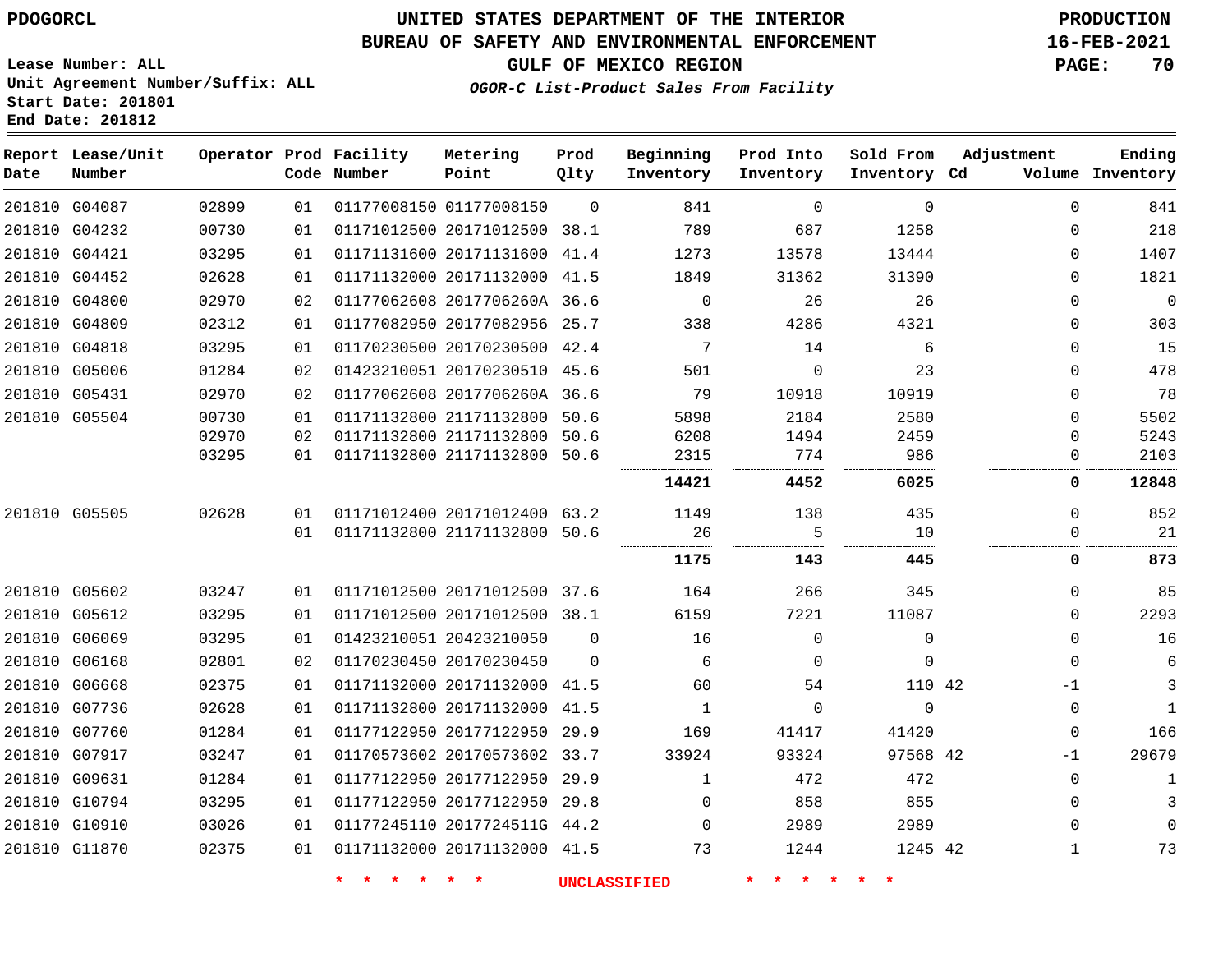#### **BUREAU OF SAFETY AND ENVIRONMENTAL ENFORCEMENT 16-FEB-2021**

**Lease Number: ALL Unit Agreement Number/Suffix: ALL Start Date: 201801 End Date: 201812**

## **OGOR-C List-Product Sales From Facility**

**GULF OF MEXICO REGION PAGE: 71**

| Date | Report Lease/Unit<br>Number |       |    | Operator Prod Facility<br>Code Number | Metering<br>Point            | Prod<br>Qlty | Beginning<br>Inventory | Prod Into<br>Inventory | Sold From<br>Inventory Cd | Adjustment  | Ending<br>Volume Inventory |
|------|-----------------------------|-------|----|---------------------------------------|------------------------------|--------------|------------------------|------------------------|---------------------------|-------------|----------------------------|
|      | 201810 G11984               | 02801 | 02 |                                       | 01171092651 20171092650      | $\Omega$     | $\mathbf 0$            | $\Omega$               | $\Omega$                  | $\mathbf 0$ | $\mathbf 0$                |
|      | 201810 G12355               | 03209 | 01 |                                       | 01171012300 20171012300 38.5 |              | 43515                  | 58061                  | 54488                     | $\Omega$    | 47088                      |
|      | 201810 G12358               | 03209 | 01 |                                       | 01171012300 20171012300 38.5 |              | $\mathbf 0$            | $\Omega$               | $\mathbf 0$               | 0           | $\mathbf 0$                |
|      | 201810 G12802               | 02628 | 01 |                                       | 01170230811 20170230811 40.5 |              | $\Omega$               | $\Omega$               | $\Omega$                  | $\Omega$    | $\Omega$                   |
|      | 201810 G13081               | 01284 | 01 |                                       | 01608103650 20608103650      | 36           | 100                    | 20537                  | 20560                     | 0           | 77                         |
|      | 201810 G13563               | 03520 | 01 |                                       | 01170230811 20170230811      | $\Omega$     | $\Omega$               | $\Omega$               | $\Omega$                  | 0           | $\mathbf 0$                |
|      | 201810 G13938               | 01284 | 01 |                                       | 01171012500 20171012500 38.1 |              | 38                     | 5337                   | 3677                      | 0           | 1698                       |
|      | 201810 G14342               | 02628 | 01 |                                       | 01170230811 20170230811 40.5 |              | 4784                   | $\Omega$               | 2798                      | $\Omega$    | 1986                       |
|      | 201810 G14493               | 03247 | 01 |                                       | 01171092930 20171092930 32.8 |              | 132                    | 3                      | $\mathbf 0$               | 0           | 135                        |
|      | 201810 G15050               | 03295 | 01 |                                       | 01170231110 20170231110      | $\Omega$     | 5135                   | 3819                   | $\Omega$                  | 0           | 8954                       |
|      | 201810 G15239               | 02375 | 02 |                                       | 01171012500 20171012500 38.1 |              | 99                     | 223                    | 251                       | 0           | 71                         |
|      | 201810 G15263               | 03295 | 01 |                                       | 01171132000 20171132000 41.5 |              | 28                     | 415                    | 419                       | $\Omega$    | 24                         |
|      | 201810 G15277               | 03295 | 01 |                                       | 01171012400 20171012400 63.1 |              | 537                    | $\mathbf 0$            | 179                       | 0           | 358                        |
|      | 201810 G15312               | 03295 | 01 |                                       | 01171092651 20171092650 57.2 |              | 3811                   | 2141                   | 1535                      | 0           | 4417                       |
|      | 201810 G16515               | 03026 | 01 |                                       | 01177245110 2017724511G 44.2 |              | $\Omega$               | 7783                   | 7783                      | $\Omega$    | $\overline{0}$             |
|      | 201810 G17858               | 03295 | 01 |                                       | 01170530900 20170530900 49.4 |              | 538                    | $\mathbf 0$            | 13                        | $\Omega$    | 525                        |
|      | 201810 G17912               | 02970 | 02 |                                       | 01177062608 2017706260A 36.6 |              | 14                     | 2052                   | 2051                      | 0           | 15                         |
|      | 201810 G17921               | 03026 | 01 |                                       | 01171012500 20177062959 25.6 |              | $\overline{0}$         | 27073                  | 27073                     | 0           | $\overline{0}$             |
|      | 201810 G20605               | 03026 | 01 |                                       | 01423550141 20423550140      | 29.6         | 999                    | $\Omega$               | $\Omega$                  | $\Omega$    | 999                        |
|      | 201810 G20660               | 03295 | 01 |                                       | 01170230450 20170230450 52.1 |              | 259                    | 467                    | 523                       | 0           | 203                        |
|      | 201810 G21096               | 03295 | 01 |                                       | 01170230811 20170230811 40.5 |              | 5                      | $\Omega$               | 3                         | 0           | $\overline{2}$             |
|      | 201810 G21532               | 03520 | 01 |                                       | 01170230811 20170230811 40.5 |              | 1031                   | $\mathbf 0$            | 603                       | 0           | 428                        |
|      | 201810 G21534               | 03520 | 01 |                                       | 01170230811 20170230811 40.5 |              | 261                    | $\Omega$               | 153                       | 0           | 108                        |
|      | 201810 G21592               | 02628 | 02 |                                       | 01171132000 20171132000 41.5 |              | 8                      | 116                    | 117                       | 0           | $7\phantom{.0}$            |
|      | 201810 G21655               | 03247 | 02 |                                       | 01171132800 21171132800 48.4 |              | 1894                   | 576                    | 788                       | 0           | 1682                       |
|      | 201810 G22268               | 02777 | 02 |                                       | 01170230810 2042709015I 52.8 |              | $\Omega$               | 0                      | $\mathbf 0$               | $\Omega$    | $\overline{0}$             |
|      | 201810 G22501               | 03151 | 01 |                                       | 01170230400 20170230400 49.8 |              | 1158                   | 3605                   | 3845 42                   | 1           | 919                        |
|      | 201810 G22505               | 02375 | 02 |                                       | 01170230811 20170230811 40.5 |              | 56                     | $\Omega$               | 33                        | $\Omega$    | 23                         |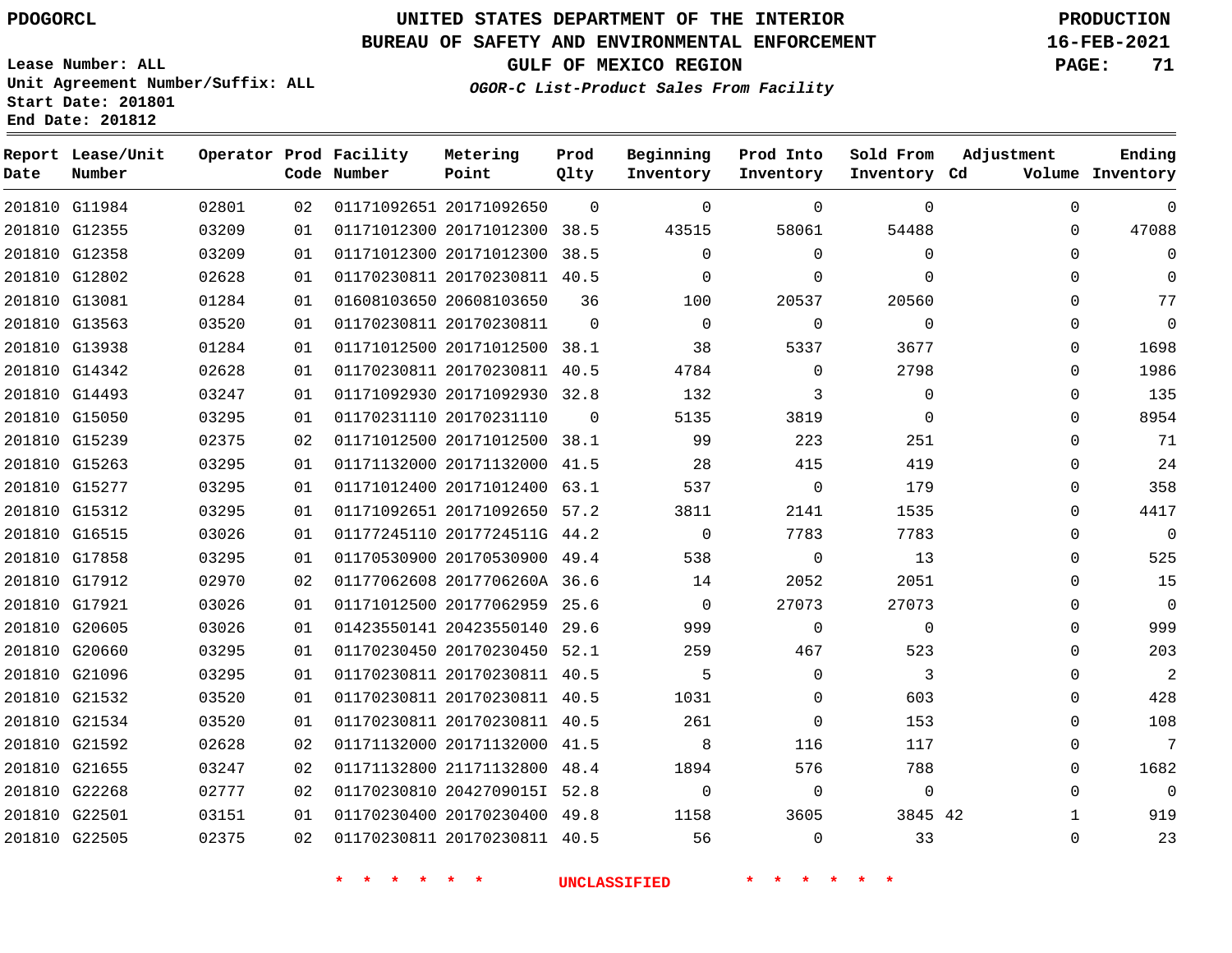**End Date: 201812**

## **UNITED STATES DEPARTMENT OF THE INTERIOR PDOGORCL PRODUCTION**

#### **BUREAU OF SAFETY AND ENVIRONMENTAL ENFORCEMENT 16-FEB-2021**

**Lease Number: ALL Unit Agreement Number/Suffix: ALL Start Date: 201801**

**GULF OF MEXICO REGION PAGE: 72**

**OGOR-C List-Product Sales From Facility**

| Date | Report Lease/Unit<br>Number |       |    | Operator Prod Facility<br>Code Number | Metering<br>Point            | Prod<br>Qlty | Beginning<br>Inventory | Prod Into<br>Inventory | Sold From<br>Inventory Cd | Adjustment |              | Ending<br>Volume Inventory |
|------|-----------------------------|-------|----|---------------------------------------|------------------------------|--------------|------------------------|------------------------|---------------------------|------------|--------------|----------------------------|
|      | 201810 G22513               | 02579 | 02 |                                       | 01170230500 20170230500 44.9 |              | 3                      | $\Omega$               | $\Omega$                  |            | $\Omega$     | 3                          |
|      | 201810 G22621               | 03247 | 01 |                                       | 01171132800 21171132800 48.4 |              | 6144                   | 656                    | 2171                      |            | $\Omega$     | 4629                       |
|      | 201810 G23730               | 03520 | 01 |                                       | 01170230810 20170230811 40.5 |              | 15                     | $\mathbf 0$            | 9                         |            | $\mathbf{0}$ | 6                          |
|      | 201810 G23735               | 03295 | 01 |                                       | 01170230812 20170230810      | $\Omega$     | 1080                   | $\Omega$               | $\Omega$                  |            | $\Omega$     | 1080                       |
|      | 201810 G23736               | 00730 | 01 |                                       | 01170230810 20170230810      | $\Omega$     | 868                    | $\Omega$               | $\Omega$                  |            | $\Omega$     | 868                        |
|      | 201810 G23851               | 02503 | 02 |                                       | 01171012400 20171012400 63.2 |              | 3225                   | $\Omega$               | 1077                      |            | $\Omega$     | 2148                       |
|      |                             |       | 02 |                                       | 01171012300 20171012300 53.7 |              | 4696<br>.              | 5305<br>               | 5699                      |            | $\Omega$     | 4302                       |
|      |                             |       |    |                                       |                              |              | 7921                   | 5305                   | 6776                      |            | 0            | 6450                       |
|      | 201810 G24730               | 03295 | 01 |                                       | 01170230500 20170230500 42.4 |              | 362                    | 276                    | 315                       |            | $\Omega$     | 323                        |
|      | 201810 G24870               | 02970 | 02 |                                       | 01177062608 2017706260A 36.6 |              | 2                      | 42                     |                           | 42 42      | $-1$         | $\mathbf{1}$               |
|      | 201810 G24883               | 02628 | 02 |                                       | 01171092651 20171092650 57.2 |              | 357                    | 220                    | 143                       |            | $\mathbf 0$  | 434                        |
|      | 201810 G24924               | 03247 | 01 |                                       | 01171132800 21171132800 48.4 |              | 849                    | 250                    | 434                       |            | $\mathbf 0$  | 665                        |
|      | 201810 G24926               | 03247 | 02 |                                       | 01171132800 21171132800 48.4 |              | 44                     | $\Omega$               | $\Omega$                  |            | $\Omega$     | 44                         |
|      | 201810 G24990               | 01284 | 01 |                                       | 01608103650 20608103650      | 36           | 86                     | 20886                  | 20893                     |            | 0            | 79                         |
|      | 201810 G25524               | 03295 | 01 |                                       | 01170230450 20170230450 52.1 |              | 381                    | 889                    | 884                       |            | $\mathbf{0}$ | 386                        |
|      | 201810 G25937               | 03520 | 02 |                                       | 01170230810 20170230810      | $\Omega$     | 1006                   | $\mathbf 0$            | $\mathbf{0}$              |            | $\Omega$     | 1006                       |
|      | 201810 G26032               | 03059 | 01 |                                       | 01171012300 20171012300 38.5 |              | 66                     | 50                     | 70                        |            | $\Omega$     | 46                         |
|      | 201810 G26074               | 01284 | 01 |                                       | 01177122950 20177122950 29.9 |              | $\overline{a}$         | 522                    | 522                       |            | 0            | 2                          |
|      | 201810 G27070               | 03295 | 01 |                                       | 01171132800 21171132800 50.6 |              | 20955                  | 5893                   | 8571                      |            | $\Omega$     | 18277                      |
|      | 201810 G27083               | 03026 | 01 |                                       | 01171092651 20171092650      | 57.2         | 111                    | 80                     | 49                        |            | $\Omega$     | 142                        |
|      | 201810 G27169               | 01284 | 01 |                                       | 01171012500 20171012500 38.1 |              | 6                      | 1257                   | 864                       |            | $\Omega$     | 399                        |
|      | 201810 G27509               | 02970 | 02 |                                       | 01170230450 20170230450 52.1 |              | 644                    | 821                    | 1108 42                   |            | -1           | 356                        |
|      | 201810 G27851               | 02628 | 02 |                                       | 01171132000 20171132000 41.5 |              | $\mathbf 0$            | 2                      | $\overline{2}$            |            | $\mathbf 0$  | $\mathbf 0$                |
|      | 201810 G27988               | 00730 | 01 |                                       | 01608103650 20608103650      | 36           | 72                     | 18114                  | 18117                     |            | 0            | 69                         |
|      | 201810 G31369               | 02628 | 01 |                                       | 01171012300 20171012300 38.5 |              | 1319                   | 5573                   | 2372                      |            | $\mathbf 0$  | 4520                       |
|      | 201810 G32113               | 03026 | 01 |                                       | 01170230811 20170230811 40.5 |              | 928                    | $\Omega$               | 543                       |            | $\Omega$     | 385                        |
|      | 201810 G32231               | 01284 | 01 |                                       | 01171012500 20171012500 38.1 |              | $\mathbf{1}$           | 336                    | 231                       |            | $\Omega$     | 106                        |
|      | 201810 G32268               | 03295 | 01 |                                       | 01177295110 01177295110      | $\Omega$     | 46                     | 23                     | $\Omega$                  |            | $\Omega$     | 69                         |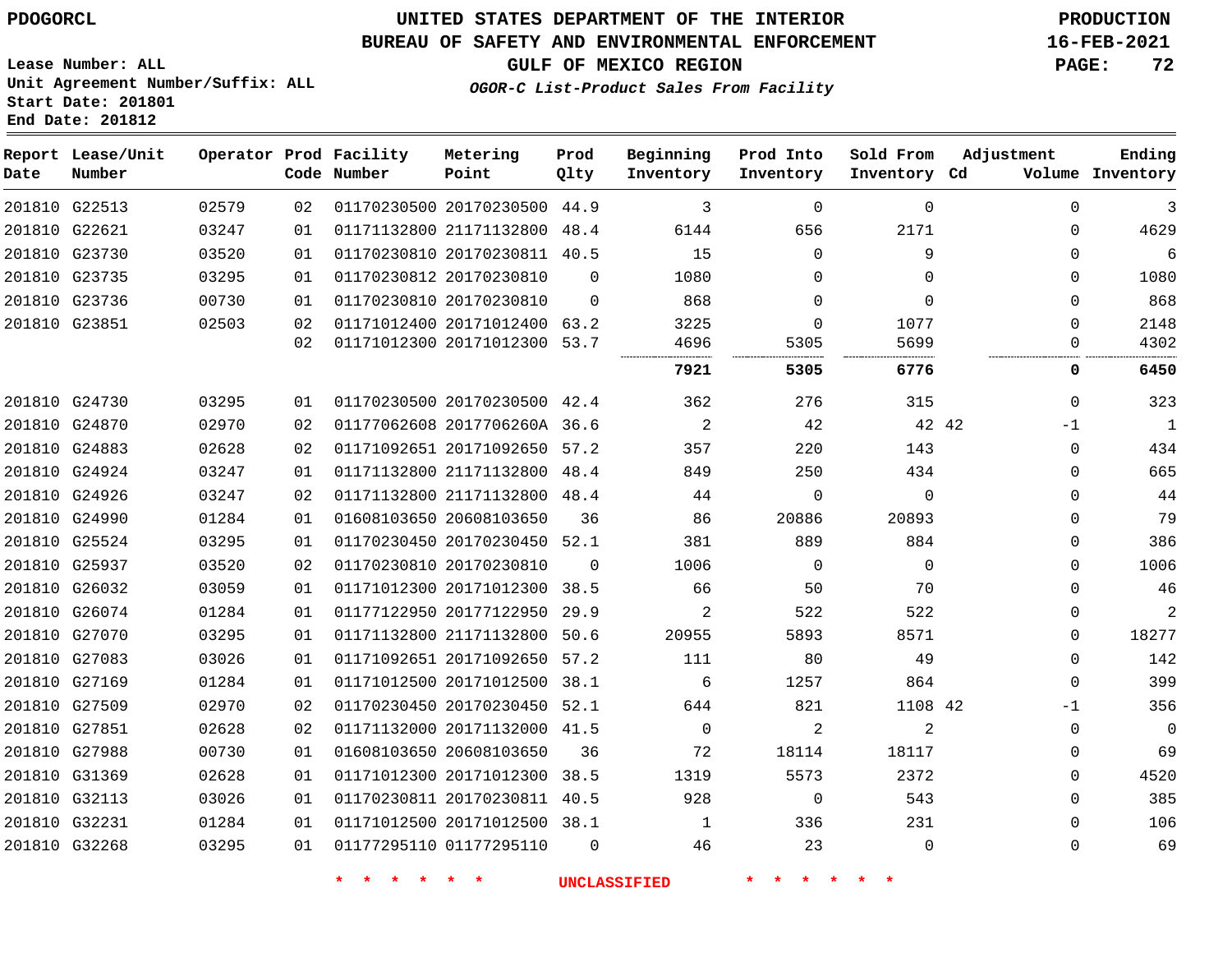G32744

**Number**

**Date**

# **UNITED STATES DEPARTMENT OF THE INTERIOR PDOGORCL PRODUCTION**

**Prod Qlty**

#### **BUREAU OF SAFETY AND ENVIRONMENTAL ENFORCEMENT 16-FEB-2021**

**Lease Number: ALL Unit Agreement Number/Suffix: ALL Start Date: 201801** End Date:

**OGOR-C List-Product Sales From Facility**

**Inventory**

**Beginning Prod Into**

**Inventory**

**Sold From Adjustment**

**Inventory**

**GULF OF MEXICO REGION PAGE: 73**

**Inventory Cd Volume**

**Ending**

| Stalt Date: 201001<br>End Date: 201812 |                        |          |
|----------------------------------------|------------------------|----------|
| Report Lease/Unit                      | Operator Prod Facility | Metering |

**Code Number**

|        | 201810 G33088 | 03026 | 01 | 01171012500 20177062959 25.6 |          | $\Omega$       | 61             | 61          | $\Omega$     | $\mathbf 0$    |
|--------|---------------|-------|----|------------------------------|----------|----------------|----------------|-------------|--------------|----------------|
|        | 201810 G33596 | 02503 | 02 | 01171132000 20171132000 41.5 |          | 14             | 343            | 337         | 0            | 20             |
|        | 201810 G33636 | 02628 | 01 | 01171132000 20171132000 41.5 |          | 1752           | 36173          | 35825       | 0            | 2100           |
|        | 201810 G34033 | 02628 | 01 | 01170230811 20170230811 40.4 |          | 1509           | $\Omega$       | 882         | $\mathbf 0$  | 627            |
|        | 201810 G34671 | 02579 | 02 | 01423210051 20423210050 49.4 |          | $\overline{0}$ | 0              | $\mathbf 0$ | $\Omega$     | $\overline{0}$ |
| 201811 | 00016         | 02375 | 01 | 01170513700 20170513700 24.9 |          | 1456           | 10079          | 10114 42    | $\mathbf{1}$ | 1422           |
| 201811 | 00026         | 02375 | 01 | 01170513700 20170513700 24.9 |          | 3445           | 20419          | 20987 42    | 3            | 2880           |
| 201811 | 00032         | 02375 | 01 | 01170513700 20170513700 32.1 |          | 123            | 633            | 666 42      | $-1$         | 89             |
| 201811 | 00049         | 03295 | 01 | 01171012300 20171012300 38.6 |          | 15424          | 19560          | 21242       | $\mathbf{0}$ | 13742          |
| 201811 | 00050         | 03295 | 01 | 01171012300 20171012300 38.6 |          | 2707           | 3137           | 3640        | $\Omega$     | 2204           |
| 201811 | 00052         | 03295 | 01 | 01171012300 20171012300 38.6 |          | 457            | 1270           | 835         | 0            | 892            |
| 201811 | 00081         | 03295 | 01 | 01170230450 20170230450      | 53       | 73             | 101            | 25          | $\Omega$     | 149            |
| 201811 | 00082         | 03295 | 01 | 01170230450 20170230450      | 53       | 11             | 15             | 4           | 0            | 22             |
| 201811 | 00196         | 02375 | 01 | 01171012300 20171012300 38.6 |          | 5156           | 11586          | 8602        | $\Omega$     | 8140           |
| 201811 | 00244         | 03295 | 01 | 01170231290 01170231290 44.3 |          | 337            | 2373           | 2330        | $\Omega$     | 380            |
| 201811 | 00247         | 03295 | 01 | 01170231290 01170231290 44.3 |          | 102            | 903            | 864         | $\Omega$     | 141            |
| 201811 | 00353         | 03368 | 01 | 01170754800 20170754800 29.2 |          | 150            | 629            | 632 42      | $\mathbf{1}$ | 148            |
| 201811 | 00367         | 02375 | 01 | 01170513700 20170513700 24.9 |          | 1078           | 7042           | 7127 42     | $\mathbf{1}$ | 994            |
| 201811 | 00434         | 01284 | 01 | 01177112605 2017711260Y 31.2 |          | 17             | 801            | 775         | $\mathbf{0}$ | 43             |
| 201811 | 00453         | 01284 | 01 | 01177112605 2017711260Y 31.2 |          | 48             | 366            | 393         | $\mathbf 0$  | 21             |
| 201811 | 00479         | 03295 | 01 | 01171012500 20171012500 40.2 |          | 285            | 822            | 720         | $\Omega$     | 387            |
| 201811 | 00541         | 02222 | 01 | 01170530900 20170530900      | 49       | 2401           | $\overline{0}$ | 50          | $\mathbf 0$  | 2351           |
| 201811 | 00560         | 03288 | 01 | 01171132800 21171132800 51.3 |          | 585            | 160            | 309 42      | $-1$         | 435            |
| 201811 | 00577         | 03059 | 01 | 01171012300 20171012300 38.6 |          | 14246          | 19300          | 19985       | $\mathbf{0}$ | 13561          |
| 201811 | 00680         | 03520 | 01 | 01170230700 20170230700      | $\Omega$ | 422            | $\overline{0}$ | $\mathbf 0$ | $\Omega$     | 422            |
| 201811 | 00694         | 03368 | 01 | 01170754800 20170754800 29.2 |          | 1286           | 5632           | 5596 42     | $\mathbf{1}$ | 1323           |
| 201811 | 00697         | 03368 | 02 | 01170754800 20170754800 29.2 |          | 112            | 474            | 475         | $\Omega$     | 111            |

**\* \* \* \* \* \* UNCLASSIFIED \* \* \* \* \* \***

01423210051 20170230510 45.6

**Point**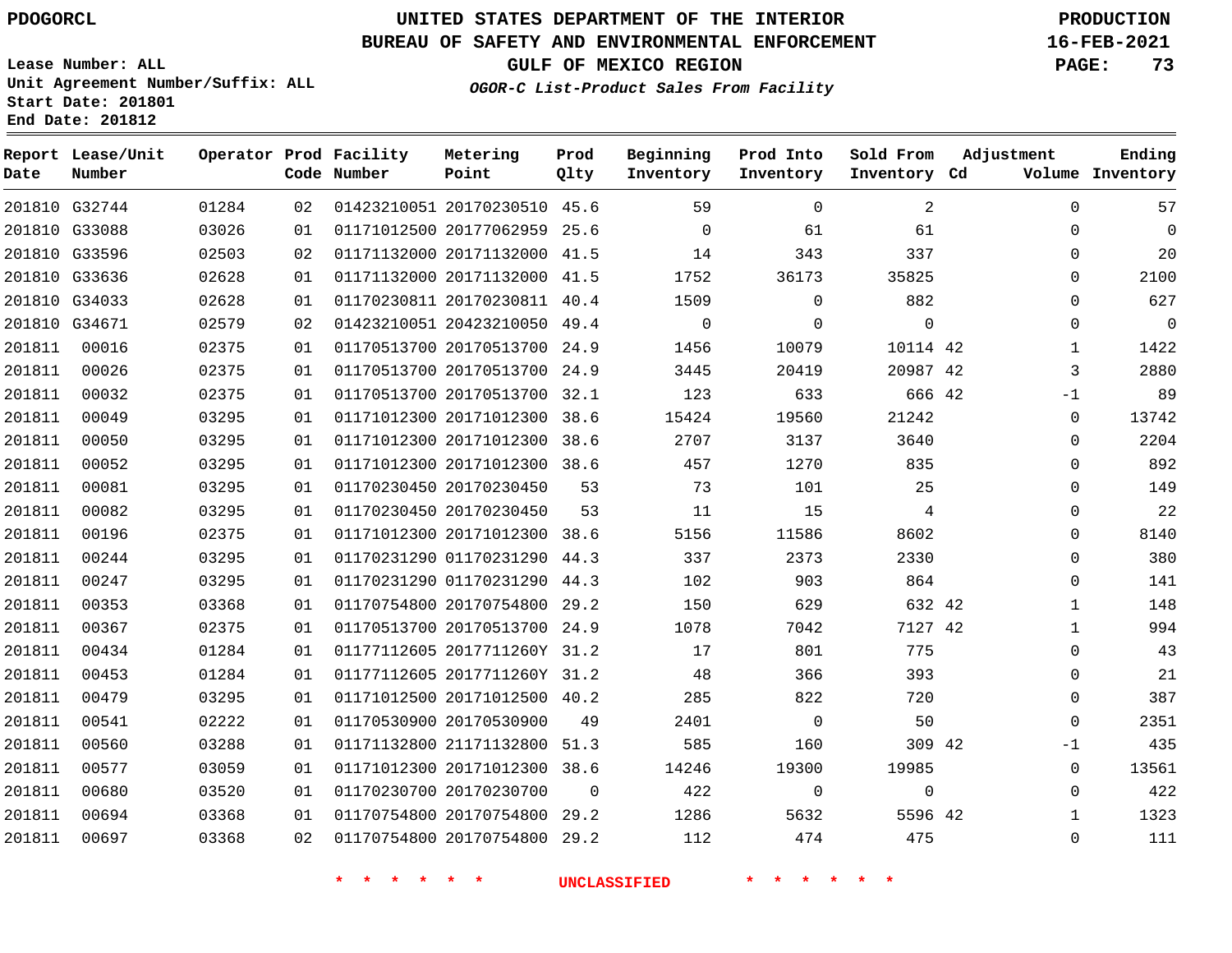**Report Lease/Unit**

 

**Number**

 

**Date**

# **UNITED STATES DEPARTMENT OF THE INTERIOR PDOGORCL PRODUCTION**

**Prod Qlty**

#### **BUREAU OF SAFETY AND ENVIRONMENTAL ENFORCEMENT 16-FEB-2021**

**Lease Number: ALL Unit Agreement Number/Suffix: ALL Start Date: 201801 End Date: 201812**

> 

**Operator Prod Facility**

**Code Number**

 20171131600 41.7 20171012300 38.6

**Metering Point**

  **OGOR-C List-Product Sales From Facility**

 

 

 

**Sold From Inventory**

**Prod Into Inventory**

**Beginning Inventory**

**GULF OF MEXICO REGION PAGE: 74**

**Inventory Cd Volume**

**Adjustment**

 -331 -812974 -93914 -731461

**Ending**

| 201811 | 00839             | 02451 | 01 |                            | 01170513800 20170513800 32.5 |    | 120                 | $\Omega$    | 120      |            | $\mathbf 0$    | $\mathbf 0$ |
|--------|-------------------|-------|----|----------------------------|------------------------------|----|---------------------|-------------|----------|------------|----------------|-------------|
|        | 201811 754303001A | 00059 | 01 |                            | 01170230811 20170230811 39.8 |    | 85                  | 1358        | 1028 09  |            | $-331$         | 84          |
|        | 201811 754306006A | 00689 | 01 |                            | 01608128271 20608128271 28.7 |    | 111929              | 835631      | 82668 09 |            | -812974        | 51918       |
|        | 201811 754306012A | 01207 | 01 |                            | 01608128270 20608128270 26.8 |    | 18352               | 76925       |          | $0$ 09     | -93914         | 1363        |
|        | 201811 754306013A | 01207 | 01 |                            | 01608128270 20608128270 26.8 |    | 227761              | 593112      |          | $0\quad09$ | $-731461$      | 89412       |
|        | 201811 754307005A | 03481 | 01 |                            | 01170573601 20170573601 25.8 |    | 150                 | 1117        | 1125     |            | $\mathbf 0$    | 142         |
|        | 201811 754307017A | 02970 | 02 |                            | 01171132800 20170230811 39.8 |    | 583                 | 14910       | 14575 42 |            | 1              | 919         |
|        | 201811 754315006A | 03368 | 01 |                            | 01170754800 20170754800 29.2 |    | 159                 | 761         | 742 42   |            | $\mathbf{1}$   | 179         |
|        | 201811 7543880060 | 03295 | 01 |                            | 01170230450 20170230450      | 53 | $\overline{0}$      | 239         | 34       |            | $\Omega$       | 205         |
|        | 201811 7543930100 | 03026 | 02 |                            | 01170230450 20170230450      | 53 | 58                  | 33          | 13       |            | $\Omega$       | 78          |
|        | 201811 7543940080 | 03295 | 01 |                            | 01170230811 20170230811      | 40 | 113                 | 1991        | 1981     |            | $\Omega$       | 123         |
|        | 201811 754396015A | 01284 | 01 |                            | 01608103650 20608103650 36.2 |    | 37                  | 9325        | 9324     |            | $\mathbf{0}$   | 38          |
|        | 201811 8910020210 | 02451 | 01 |                            | 01170513800 20170513800 32.5 |    | 2588                | 66770       | 61498    |            | $\Omega$       | 7860        |
|        | 201811 8910024540 | 02451 | 01 |                            | 01170513800 20170513800 32.5 |    | 1701                | 30869       | 28936    |            | 0              | 3634        |
|        | 201811 8910029320 | 02375 | 01 |                            | 01170513700 20170513700 32.1 |    | 4280                | 27058       | 27522 42 |            | 2              | 3818        |
|        | 201811 8910034440 | 02375 | 01 |                            | 01170513700 20170513700 34.8 |    | 7139                | 49459       | 49623 42 |            | $-1$           | 6974        |
|        | 201811 8910039150 | 03481 | 01 |                            | 01170573601 20170573601 25.8 |    | 20136               | 10464       | 9665     |            | $\mathbf{0}$   | 20935       |
|        | 201811 8910086400 | 03520 | 02 |                            | 01171012400 20171012400 64.9 |    | 58                  | 152         | 42       |            | $\Omega$       | 168         |
|        | 201811 8910088130 | 02628 | 01 |                            | 01171132800 21171132800 51.3 |    | 16                  | 9           | 9        |            | $\Omega$       | 16          |
|        |                   |       | 01 |                            | 01171012400 20171012400 64.9 |    | 535                 | 362         | 154      |            | $\Omega$       | 743         |
|        |                   |       |    |                            |                              |    | 551                 | 371         | 163      |            | 0              | 759         |
|        | 201811 8910089160 | 02375 | 01 |                            | 01170513700 20170513700 28.7 |    | 601                 | 4373        | 4357     |            | $\Omega$       | 617         |
|        | 201811 891008927Y | 03151 | 01 |                            | 01170230400 20170230400 50.7 |    | 14                  | 75          | 68       |            | $\Omega$       | 21          |
|        | 201811 8910116580 | 02375 | 01 |                            | 01170513700 20170513700 28.2 |    | 508                 | 3839        | 3805 42  |            | $-1$           | 541         |
|        | 201811 8910116740 | 02375 | 01 |                            | 01170513700 20170513700 28.3 |    | 1883                | 15141       | 14888 42 |            | $-1$           | 2135        |
|        | 201811 8910116770 | 02375 | 01 |                            | 01170513700 20170513700 28.2 |    | 304                 | 2323        | 2299     |            | $\overline{0}$ | 328         |
|        |                   |       |    | * * * *<br>$\star$ $\star$ |                              |    | <b>UNCLASSIFIED</b> | * * * * * * |          |            |                |             |
|        |                   |       |    |                            |                              |    |                     |             |          |            |                |             |
|        |                   |       |    |                            |                              |    |                     |             |          |            |                |             |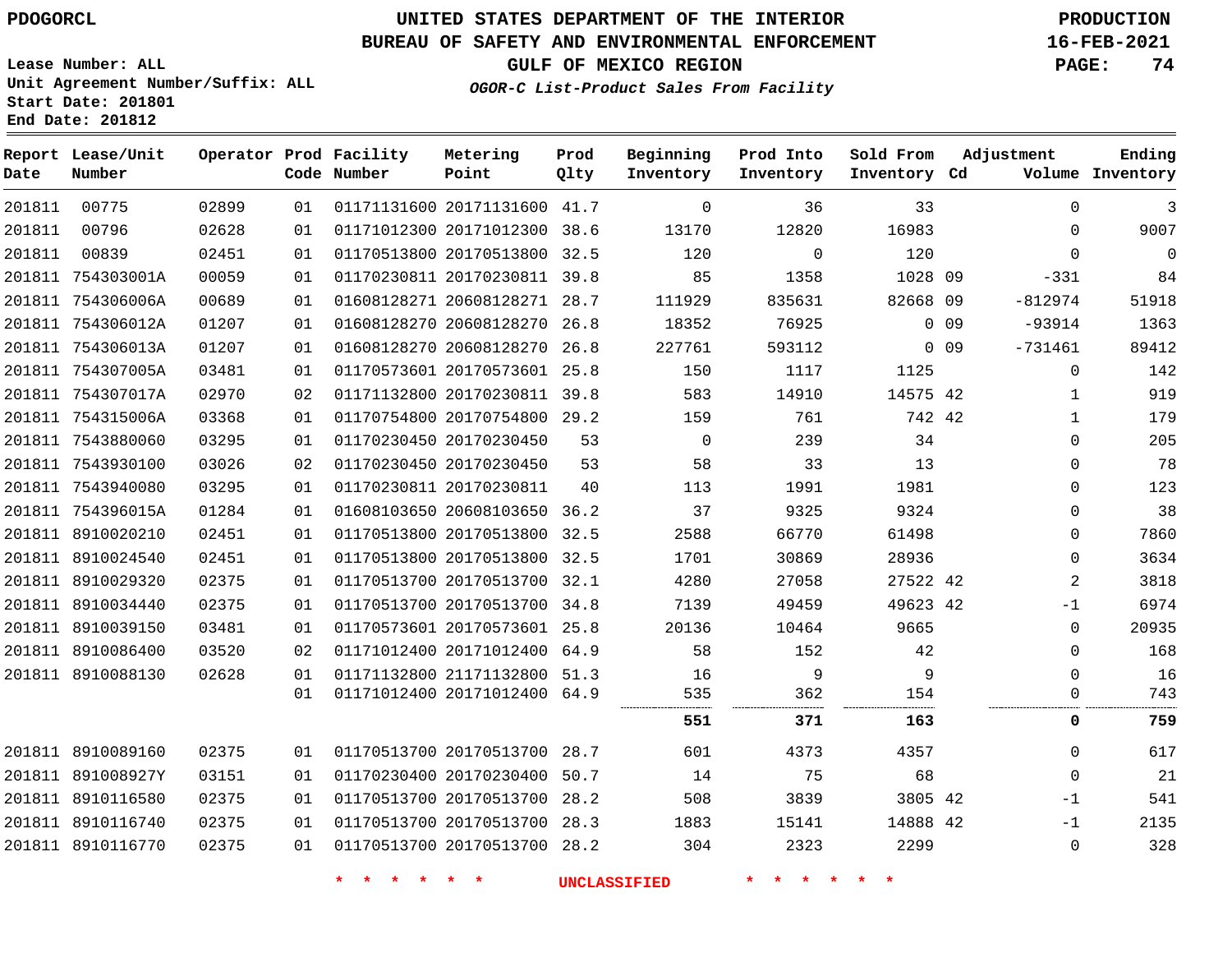**Prod**

## **BUREAU OF SAFETY AND ENVIRONMENTAL ENFORCEMENT 16-FEB-2021**

**Lease Number: ALL Unit Agreement Number/Suffix: ALL Start Date: 201801 End Date: 201812**

**OGOR-C List-Product Sales From Facility**

**GULF OF MEXICO REGION PAGE: 75**

**Ending**

| Date | Report Lease/Unit<br>Number |       |    | Operator Prod Facility<br>Code Number | Metering<br>Point            | Prod<br>Qlty | Beginning<br>Inventory | Prod Into<br>Inventory  | Sold From<br>Inventory Cd | Adjustment | Ending<br>Volume Inventory    |
|------|-----------------------------|-------|----|---------------------------------------|------------------------------|--------------|------------------------|-------------------------|---------------------------|------------|-------------------------------|
|      | 201811 8910116790           | 02375 | 01 |                                       | 01170513700 20170513700 28.7 |              | 1132                   | 9535                    | 9321 42                   | $-3$       | 1343                          |
|      | 201811 8910116800           | 02375 | 01 |                                       | 01170513700 20170513700 28.4 |              | 6215                   | 44558                   | 44488 42                  | $-1$       | 6284                          |
|      | 201811 891011687A           | 03368 | 01 |                                       | 01170754800 20170754800      | 29.2         | 27                     | 203                     | 182                       |            | 48<br>0                       |
|      | 201811 891011687C           | 03368 | 01 |                                       | 01170754800 20170754800 29.2 |              | 402                    | 1492                    | 1544 42                   |            | 351<br>$\mathbf{1}$           |
|      | 201811 891011687D           | 03368 | 01 |                                       | 01170754800 20170754800 29.2 |              | 72                     | 311                     | 310                       |            | 73<br>$\mathbf 0$             |
|      | 201811 891011687E           | 03368 | 01 |                                       | 01170754800 20170754800      | 29.2         | 12                     | 18                      | 26                        |            | $\mathbf 0$<br>4              |
|      | 201811 8910117330           | 03368 | 01 |                                       | 01170754800 20170754800 29.2 |              | 32                     | 7                       | 37                        |            | $\overline{2}$<br>$\mathbf 0$ |
|      | 201811 8910123270           | 03295 | 01 |                                       | 01177215100 20177215102      | 33           | 40                     | 3365                    | 3360                      |            | 45<br>$\Omega$                |
|      | 201811 8910123320           | 03295 | 01 |                                       | 01177215100 20177215102      | 33           | 75                     | 5702                    | 5701                      |            | 0<br>76                       |
|      | 201811 8910123330           | 03295 | 01 |                                       | 01177215100 20177215102      | 33           | 118                    | 8965                    | 8964                      |            | 119<br>$\mathbf 0$            |
|      | 201811 8910202560           | 02375 | 01 |                                       | 01170513700 20170513700 28.6 |              | 341                    | 1462                    | 1597                      |            | 206<br>0                      |
|      | 201811 G00985               | 02375 | 01 |                                       | 0117709260A 2017709260A 32.7 |              | 376                    | 7171                    | 7172 42                   |            | 376<br>$\mathbf{1}$           |
|      | 201811 G01036               | 03209 | 02 |                                       | 01171092651 20171092650 59.4 |              | 2117                   | 370                     | 409                       |            | 2078<br>$\mathbf 0$           |
|      | 201811 G01083               | 02375 | 01 |                                       | 01170513700 20170513700      | 28.3         | 3551                   | 25434                   | 25397 42                  | $-2$       | 3586                          |
|      | 201811 G01084               | 02375 | 01 |                                       | 01170513700 20170513700 28.7 |              | 385                    | 3004                    | 2966 42                   |            | 424<br>$\mathbf{1}$           |
|      | 201811 G01090               | 02375 | 01 |                                       | 01170513700 20170513700 28.2 |              | 551                    | 4160                    | 4124 42                   | $-1$       | 586                           |
|      | 201811 G01091               | 02375 | 01 |                                       | 01170513700 20170513700      | 28.3         | 2170                   | 15171                   | 15201                     |            | 2140<br>0                     |
|      | 201811 G01092               | 02375 | 01 |                                       | 01170513700 20170513700 28.2 |              | 530                    | 4081                    | 4036 42                   |            | 576<br>$\mathbf{1}$           |
|      | 201811 G01198               | 03295 | 01 |                                       | 01171092651 20171092650 59.4 |              | 26                     | $\mathbf 0$             | 4                         |            | 22<br>$\mathbf 0$             |
|      | 201811 G01208               | 03295 | 01 |                                       | 01171092651 20171092650 59.4 |              | 23                     | 9                       | 5                         |            | 27<br>$\mathbf{0}$            |
|      | 201811 G01220               | 03295 | 01 |                                       | 01177092600 20177092600 42.8 |              | 128                    | 3604                    | 3584                      |            | 148<br>$\Omega$               |
|      | 201811 G01351               | 03151 | 01 |                                       | 01170230400 20170230400      | 50.7         | 124                    | 572                     | 536                       |            | 160<br>0                      |
|      | 201811 G01447               | 02375 | 02 |                                       | 01170513700 20170513700 24.9 |              | 26                     | 215                     | 211                       |            | 30<br>0                       |
|      | 201811 G01497               | 02451 | 01 |                                       | 01170513800 20170513800 32.5 |              | 286                    | 7916                    | 7270                      |            | 932<br>$\mathbf{0}$           |
|      | 201811 G01498               | 02451 | 01 |                                       | 01170513800 20170513800 32.5 |              | 37                     | 1044                    | 958                       |            | 123<br>$\mathbf 0$            |
|      | 201811 G01610               | 03295 | 01 |                                       | 01177215100 20177215102      | 33           | 13                     | 1207                    | 1204                      |            | 16<br>$\mathbf 0$             |
|      | 201811 G01619               | 02375 | 01 |                                       | 01170513700 20170513700 29.4 |              | 854                    | 8093                    | 7806 42                   |            | 2<br>1143                     |
|      | 201811 G01620               | 02375 | 01 |                                       | 01170513700 20170513700 29.4 |              | 309                    | 2450                    | 2414 42                   |            | 346<br>$\mathbf{1}$           |
|      |                             |       |    | $\star$ $\star$<br>一米。<br>一大          | $\star$ $\star$              |              | <b>UNCLASSIFIED</b>    | $\star$ $\star$ $\star$ | $\star$<br>$\star$        |            |                               |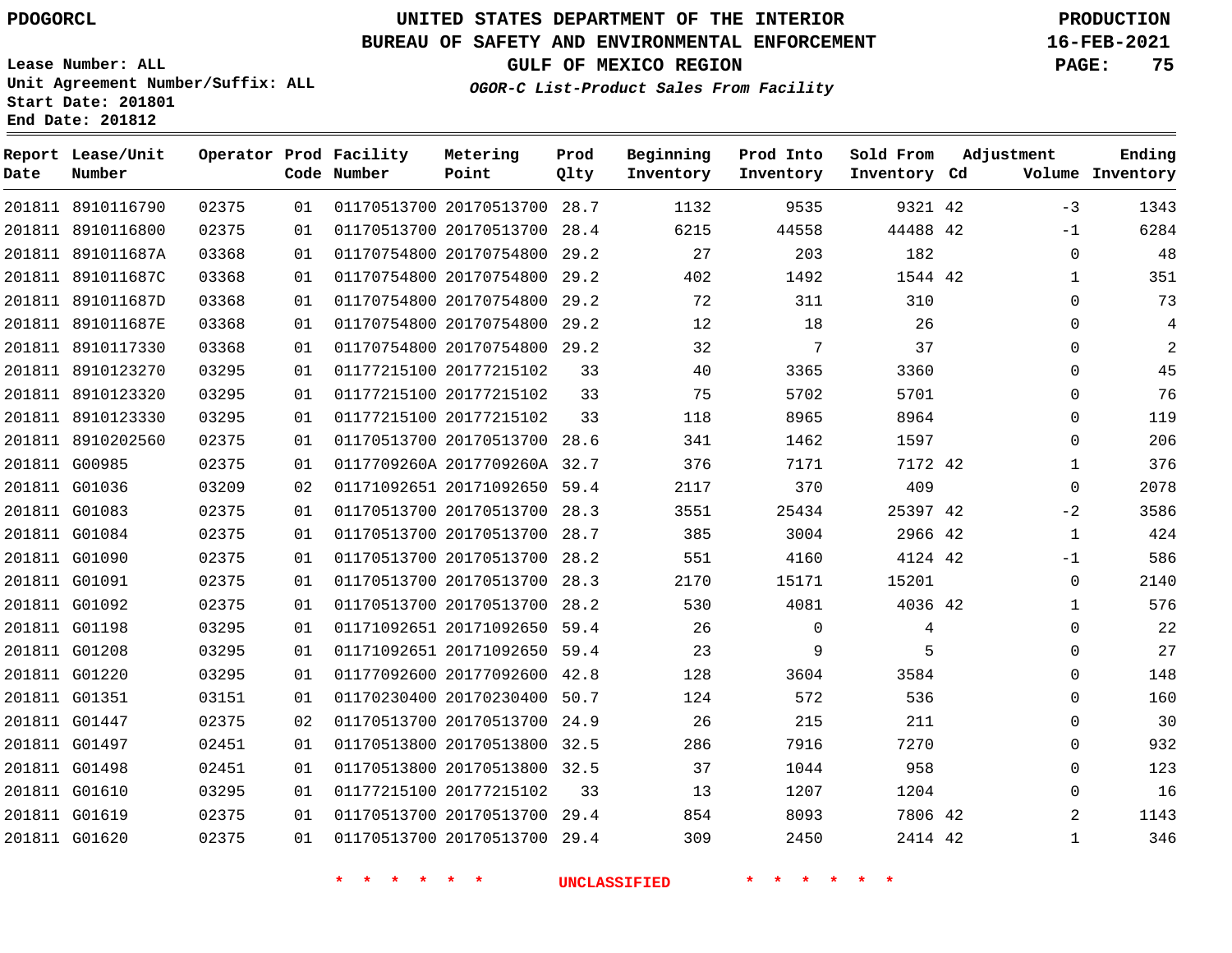G01757

**Date**

**Report Lease/Unit**

**Number**

## **UNITED STATES DEPARTMENT OF THE INTERIOR PDOGORCL PRODUCTION**

**Prod Qlty**

#### **BUREAU OF SAFETY AND ENVIRONMENTAL ENFORCEMENT 16-FEB-2021**

**Lease Number: ALL Unit Agreement Number/Suffix: ALL Start Date: 201801 End Date: 201812**

> 

**Operator Prod Facility**

**Code Number**

20423210050 74.5

**Metering Point**

  **OGOR-C List-Product Sales From Facility**

     

**Sold From Inventory**

**Prod Into Inventory**

**Beginning Inventory**

**GULF OF MEXICO REGION PAGE: 76**

**Inventory Cd Volume**

**Adjustment**

   

**Ending**

| 201811 G01848 | 01284 | 02  | 01423210051 20170230500      | 43.2     | 23       |          | 16                     |              | 7              |
|---------------|-------|-----|------------------------------|----------|----------|----------|------------------------|--------------|----------------|
|               | 01978 | 02  | 01170230500 20170230500 43.2 |          | 2689<br> |          | 1906<br>-------------- |              | 783            |
|               |       |     |                              |          | 2712     | 0        | 1922                   | 0            | 790            |
| 201811 G01860 | 03295 | 01  | 01170231110 20170231110 41.4 |          | 8176     | 2556     | 8126                   | $\Omega$     | 2606           |
| 201811 G01865 | 03151 | 01  | 01171012500 20171012500      | 40.2     | 593      | 1154     | 1204                   | 0            | 543            |
| 201811 G01901 | 03295 | 01. | 01177215100 20177215102      | 33       | 4        | 321      | 321                    | $\Omega$     | 4              |
| 201811 G01966 | 03295 | 01  | 01177215100 20177215102      | 33       | 45       | 3336     | 3337                   | 0            | 44             |
| 201811 G01967 | 03295 | 01  | 01177215100 20177215102      | 33       | 215      | 15577    | 15585                  | $\Omega$     | 207            |
| 201811 G02111 | 02628 | 01  | 01171132000 20171132000 40.6 |          | 2244     | 63374    | 63454                  | $\Omega$     | 2164           |
| 201811 G02161 | 03295 | 01  | 01171012500 20171012500      | 40.2     | 1380     | 2403     | 2652                   | $\Omega$     | 1131           |
| 201811 G02317 | 03295 | 01  | 01171132000 20171132000 40.6 |          | 1        | 46       | 45                     | 0            | $\overline{2}$ |
| 201811 G02433 | 02375 | 01  | 01170230811 20170230810      | $\Omega$ | 100      | $\Omega$ | $\Omega$               | 0            | 100            |
| 201811 G02601 | 02628 | 02  | 01171092651 20171092650 59.4 |          | 601      | 139      | 121                    | 0            | 619            |
| 201811 G02613 | 02628 | 01  | 01171132000 20171132000 40.6 |          | $\Omega$ | $\Omega$ | $\Omega$               | $\Omega$     | $\mathbf 0$    |
| 201811 G02665 | 02451 | 01  | 01423210051 20423210050 74.5 |          | 36       | 571      | 438                    | $\Omega$     | 169            |
| 201811 G02705 | 02628 | 02  | 01170230810 20170230810 43.3 |          | 0        | 0        | $\Omega$               | $\Omega$     | $\Omega$       |
| 201811 G02825 | 03295 | 01  | 01170230812 20170230810      | $\Omega$ | 1140     | $\Omega$ | $\Omega$               | 0            | 1140           |
| 201811 G02826 | 03295 | 01  | 01170231110 20170231110      | 41.4     | 924      | 305      | 918                    | $\Omega$     | 311            |
| 201811 G02895 | 02628 | 02  | 01171092651 20171092650 59.4 |          | 198      | 51       | 45                     | $\mathbf{0}$ | 204            |
| 201811 G02917 | 03247 | 01  | 01171092930 20171092930      | 32.9     | 102      | $\Omega$ | 102                    | $\Omega$     | $\mathbf 0$    |
| 201811 G03061 | 03026 | 01  | 01423210051 20423210050 74.6 |          | 24       | 516      | 388 42                 | 1            | 153            |
| 201811 G03152 | 03295 | 01  | 01177092600 20177092600      | 42.8     | 201      | 5104     | 5096                   | 0            | 209            |
| 201811 G03331 | 02628 | 01  | 01171132800 20171132000      | 40.6     | 337      | 9548     | 9559                   | $\mathbf 0$  | 326            |
| 201811 G03793 | 03295 | 01  | 01171012500 20171012500 40.2 |          | 3        | 2        | 4                      | $\mathbf 0$  | 1              |
| 201811 G04081 | 03295 | 01  | 01170230812 20170230810      | $\Omega$ | 8189     | 0        | 0                      | 0            | 8189           |
| 201811 G04087 | 02899 | 01  | 01177008150 01177008150      | $\Omega$ | 841      | 0        | O                      | 0            | 841            |
| 201811 G04232 | 00730 | 01  | 01171012500 20171012500 40.2 |          | 218      | 356      | 407                    | 0            | 167            |
|               |       |     |                              |          |          |          |                        |              |                |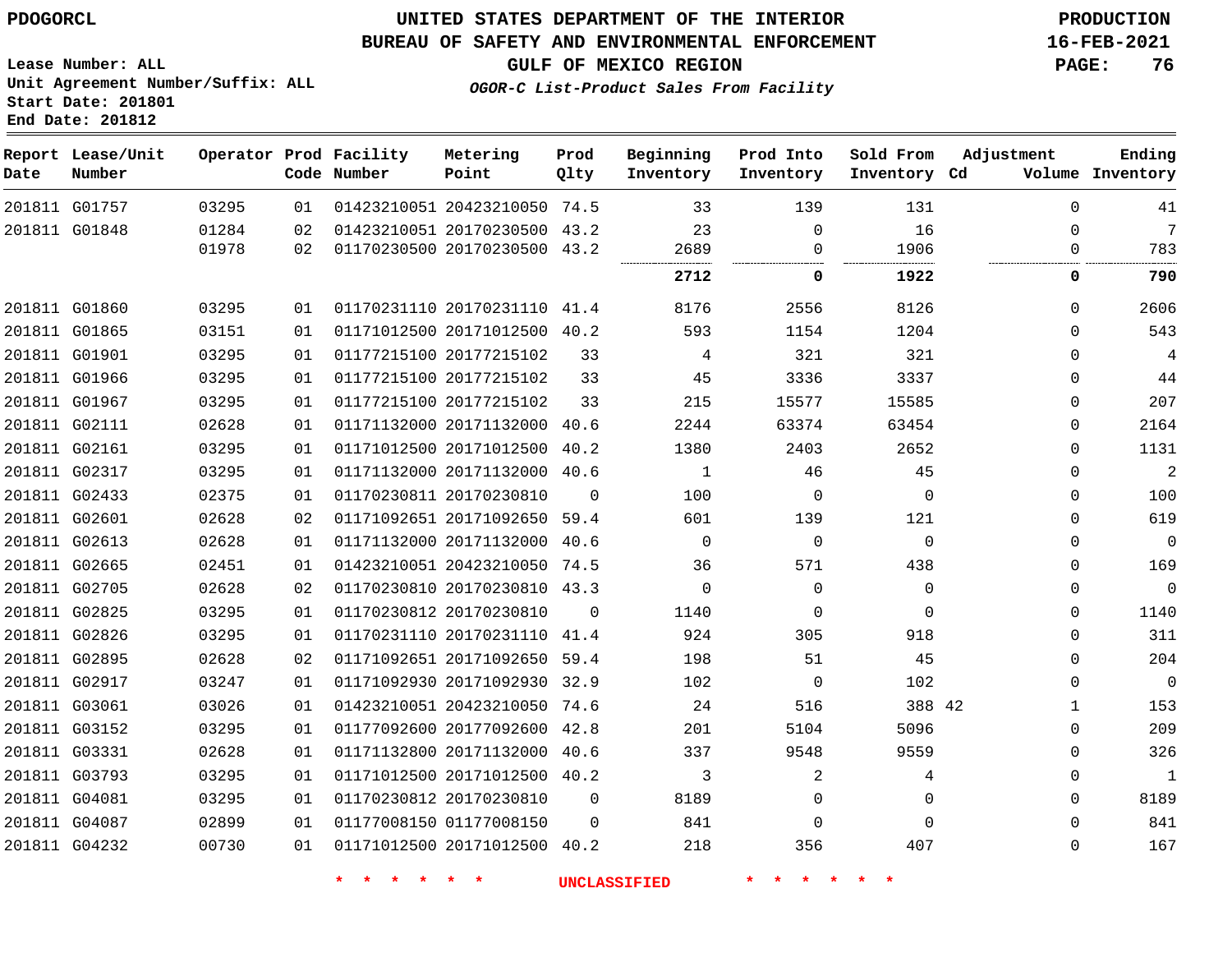#### **BUREAU OF SAFETY AND ENVIRONMENTAL ENFORCEMENT 16-FEB-2021**

**Lease Number: ALL Unit Agreement Number/Suffix: ALL Start Date: 201801 End Date: 201812**

**OGOR-C List-Product Sales From Facility**

**GULF OF MEXICO REGION PAGE: 77**

| Date | Report Lease/Unit<br>Number |       |    | Operator Prod Facility<br>Code Number | Metering<br>Point            | Prod<br>Qlty | Beginning<br>Inventory | Prod Into<br>Inventory | Sold From<br>Inventory Cd | Adjustment |             | Ending<br>Volume Inventory |
|------|-----------------------------|-------|----|---------------------------------------|------------------------------|--------------|------------------------|------------------------|---------------------------|------------|-------------|----------------------------|
|      | 201811 G04421               | 03295 | 01 |                                       | 01171131600 20171131600 41.6 |              | 1407                   | 15759                  | 15874                     |            | $\mathbf 0$ | 1292                       |
|      | 201811 G04452               | 02628 | 01 |                                       | 01171132000 20171132000 40.6 |              | 1821                   | 62911                  | 62584                     |            | 0           | 2148                       |
|      | 201811 G04800               | 02970 | 02 |                                       | 01177062608 2017706260A 38.2 |              | $\overline{0}$         | 59                     | 58                        |            | $\Omega$    | $\mathbf{1}$               |
|      | 201811 G04809               | 02312 | 01 |                                       | 01177082950 20177082956 25.7 |              | 303                    | 6940                   | 6905                      |            | $\Omega$    | 338                        |
|      | 201811 G04818               | 03295 | 01 |                                       | 01170230500 20170230500 43.2 |              | 15                     | $\Omega$               | 11                        |            | $\Omega$    | $\overline{4}$             |
|      | 201811 G05006               | 01284 | 02 |                                       | 01423210051 20170230510 45.6 |              | 478                    | 7                      | 22                        |            | $\Omega$    | 463                        |
|      | 201811 G05431               | 02970 | 02 |                                       | 01177062608 2017706260A 38.2 |              | 78                     | 8584                   | 8583                      |            | $\Omega$    | 79                         |
|      | 201811 G05504               | 00730 | 01 |                                       | 01171132800 21171132800 51.3 |              | 5502                   | 1140                   | 2757 42                   |            | $-1$        | 3884                       |
|      |                             | 02970 | 02 |                                       | 01171132800 21171132800 51.3 |              | 3677                   | 2249                   | 1669                      |            | 0           | 4257                       |
|      |                             | 03295 | 01 |                                       | 01171132800 21171132800 51.3 |              | 2103                   | 556                    | 1104                      |            | 0           | 1555                       |
|      |                             |       |    |                                       |                              |              | 11282                  | 3945                   | 5530                      |            | -1          | 9696                       |
|      | 201811 G05505               | 02628 | 01 |                                       | 01171132800 21171132800      | 51.3         | 21                     | 6                      | 12                        |            | $\mathbf 0$ | 15                         |
|      |                             |       | 01 |                                       | 01171012400 20171012400      | 64.9         | 852                    | 252                    | 244                       |            | $\Omega$    | 860                        |
|      |                             |       |    |                                       |                              |              | 873                    | 258                    | 256                       |            | 0           | 875                        |
|      | 201811 G05602               | 03247 | 01 |                                       | 01171012500 20171012500 40.2 |              | 85                     | 194                    | 187 42                    |            | $-1$        | 91                         |
|      | 201811 G05612               | 03295 | 01 |                                       | 01171012500 20171012500      | 40.2         | 2293                   | 3916                   | 4366                      |            | $\mathbf 0$ | 1843                       |
|      | 201811 G06069               | 03295 | 01 |                                       | 01423210051 20423210050 74.5 |              | 16                     | 47                     | 49                        |            | 0           | 14                         |
|      | 201811 G06168               | 02801 | 02 |                                       | 01170230450 20170230450      | $\Omega$     | 6                      | 0                      | $\mathbf 0$               |            | $\Omega$    | 6                          |
|      | 201811 G06668               | 02375 | 02 |                                       | 01171132000 20171132000      | 40.6         | 3                      | 1290                   | 1249                      |            | 0           | 44                         |
|      | 201811 G07736               | 02628 | 01 |                                       | 01171132800 20171132000      | 40.6         | $\mathbf{1}$           | 0                      | $\mathbf 0$               |            | 0           | $\mathbf{1}$               |
|      | 201811 G07760               | 01284 | 01 |                                       | 01177122950 20177122950      | 30.1         | 166                    | 39546                  | 39554                     |            | $\Omega$    | 158                        |
|      | 201811 G07917               | 03247 | 01 |                                       | 01170573602 20170573602 32.5 |              | 29679                  | 80893                  | 79343                     |            | $\Omega$    | 31229                      |
|      | 201811 G09631               | 01284 | 01 |                                       | 01177122950 20177122950 30.1 |              | $\mathbf{1}$           | 417                    | 417                       |            | $\Omega$    | $\mathbf{1}$               |
|      | 201811 G10794               | 03295 | 01 |                                       | 01177122950 20177122950      | 30           | 3                      | 2661                   | 2653                      |            | $\Omega$    | 11                         |
|      | 201811 G10910               | 03026 | 01 |                                       | 01177245110 2017724511G 44.2 |              | $\Omega$               | 5464                   | 5464                      |            | $\Omega$    | $\Omega$                   |
|      | 201811 G11870               | 02375 | 01 |                                       | 01171132000 20171132000 40.6 |              | 73                     | 1520                   | 1540 42                   |            | -1          | 52                         |
|      | 201811 G11984               | 02801 | 02 |                                       | 01171092651 20171092650      | $\Omega$     | $\Omega$               | $\Omega$               | $\Omega$                  |            | $\Omega$    | $\Omega$                   |
|      | 201811 G12355               | 03209 | 01 |                                       | 01171012300 20171012300 38.6 |              | 47088                  | 44728                  | 60309 42                  |            | $-1$        | 31506                      |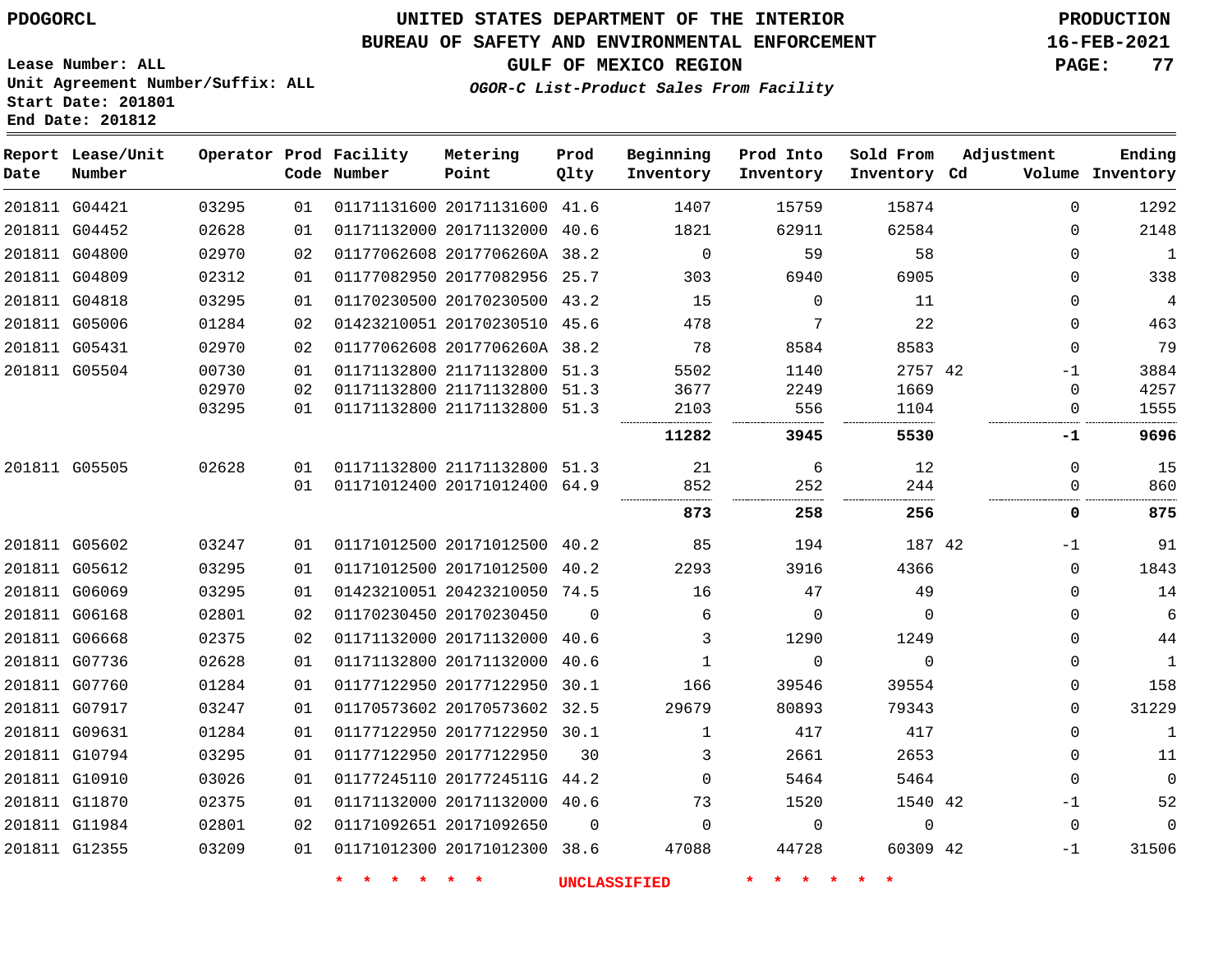**Date**

**Report Lease/Unit**

**Number**

 G22513 G22621    

# **UNITED STATES DEPARTMENT OF THE INTERIOR PDOGORCL PRODUCTION**

**Prod Qlty**

#### **BUREAU OF SAFETY AND ENVIRONMENTAL ENFORCEMENT 16-FEB-2021**

**Lease Number: ALL Unit Agreement Number/Suffix: ALL Start Date: 201801 End Date: 201812**

**Operator Prod Facility**

**Code Number**

**OGOR-C List-Product Sales From Facility**

**Beginning Inventory** **Prod Into Inventory** **Sold From Inventory**

**GULF OF MEXICO REGION PAGE: 78**

**Inventory Cd Volume**

**Adjustment**

  $\Omega$  $\Omega$   $\Omega$  $\Omega$  $\Omega$   $\Omega$   $\Omega$  $\overline{0}$   $\Omega$  $\overline{0}$  $\Omega$  $\Omega$  $\Omega$  $\Omega$   $\Omega$  $\Omega$   $\Omega$   $\Omega$ 

**Ending**

| 117                | 117            |                |  | 01  01171012300  20171012300  38.6  0                | 03209 | 201811 G12358 |  |
|--------------------|----------------|----------------|--|------------------------------------------------------|-------|---------------|--|
| 38                 | 41             |                |  | 01  01170230811  20170230811  39.8  0                | 02628 | 201811 G12802 |  |
|                    |                |                |  | 01  01608103650  20608103650  36.2  77  18041  18035 | 01284 | 201811 G13081 |  |
| 88                 | 94             |                |  | 01  01170230811  20170230811  39.8  0                | 03520 | 201811 G13563 |  |
|                    |                |                |  | 01 01171012500 20171012500 40.2 1698 8731 6317       | 01284 | 201811 G13938 |  |
| 60808              | 1986 62684     |                |  |                                                      | 02628 | 201811 G14342 |  |
| 135                | $\overline{0}$ |                |  |                                                      | 03247 | 201811 G14493 |  |
| 3193 — 100<br>8900 |                |                |  | 01  01170231110  20170231110  41.4  8954             | 03295 | 201811 G15050 |  |
| 140                |                |                |  | 02 01171012500 20171012500 40.2 71 130               | 02375 | 201811 G15239 |  |
| 1014<br>1003       |                |                |  | 01  01171132000  20171132000  40.6  24               | 03295 | 201811 G15263 |  |
| 71                 | $\overline{0}$ |                |  | 01  01171012400  20171012400  64.8  358              | 03295 | 201811 G15277 |  |
| 991                |                |                |  | 01 01171092651 20171092650 59.3 4417 1602            | 03295 | 201811 G15312 |  |
| 38                 | 38             | $\overline{0}$ |  | 01  01177245110  2017724511G  44.2                   | 03026 | 201811 G16515 |  |
| 11                 | 525 0          |                |  | 01 01170530900 20170530900 49                        | 03295 | 201811 G17858 |  |
|                    |                |                |  | 02 01177062608 2017706260A 38.2 15 1528 1529         | 02970 | 201811 G17912 |  |
| 23332              | 23332          |                |  | 01  01171012500  20177062959  27.7  0                | 03026 | 201811 G17921 |  |
| 770                | $\overline{0}$ |                |  | 01 01423550141 20423550140 29.6 999                  | 03026 | 201811 G20605 |  |
| 62                 | 230            |                |  | 01 01170230450 20170230450 53 203                    | 03295 | 201811 G20660 |  |
| 55                 |                |                |  | 01 01170230811 20170230811 39.8 2 56                 | 03295 | 201811 G21096 |  |
| 6459<br>6489       | 428            |                |  | 01   01170230811   20170230811   39.8                | 03520 | 201811 G21532 |  |
| 1822 2<br>1818     |                |                |  | 01 01170230811 20170230811 39.8 108                  | 03520 | 201811 G21534 |  |
| 167 11<br>168      |                |                |  | 02 01171132000 20171132000 40.6 7                    | 02628 | 201811 G21592 |  |
| 538 923            |                |                |  | 02  01171132800  21171132800  48.4   1682            | 03247 | 201811 G21655 |  |
| $\overline{0}$     | $\overline{0}$ |                |  | 02  01170230810  20427090151  52.8  0                | 02777 | 201811 G22268 |  |
| 3562<br>3485       |                |                |  | 01 01170230400 20170230400 50.7 919                  | 03151 | 201811 G22501 |  |
| 535 42             |                |                |  | 02 01170230811 20170230811 39.8 23 545               | 02375 | 201811 G22505 |  |

**Metering Point**

**\* \* \* \* \* \* UNCLASSIFIED \* \* \* \* \* \***

 20170230500 44.9 21171132800 48.4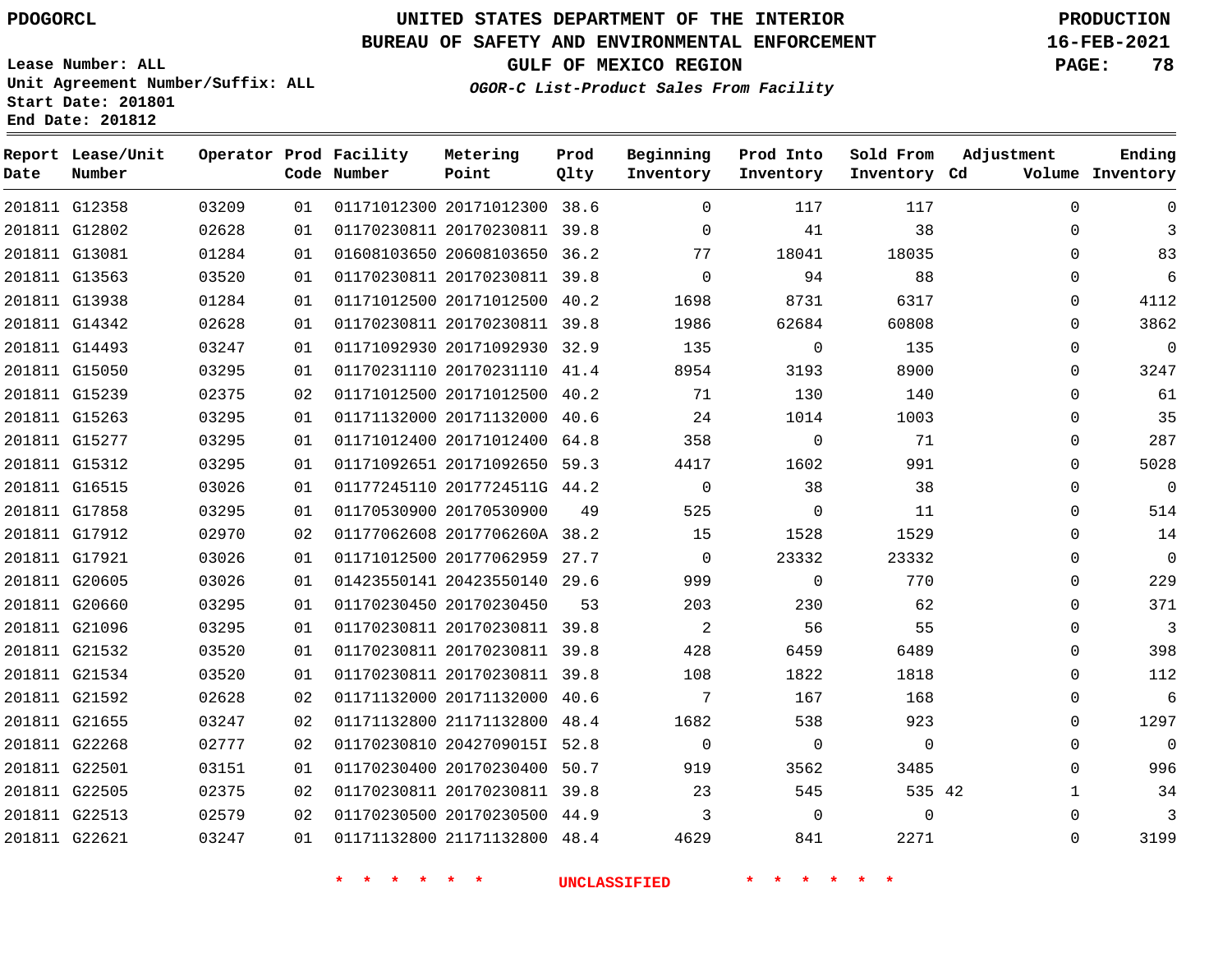**End Date: 201812**

## **UNITED STATES DEPARTMENT OF THE INTERIOR PDOGORCL PRODUCTION**

### **BUREAU OF SAFETY AND ENVIRONMENTAL ENFORCEMENT 16-FEB-2021**

**Lease Number: ALL Unit Agreement Number/Suffix: ALL Start Date: 201801**

**GULF OF MEXICO REGION PAGE: 79**

**OGOR-C List-Product Sales From Facility**

| Date          | Report Lease/Unit<br>Number |       |    | Operator Prod Facility<br>Code Number | Metering<br>Point            | Prod<br>Qlty | Beginning<br>Inventory | Prod Into<br>Inventory | Sold From<br>Inventory Cd | Adjustment   | Ending<br>Volume Inventory |
|---------------|-----------------------------|-------|----|---------------------------------------|------------------------------|--------------|------------------------|------------------------|---------------------------|--------------|----------------------------|
| 201811 G23730 |                             | 03520 | 01 |                                       | 01170230810 20170230811 39.8 |              | 6                      | 248                    | 239                       | $\Omega$     | 15                         |
| 201811 G23735 |                             | 03295 | 01 |                                       | 01170230812 20170230810      | $\Omega$     | 1080                   | $\Omega$               | $\Omega$                  | $\Omega$     | 1080                       |
| 201811 G23736 |                             | 00730 | 01 |                                       | 01170230810 20170230810      | $\Omega$     | 868                    | $\Omega$               | $\Omega$                  | $\Omega$     | 868                        |
| 201811 G23851 |                             | 02503 | 02 |                                       | 01171012400 20171012400 64.9 |              | 2147                   | $\Omega$               | 427                       | $\Omega$     | 1720                       |
|               |                             |       | 02 |                                       | 01171012300 20171012300 53.7 |              | 4302                   | 5868                   | 6047                      | 0            | 4123                       |
|               |                             |       |    |                                       |                              |              | 6449                   | 5868                   | 6474                      | 0            | 5843                       |
| 201811 G24730 |                             | 03295 | 01 |                                       | 01170230500 20170230500 43.2 |              | 323                    | $\mathbf 0$            | 230                       | $\mathbf{0}$ | 93                         |
| 201811 G24870 |                             | 02970 | 02 |                                       | 01177062608 2017706260A 38.2 |              | 1                      | 28                     | 28                        | $\mathbf{0}$ | $\mathbf{1}$               |
| 201811 G24883 |                             | 02628 | 02 |                                       | 01171092651 20171092650 59.4 |              | 434                    | 99                     | 86                        | $\Omega$     | 447                        |
|               | 201811 G24924               | 03247 | 01 |                                       | 01171132800 21171132800 48.4 |              | 665                    | 142                    | 427 42                    | $\mathbf 1$  | 381                        |
| 201811 G24926 |                             | 03247 | 02 |                                       | 01171132800 21171132800 48.4 |              | 44                     | $\Omega$               | $\Omega$                  | $\Omega$     | 44                         |
| 201811 G24990 |                             | 01284 | 01 |                                       | 01608103650 20608103650 36.2 |              | 79                     | 17738                  | 17734                     | $\mathbf{0}$ | 83                         |
| 201811 G25524 |                             | 03295 | 01 |                                       | 01170230450 20170230450      | 53           | 386                    | 499                    | 127                       | $\Omega$     | 758                        |
|               | 201811 G25937               | 03520 | 02 |                                       | 01170230810 20170230810      | $\Omega$     | 1006                   | $\mathbf 0$            | $\Omega$                  | $\Omega$     | 1006                       |
|               | 201811 G26032               | 03059 | 01 |                                       | 01171012300 20171012300 38.6 |              | 46                     | 57                     | 58                        | $\Omega$     | 45                         |
|               | 201811 G26074               | 01284 | 01 |                                       | 01177122950 20177122950      | 30.1         | $\overline{2}$         | 460                    | 460                       | $\mathbf{0}$ | 2                          |
| 201811 G27070 |                             | 03295 | 01 |                                       | 01171132800 21171132800      | 51.3         | 18277                  | 4622                   | 9507                      | $\Omega$     | 13392                      |
| 201811 G27083 |                             | 03026 | 01 |                                       | 01171092651 20171092650 59.4 |              | 142                    | 53                     | 32                        | $\Omega$     | 163                        |
| 201811 G27169 |                             | 01284 | 01 |                                       | 01171012500 20171012500 40.2 |              | 399                    | 2101                   | 1511                      | $\Omega$     | 989                        |
| 201811 G27509 |                             | 02970 | 02 |                                       | 01170230450 20170230450      | 53           | 356                    | 915                    | 183 42                    | $\mathbf 1$  | 1089                       |
| 201811 G27851 |                             | 02628 | 02 |                                       | 01171132000 20171132000      | 40.6         | $\mathbf 0$            | 3                      | 3                         | $\mathbf 0$  | $\mathbf 0$                |
| 201811 G27988 |                             | 00730 | 01 |                                       | 01608103650 20608103650 36.2 |              | 69                     | 8797                   | 8825                      | $\Omega$     | 41                         |
|               | 201811 G31369               | 02628 | 01 |                                       | 01171012300 20171012300 38.6 |              | 4520                   | 4936                   | 5988                      | $\Omega$     | 3468                       |
| 201811 G32113 |                             | 03026 | 01 |                                       | 01170230811 20170230811 39.8 |              | 385                    | 9166                   | 8987                      | $\mathbf{0}$ | 564                        |
| 201811 G32231 |                             | 01284 | 01 |                                       | 01171012500 20171012500      | 40.2         | 106                    | 557                    | 401                       | $\Omega$     | 262                        |
| 201811 G32268 |                             | 03295 | 01 |                                       | 01177295110 01177295110      | $\mathbf 0$  | 69                     | 10                     | $\mathbf 0$               | $\Omega$     | 79                         |
| 201811 G32744 |                             | 01284 | 02 |                                       | 01423210051 20170230510      | 46           | 57                     | $\Omega$               | 2                         | $\Omega$     | 55                         |
| 201811 G33088 |                             | 03026 | 01 |                                       | 01171012500 20177062959 27.7 |              | $\mathbf 0$            | 23                     | 23                        | $\mathbf{0}$ | $\mathbf 0$                |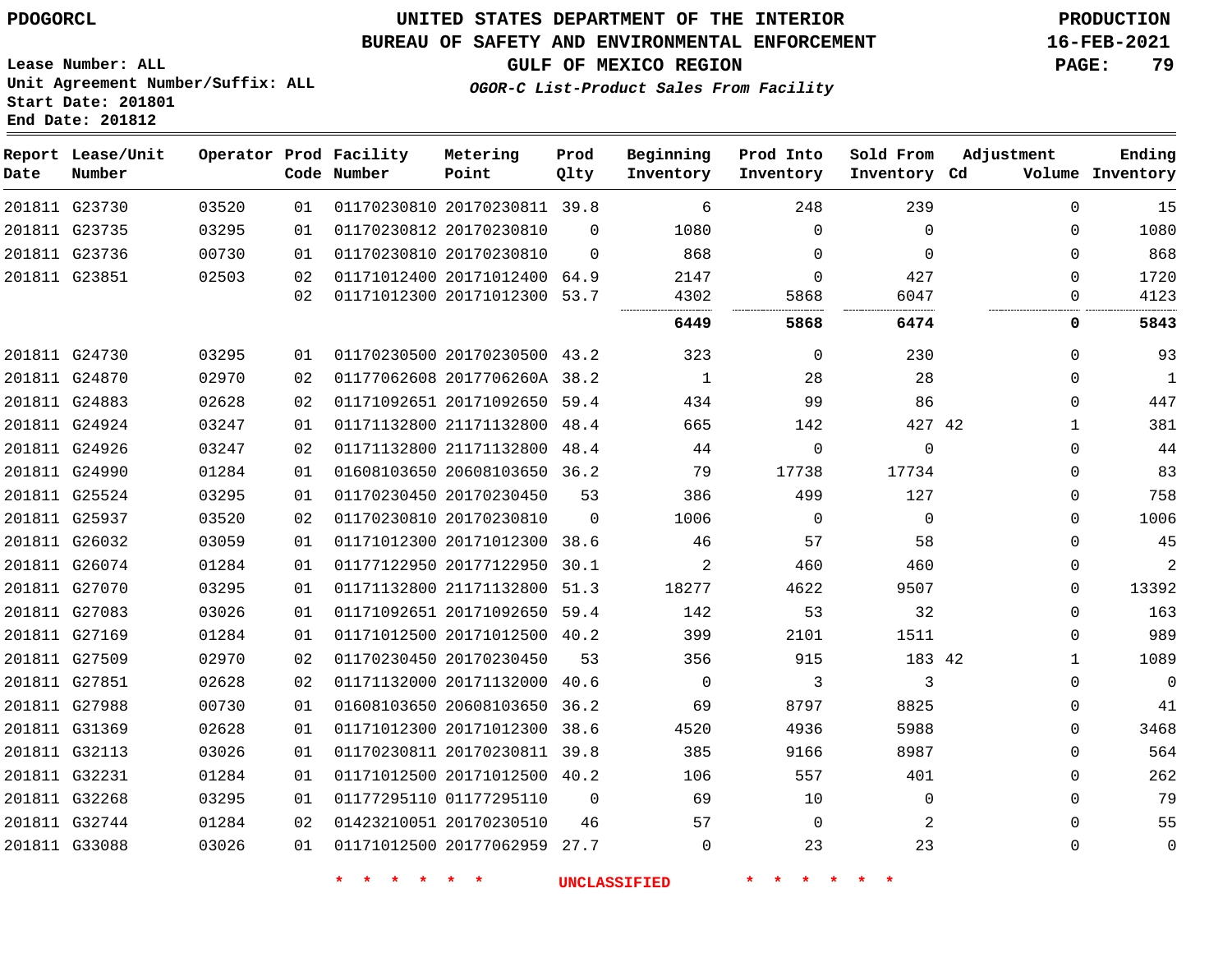G33596

**Report Lease/Unit**

**Number**

**Date**

## **UNITED STATES DEPARTMENT OF THE INTERIOR PDOGORCL PRODUCTION**

**Prod Qlty**

#### **BUREAU OF SAFETY AND ENVIRONMENTAL ENFORCEMENT 16-FEB-2021**

**Lease Number: ALL Unit Agreement Number/Suffix: ALL Start Date: 201801 End Date: 201812**

**Operator Prod Facility**

**Code Number**

20171132000 40.6

**Metering Point**

**OGOR-C List-Product Sales From Facility**

**Sold From Inventory**

**Prod Into Inventory**

**Beginning Inventory**

**GULF OF MEXICO REGION PAGE: 80**

**Inventory Cd Volume**

**Adjustment**

  $\Omega$  $\Omega$  $\Omega$ -1252 -3043 -69  $\Omega$  $\Omega$  $\Omega$ -3811  $\overline{0}$  $\Omega$  $\overline{0}$ -765  $\Omega$  $\Omega$  $\Omega$  $\Omega$   $\Omega$ 

**Ending**

| 59740       | 59677        | 2100         |                | 01171132000 20171132000 40.6 | 01 | 02628 | 201811 G33636 |        |
|-------------|--------------|--------------|----------------|------------------------------|----|-------|---------------|--------|
| 8056        | 7917         | 627          |                | 01170230811 20170230811 39.8 | 01 | 02628 | 201811 G34033 |        |
| $\mathbf 0$ | $\mathbf{0}$ | $\mathbf{0}$ |                | 01423210051 20423210050 49.4 | 02 | 02579 | 201811 G34671 |        |
| 11082 45    | 10912        | 1422         |                | 01170513700 20170513700 24.9 | 01 | 02375 | 00016         | 201812 |
| 26358 45    | 26521        | 2880         | 24.9           | 01170513700 20170513700      | 01 | 02375 | 00026         | 201812 |
| 621 45      | 601          | 89           | 32.1           | 01170513700 20170513700      | 01 | 02375 | 00032         | 201812 |
| 22472       | 18429        | 13742        |                | 01171012300 20171012300 38.5 | 01 | 03295 | 00049         | 201812 |
| 3609        | 2966         | 2204         |                | 01171012300 20171012300 38.5 | 01 | 03295 | 00050         | 201812 |
| 892         | $\Omega$     | 892          |                | 01171012300 20171012300 38.5 | 01 | 03295 | 00052         | 201812 |
| 0           | $\Omega$     | 149          | $\mathbf 0$    | 01170230450 20170230450      | 01 | 03295 | 00081         | 201812 |
| 0           | $\Omega$     | 22           | $\mathbf 0$    | 01170230450 20170230450      | 01 | 03295 | 00082         | 201812 |
| 11570 45    | 7241         | 8140         |                | 01171012300 20171012300 38.5 | 01 | 02375 | 00196         | 201812 |
| 865         | 818          | 380          | 46             | 01170231290 01170231290      | 01 | 03295 | 00244         | 201812 |
| 350         | 344          | 141          | 46             | 01170231290 01170231290      | 01 | 03295 | 00247         | 201812 |
| 639         | 642          | 148          | 28.9           | 01170754800 20170754800      | 01 | 03368 | 00353         | 201812 |
| 6891 45     | 6662         | 994          | 24.9           | 01170513700 20170513700      | 01 | 02375 | 00367         | 201812 |
| 959         | 965          | 43           |                | 01177112605 2017711260Y 31.2 | 01 | 01284 | 00434         | 201812 |
| 292         | 286          | 21           |                | 01177112605 2017711260Y 31.2 | 01 | 01284 | 00453         | 201812 |
| 1270        | 1392         | 387          |                | 01171012500 20171012500 40.3 | 01 | 03295 | 00479         | 201812 |
| 47          | $\Omega$     | 2351         | 50.9           | 01170530900 20170530900      | 01 | 02222 | 00541         | 201812 |
| 225         | 370          | 431          | 52.5           | 01171132800 21171132800      | 01 | 03288 | 00560         | 201812 |
| 21052       | 15817        | 13561        |                | 01171012300 20171012300 38.5 | 01 | 03059 | 00577         | 201812 |
| $\mathbf 0$ | $\mathbf 0$  | 422          | $\overline{0}$ | 01170230700 20170230700      | 01 | 03520 | 00680         | 201812 |
| 5788        | 5835         | 1323         | 28.9           | 01170754800 20170754800      | 01 | 03368 | 00694         | 201812 |
| 515 42      | 527          | 111          | 28.9           | 01170754800 20170754800      | 02 | 03368 | 00697         | 201812 |
| 559         | 626          | 3            |                | 01171131600 20171131600 41.7 | 01 | 02899 | 00775         | 201812 |
| 17606       | 18153        | 9007         |                | 01171012300 20171012300 38.5 | 01 | 02628 | 00796         | 201812 |
|             |              |              |                |                              |    |       |               |        |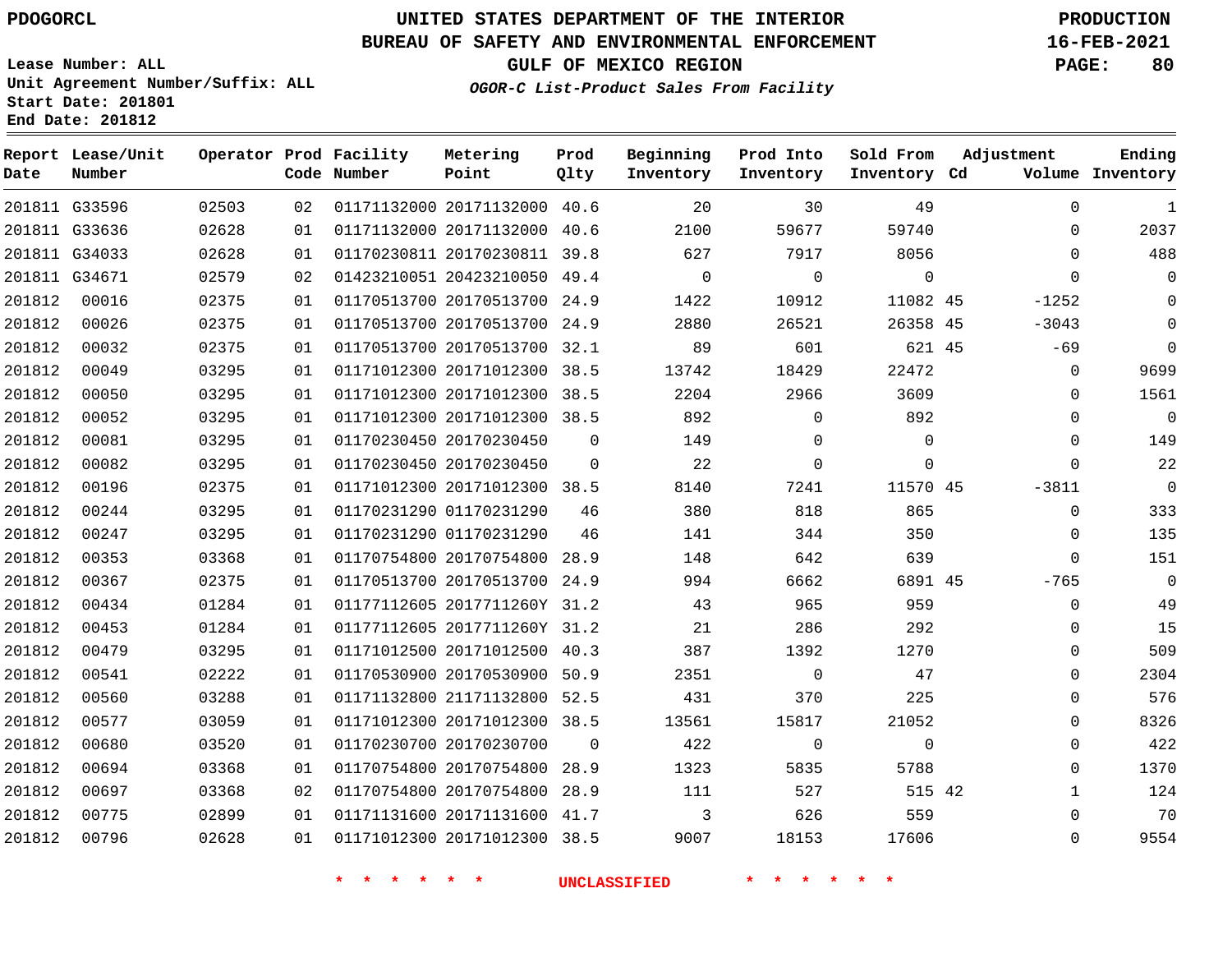**Date**

 754303001A 754306006A 754306012A 754306013A

**Report Lease/Unit**

**Number**

 8910116770 8910116790 8910116800 891011687A

# **UNITED STATES DEPARTMENT OF THE INTERIOR PDOGORCL PRODUCTION**

**Prod Qlty**

## **BUREAU OF SAFETY AND ENVIRONMENTAL ENFORCEMENT 16-FEB-2021**

**Lease Number: ALL Unit Agreement Number/Suffix: ALL Start Date: 201801 End Date: 201812**

**Operator Prod Facility**

**Code Number**

**GULF OF MEXICO REGION PAGE: 81**

**Sold From Inventory**

 

**Prod Into Inventory**

> 14 09 110426 09

> > 0 0 9 0 0 9

45 45 45

**Inventory Cd Volume**

-273 -1238 -5223  $\Omega$ 

-1085957 -57416 -429732

**Adjustment**

 $-5$ 

**Ending**

  $\Omega$  $\Omega$  $\Omega$  $\Omega$ 

**OGOR-C List-Product Sales From Facility**

**Beginning Inventory**

| 201812 | 754307005A        | 03481 | 01 | 01170573601 20170573601 | 25.4     | 142    | 1315     | 1332     |          | 125      |
|--------|-------------------|-------|----|-------------------------|----------|--------|----------|----------|----------|----------|
| 201812 | 754307017A        | 02970 | 02 | 01171132800 20170230811 | 41.8     | 919    | 5        | 203 42   | $-1$     | 720      |
| 201812 | 754315006A        | 03368 | 01 | 01170754800 20170754800 | 28.9     | 179    | 804      | 794      | $\Omega$ | 189      |
| 201812 | 7543880060        | 03295 | 01 | 01170230450 20170230450 | $\Omega$ | 205    | $\Omega$ | $\Omega$ | 0        | 205      |
| 201812 | 7543930100        | 03026 | 02 | 01170230450 20170230450 | 53       | 78     | $\Omega$ | $\Omega$ | $\Omega$ | 78       |
| 201812 | 7543940080        | 03295 | 01 | 01170230811 20170230811 | 41.8     | 123    | $\Omega$ | 27       | $\Omega$ | 96       |
| 201812 | 754396015A        | 01284 | 01 | 01608103650 20608103650 | 36.9     | 38     | 10069    | 10056    | 0        | 51       |
| 201812 | 8910020210        | 02451 | 01 | 01170513800 20170513800 | 32.6     | 7860   | 84619    | 84160    | $\Omega$ | 8319     |
|        | 201812 8910024540 | 02451 | 01 | 01170513800 20170513800 | 32.6     | 3634   | 40694    | 40327    | $\Omega$ | 4001     |
| 201812 | 8910029320        | 02375 | 01 | 01170513700 20170513700 | 32.1     | 3818   | 25431    | 26329 45 | $-2920$  | 0        |
| 201812 | 8910034440        | 02375 | 01 | 01170513700 20170513700 | 34.8     | 6974   | 53477    | 54308 45 | $-6143$  | 0        |
| 201812 | 8910039150        | 03481 | 01 | 01170573601 20170573601 | 25.3     | 20935  | 16840    | 37775    | $\Omega$ | $\Omega$ |
| 201812 | 8910086400        | 03520 | 02 | 01171012400 20171012400 | 66.6     | 168    | 12       | 104      | $\Omega$ | 76       |
| 201812 | 8910088130        | 02628 | 01 | 01171012400 20171012400 | 66.6     | 743    | 116      | 346      |          | 513      |
|        |                   |       | 01 | 01171132800 21171132800 | 52.5     | 16<br> |          |          |          | 15       |
|        |                   |       |    |                         |          | 759    | 120      | 351      |          | 528      |
| 201812 | 8910089160        | 02375 | 01 | 01170513700 20170513700 | 28.7     | 617    | 4515     | 4614 45  | $-518$   |          |
| 201812 | 891008927Y        | 03151 | 01 | 01170230400 20170230400 | 51.1     | 21     | 104      | 109      | $\Omega$ | 16       |
| 201812 | 8910116580        | 02375 | 01 | 01170513700 20170513700 | 28.2     | 541    | 4411     | 4446 45  | $-506$   | 0        |
|        | 201812 8910116740 | 02375 | 01 | 01170513700 20170513700 | 28.3     | 2135   | 15535    | 15887 45 | $-1783$  | 0        |

 20170230811 41.8 20608128271 28.7 20608128270 26.8 20608128270 26.8

**Metering Point**

 20170513700 28.2 20170513700 28.7 20170513700 28.4 20170754800 28.9

**\* \* \* \* \* \* UNCLASSIFIED \* \* \* \* \* \***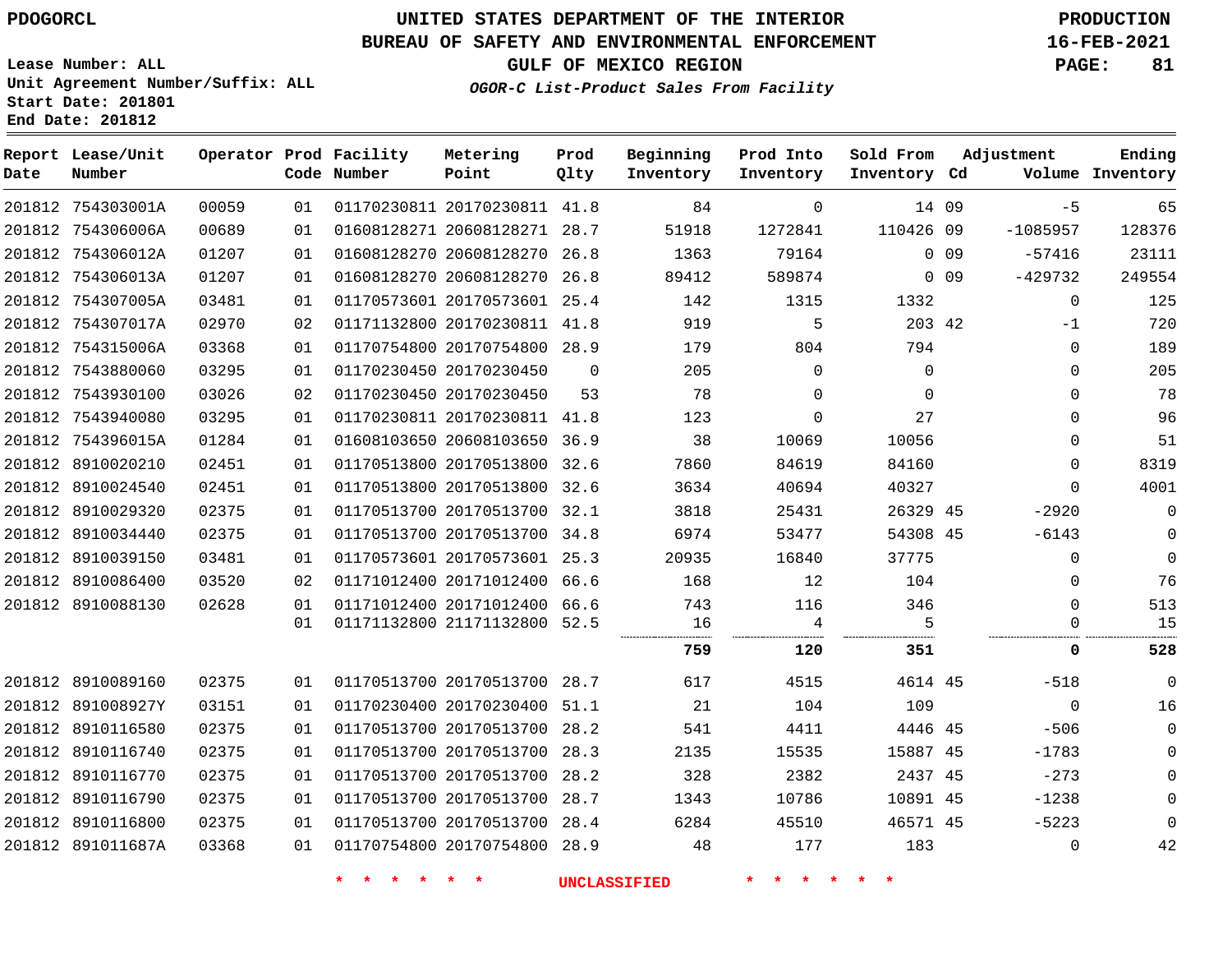## **BUREAU OF SAFETY AND ENVIRONMENTAL ENFORCEMENT 16-FEB-2021**

**Lease Number: ALL Unit Agreement Number/Suffix: ALL Start Date: 201801**

**OGOR-C List-Product Sales From Facility**

**GULF OF MEXICO REGION PAGE: 82**

**End Date: 201812**

| Date | Report Lease/Unit<br>Number |       |    | Operator Prod Facility<br>Code Number | Metering<br>Point            | Prod<br>Qlty | Beginning<br>Inventory | Prod Into<br>Inventory | Sold From<br>Inventory Cd | Adjustment   | Ending<br>Volume Inventory |
|------|-----------------------------|-------|----|---------------------------------------|------------------------------|--------------|------------------------|------------------------|---------------------------|--------------|----------------------------|
|      | 201812 891011687C           | 03368 | 01 |                                       | 01170754800 20170754800 28.9 |              | 351                    | 1574                   | 1555                      | $\Omega$     | 370                        |
|      | 201812 891011687D           | 03368 | 01 |                                       | 01170754800 20170754800 28.9 |              | 73                     | 353                    | 343                       | 0            | 83                         |
|      | 201812 891011687E           | 03368 | 01 |                                       | 01170754800 20170754800 28.9 |              | 4                      | 6                      | 9                         | $\mathbf 0$  | 1                          |
|      | 201812 8910117330           | 03368 | 01 |                                       | 01170754800 20170754800 28.9 |              | $\overline{a}$         | $\mathbf 0$            | 2                         | $\Omega$     | $\Omega$                   |
|      | 201812 8910123270           | 03295 | 01 |                                       | 01177215100 20177215102 31.4 |              | 45                     | 3180                   | 3187                      | $\Omega$     | 38                         |
|      | 201812 8910123320           | 03295 | 01 |                                       | 01177215100 20177215102 31.4 |              | 76                     | 5300                   | 5313                      | $\Omega$     | 63                         |
|      | 201812 8910123330           | 03295 | 01 |                                       | 01177215100 20177215102 31.4 |              | 119                    | 11588                  | 11569                     | $\mathbf{0}$ | 138                        |
|      | 201812 8910202560           | 02375 | 01 |                                       | 01170513700 20170513700 28.6 |              | 206                    | 1601                   | 1623 45                   | $-184$       | $\mathbf 0$                |
|      | 201812 G00981               | 02628 | 01 |                                       | 01171132800 20171132000 41.5 |              | $\Omega$               | 1352                   | 1221                      | $\mathbf{0}$ | 131                        |
|      | 201812 G00982               | 02628 | 01 |                                       | 01171132800 20171132000 41.5 |              | $\Omega$               | 30                     | 27                        | $\Omega$     | 3                          |
|      | 201812 G00983               | 02628 | 01 |                                       | 01171132800 20171132000 41.5 |              | $\Omega$               | 10189                  | 9202                      | $\mathbf{0}$ | 987                        |
|      | 201812 G00985               | 02375 | 01 |                                       | 0117709260A 2017709260A 32.4 |              | 376                    | 5867                   | 5868 42                   | 1            | 376                        |
|      | 201812 G00989               | 02628 | 01 |                                       | 01171132800 20171132000 41.5 |              | $\mathbf 0$            | 30365                  | 27422                     | 0            | 2943                       |
|      | 201812 G01036               | 03209 | 02 |                                       | 01171092651 20171092650 59.5 |              | 2078                   | 1872                   | 1953                      | $\Omega$     | 1997                       |
|      | 201812 G01083               | 02375 | 01 |                                       | 01170513700 20170513700 28.3 |              | 3586                   | 25529                  | 26185 45                  | $-2930$      | $\Omega$                   |
|      | 201812 G01084               | 02375 | 01 |                                       | 01170513700 20170513700 28.7 |              | 424                    | 3130                   | 3195 45                   | $-359$       | $\Omega$                   |
|      | 201812 G01090               | 02375 | 01 |                                       | 01170513700 20170513700 28.2 |              | 586                    | 4947                   | 4966 45                   | $-567$       | $\Omega$                   |
|      | 201812 G01091               | 02375 | 01 |                                       | 01170513700 20170513700 28.3 |              | 2140                   | 14636                  | 15096 45                  | $-1680$      | $\Omega$                   |
|      | 201812 G01092               | 02375 | 01 |                                       | 01170513700 20170513700 28.2 |              | 576                    | 4790                   | 4816 45                   | $-550$       | $\Omega$                   |
|      | 201812 G01198               | 03295 | 01 |                                       | 01171092651 20171092650 59.5 |              | 22                     | $\Omega$               | 22                        | $\Omega$     | $\Omega$                   |
|      | 201812 G01208               | 03295 | 01 |                                       | 01171092651 20171092650 59.5 |              | 27                     | 22                     | 25                        | 0            | 24                         |
|      | 201812 G01220               | 03295 | 01 |                                       | 01177092600 20177092600 43.8 |              | 148                    | 4184                   | 4190                      | $\Omega$     | 142                        |
|      | 201812 G01351               | 03151 | 01 |                                       | 01170230400 20170230400 51.1 |              | 160                    | 505                    | 588                       | $\Omega$     | 77                         |
|      | 201812 G01447               | 02375 | 02 |                                       | 01170513700 20170513700 24.9 |              | 30                     | 256                    | 257 45                    | $-29$        | $\Omega$                   |
|      | 201812 G01497               | 02451 | 01 |                                       | 01170513800 20170513800 32.6 |              | 932                    | 29076                  | 27149                     | $\mathbf 0$  | 2859                       |
|      | 201812 G01498               | 02451 | 01 |                                       | 01170513800 20170513800 32.6 |              | 123                    | 3598                   | 3367                      | 0            | 354                        |
|      | 201812 G01610               | 03295 | 01 |                                       | 01177215100 20177215102 31.4 |              | 16                     | 1334                   | 1334                      | $\mathbf{0}$ | 16                         |
|      | 201812 G01619               | 02375 | 01 |                                       | 01170513700 20170513700 29.4 |              | 1143                   | 8799                   | 8931 45                   | $-1011$      | $\mathbf 0$                |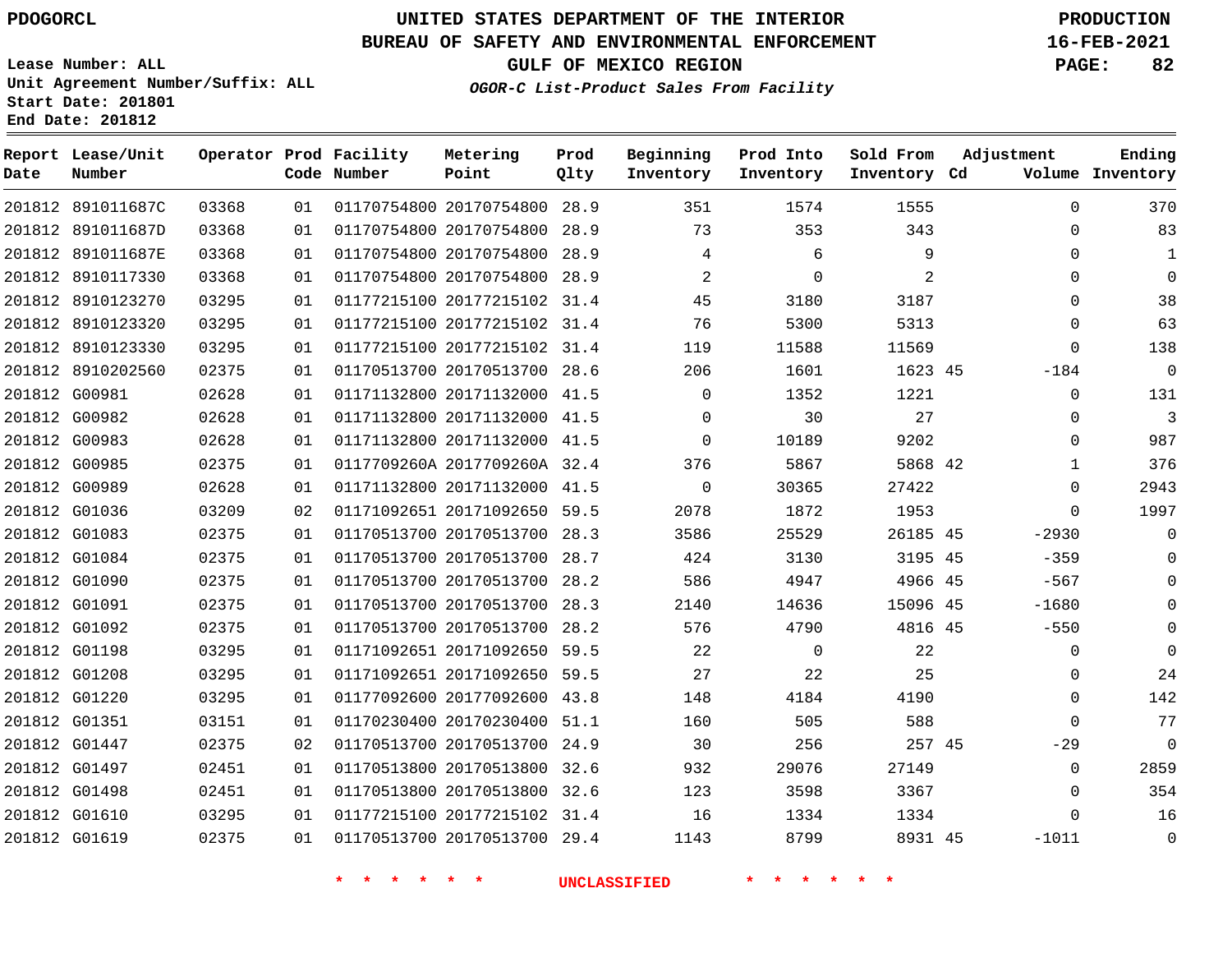### **BUREAU OF SAFETY AND ENVIRONMENTAL ENFORCEMENT 16-FEB-2021**

**Lease Number: ALL Unit Agreement Number/Suffix: ALL Start Date: 201801 End Date: 201812**

**GULF OF MEXICO REGION PAGE: 83**

**OGOR-C List-Product Sales From Facility**

| Date | Report Lease/Unit<br>Number |       |    | Operator Prod Facility<br>Code Number | Metering<br>Point            | Prod<br>Qlty | Beginning<br>Inventory | Prod Into<br>Inventory | Sold From<br>Inventory Cd | Adjustment | Ending<br>Volume Inventory |
|------|-----------------------------|-------|----|---------------------------------------|------------------------------|--------------|------------------------|------------------------|---------------------------|------------|----------------------------|
|      | 201812 G01620               | 02375 | 01 |                                       | 01170513700 20170513700 29.4 |              | 346                    | 2807                   | 2831 45                   | $-322$     | $\mathbf 0$                |
|      | 201812 G01757               | 03295 | 01 |                                       | 01423210051 20423210050 75.6 |              | 41                     | 419                    | 273                       | 0          | 187                        |
|      | 201812 G01848               | 01284 | 02 |                                       | 01423210051 20170230500 45.4 |              | 7                      | 42                     | 11                        | $\Omega$   | 38                         |
|      |                             | 01978 | 02 |                                       | 01170230500 20170230500 45.4 |              | 783                    | 1601                   | 938                       | 0          | 1446                       |
|      |                             |       |    |                                       |                              |              | 790                    | 1643                   | 949                       | 0          | 1484                       |
|      | 201812 G01860               | 03295 | 01 |                                       | 01170231110 20170231110      | $\Omega$     | 2606                   | 3021                   | $\Omega$                  | 0          | 5627                       |
|      | 201812 G01865               | 03151 | 01 |                                       | 01171012500 20171012500 40.3 |              | 543                    | 2139                   | 1900                      | $\Omega$   | 782                        |
|      | 201812 G01901               | 03295 | 01 |                                       | 01177215100 20177215102 31.4 |              | 4                      | 310                    | 310                       | 0          | 4                          |
|      | 201812 G01966               | 03295 | 01 |                                       | 01177215100 20177215102 31.4 |              | 44                     | 4118                   | 4113                      | 0          | 49                         |
|      | 201812 G01967               | 03295 | 01 |                                       | 01177215100 20177215102 31.4 |              | 207                    | 17163                  | 17166                     | 0          | 204                        |
|      | 201812 G02111               | 02628 | 01 |                                       | 01171132000 20171132000 41.5 |              | 2164                   | 47422                  | 44962                     | 0          | 4624                       |
|      | 201812 G02161               | 03295 | 01 |                                       | 01171012500 20171012500 40.3 |              | 1131                   | $\mathbf 0$            | 1131                      | $\Omega$   | $\mathbf 0$                |
|      | 201812 G02317               | 03295 | 01 |                                       | 01171132000 20171132000 41.5 |              | 2                      | 35                     | 34                        | $\Omega$   | 3                          |
|      | 201812 G02429               | 02375 | 01 |                                       | 01170230811 20170230810 50.7 |              | $\mathbf 0$            | 102                    | 28 45                     | $-74$      | $\mathbf 0$                |
|      | 201812 G02433               | 02375 | 01 |                                       | 01170230811 20170230810      | 50.7         | 100                    | 70                     | 119 45                    | $-51$      | $\mathbf 0$                |
|      | 201812 G02601               | 02628 | 02 |                                       | 01171092651 20171092650 59.5 |              | 619                    | 328                    | 600                       | 0          | 347                        |
|      | 201812 G02613               | 02628 | 01 |                                       | 01171132000 20171132000 41.5 |              | $\Omega$               | $\Omega$               | $\Omega$                  | $\Omega$   | $\mathbf 0$                |
|      | 201812 G02665               | 02451 | 01 |                                       | 01423210051 20423210050 75.6 |              | 169                    | 273                    | 320                       | 0          | 122                        |
|      | 201812 G02705               | 02628 | 02 |                                       | 01170230810 20170230810 43.3 |              | $\mathbf 0$            | $\mathbf 0$            | $\Omega$                  | 0          | $\mathbf 0$                |
|      | 201812 G02825               | 03295 | 01 |                                       | 01170230812 20170230810 50.7 |              | 1140                   | 664                    | 1322                      | 0          | 482                        |
|      | 201812 G02826               | 03295 | 01 |                                       | 01170231110 20170231110      | $\Omega$     | 311                    | 354                    | $\Omega$                  | $\Omega$   | 665                        |
|      | 201812 G02895               | 02628 | 02 |                                       | 01171092651 20171092650 59.5 |              | 204                    | 66                     | 197                       | 0          | 73                         |
|      | 201812 G03061               | 03026 | 01 |                                       | 01423210051 20423210050 75.7 |              | 153                    | 363                    | 354                       | 0          | 162                        |
|      | 201812 G03152               | 03295 | 01 |                                       | 01177092600 20177092600 43.8 |              | 209                    | 6460                   | 6450                      | 0          | 219                        |
|      | 201812 G03331               | 02628 | 01 |                                       | 01171132800 20171132000      | 41.5         | 326                    | 6349                   | 6028                      | 0          | 647                        |
|      | 201812 G03793               | 03295 | 01 |                                       | 01171012500 20171012500 40.3 |              | 1                      | 0                      | 1                         | $\Omega$   | $\mathbf 0$                |
|      | 201812 G04081               | 03295 | 01 |                                       | 01170230812 20170230810 50.7 |              | 8189                   | 5358                   | 9658                      | 0          | 3889                       |
|      | 201812 G04232               | 00730 | 01 |                                       | 01171012500 20171012500 40.3 |              | 167                    | 1215                   | 938                       | 0          | 444                        |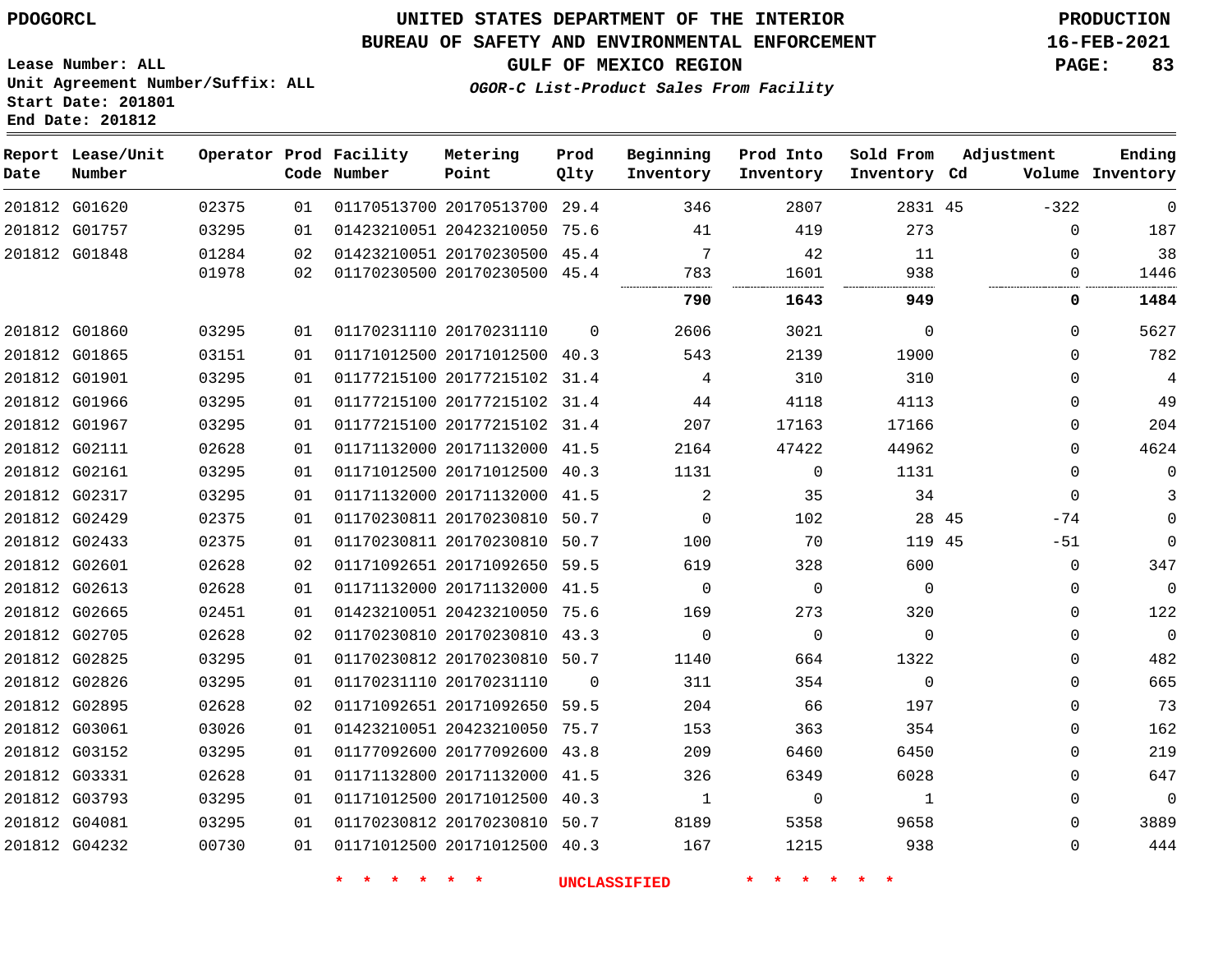## **BUREAU OF SAFETY AND ENVIRONMENTAL ENFORCEMENT 16-FEB-2021**

**Lease Number: ALL Unit Agreement Number/Suffix: ALL Start Date: 201801 End Date: 201812**

**GULF OF MEXICO REGION PAGE: 84**

**OGOR-C List-Product Sales From Facility**

| Date | Report Lease/Unit<br>Number |       |    | Operator Prod Facility<br>Code Number | Metering<br>Point            | Prod<br>Qlty | Beginning<br>Inventory | Prod Into<br>Inventory | Sold From<br>Inventory Cd | Adjustment   | Ending<br>Volume Inventory |
|------|-----------------------------|-------|----|---------------------------------------|------------------------------|--------------|------------------------|------------------------|---------------------------|--------------|----------------------------|
|      | 201812 G04421               | 03295 | 01 |                                       | 01171131600 20171131600 41.6 |              | 1292                   | 17514                  | 16837                     | $\mathbf 0$  | 1969                       |
|      | 201812 G04452               | 02628 | 01 |                                       | 01171132000 20171132000 41.5 |              | 2148                   | 37307                  | 35818                     | 0            | 3637                       |
|      | 201812 G04800               | 02970 | 02 |                                       | 01177062608 2017706260A 38.2 |              | $\mathbf{1}$           | 11                     | 12                        | $\Omega$     | $\mathbf 0$                |
|      | 201812 G04809               | 02312 | 01 |                                       | 01177082950 20177082956 25.7 |              | 338                    | 6842                   | 6842                      | 0            | 338                        |
|      | 201812 G04818               | 03295 | 01 |                                       | 01170230500 20170230500 45.4 |              | 4                      | 4                      | 4                         | $\Omega$     | 4                          |
|      | 201812 G05006               | 01284 | 02 |                                       | 01423210051 20170230510 45.9 |              | 463                    | $\mathbf 0$            | 29                        | $\Omega$     | 434                        |
|      | 201812 G05431               | 02970 | 02 |                                       | 01177062608 2017706260A 38.2 |              | 79                     | 4818                   | 4814 42                   | $-1$         | 82                         |
|      | 201812 G05504               | 00730 | 01 |                                       | 01171132800 21171132800 52.5 |              | 3884                   | $\Omega$               | 3884                      | $\Omega$     | 0                          |
|      |                             | 02970 | 02 |                                       | 01171132800 21171132800 52.5 |              | 3639                   | 2249                   | 1656                      | 0            | 4232                       |
|      |                             | 03295 | 01 |                                       | 01171132800 21171132800 52.5 |              | 1555                   | 1119                   | 753                       | 0            | 1921                       |
|      |                             |       |    |                                       |                              |              | 9078                   | 3368                   | 6293                      | 0            | 6153                       |
|      | 201812 G05505               | 02628 | 01 |                                       | 01171132800 21171132800 52.5 |              | 15                     | 2                      | 5                         | $\Omega$     | 12                         |
|      |                             |       | 01 |                                       | 01171012400 20171012400 66.6 |              | 860                    | 46                     | 401                       | 0            | 505                        |
|      |                             |       |    |                                       |                              |              | 875                    | 48                     | 406                       | 0            | 517                        |
|      | 201812 G05602               | 03247 | 01 |                                       | 01171012500 20171012500 40.3 |              | 91                     | 481                    | 396                       | $\Omega$     | 176                        |
|      | 201812 G05612               | 03295 | 01 |                                       | 01171012500 20171012500 40.3 |              | 1843                   | 7569                   | 6644                      | $\Omega$     | 2768                       |
|      | 201812 G06069               | 03295 | 01 |                                       | 01423210051 20423210050 75.6 |              | 14                     | 35                     | 33                        | $\Omega$     | 16                         |
|      | 201812 G06168               | 02801 | 02 |                                       | 01170230450 20170230450      | $\Omega$     | 6                      | $\mathbf 0$            | $\mathbf 0$               | $\Omega$     | 6                          |
|      | 201812 G06668               | 02375 | 01 |                                       | 01171132000 20171132000 41.5 |              | 44                     | 3300                   | 3023 45                   | $-321$       | $\mathbf 0$                |
|      | 201812 G07736               | 02628 | 01 |                                       | 01171132800 20171132000 40.6 |              | $\mathbf{1}$           | $\Omega$               | $\Omega$                  | 0            | $\overline{1}$             |
|      | 201812 G07760               | 01284 | 01 |                                       | 01177122950 20177122950      | 30           | 158                    | 39719                  | 39716                     | $\mathbf 0$  | 161                        |
|      | 201812 G07917               | 03247 | 01 |                                       | 01170573602 20170573602 32.5 |              | 31229                  | 81835                  | 90196 42                  | $-1$         | 22867                      |
|      | 201812 G09631               | 01284 | 01 |                                       | 01177122950 20177122950      | 30           | $\mathbf 1$            | 467                    | 467                       | $\mathbf{0}$ | $\mathbf 1$                |
|      | 201812 G10741               | 02628 | 01 |                                       | 01171132800 20171132000 41.5 |              | $\Omega$               | 1613                   | 1457                      | $\Omega$     | 156                        |
|      | 201812 G10794               | 03295 | 01 |                                       | 01177122950 20177122950      | 30           | 11                     | 1643                   | 1647                      | $\mathbf 0$  | 7                          |
|      | 201812 G10910               | 03026 | 01 |                                       | 01177245110 2017724511G 47.7 |              | $\Omega$               | 6850                   | 6850                      | $\mathbf 0$  | 0                          |
|      | 201812 G11870               | 02375 | 01 |                                       | 01171132000 20171132000 41.5 |              | 52                     | 1107                   | 1051 45                   | $-108$       |                            |
|      | 201812 G11984               | 02801 | 02 |                                       | 01171092651 20171092650      | $\Omega$     | $\Omega$               | $\mathbf 0$            | $\mathbf 0$               | 0            | 0                          |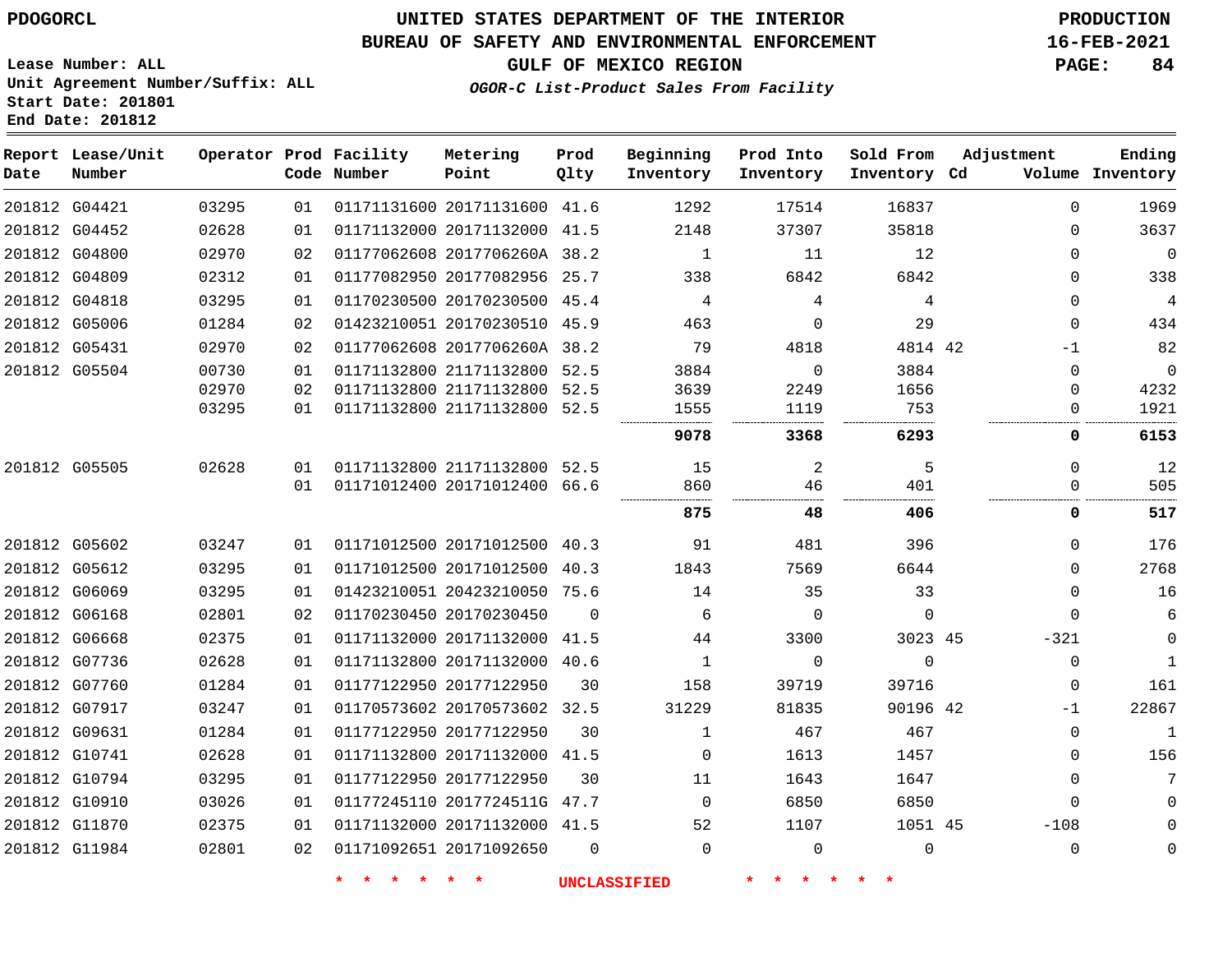**Date**

**Report Lease/Unit**

**Number**

# **UNITED STATES DEPARTMENT OF THE INTERIOR PDOGORCL PRODUCTION**

**Prod Qlty**

## **BUREAU OF SAFETY AND ENVIRONMENTAL ENFORCEMENT 16-FEB-2021**

**Lease Number: ALL Unit Agreement Number/Suffix: ALL Start Date: 201801 End Date: 201812**

**Operator Prod Facility**

**Code Number**

**OGOR-C List-Product Sales From Facility**

**Beginning Inventory** **Prod Into Inventory** **Sold From Inventory**

**GULF OF MEXICO REGION PAGE: 85**

**Inventory Cd Volume**

**Adjustment**

 $-1$  -94  $\Omega$  $\overline{0}$  $\overline{0}$  $\overline{0}$  $\overline{0}$  $\overline{0}$  $\overline{0}$  $\overline{0}$  $\overline{0}$  -1  $-27$  

**Ending**

| 201812 G12355 | 03209 | 01 |           | 01171012300 20171012300 38.5                                          | 31506                             | 47373          | 53765 42       |      |
|---------------|-------|----|-----------|-----------------------------------------------------------------------|-----------------------------------|----------------|----------------|------|
| 201812 G12358 | 03209 | 01 |           | 01171012300 20171012300 38.5                                          | $\circ$                           | 345            | 345            |      |
| 201812 G12802 | 02628 | 01 |           | 01170230811 20170230811 41.8                                          | $\overline{\mathbf{3}}$           | $\overline{0}$ | $\overline{1}$ |      |
| 201812 G13081 | 01284 | 01 |           | 01608103650 20608103650 36.9 83                                       |                                   | 21213          | 21180          |      |
| 201812 G13563 | 03520 | 01 |           | 01170230811 20170230811 41.8                                          | $6\overline{6}$                   | $\overline{0}$ | $\mathbf{1}$   |      |
| 201812 G13938 | 01284 | 01 |           | 01171012500 20171012500 40.3                                          | 4112                              | 13119          | 12432          |      |
| 201812 G14342 | 02628 | 01 |           | 01170230811 20170230811 41.8                                          | 3862                              | $\mathbf{0}$   | 850            |      |
| 201812 G15050 | 03295 | 01 |           | 01170231110 20170231110 0                                             | 3247                              | 3838           | $\overline{0}$ |      |
| 201812 G15239 | 02375 | 02 |           | 01171012500 20171012500 40.3                                          | 61                                | 257            | 224 45         |      |
| 201812 G15263 | 03295 | 01 |           | 01171132000 20171132000 41.5                                          | 35                                | 616            | 591            |      |
| 201812 G15277 | 03295 | 01 |           |                                                                       | 01171012400 20171012400 66.5 287  | $\overline{0}$ | 287            |      |
| 201812 G15312 | 03295 | 01 |           | 01171092651 20171092650 59.4                                          | 5028                              | 2571           | 4855           |      |
| 201812 G16515 | 03026 | 01 |           | 01177245110 2017724511G 47.7                                          | $\overline{0}$                    | 6800           | 6800           |      |
| 201812 G17858 | 03295 | 01 |           | 01170530900 20170530900 50.9                                          | 514                               | $\overline{0}$ | 10             |      |
| 201812 G17912 | 02970 | 02 |           |                                                                       | 01177062608 2017706260A 38.2 14   | 639            | 642            |      |
| 201812 G17921 | 03026 | 01 |           | 01171012500 20177062959 26.4                                          | $\overline{0}$                    | 25184          | 25184          |      |
| 201812 G20605 | 03026 | 01 |           | 01423550141 20423550140 29.6                                          | 229                               | $\overline{0}$ | $\mathbf 0$    |      |
| 201812 G20660 | 03295 | 01 |           | 01170230450 20170230450 0                                             | 371                               | $\mathbf{1}$   | $\overline{0}$ |      |
| 201812 G21096 | 03295 | 01 |           | 01170230811 20170230811 41.8                                          | $\overline{\mathbf{3}}$           | $\mathbf{1}$   | $\mathbf{1}$   |      |
| 201812 G21532 | 03520 | 01 |           | 01170230811 20170230811 41.8                                          | 398                               | $\mathsf{O}$   | 88             |      |
| 201812 G21534 | 03520 | 01 |           | 01170230811 20170230811 41.8                                          | 112                               | $\overline{1}$ | 25             |      |
| 201812 G21592 | 02628 | 02 |           | 01171132000 20171132000 41.5                                          | 6                                 | 117            | 112            |      |
| 201812 G21655 | 03247 | 02 |           | 01171132800 21171132800 48.4                                          | 1298                              | 1139           | 686            |      |
| 201812 G22268 | 02777 | 02 |           | 01170230810 2042709015I 52.8                                          | $\overline{0}$                    | $\overline{0}$ | $\overline{0}$ |      |
| 201812 G22501 | 03151 | 01 |           |                                                                       | 01170230400 20170230400 51.1 996  | 3312           | 3800 42        |      |
| 201812 G22505 | 02375 | 02 |           | 01170230811 20170230811 41.8                                          | 34                                | $\overline{0}$ |                | 7 45 |
| 201812 G22513 | 02579 | 02 |           | 01170230500 20170230500 44.9 3                                        |                                   | $\Omega$       | $\overline{0}$ |      |
| 201812 G22621 | 03247 | 01 |           |                                                                       | 01171132800 21171132800 48.4 3199 | 2988           | 1742           |      |
|               |       |    | $\star$ . | $\begin{array}{cccccccccc} \star & \star & \star & \star \end{array}$ | <b>UNCLASSIFIED</b>               | * * * *        |                |      |

**Metering Point**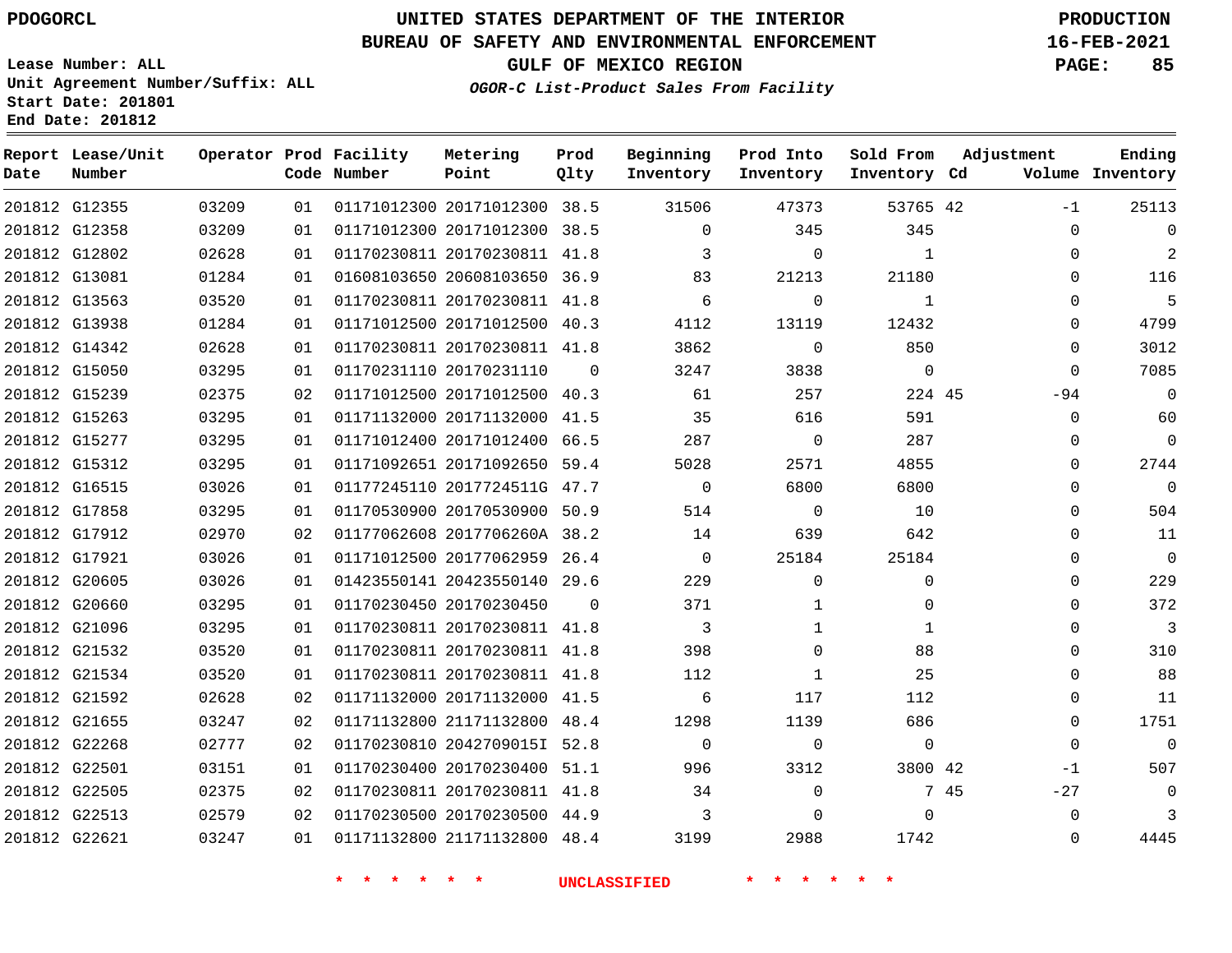**End Date: 201812**

## **UNITED STATES DEPARTMENT OF THE INTERIOR PDOGORCL PRODUCTION**

### **BUREAU OF SAFETY AND ENVIRONMENTAL ENFORCEMENT 16-FEB-2021**

**Lease Number: ALL Unit Agreement Number/Suffix: ALL Start Date: 201801**

**GULF OF MEXICO REGION PAGE: 86**

**OGOR-C List-Product Sales From Facility**

| Date | Report Lease/Unit<br>Number |       |          | Operator Prod Facility<br>Code Number | Metering<br>Point                                            | Prod<br>Qlty | Beginning<br>Inventory | Prod Into<br>Inventory | Sold From<br>Inventory Cd | Adjustment   | Ending<br>Volume Inventory |
|------|-----------------------------|-------|----------|---------------------------------------|--------------------------------------------------------------|--------------|------------------------|------------------------|---------------------------|--------------|----------------------------|
|      | 201812 G23730               | 03520 | 01       |                                       | 01170230810 20170230811 41.8                                 |              | 15                     | 0                      | 3                         | $\Omega$     | 12                         |
|      | 201812 G23735               | 03295 | 01       |                                       | 01170230812 20170230810 50.7                                 |              | 1080                   | 925                    | 1334                      | $\Omega$     | 671                        |
|      | 201812 G23736               | 00730 | 01       |                                       | 01170230810 20170230810 50.7                                 |              | 868                    | 392                    | 975 42                    | $-1$         | 284                        |
|      | 201812 G23851               | 02503 | 02<br>02 |                                       | 01171012300 20171012300 53.2<br>01171012400 20171012400 66.6 |              | 4123<br>1721<br>       | 6457<br>0              | 7182<br>1721              | 0<br>0       | 3398<br>$\mathbf 0$        |
|      |                             |       |          |                                       |                                                              |              | 5844                   | 6457                   | 8903                      | 0            | 3398                       |
|      | 201812 G24730               | 03295 | 01       |                                       | 01170230500 20170230500 45.3                                 |              | 93                     | 399                    | 132                       | $\Omega$     | 360                        |
|      | 201812 G24870               | 02970 | 02       |                                       | 01177062608 2017706260A 38.2                                 |              | $\Omega$               | 7                      | 7                         | $\Omega$     | $\mathbf 0$                |
|      | 201812 G24883               | 02628 | 02       |                                       | 01171092651 20171092650 59.5                                 |              | 447                    | 212                    | 433                       | $\mathbf{0}$ | 226                        |
|      | 201812 G24910               | 02628 | 01       |                                       | 01171132800 20171132000 41.5                                 |              | $\overline{0}$         | 4069                   | 3675                      | $\mathbf{0}$ | 394                        |
|      | 201812 G24924               | 03247 | 01       |                                       | 01171132800 21171132800 48.4                                 |              | 381                    | 307                    | 255 42                    | $-1$         | 432                        |
|      | 201812 G24926               | 03247 | 02       |                                       | 01171132800 21171132800 48.4                                 |              | 44                     | 0                      | $\mathbf 0$               | 0            | 44                         |
|      | 201812 G24990               | 01284 | 01       |                                       | 01608103650 20608103650 36.9                                 |              | 83                     | 18013                  | 17996                     | $\Omega$     | 100                        |
|      | 201812 G25524               | 03295 | 01       |                                       | 01170230450 20170230450                                      | $\Omega$     | 758                    | 4                      | $\Omega$                  | $\Omega$     | 762                        |
|      | 201812 G25937               | 03520 | 02       |                                       | 01170230810 20170230810 50.7                                 |              | 1006                   | 762                    | 1215                      | $\Omega$     | 553                        |
|      | 201812 G26032               | 03059 | 01       |                                       | 01171012300 20171012300 38.5                                 |              | 45                     | 50                     | 65                        | $\Omega$     | 30                         |
|      | 201812 G26074               | 01284 | 01       |                                       | 01177122950 20177122950                                      | 30           | 2                      | 516                    | 516                       | $\Omega$     | $\overline{2}$             |
|      | 201812 G27070               | 03295 | 01       |                                       | 01171132800 21171132800 52.5                                 |              | 13392                  | 10304                  | 6673                      | 0            | 17023                      |
|      | 201812 G27083               | 03026 | 01       |                                       | 01171092651 20171092650 59.5                                 |              | 163                    | 140                    | 153                       | 0            | 150                        |
|      | 201812 G27169               | 01284 | 01       |                                       | 01171012500 20171012500 40.3                                 |              | 989                    | 3813                   | 3408                      | $\mathbf{0}$ | 1394                       |
|      | 201812 G27509               | 02970 | 02       |                                       | 01170230450 20170230450                                      | $\Omega$     | 1089                   | 11                     |                           | 042<br>$-1$  | 1099                       |
|      | 201812 G27851               | 02628 | 02       |                                       | 01171132000 20171132000 41.5                                 |              | $\mathbf 0$            | $\mathbf 0$            | $\mathbf 0$               | $\mathbf 0$  | $\mathbf 0$                |
|      | 201812 G27988               | 00730 | 01       |                                       | 01608103650 20608103650 36.9                                 |              | 41                     | 18345                  | 18284                     | 0            | 102                        |
|      | 201812 G31369               | 02628 | 01       |                                       | 01171012300 20171012300 38.5                                 |              | 3468                   | 5075                   | 5872                      | $\Omega$     | 2671                       |
|      | 201812 G32113               | 03026 | 01       |                                       | 01170230811 20170230811 41.8                                 |              | 564                    | 4                      | 125                       | $\Omega$     | 443                        |
|      | 201812 G32231               | 01284 | 01       |                                       | 01171012500 20171012500 40.3                                 |              | 262                    | 467                    | 558                       | $\Omega$     | 171                        |
|      | 201812 G32268               | 03295 | 01       |                                       | 01177295110 01177295110 44.5                                 |              | 79                     | 25                     | 49                        | $\Omega$     | 55                         |
|      | 201812 G32744               | 01284 | 02       |                                       | 01423210051 20170230510 45.9                                 |              | 55                     | $\mathbf{0}$           | 4                         | 0            | 51                         |